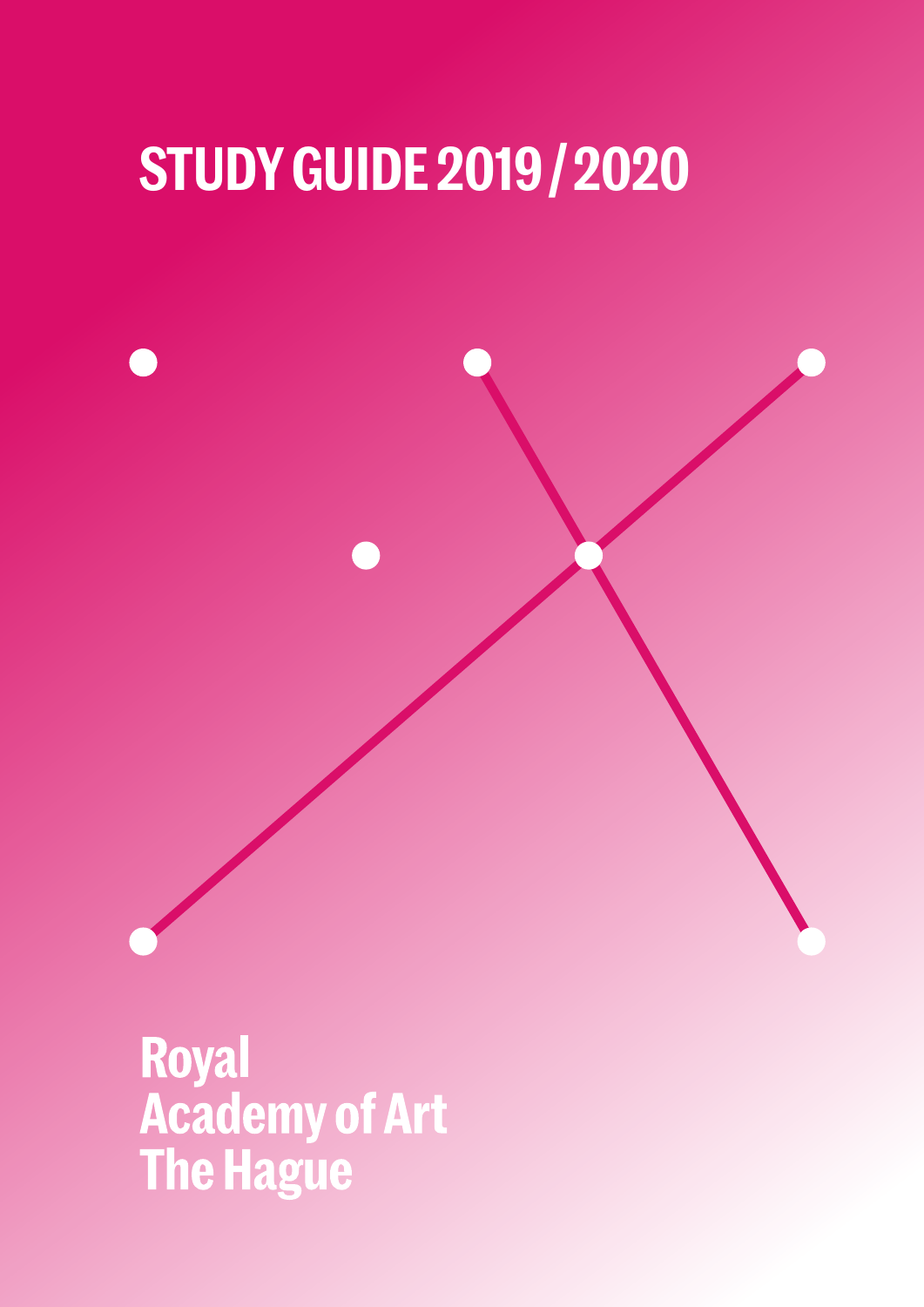$\frac{1}{2}$  ,  $\frac{1}{2}$  ,  $\frac{1}{2}$ Royal<br>Academy of Art<br>The Hague

## **Study Guide 2019-2020**

# **Royal Academy of Art The Hague**

Last update: August 2019

DISCLAIMER

Please note that The Royal Academy of Art, The Hague will implement the study programme described in this prospectus, subject to alterations. Any changes made in the course of the academic year will be announced on the website and possibly by email. The list of staff and teachers for the academic year 2019-2020 is also subject to alterations.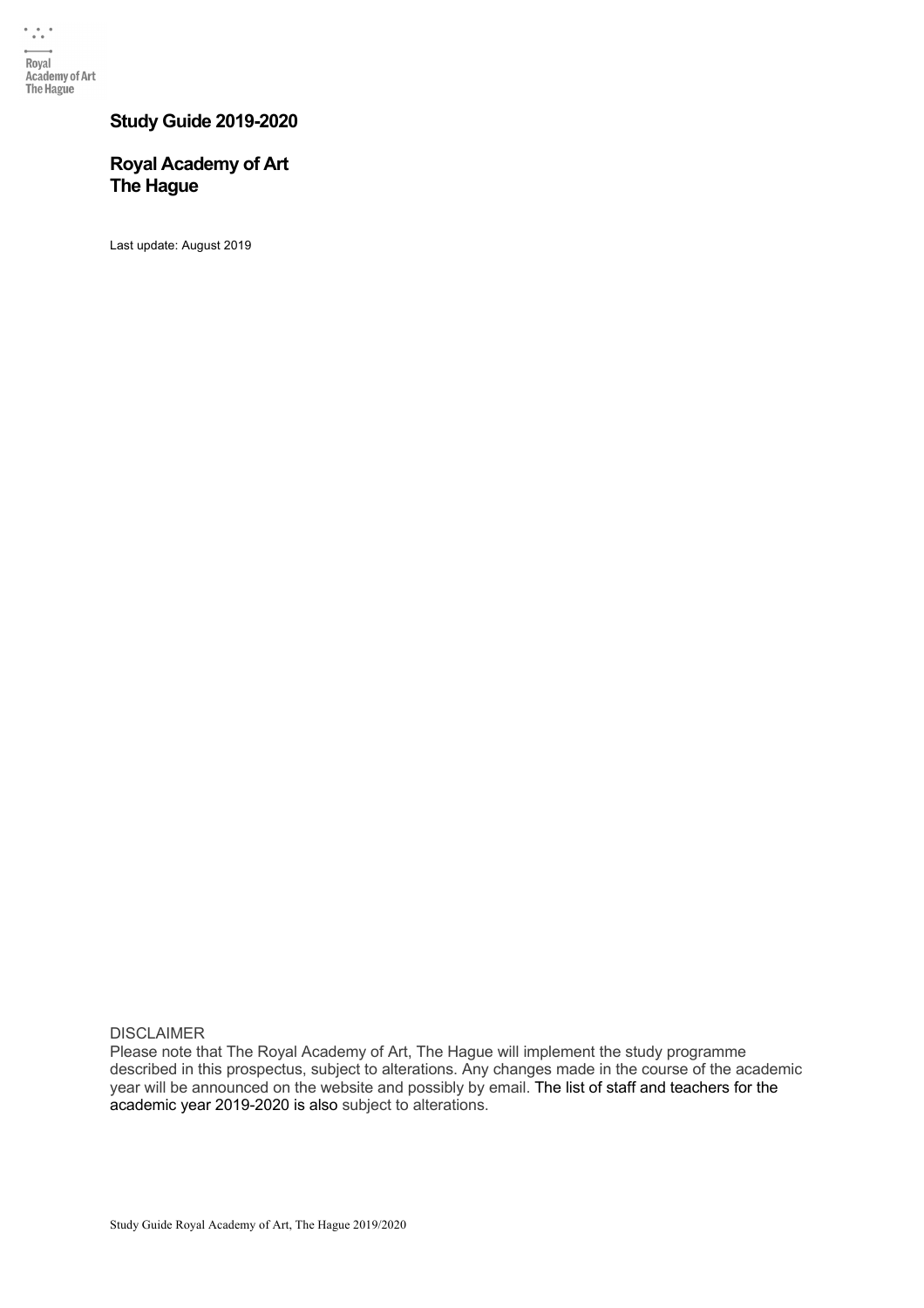$\frac{1}{\sqrt{2}}$  $\overline{\phantom{a}}$ Royal<br>Academy of Art<br>The Hague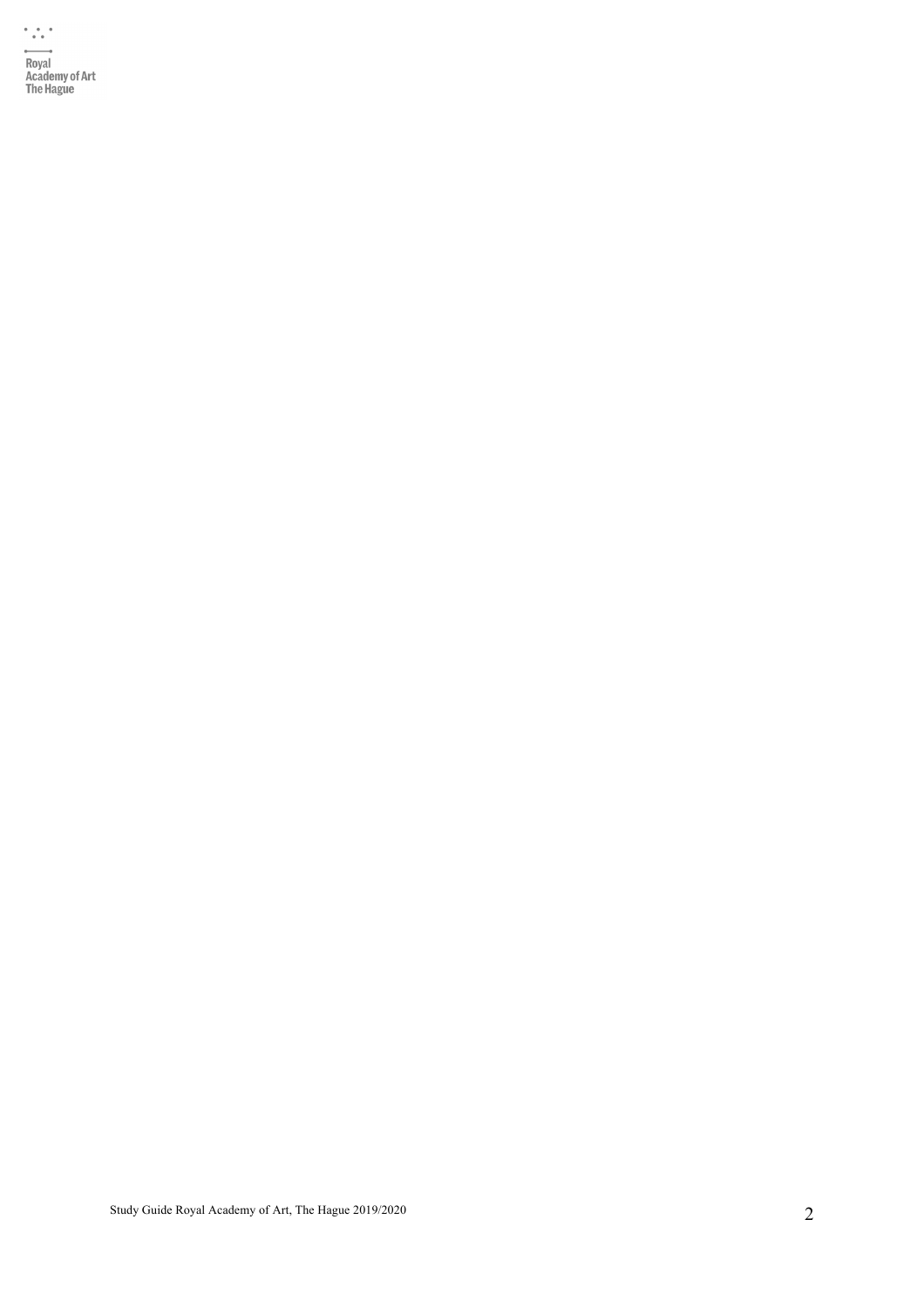| 1.4.2 Final qualifications, competencies and learning objectives  10    |  |
|-------------------------------------------------------------------------|--|
|                                                                         |  |
|                                                                         |  |
|                                                                         |  |
|                                                                         |  |
|                                                                         |  |
|                                                                         |  |
|                                                                         |  |
|                                                                         |  |
|                                                                         |  |
|                                                                         |  |
|                                                                         |  |
|                                                                         |  |
|                                                                         |  |
|                                                                         |  |
|                                                                         |  |
|                                                                         |  |
|                                                                         |  |
|                                                                         |  |
|                                                                         |  |
|                                                                         |  |
|                                                                         |  |
|                                                                         |  |
|                                                                         |  |
|                                                                         |  |
|                                                                         |  |
| 233 Master ArtScience                                                   |  |
|                                                                         |  |
|                                                                         |  |
| 2.3.6 Master of Arts in Fine Art and Design - Non-Linear Narrative  81  |  |
| 2.3.7 Master of Arts in Fine Art and Design - Photography & Society  84 |  |
|                                                                         |  |
|                                                                         |  |
|                                                                         |  |
|                                                                         |  |
|                                                                         |  |
|                                                                         |  |
|                                                                         |  |
|                                                                         |  |
|                                                                         |  |
|                                                                         |  |
|                                                                         |  |
|                                                                         |  |
|                                                                         |  |
|                                                                         |  |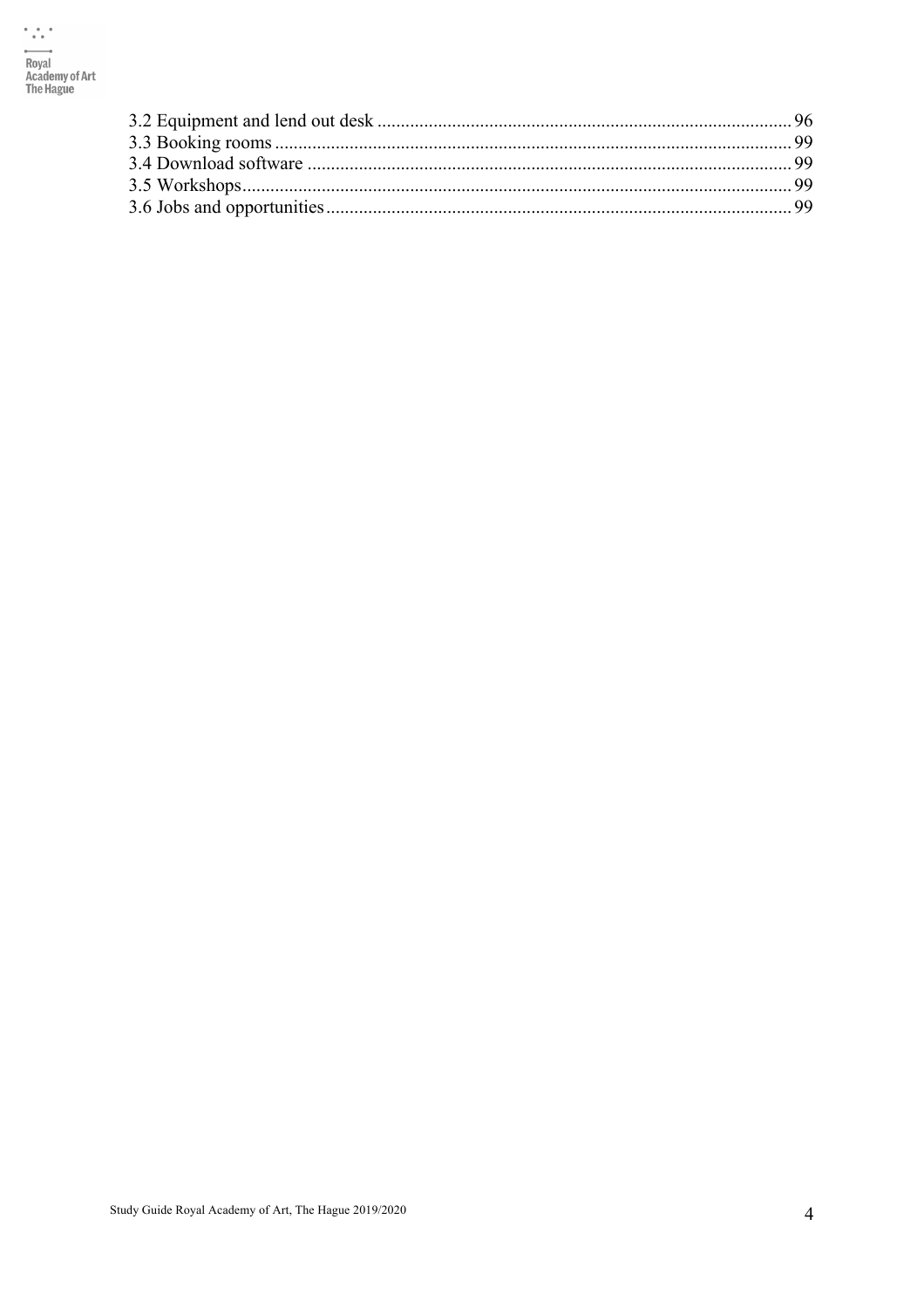# **1. GENERAL**

## **1.1 Introduction**

The Study Guide is intended for students, staff, lecturers and visiting lecturers at the Royal Academy of Art in The Hague. It contains key information about the content, structure and organisation of teaching at the Royal Academy in the 2019-2020 academic year.

The guide is divided into three categories:

- General: general information that is relevant to all students and lecturers
- Study: more specific information on the study programme for each specialisation
- Facilities: practical information about various facilities at the academy

The most up-to-date information and more detailed texts on the degree programmes are published on the website. This prospectus makes frequent reference to pages on the website, where you will find more detailed texts and explanations.

You are welcome to submit corrections and suggestions for improving the Study Guide. If you have any suggestions for improvement, please send an email to: m.bestebreurtje@kabk.nl

The Hague, August 2019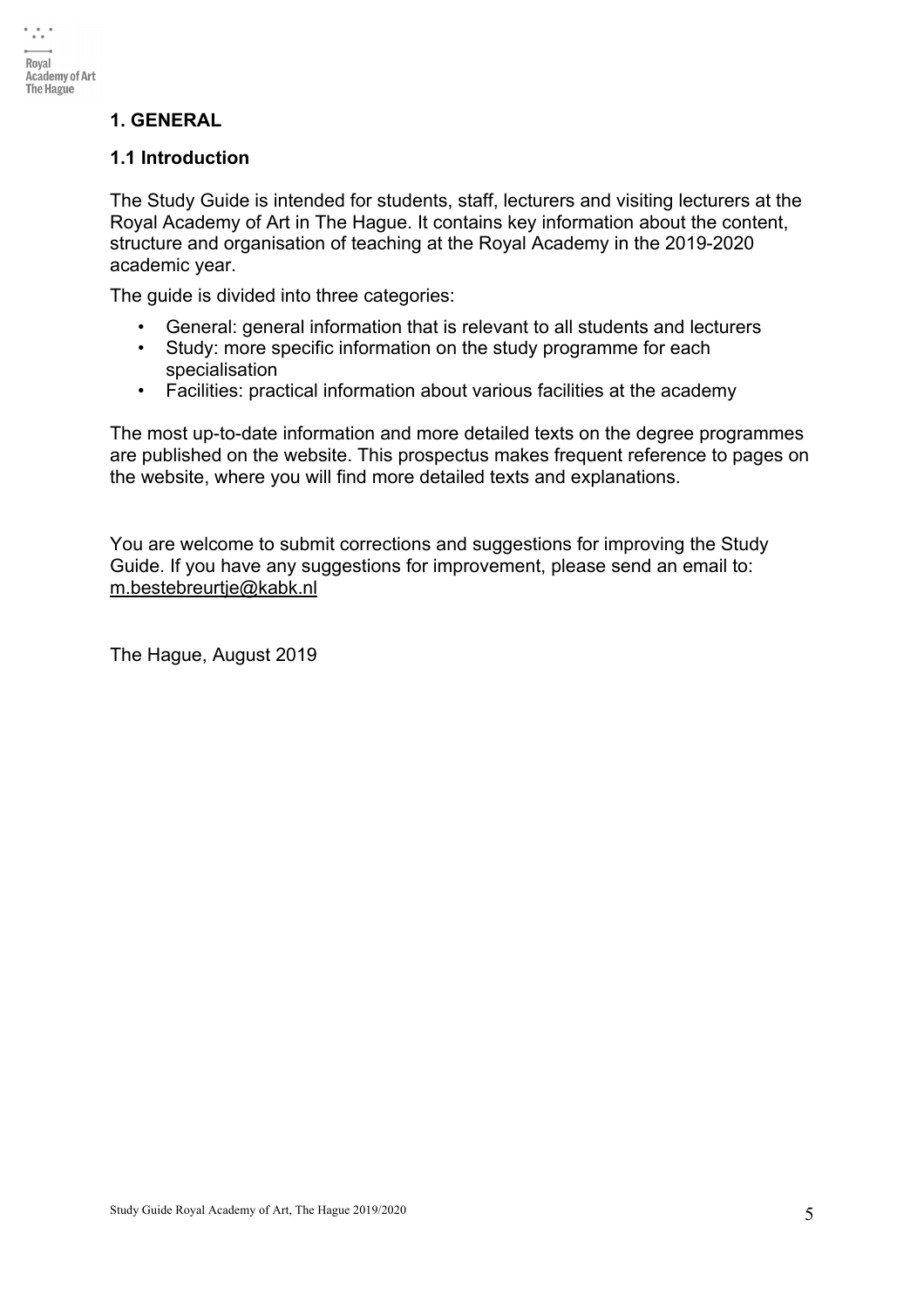## **1.2 Mission Statement**

## **Mission and Vision**

## **Mission**

The Royal Academy of Art, The Hague (KABK) educates students to become independent and self-aware artists and designers with investigative mindsets, distinctive visual and conceptual abilities, and the capacity to produce authentic and in-depth creative work capable of playing a meaningful role in both their chosen disciplines and in society as a whole.

## **Vision**

The Royal Academy of Art, The Hague is founded on a vision of educational excellence leading to graduates that have the capacity to become leaders in their fields, who produce outstanding creative work and who dare to disturb. They are able to innovate, collaborate, and generate new knowledge. We teach students to probe how arts and design shape contemporary societies and contribute to cultural. economic, and social wellbeing within a global setting. We look outwards from the academy, interacting with the communities of The Hague, the Netherlands, and beyond, and aim to contribute to an inclusive debate on issues relevant to art, culture, and society.

The Royal Academy of Art, The Hague has been a leader in educating artists and designers since 1682, has an exceptional level of experience in higher education provision, and a long and rich history. Together with the Royal Conservatoire we form the University of the Arts and we cooperate closely with Leiden University. Our research-oriented community is made up of ten art and design departments whose small scale and intensive programmes offer access to the widest possible range of creative strategies, and who support and inspire each other. Some departments emphasise collaboration between specialists working in diverse teams, while others focus on developing interdisciplinary practice. Highly skilled professional staff, many with international professional practices, guide and accompany students through their studies. The teaching language is English. We offer Bachelor and Master degrees, and with Leiden University, a doctorate in art and design. These are supplemented by our preparatory courses and School for Young Talent.

In our culturally diverse academy, the commitment, passion, and curiosity of students and staff meet a respectful and tolerant learning environment that manifests the joy of learning, gives space for experiment and error, and understands meaning and making to be inseparable. We value skill and disciplinary expertise as well as interdisciplinary practice. We encourage innovation through collaboration and facilitate cri tical reflection on the ever-changing roles of artists and designers in our societies.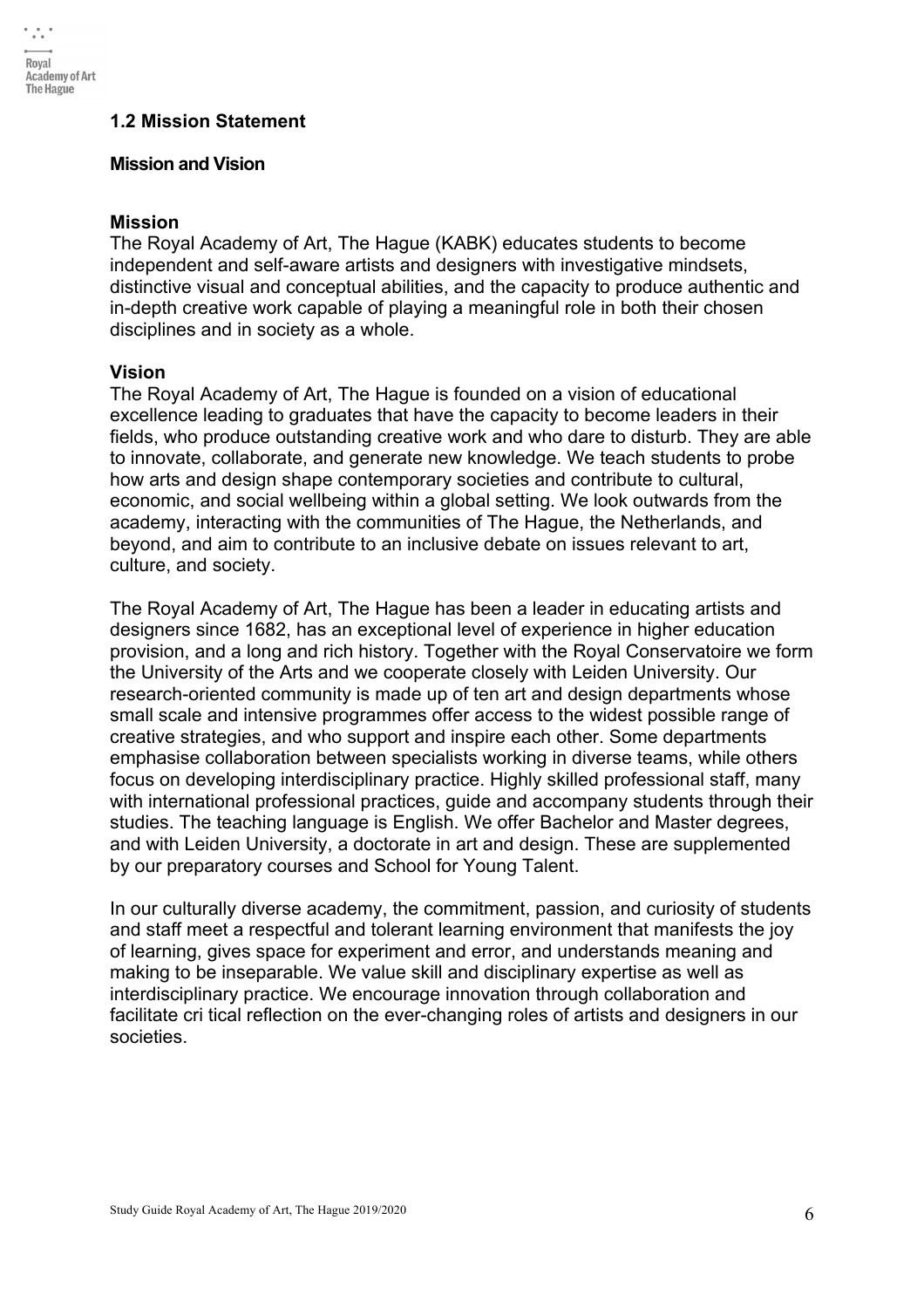## **1.3 Organisation**

## **Management**

The director of the academy is Marieke Schoenmakers. She also is president of the Executive Board of the University of the Arts The Hague.

Deputy director education is Miriam Bestebreurtje.

#### **Education**

The heads of the departments are responsible for the quality of the education. They ensure that the content of the programmes stay up to date and of the highest quality. They are also responsible for the quality of the teaching and for appointing the tutors. The heads are assisted by one or more coordinators, teachers and/or team leaders. Teaching staff may have special tasks, for example as coordinators for the propaedeutic year and internships.

Heads – Bachelor departments

- ArtScience (BA): Taco Stolk
- Fine Arts (BA): Klaus Jung
- Photography (BA): Lotte Sprengers & Rob Hornstra
- Graphic Design (BA): Roosje Klap & Niels Schrader
- Interactive Media Design (BA): Janine Huizenga
- Interior Architecture and Furniture Design (BA): Herman Verkerk
- Textile and Fashion (BA): Mark van Vorstenbos

Heads - Master departments:

- ArtScience (MMus): Taco Stolk
- Type and Media (MA): Erik van Blokland
- Interior Architecture (MA): Hans Venhuizen
- Artistic Research (MA): Janice McNab
- Industrial Design (MA): Maaike Roozenburg
- Non-Linear Narrative (MA): Roosje Klap & Niels Schrader
- Photography &Society (MA): Lotte Sprengers & Rob Hornstra

Head Preparatory Courses Fine Art and Design: Zanne Zwart Coordinator of Academy-wide Education: Niki van Strien

Lector Art Theory & Practice: Janneke Wesseling Lector Design: Alice Twemlow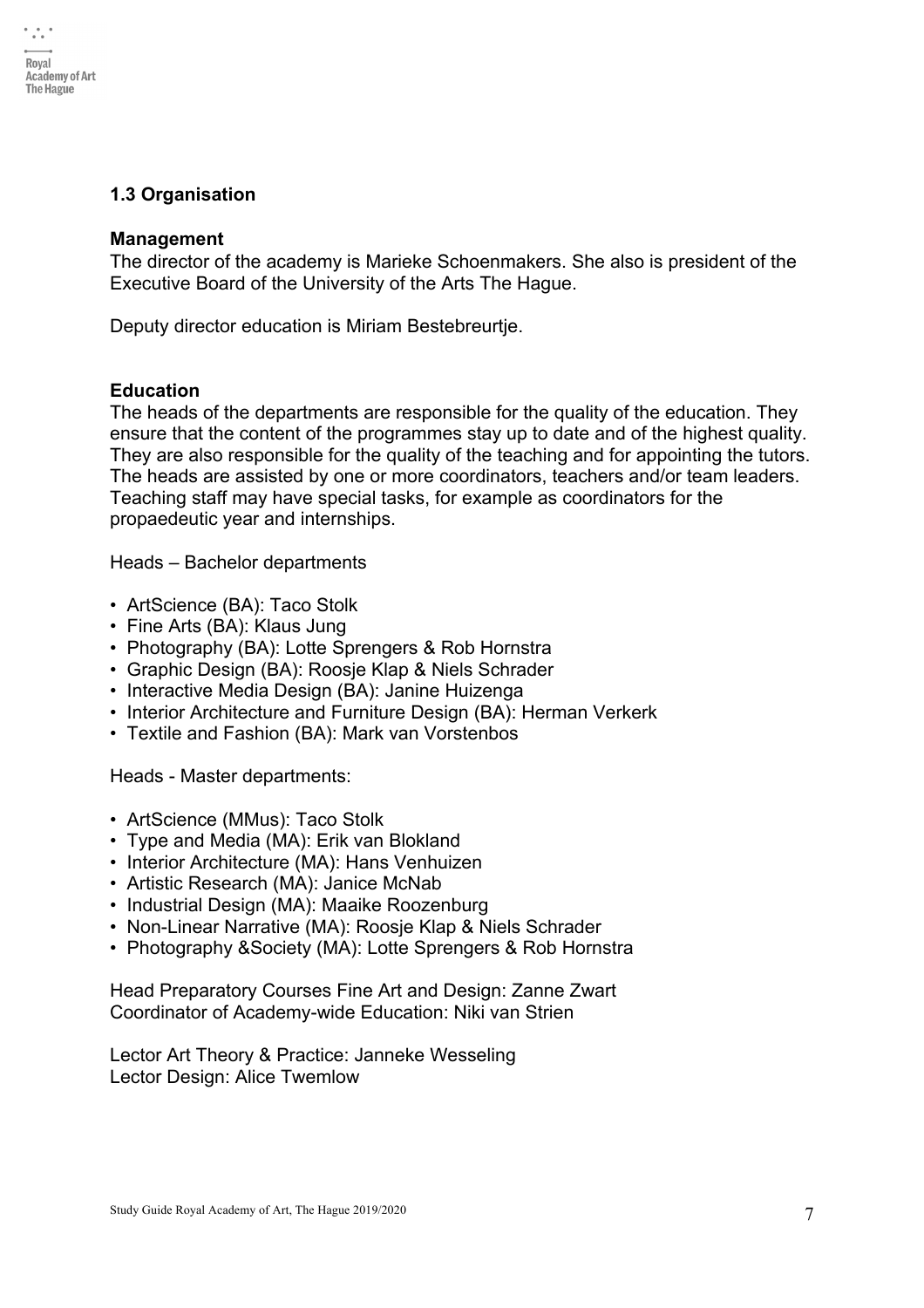# **General organisation**

- Head of Operations: Gytha Coleman
	- Head of Student Administration: Alex Kortekaas
	- Head of Technical & Digital Services and Library: Bart Vissers
	- Head of ICT: Wim Harrewijn
	- Head of Housing and Facility Services: Lilian du Chatenier and Ferry **Lemmers**
	- Deputy Head of Housing and Facility Services: Frans ten Bosch
- Head of Quality Assurance: Leo Capel
- Head of Marketing and Communications: Nienke van Beers
- Head of International Affairs: Aparaiita Dutta
- Head of Finance (University of the Arts): Gerard Zanoni
- Head of Personnel and Organisation (University of the Arts): Margot Bebseler

# **1.4 Study information**

## **1.4.1 Structure of the programmes**

## **Bachelor's programmes**

*Propaedeutic and main phases*

The Bachelor's programmes consist of a propaedeutic phase and a main phase.

The propaedeutic phase amounts to 60 ECs and consists of all the components in the first academic year. This propaedeutic phase has three functions:

- orientation: the student acquires a good understanding of the content of the programme and professional practice and the opportunities offered by this;
- selection: during this phase, both the student and the Academy assess whether the student is suitable for the programme;
- referral: on the basis of academic progress in the propaedeutic phase, the student is given a recommendation on the continuation of the programme.

At the Royal Academy of Art, The Hague, students study their chosen discipline from the first year onwards (ArtScience, Fine Arts, Photography, Graphic Design, Interactive/Media/Design, Interior Design and Furniture Design or Textile and Fashion). The student becomes familiar with the many aspects of the discipline and professional practice and is challenged to experiment a great deal and try things out. The programme also includes theoretical modules that are partly shared with students from other departments. A fixed component of the propaedeutic phase is the academy-wide propaedeutic project week.

Usually at the end of the first semester, but no later than the first week of the fourth block, all first-year bachelor students receive provisional interim recommendations concerning their study progress. At the end of the first year, students are given a binding study recommendation on the continuation of their studies. If their academic results are inadequate, this may be a negative binding study recommendation (see chapter 6 of the Education and Examination Regulations on the provisions of a negative binding study recommendation).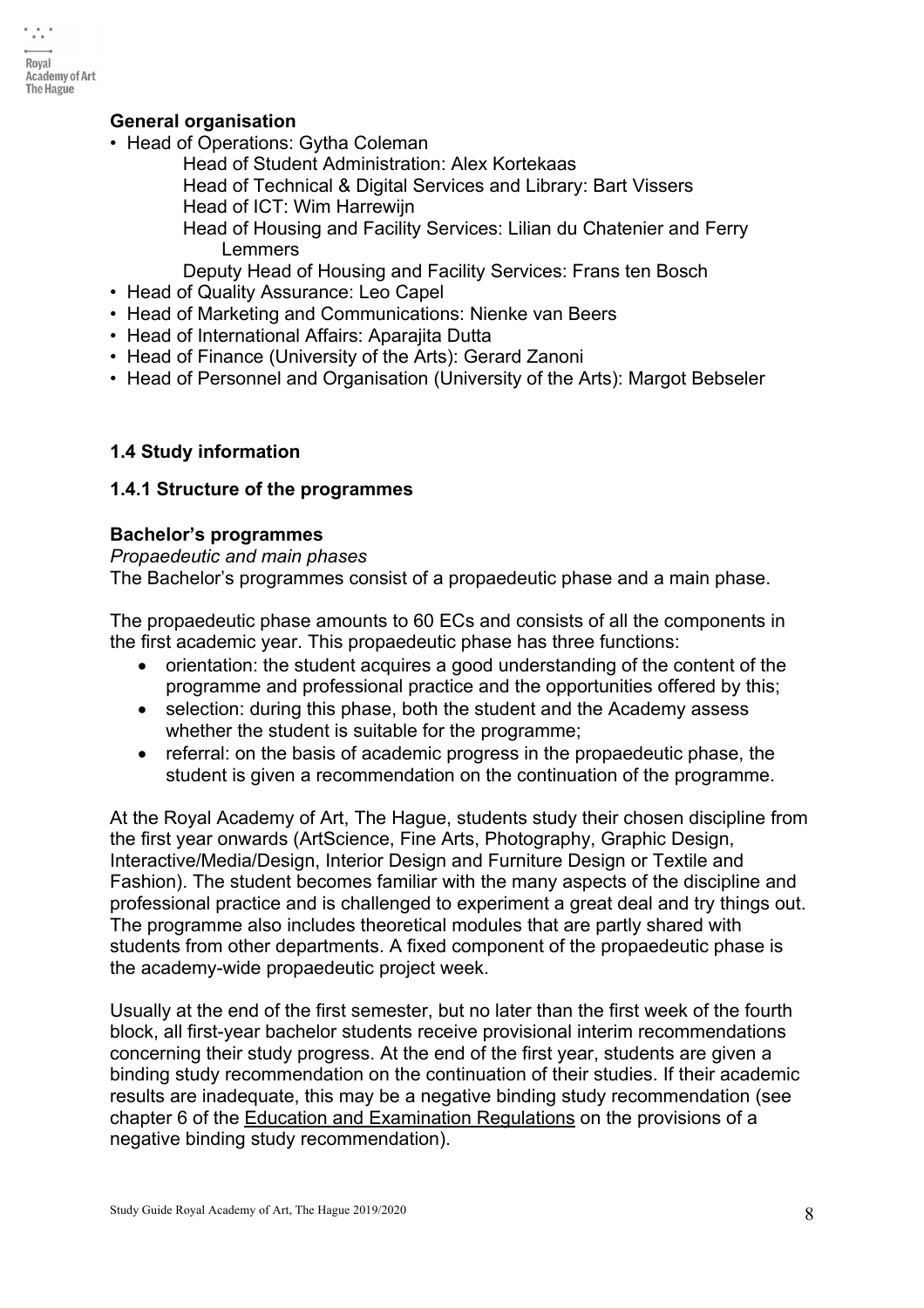The main phase amounts to 180 ECs and covers the second, third and fourth years of the programme. This phase focuses on the further deepening, positioning and professionalisation of the student within their own discipline. The artistic development of the student lies at the heart of the study programme. In addition, considerable attention is paid to theory and professional skills. The main phase concludes with the final examination. Once all study components have been completed successfully, the student is awarded the degree of Bachelor of Arts (BA).

## *Practice, theory and preparation for the profession*

Three main components can be distinguished in the education: practice, theory and preparation for the profession. These are offered in separate courses, but also elements of different components can be identified in most of the courses. Every department offers one or more courses that combine theoretical and practical teaching, meaning that the theory doesn't remain 'dry material', but is linked directly to artistic work. In other modules, artistic work is not only created, but also presented in a public setting, meaning that professional preparation and practice go hand in hand. In this way, our education foreshadows professional practice as far as possible.

## *The Individual Study Track (IST)*

The Individual Study Track (IST) forms part of the fulltime bachelor's programmes and the master's programme in ArtScience. Part-time students are also allowed space for the IST in their schedules, although this depends on whether the programme is mandatory for the department in question. In all fulltime bachelor's programmes, a total of 30 ECs is allocated for the IST. The distribution of these credits over the semesters is determined by each department. For the master's in ArtScience and part-time programmes, the number of ECs for the IST varies and is announced in the credit point overviews for each of the particular programmes.

The IST is an individual study programme that focuses on students' own interests and preferences. It is important for students to discover their personal potential and ambition and to be able to tailor their studies accordingly. In addition, competencebased education requires students to learn to set their own learning objectives (e.g., for self-study). The IST plan offers an excellent opportunity for students to customise their studies.

The Individual Study Track includes the following opportunities:

- + The KABK's Research Labs (see also: 1.4.4 Focus Issues > Research)
- + The KABK's Material Labs
- + Electives from Leiden University
- + Practicum Artium classes (painting, drawing, graphic design and photography)
- + Self-initiated projects
- + Projects from outside the KABK

See 1.6.1 Procedures > IST procedure for the procedures and regulations concerning the IST.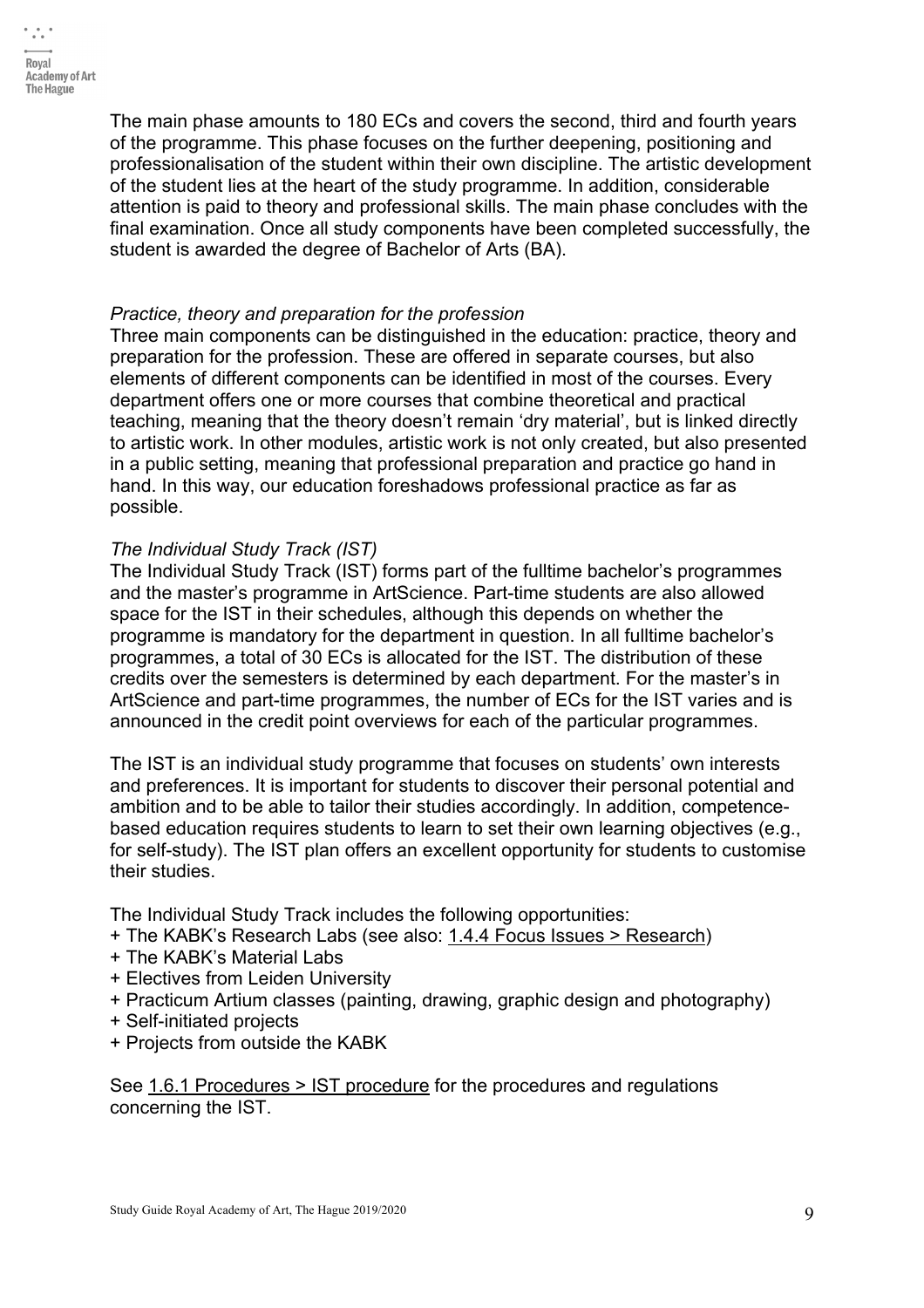#### **Master's programmes**

#### *One-year (Type and Media)*

The master's programme in Type and Media amounts to 60 ECs and has a duration of one year. In the first semester, the programme covers various techniques and skills (analogue and digital) including a revival assignment with a thesis on the origin and production of a historic typeface and a digital revival. In the second semester these skills are used to define, design and produce a new typeface. The master's programme is also involved in the organization of the triennial Gerrit Noordzij Award and the Robothon conference.

#### *Two-year (all others)*

The master's programmes in Interior Architecture, ArtScience (MMus) and the master's programmes within the Master of Arts in Fine Art and Design - Artistic Research, Non-Linear Narrative, Industrial Design and Photography & Society - all amount to 120 ECs and have a duration of two years.

Due to their advanced nature, they differ quite in structure, catering as much as possible for individual research and project plans from students within the overall framework of the programme.

#### **Language**

All education at the Royal Academy is initially in English, and communication is also in English. If the situation occurs that all of the students and teachers are Dutchspeaking, then the classes and the communication are held in Dutch.

#### **1.4.2 Final qualifications, competencies and learning objectives**

The final qualifications are defined in terms of competencies. These refer to coherent sets of knowledge, skills, attitudes and other personal qualities that enable students to perform professional tasks adequately and successfully, as well as to find and apply solutions in specific professional situations.

Students are considered competent or suitable for particular jobs or assignments when they are able to integrate the appropriate knowledge, skills and attitudes effectively in successful behaviour in specific situations. In other words, in addition to knowing how and why something should happen, students must also demonstrate their ability to make it happen.

Competence-based art education is characterised by an integral approach to knowledge, skills and attitudes. It is an educational form with a high degree of individual responsibility for the students, aimed at the students' future careers. The emphasis on the personal development of the students and their talents results in flexible education with a variety of study opportunities, such as the choices that students can make in their personal individual study track. Within the programmes, the professional field is always represented by teachers who are active as artists or designers in addition to their teaching practice. Invitations are frequently extended to advisers and guest lecturers from various disciplines.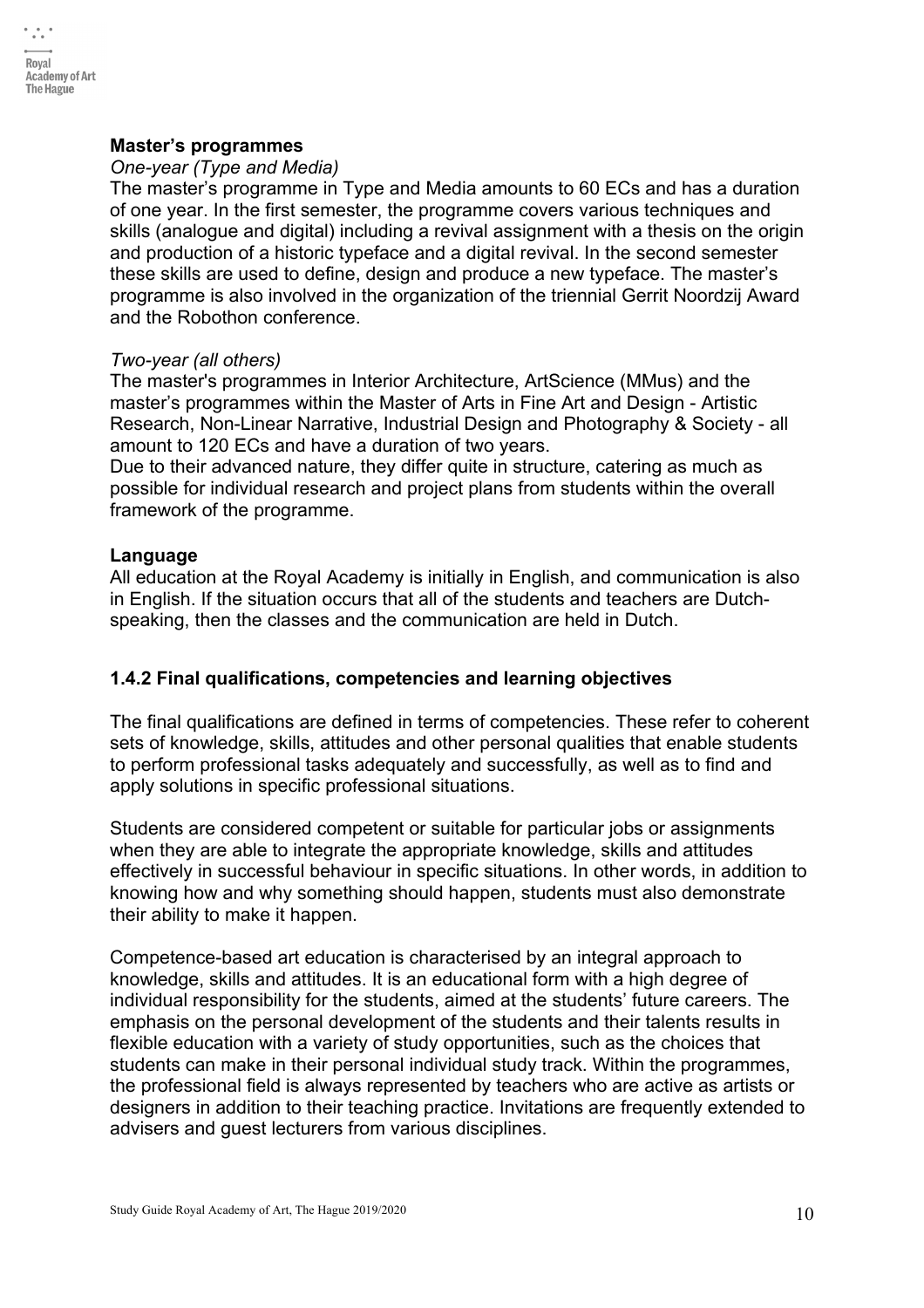

The following competencies are addressed in the programmes:

- + Creative ability
- + Capacity for critical reflection, or at the master's level: research ability
- + Capacity for growth and innovation
- + Organisational ability
- + Communicative ability
- + External awareness
- + Capacity for collaboration

Creative ability, capacity for critical reflection/research ability and capacity for growth and innovation are the key competencies in art education. It is the creative ability that distinghuises the visual artist or designer from professionals in many other fields. External awareness is equally relevant, as it stresses the need to be able to put the artistic work in its historic and contemporary context.

The capacity for critical reflection and external awareness are strongly interrelated, differing primarily in perspective (i.e., internal and external).

The remaining competencies, as indicated above, are organisational and communicative ability and capacity for collaboration. These abilities are developed more specifically in every department and in each year.

We specify the development of the competencies in terms of 'learning objectives': these specify what the student should know and be able to do at the end of each year. Learning objectives are formulated even more specifically at the level of the individual courses and projects. The learning objectives for each course can be found in the course descriptions.

The competencies of visual communication/product/spatial designers and those of visual artists are described in their original form at a national level in the Educational Profiles for Fine Arts and Design<sup>1</sup>. The competencies for each academic year are specified in each department's curriculum description.

## **1.4.3 Supervision and assessment**

During their studies at the Royal Academy of Art, The Hague, students are assessed in a specific, extensive and very thorough manner. Because of the nature of artistic development and artistic work, the assessment methods used in art education differ from those used in other forms of higher education.

Within the Royal Academy of Art, The Hague, assessments are intended primarily to provide students with insight into the progress of their development as artists or designers, thus guiding them in making the appropriate choices for their further development. This focus on the individual development of students places special demands on the method of assessment. In addition to addressing the form of the work, assessments focus on the strength of the concept, the way in which the result has been achieved, the process and the student's theoretical knowledge. This analysis of the students' work and designs is carried out during the individual reviews and collective assessments.

 $\overline{a}$ 

<sup>1</sup> Overleg Beeldende Kunsten. *Beroepsprofiel en opleidingsprofielen Beeldende Kunst en Vormgeving.* Den Haag: Vereniging Hogescholen 2014.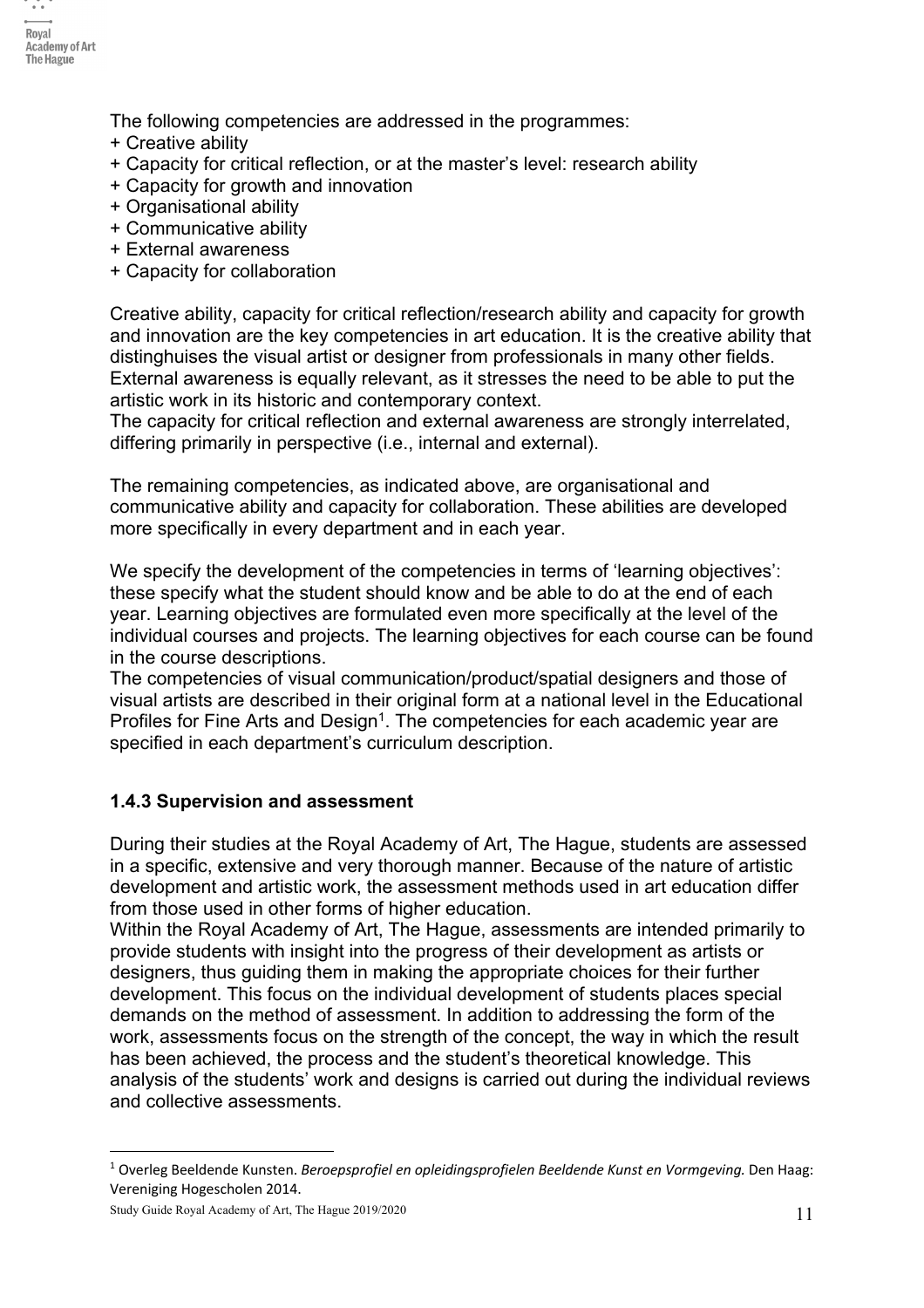The collective assessments focus on the overall development of the student, combining the conclusions from the individual reviews and discussing the total body of the student's work with the student. These discussions are led by (or on behalf of) the head of the department in order to clarify the specific issues at hand. Information on the various assessments, the composition of the different committees and their authoritative reach are specified in the Education and Examination Regulations (see chapter 5). It is particularly important for first-year students to read the rules on propaedeutic assessment and the binding recommendation on continuation of the study, which is issued at the end of the first year.

At the department of Fine Arts and in some cases also in other departments' programmes, the individual reviews and collective assessments are combined in a single assessment.

#### **Individual reviews**

In the individual reviews, students receive specific feedback and advice on the basis of their work and progress in each individual course from the respective teachers. Individual reviews aim to give students insight in their achievements to date and make recommendations for the next steps in their studies. The main focus is thus on discussing with students how they are developing artistically, professionally and personally, and on that basis, giving students useful guidance on how to get the most out of themselves. Individual reviews can either be given for all modules simultaneously during the assessments, or by individual teachers in each of the separate classes.

Because of the development-oriented nature of the Individual reviews, these are not concluded with a final grade or result. Grades and results for individual subjects, if applicable, are determined in the collective assessments.

## **Collective assessments**

The collective assessment evaluates the integral development of the students, as well as their processes, products and skills. In addition to having an evaluative purpose, the assessment has the didactic objective of providing feedback to students on their attitudes, their work and the way in which they have approached the work or assignment, as well as the strength of the concept and their theoretical knowledge, taking their full body of work, the underlying creative and reflective processes and its presentation into account.

The collective assessment is based on the presentation of the student's work, as well as on its development in comparison to previous assessments, also considering the feedback from the teachers of the various study components. Additional information is provided in the 'Credit Allocation' section (See 1.4.3 Supervision and assessment > Study load and credits (EC))

Each year, the competencies as described for that year in the specific discipline are taken into account during the collective assessments of the students and their work. Collective assessments are concluded with a grade, possibly combined with additional tasks for the student to complete before the start or during the next semester. Also, the final grades or results for individual courses, if applicable, are determined after the collective assessments in the light of their integral development.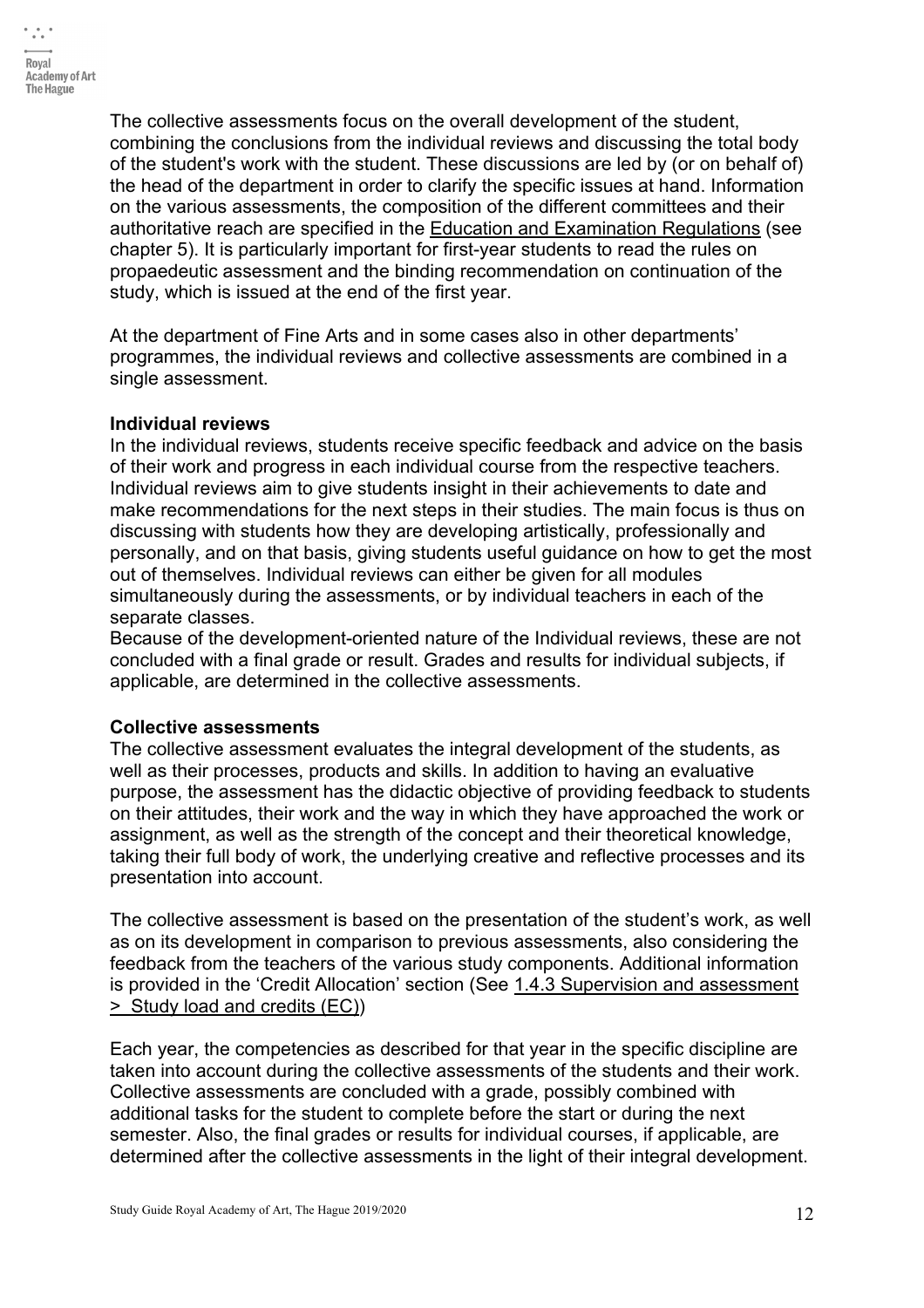## **Registration and archiving**

+ The Royal Academy of Art, The Hague has a system for registering the students' results and progress, known as Osiris. All assessments, reviews and credits are registered and archived in this system.

+ Feedback texts by individual teachers are uploaded in Osiris after the individual reviews and subsequently made available to students.

+ The outcomes of the collective assessments are entered electronically in Osiris and archived using this system.

+ All collective assessments are authorised by the head of the department, on behalf of the assessment committee.

+ Each student has access to Osiris (see Student Portal for more information on how to access and use Osiris) and can check the results of the collective assessments and their credit overviews online. The deadline for the publication of results is 15 working days after the collective assessments.

## **Study load and credits (EC)**

The study load is the number of hours a student typically needs within the framework of a specific study component in order to complete that component successfully. In addition to contact hours and classes, the measurement also includes hours of independent study, for example to read mandatory literature, to visit exhibitions or participate in excursions, for independent studio practice and for building up presentations of work for assessments.

Study load is expressed in terms of European Credits (ECs) in a system known as the European Credit Transfer and Accumulation System (ECTS). One study year has a total of 1,680 hours. One EC is equal to a study load of 28 hours. One year of a fulltime programme thus amounts to 60 ECs (60 x 28 hours = 1,680 hours).

A bachelor's programme covers four years, each amounting to 60 ECs. The propaedeutic phase comprises 60 ECs, with the main phase covering the remaining 180 ECs. Students must obtain a sufficient number of ECs each year in order to continue the programme, and they must receive all of the programme's 240 ECs in order to complete the Bachelor's degree.

The master's programme in Type and Media covers one year, amounting to 60 ECs. The other Master's programmes cover two years, amounting to 120 ECs.

#### *Credit allocation*

All study components in one semester have a combined study load of around 30 EC's. During the collective assessments, the assessment committee decides which components have been completed successfully (or not) and awards credits for each of these components, or for clusters of strongly related components, accordingly. This means that no grades are given, or pass/fail decisions made during the individual reviews.

Please note that due to the different structure of the study programme in the ArtScience department (both bachelor's and master's), the allocation of credits takes place after the collective assessment that is linked to the final presentations made each semester.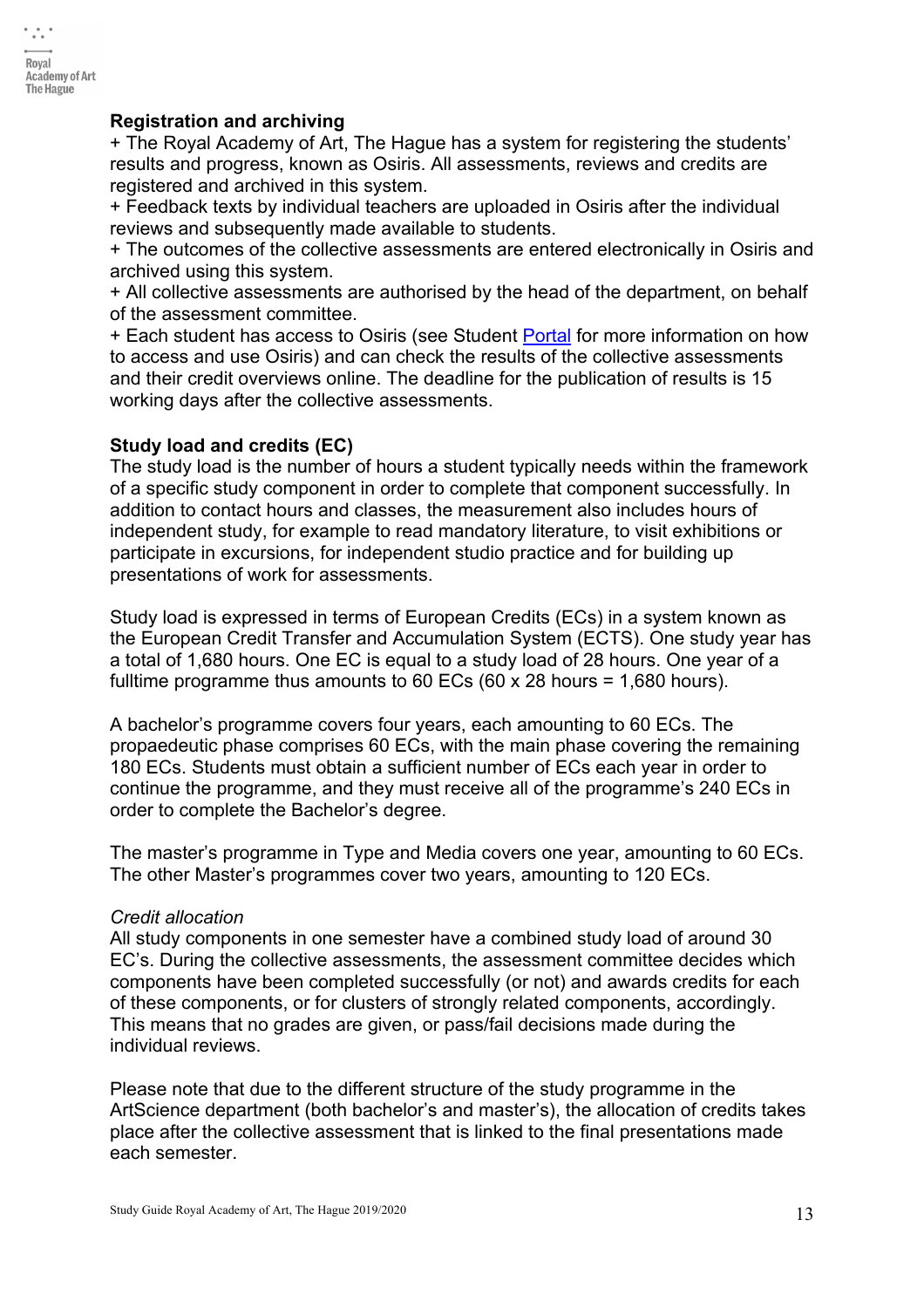$\mathcal{L}_{\mathbf{a}}$ Roval Academy of Art The Hague

#### *Credit allocation for international exchanges*

Royal Academy of Art, The Hague students participating in foreign exchange programmes receive their credits according to the system used by the host institution. Many countries currently use the ECTS, and for those that do not, a way to convert the credits is formulated. Credits allocated by the host institution must be formally verified and registered by the assessment committee of the student's department at the Royal Academy of Art, The Hague. This is usually done during the collective assessment at the end of the semester in which the exchange has taken place.

International exchange students studying at the Royal Academy of Art, The Hague fall under the protocol of the Academy.

#### *Credit allocation for guest students*

Students from other institutions (e.g., Leiden University) who wish to take classes at the Royal Academy of Art, The Hague require approval from their own institutions, as well as from the Academy. After a positive assessment, these students receive statements specifying the study load of the programme followed in ECs.

#### *Credit allocation for internships*

Prior to the internship, each student draws up an internship plan. Evaluations form part of the internship, and each student is expected to make a presentation and/or write a report at the end of the internship. Credits are allocated once all conditions have been met. Please also refer to the department's internship coordinator, who can provide more information on the internship process.

#### *Credit allocation for individual study tracks*

Credits are reserved for the Individual Study Track (IST). The work carried out within the framework of the IST is not always addressed in the collective assessment (e.g., electives at Leiden University or external projects). In such cases, the students are assessed by external parties, but the credits involved must be formally verified and registered by the assessment committee of the student's department. This is usually done during the collective assessment at the end of the semester in which the IST activities have taken place.

The department and the IST coach concerned can provide more information on the credit allocation process. As with all other credits, any credits earned through activities in the IST are not allocated until after the collective assessment.

#### **Study and progress guidance**

The Royal Academy of Art, The Hague distinguishes between guiding students through the content of their programme and artistic development and supervising their study progress. The guidance of the students' artistic development takes place continuously, through ongoing discussions between students and teachers about their work and work processes. Students' study progress is discussed with mentors and coaches. If students wish to talk confidentially, the Royal Academy of Art, The Hague has student counsellors (see 1.4.7 Organisational matters > Confidential counselling).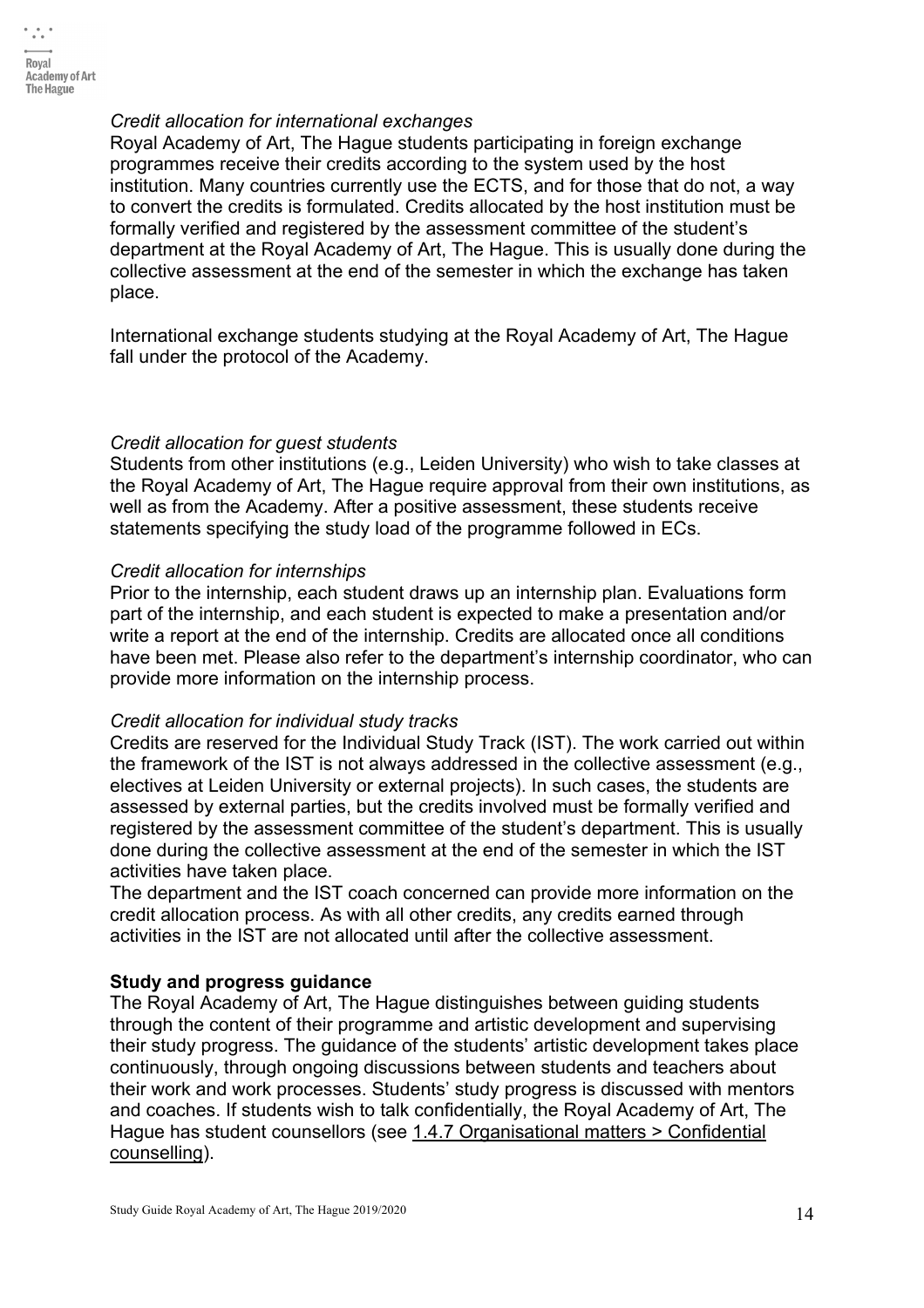# *Mentors*

Mentors guide students in the propaedeutic year and meet with students at least twice a year.

The mentor is a teacher of the relevant discipline. The tasks of the mentor focus on the following:

- + discussing the student's study progress;
- + discussing the assessment of the first semester;
- + discussing the assessment of the second semester;
- + keeping a concise record of the date and content of the conversations.

In case the student's study progress is negatively affected by particular personal circumstances (illness, handicaps, family matters, financial issues, or any factor that might cause delays in the study), the student is strongly recommended to discuss these with the mentor or the student counsellor as soon as possible (see 1.4.7 Organisational matters > Confidential counselling). These can then be considered and possibly taken into account when important decisions (e.g. on the binding study recommendation) are taken.

## *Coaches*

Coaches are available to students in the main phase. Several types of coach are available:

- General coach: this is often a teacher with a special role in a specific year of the department's study programme. In some cases, the head of department assumes the role of coach. The tasks of the coach focus on discussing the student's study progress and personal circumstances and keeping a concise record of the date and content of the conversations.
- IST coach: this is a teacher of the relevant discipline who focuses on IST guidance. The IST coach approves the IST plans, assesses and evaluates the IST plan after completion and records ECs. See also part 1.6.1 Procedures > IST procedure.
- Internship coordinator: this is a teacher of the relevant discipline focused on the internship guidance. The internship coordinator is responsible for the process of the internship and subsequent evaluation. See also part 1.6.1 Procedures > Internship procedure.

# **1.4.4 Focus subjects**

All study programmes at the Royal Academy of Art, The Hague share a focus on three subjects that we consider to be fundamental to artistic practice and, therefore, to art education.

# **Research**

As the study programme progresses, students do an increasing amount of research. Research is intrinsic to the creation of art and three forms of research can be distinguished:

- Research on art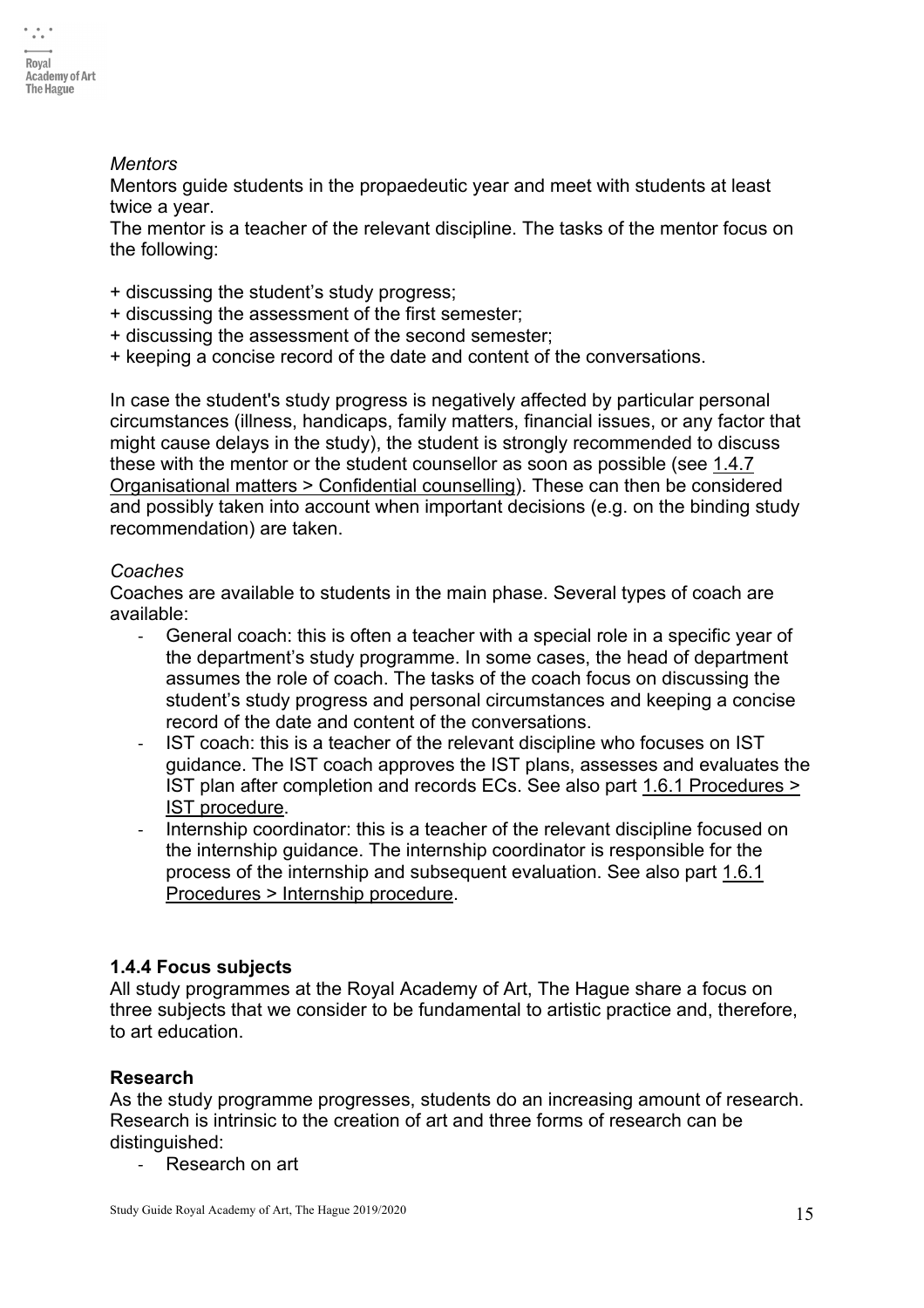- Research for and for the benefit of art and art practice, including research on social themes and art in relation to other disciplines
- Research in and through the arts (artistic research)

These three types of research form part of the departments' curricula and the academic-wide education programme. Each department incorporates the four types of research in the curriculum in its own way and makes its own choices in relation to research.

#### *Research & Discourse*

Research and Discourse is a first-year bachelor's course that links 'making' to 'thinking' and puts students in contact with all departments within the academy. It forms part of the academic-wide education programme.

In the course of the first year, students consider different aspects of artistic practice and research. The practice of an artist or designer is all about making, but can there be any making without thinking? This programme asks questions, discusses different visions, and invites students to become informed and reflect, both visually and mentally, on contemporary artistic discourse. They explore their role in the field of art and design and learn how to speak or write about this role.

The Research & Discourse course consists of research seminars and lectures on discourse. It is a compulsory component of the first year of all bachelor's programmes. Details on the course can be found on the Portal under My Study Programme > Academy-wide education.

## *Research Labs and Material Labs*

Research labs and material labs also form part of the academic-wide education programme for the bachelor's. These labs are not mandatory, but are included in the IST programme as electives (see part 1.4.1 Structure of the programmes for more information on the IST programme). In order to explore and deepen the research aspects of the programme and the students' development in artistic research, we organise a number of 'research labs'. These labs are experimental and, on the whole, research-based interdisciplinary working groups, offered by one or more departments and/or research domains. In the labs, the research aspects of the programmes are explored and deepened by encouraging students to work together on particular themes with students and teachers from other disciplines. Material labs work from the leading paradigm 'thinking with your hands' of 'thinking

by doing'. They are initiated by the workshops and focus on researching materials and techniques in relation to the creative process. They offer space for experiment and practice, and encourage students to acquire a thorough knowledge of materials and mastering of techniques for the purpose of their artistic work.

## *Electives at Leiden University*

Through the Academy of Creative and Performing Arts, students may follow external electives at Leiden University or at the Royal Conservatoire as part of their IST programme (see part 1.4.1 Structure of the programmes for more information on the IST programme). Current information about all the external electives is available in the e-Prospectus: https://studiegids.universiteitleiden.nl/studies/7845/keuzevakkenacademy-of-creative-and-performing-arts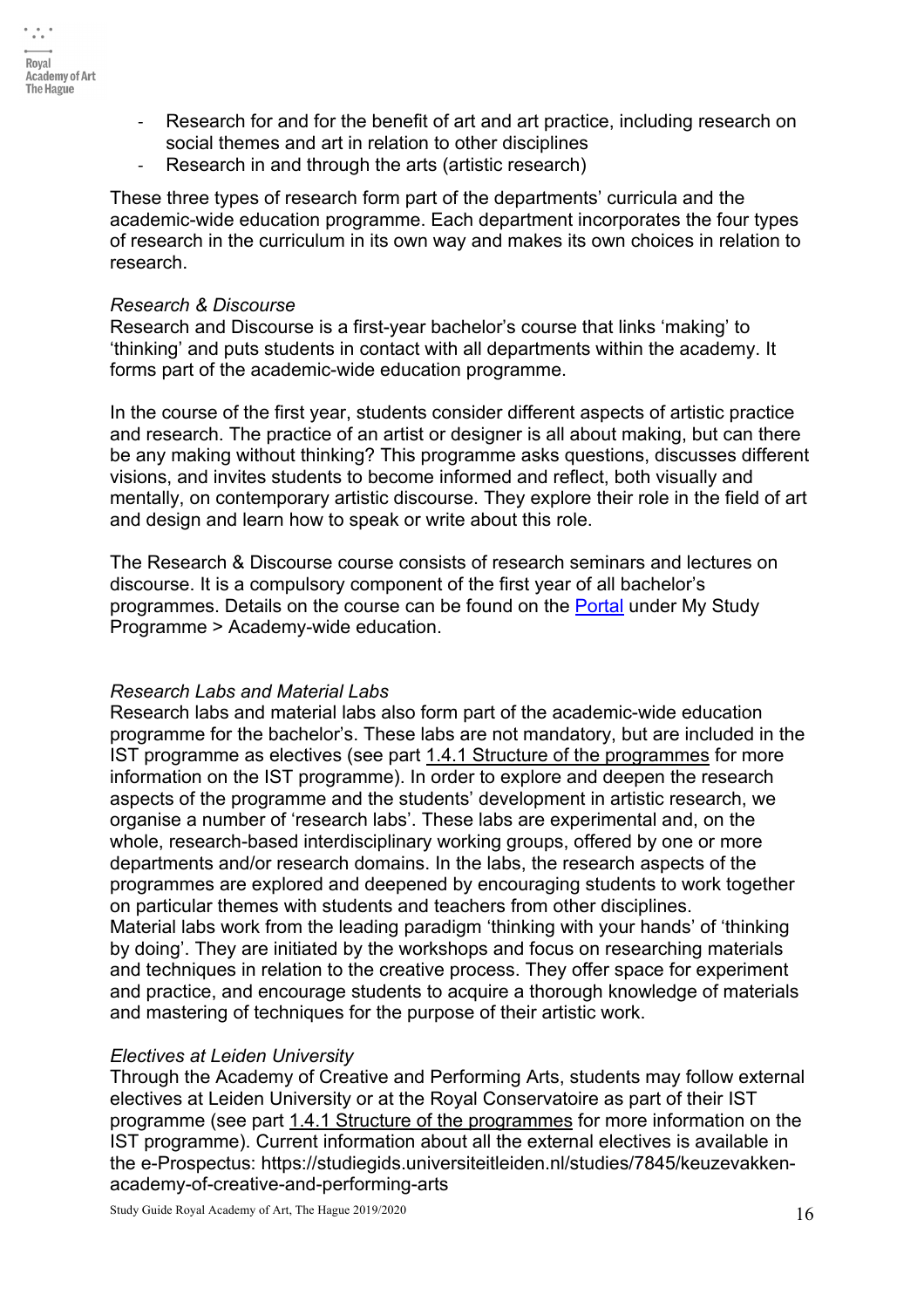## **Internationalisation**

The Royal Academy of Art, The Hague strives to provide an international learning environment for its students, first, by creating an international atmosphere in the building, and second, by encouraging temporary tracks abroad in the form of: + study exchanges

+ internships

The advantage of a temporary track abroad is that it brings students into contact with different cultural and living environments and teaching methods. Students also learn to function in an international context, which will benefit their future careers.

Through a variety of mobility programmes, the European Union (EU) and the Dutch government offer a number of grants for students to follow part their programme or internship or conduct research abroad. In most cases, the foreign residency takes place in the third year of the programme. The length of stay varies from three months to a full semester.

Doing an internship is an obligatory part of the study programme in most departments. All students wanting to do an internship within the EU can make use of the Eramsus+ programme scholarship. Internships usually take between two and six months.

#### *Affiliations*

- Cumulus: The Royal Academy of Art, The Hague is a member of the international network of leading art schools, the 'Cumulus International Association of Universities and Colleges of Art, Design and Media', www.cumulusassociation.org. This association provides opportunities for projects, among other things.
- ELIA: The Royal Academy of Art. The Hague is a member of European League of Institutes of the Arts. This association offers many opportunities for students looking to present their art and take part in projects. www.eliaartschools.org/members/index

## **Professional Practice Skills**

In the course of the study programmme, students work their way up to the level of a starting professional. In doing so, they increase the professionalism of their own work in their chosen profession or occupation. The Academy's educational programmes can be seen as a foreshadowing of future professional practice and students encounter this practice in various forms and they master its various components.

The Academy considers it important that students become familiar with the professional aspects of being an artist or designer, so that by the end of their studies students have sufficient skills to enter the professional workplace. From the first-year courses, preparation to professional practice is part of the curriculum. This is made even more explicit through projects, work presentations in internal and external exhibitions, internships (see 1.6.1 Procedures > Internship procedure) and through lectures and workshops. The link is also made during visits to (and participation in) exhibitions and events. In the main phase of the Bachelor's programmes, there is a strong focus on the position of the student in the professional field and the skills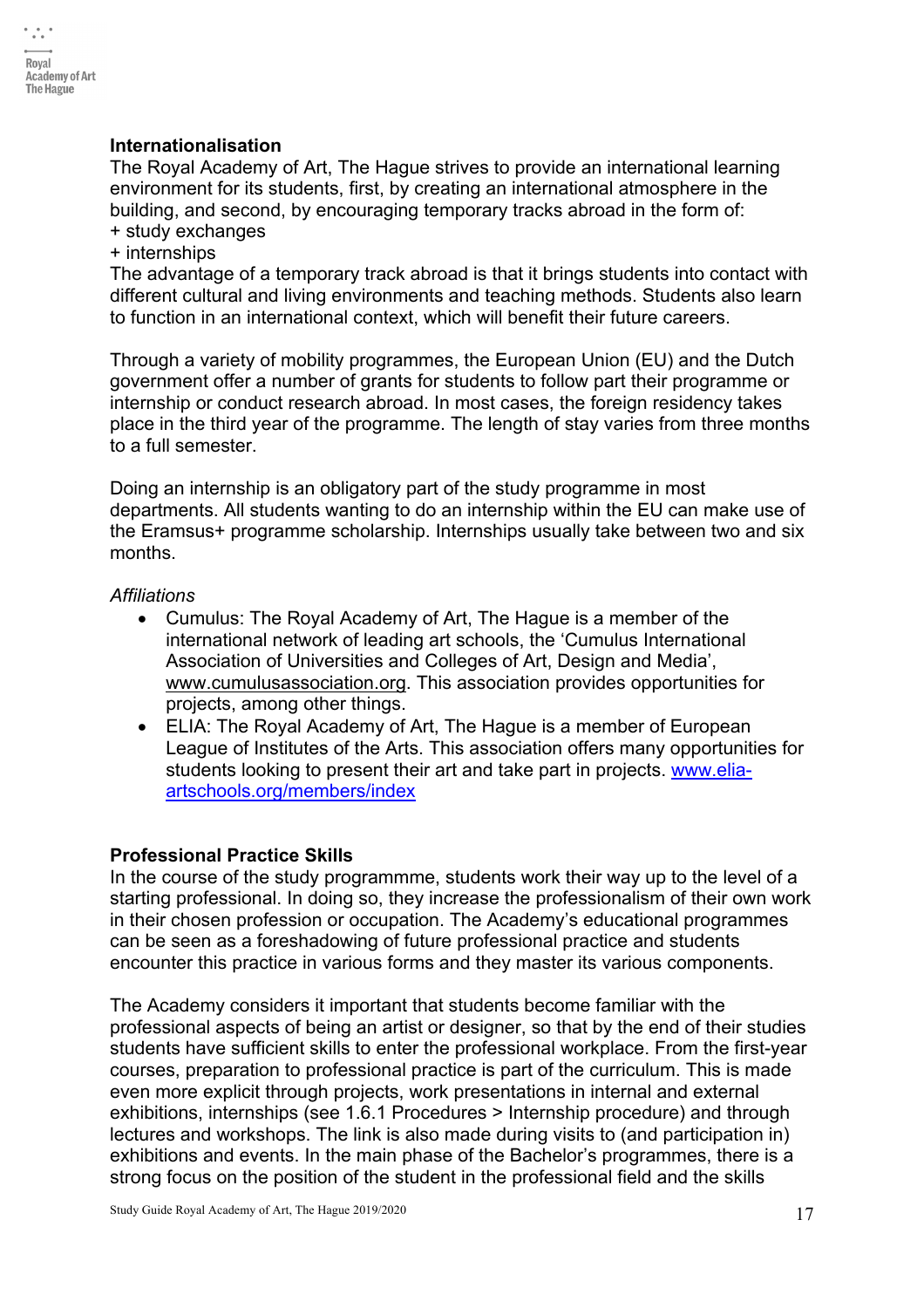required to take that position successfully. The Royal Academy of Art, The Hague offers a mandatory course on Professional Practice Skills, which equips students for the art and design profession and offers insight into how to realise their ideas. This broad programme is facilitated by the different departments in their own way related to the needs of the specific disciplines. It works on developing knowledge and skills in the areas of project management, business development and professionalisation.

# **1.4.5 Academy-wide education**

In addition to departmental programmes, Bachelor's students participate in academywide courses. From the first year onwards, collaboration between students from different departments and disciplines is therefore actively encouraged.

Some components of academy-wide education form part of the compulsory programme. In these cases, the specific courses are included in the departmental credit overviews. In other cases, academy-wide programmes may refer to elective subjects.

Besides the abovementioned courses that form part of the IST (see part 1.4.1 Structure of the programmes for more information) and Research and Discourse (see 1.4.4 Focus issues > Research) the courses and subjects that are offered at an academy-wide level are:

• The Propaedeutic Project week

The Propaedeutic Project Week is an academy-wide project week for all firstyear students. This week is about working across the boundaries of different disciplines in art education. The aim is to promote collaboration and strengthen connections between the different departments. The Royal Academy of Art, The Hague strives to stimulate an inspiring 'open culture' characterised by connections and engagement between individual experiences and skills. This project week is a compulsory component of the first year of all Bachelor's programmes.

• Studium Generale

The activities of the Studium Generale (SG) are designed to broaden students' knowledge and keep them up to date with cultural and social developments. During these activities, all students at the Royal Academy of Art, The Hague are invited to look beyond the boundaries of their own disciplines in order to question current events taking place in the world around them and to engage with ideas from other disciplines. This helps them to develop a critical perspective on their own discipline and engage in dialogue with other students. The aim is to introduce students to fields that are not addressed directly within their own course, such as theatre, philosophy, poetry, film, sociology, invention, science, or a combination of these. In a largely semitheoretical programme, students are encouraged to view their work from a different perspective and draw inspiration from other fields of knowledge. The exact content of the SG programme for 2019-2020 will be published on the portal under My Study Programme – Academy Wide Education. The Studium Generale is a compulsory component of all Bachelor's programmes; the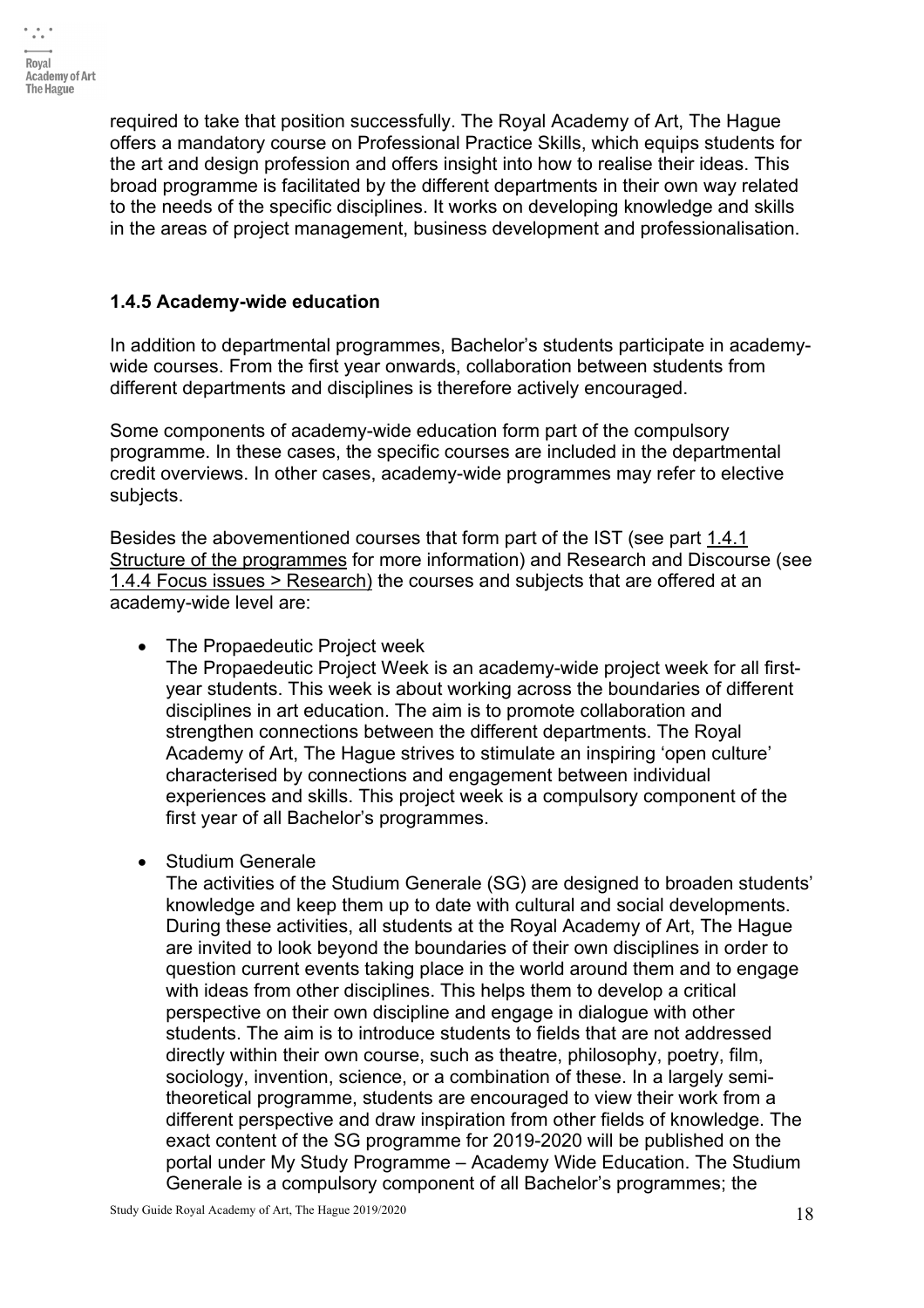semester in which it is included in the programme can differ per department. Students from other years are encouraged to participate.

# **1.4.6 Quality assurance**

Obviously, the Royal Academy of Art, The Hague is continuously striving to warrant and improve the quality of its education in the broadest sense of the term. Students, teachers, supporting staff and management are expected to get the best out of themselves, in order to create an optimal environment for higher art education. The Academy is characterised by a quality culture: we seek feedback on all of our activities, analysing the results and improve where we can. We aim for excellence in every aspect of learning. We participate in an international peer group of like-minded art academies, to share experiences with quality enhancement policies and procedures.

By quality assurance, we refer to all measures that the institution systematically applies to define, monitor and further improve the quality of our education and of the organization as a whole.

# **Accreditation**

Accreditation is a designation indicating that an educational programme meets the requirements set by the Ministry of Education, Culture and Science. Achieving accreditation is a precondition for the recognition of diplomas, for the funding of programmes and for grant applications. An external committee reviews and evaluates the programmes and reports to the Accreditation Organisation of the Netherlands and Flanders (NVAO), the body that also grants accreditations. A list of accredited programmes is available on the NVAO website: www.nvao.net

An important part of the accreditation process, quality assurance involves continuous monitoring of the performance of an organisation and its education. This is achieved by holding interviews and evaluations (see below). If the outcomes of the assessments are negative, improvements are made.

The Royal Academy of Art's Bachelor's programmes and the Master's programme in Type and Media were accredited in 2014. The Bachelor's programme in Autonomous Fine Arts (ArtScience and Fine Arts) was assessed as 'good', while the Bachelor's programme in Design (Graphic Design, Interactive/Media/Design, Interior Architecture and Furniture Design, Photography and Fashion and Textile) and the Master's programme in Type and Media were assessed as 'excellent'.

The Master's programmes in ArtScience and Artistic Research were accredited in September 2013 as 'excellent'. 'Internationalisation' was identified as a distinctive quality feature of the programmes (as a specialisation in the Master's programme in Music). The Master Artistic Research is now part of the Master of Arts in Fine Art and Design which passed its initial accreditation in 2017.

The Master's programme in Interior Architecture was accredited in 2015. The audit panel concluded that the programme was excellent; the NVAO confirmed that it met the required standards.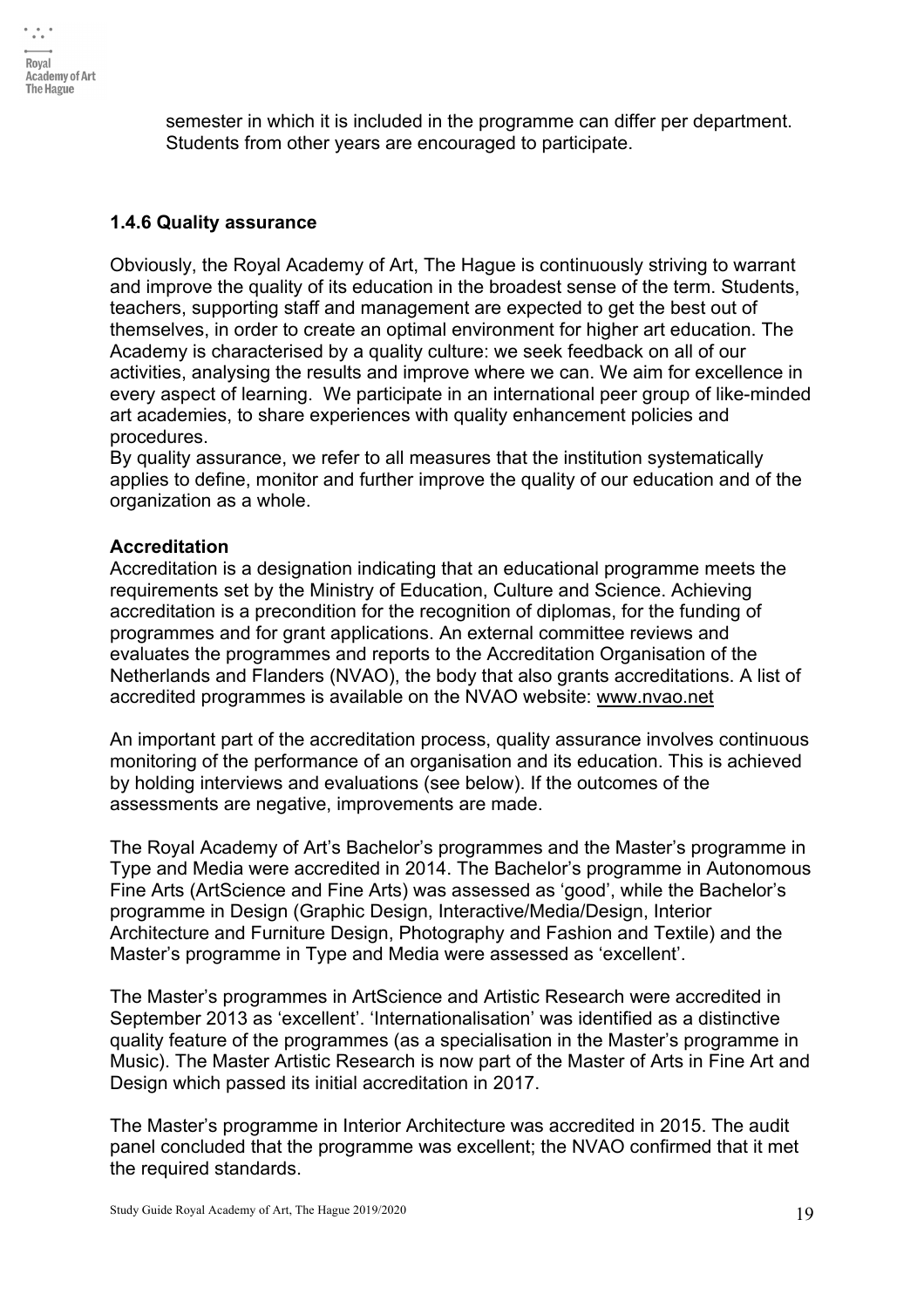## **Quality assurance at the Royal Academy of Art, The Hague**

Staff, students, alumni and professionals of the different departments are actively involved in internal quality assurance at the Royal Academy of Art, The Hague. Great importance is attached to having high-quality policies, both throughout the Academy and within the departments. The Academy gathers opinions on the programmes and the programme results. Opinions are gathered internally, with students and staff members, as well as externally, with alumni, committee members, key figures in the art and design worlds, internship companies and professional art institutions. These opinions are voiced through dialogue, discussions and surveys.

#### *Examination Board*

The Examination Board is legally required (Article 7.12 Dutch Law on Higher Education and Scientific Research) and is the independent and competent body to certify that students fulfil all final qualifications required to obtain the diploma. It is responsible for the quality of the assessments and examinations, and it appoints the assessors/examiners. It is also responsible for decisions on requests for exemptions. All Bachelor's and master's programmes share one Examination Board, which consists of teaching staff and at least one member external to the programmes concerned.

#### *Satisfaction surveys*

Written and digital surveys are used to ask students about their level of satisfaction with the educational programme in general, as well as with regard to specific parts of the programme. Aspects addressed in the surveys include the level of the course, assessment and the study load. The Royal Academy of Art, The Hague has recently adopted and implemented an electronic system to conduct such surveys and produce the reports as easily and quickly as possible.

#### *Participation in national satisfaction surveys*

The Royal Academy of Art, The Hague regularly participates in national satisfaction surveys concerning students' evaluation of content and organisational practice in institutes of higher education in the arts.

#### *Student panels/class representative meetings*

Within each programme, regular meetings are scheduled (at least once a year) between the head of department and class representatives, thus functioning as student panels. The class representatives also meet at least once a year with the director of the Royal Academy of Art, The Hague.

#### *Departmental meetings*

Teachers and heads of departments meet regularly to discuss how the courses are run and the quality of the education. This information is then used to develop the programmes.

#### *Study days*

The director, heads of departments and other staff members participate in study days several times a year, in order to discuss current developments within the academy and to develop new ideas.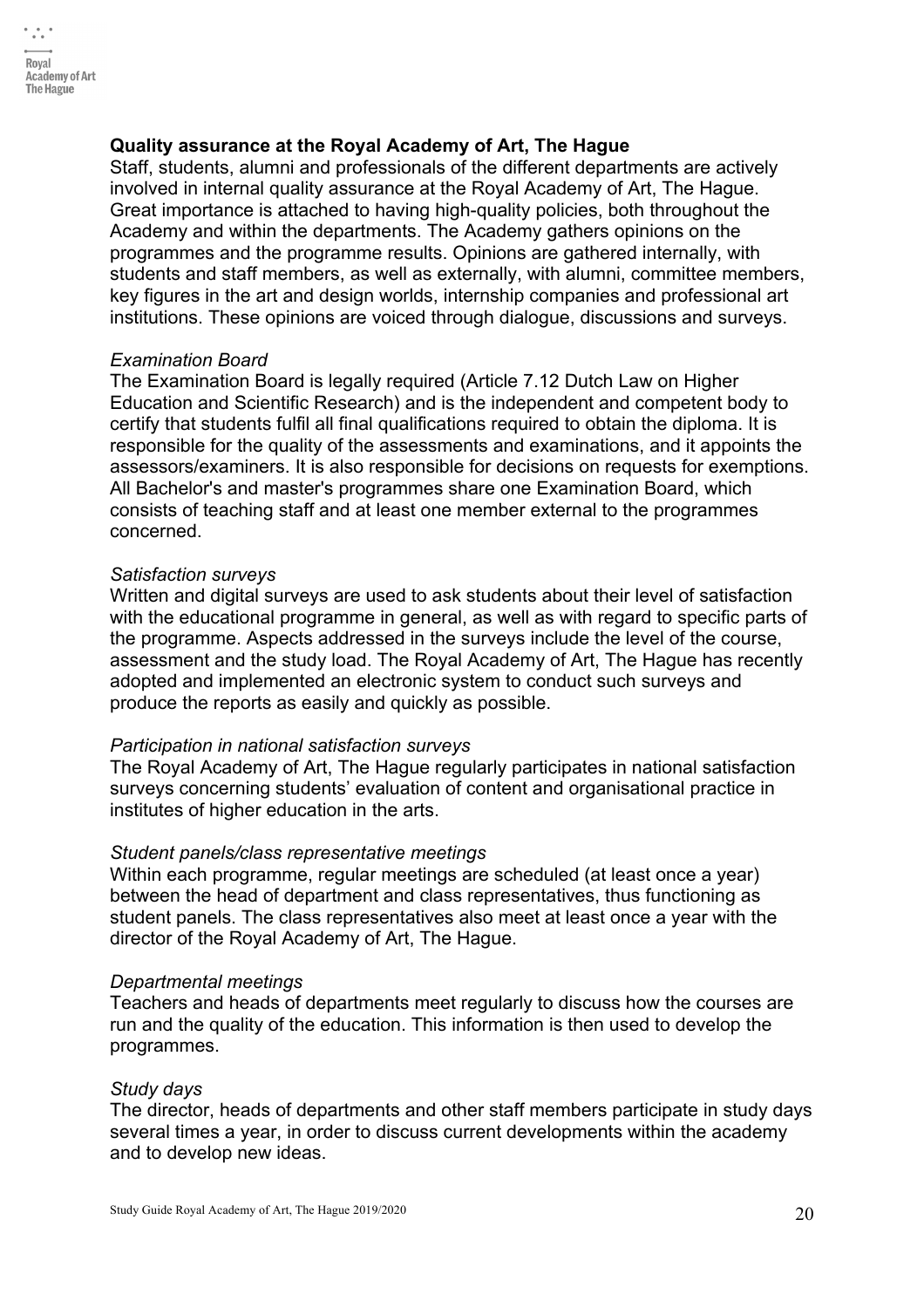#### *External assessors*

Each year, renowned experts, artists and designers are involved in the final examinations as external assessors. They are asked about their experiences and findings in relation to the department. The departments use this information to develop their programmes.

#### *Professional advisory committees*

A professional advisory committee (in Dutch, *werkveldcommissie*) has been established within each department to ensure compatibility with the professional field. There is also a professional advisory committee for the academy as a whole. These committees consist of respected individuals from the professional field who advise the Royal Academy of Art, The Hague and comment on the content of the programmes, the final objectives and the final level, as well as on developments in the field and what these mean for the Academy and its education.

#### *Internship companies*

The companies at which students complete their internships are asked about their findings regarding the level of the students and their needs in the professional field.

#### *Alumni studies*

For the past few years, alumni have been invited to complete a digital questionnaire or to talk to the alumni coordinator and/or the quality assurance department about their experiences and recommendations.

#### *Exit surveys*

All students leaving the Royal Academy of Art, The Hague without a diploma are asked to complete a questionnaire. The information obtained from these surveys can prove useful for the development of the Academy's education.

## **1.4.7 Confidential Counselling**

The Royal Academy of Art, The Hague has an independent student counsellor who can be contacted about problems with study progress or personal problems and who provides information of a more general nature. The student counsellor represents the individual interests of the students and is bound by a duty of confidentiality. The counsellor can also mediate or make referrals to agencies or individuals outside the Academy. Third parties are contacted if necessary, but only with the approval of the student.

The counsellor provides information on and assists (where possible) with the following matters:

- problems with study progress due to illness
- personal problems
- adjustment difficulties, study motivation, study planning, performance anxiety, switching programmes
- conflicts with teachers
- professional procedures
- study grants and financial issues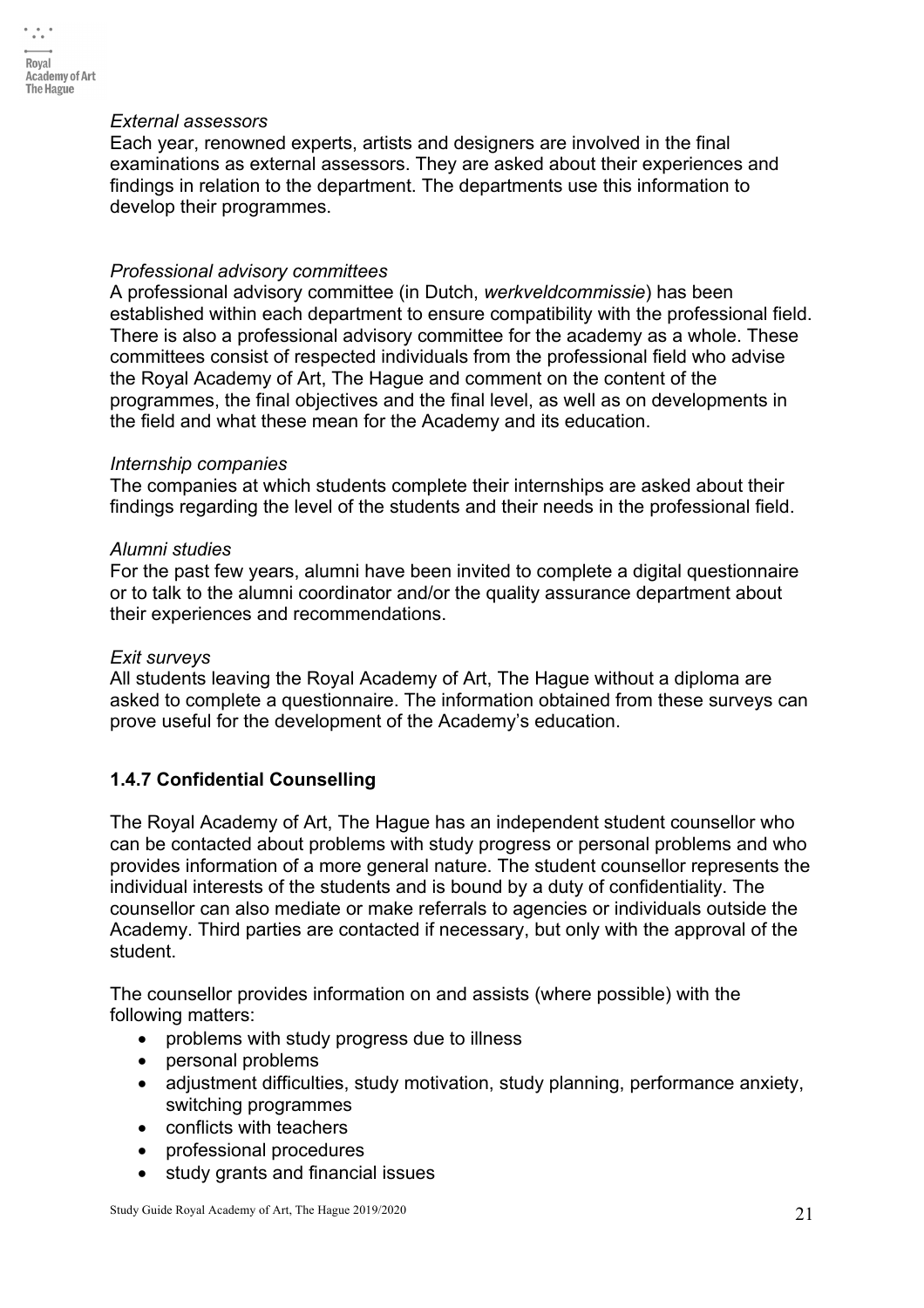- applications for funding and grants
- information on deregistration
- information on postgraduate programmes

The Royal Academy of Art's student counsellor is Mirjam Pol Along with Pauline Schep, he is also a confidential contact person for students. Appointments can be made by email.

+ Mirjam Pol m.pol@kabk.nl

+ Pauline Schep p.schep@kabk.nl

## **1.4.8 Voice and participation**

#### *Study Programme Committee*

The Study Programme Committee (in Dutch, *Opleidingscommissie* or OC) plays an important role in programme development and quality assurance, by providing solicited and unsolicited advice on all matters concerning education. The committee is also involved in finding the best way to gather information on education. The Study Programme Committee consists of students and teachers.

Contact: SPC@kabk.nl.

#### *DMR*

DMR stands for the KABK's participation board (In Dutch,

*Deelmedezeggenschapsraad KABK*). Students, teachers and staff can sit on the participation board. Its members advise the director of the Royal Academy and have a right of consent regarding important management decisions. All of these activities are set out in the laws and special regulations currently in effect.

The DMR meets approximately ten times each academic year. During the meetings, subjects such as education, human resources, finances and facilities and the senior management are discussed. Examples of activities in which the board has engaged over the past two years include:

- Monitoring the procedure for the election of a new director, including making a positive recommendation for appointing Marieke Schoenmakers
- Approval of the Student Charter, along with a number of proposals
- Participation during the accreditation
- Monitoring and advising on the planned (and later on cancelled) merger with **Codarts**
- Renewal of the domestic regulations of the DMR
- Monitoring and advising on the Individual Study Track (IST) courses

#### Contact: dmr@kabk.nl

## *CMR*

CMR stands for the Central Participation Board (Centrale Medezeggenschapsraad). The CMR organises participation in matters relating to the policies of the University of the Arts The Hague. The members of the CMR are chosen from the participation boards of the KABK and the KC, along with one member of the ArtScience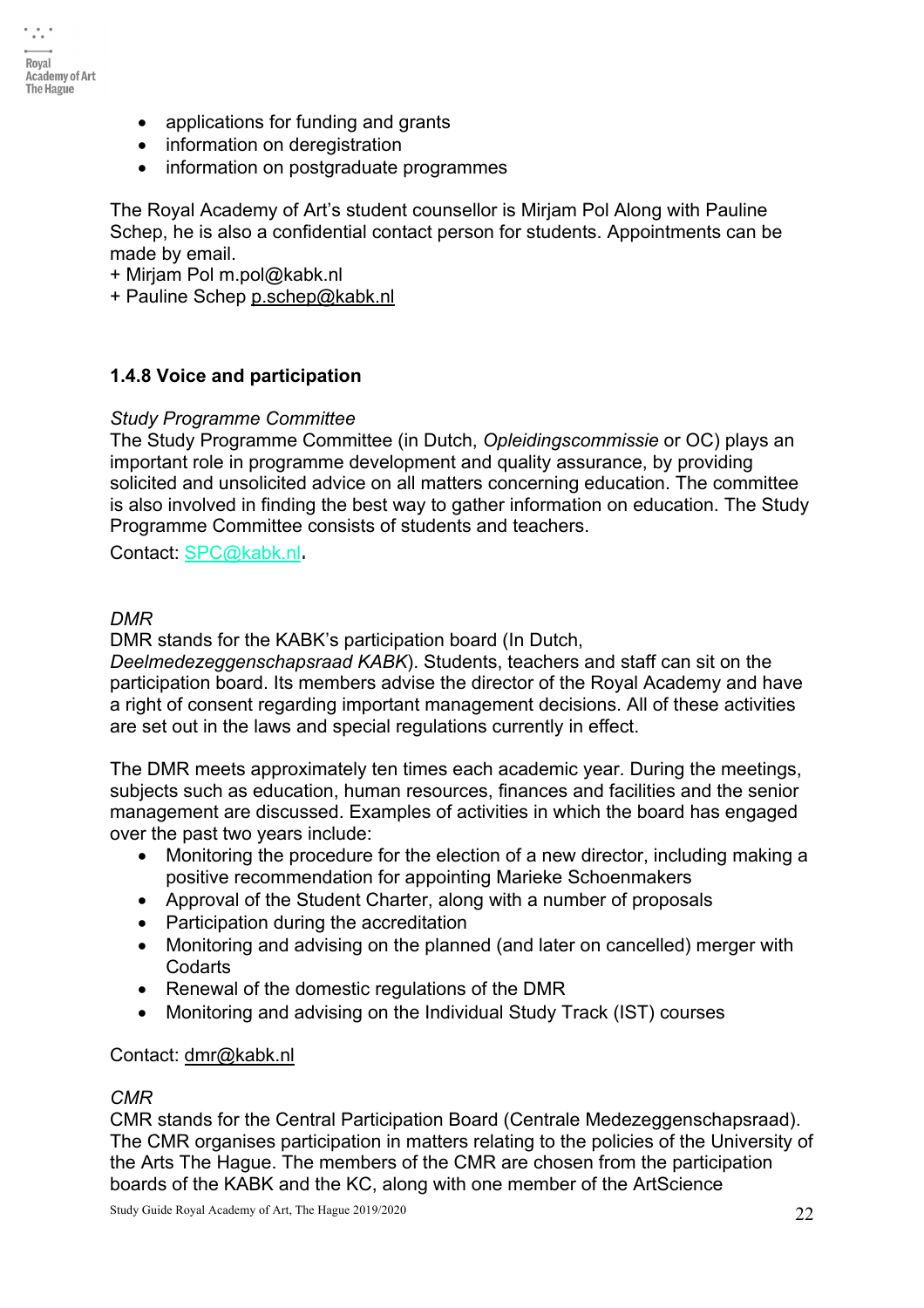> department and one from the School for Young Talent. The members advise the Executive Board and maintain contact with the Supervisory Board.

Contact: cmr@kabk.nl

# **1.5 Student affairs**

## **Student administration**

Please contact the student administration for questions regarding the following matters and/or check the Portal for relevant information.:

- enrolment/deregistration (proof of enrolment, request of deregistration)
- application and entrance exams
- Studielink and admission proces
- VISA and residence permits
- · education and examination regulations
- · general information
- student card
- · diploma forms, Individual Study Track (IST), internship, etc.
- · authorisation form tuition fee
- Osiris / assessment system (study progress)
- · Insurances (health and liabiltiy)

## **Room Bookings**

For questions concerning:

- (advice on) booking a room
- timetable information
- how to use Asimut (scheduling system)
- how to get Asimut on your phone

Opening hours: Every workday  $08.30 - 10.00$ 12.00 - 13.30 15.30 – 16.30

Contact: studentenadministratie@kabk.nl 070 3154770

#### **Financial administration**

Please contact the financial administration for questions concerning:

- payment of the tuition fee
- proof of paid tuition fee
- uploading facility card
- payment of excursions etc.
- all other financial matters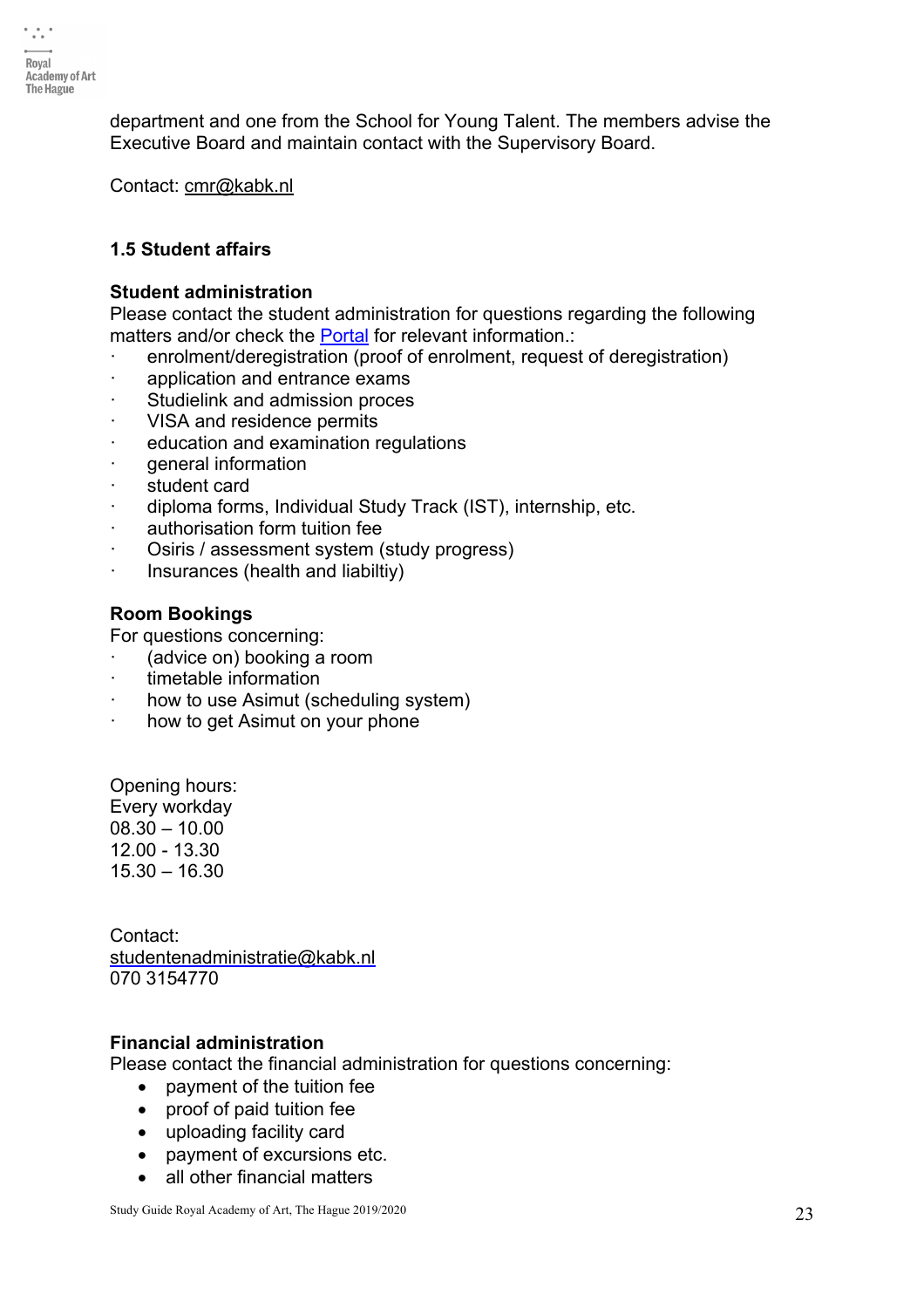$\begin{array}{c} \bullet \quad \bullet \quad \bullet \\ \bullet \quad \bullet \quad \bullet \end{array}$ Royal **Academy of Art<br>The Hague** 

> Opening hours: Monday – Thursday 08.30 – 10.00 12.00 – 13.30 15.30 – 16.30

Wednesday evening 17.30 – 20.00 Friday 08.30 – 10.00 12.00 – 13.30

Contact: financien@kabk.nl 070 3154 773

## **International Exchange**

Please contact International Office for questions concerning:

- exchange (study or internship abroad)
- Erasmus + grant
- Holland Scholarship Programme
- all international student matters

Opening hours: Monday, Tuesday and Thursday 09.00 – 10.30 12.00 – 14.00 15.30 – 16.30

Tuesday 09.00 – 10.30 12.00 – 14.00

Contact: exchange@kabk.nl 070 3154 743 international@kabk.nl 070 3154 743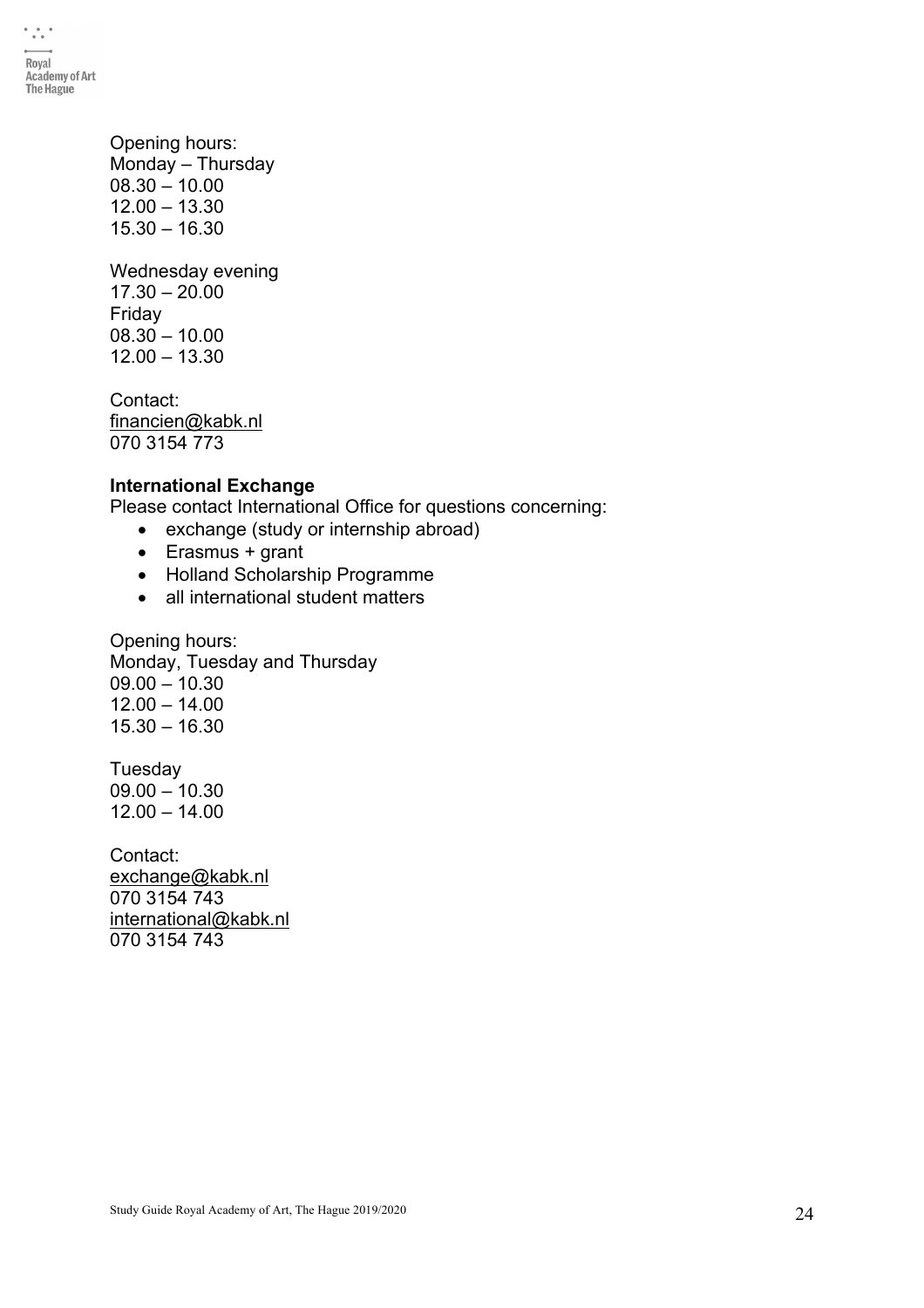# **1.6 Regulations & Procedures**

## **1.6.1 Procedures**

## **IST procedure**

## *General Procedures*

The departments provide detailed information about the IST procedure. Every department has its own IST coach or coaches to guide students through this process. Every student makes an IST plan, using the IST form. This plan describes the student's proposed activities, their motivation and learning objectives. The plan should be discussed with an IST coach. In this discussion, the IST plan is evaluated on the basis of whether it can function as a broadening and/or deepening of the study programme. The student can make a start on the plan once it has been approved. After the activity or activities have been carried out, a formal evaluation is conducted. If the IST-activities have been carried out under supervision of an external tutor, this tutor is responsible for the formal evaluation. The student is also asked to assess the learning results and activities. The IST-coach provides a final assessment. See for more information on the Portal under My Study Programme > Academy-wide education for the IST form and the procedure.

Work carried out within the framework of the IST does not always form part of the collective assessment. This is the case, for example, when the IST involves an elective at Leiden University. In such situations, students are assessed externally and the coach only approves this assessment if it matches the IST plan. Credits are allocated after the collective assessments. See also the IST procedure provided by the department.

#### *Practical information*

The IST programme covers 30 ECs that can be divided over four years of study. There is no strict target for how many credits a student should earn per semester, but it is recommended that students spread the credits over the semesters. Each department schedules time for the IST in the programme, although the exact scheduling can differ per department. Fulltime students tend to be exempt from compulsory study components on Wednesdays, which are reserved for students to deepen their knowledge and specialise in the curriculum. The Royal Academy of Art, The Hague labs are therefore scheduled for Wednesdays.

The modules organised by the Royal Academy of Art, The Hague are subject to change. Please check the Portal under My Study Programme > Academy-wide education for current opportunities.

#### *External electives*

Through the Academy of Creative and Performing Arts, students may follow external electives at Leiden University or at the Royal Conservatoire. Current information about all the external electives is available in the e-Prospectus: www.studiegids.leidenuniv.nl/en/. More information on the enrolment procedure is provided at https://studiegids.universiteitleiden.nl/studies/7845/keuzevakkenacademy-of-creative-and-performing-arts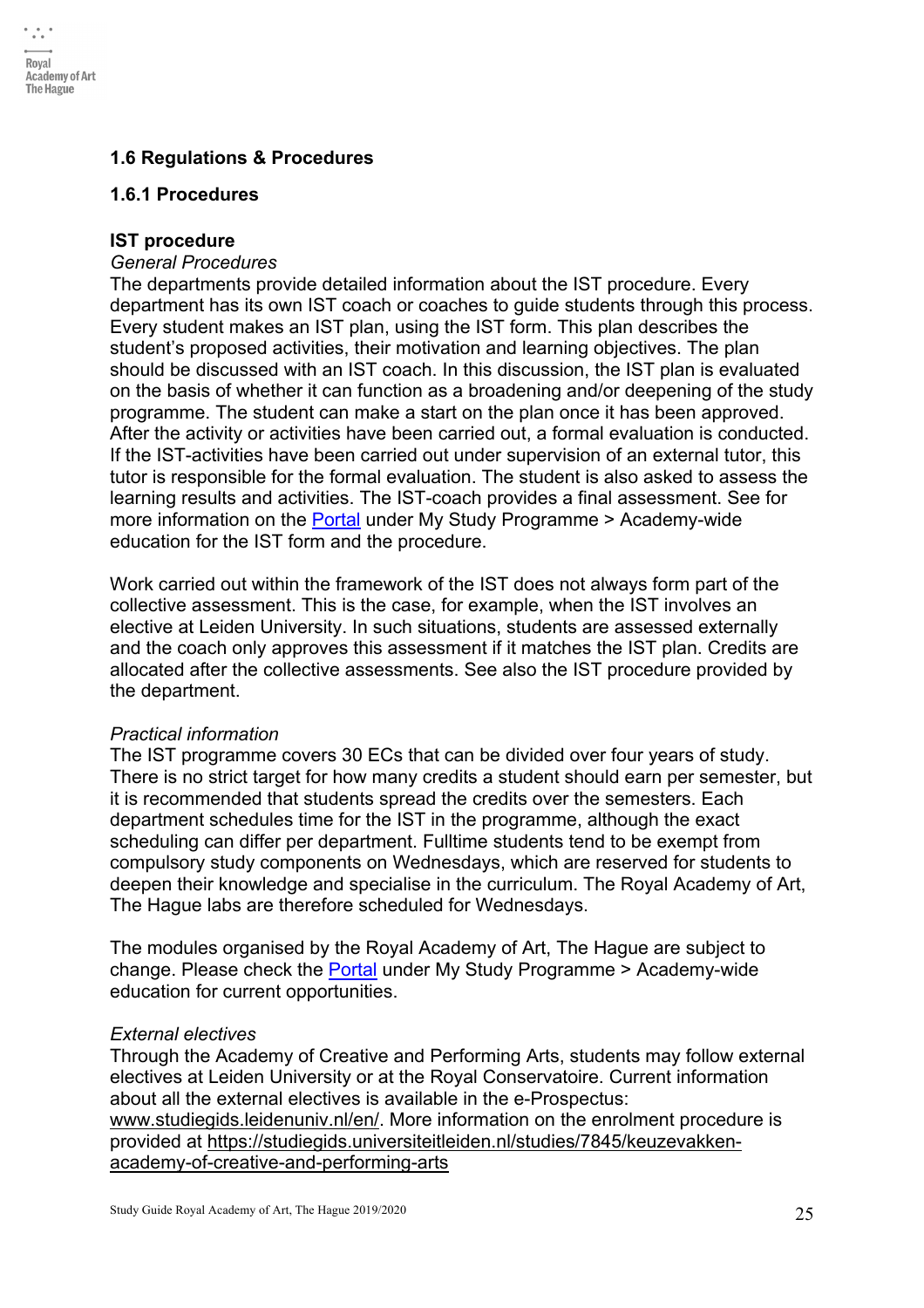Enrolment in an elective course at the Royal Conservatoire does not require registration as a guest student at Leiden University. If you wish to enrol, please contact R. Schneemann: acpa@hum.leidenuniv.nl.

## *Practicum Artium: electives for students from Leiden University and the Royal Academy*

Through the Academy of Creative and Performing Arts, students from Leiden University may take electives at the Royal Academy of Art, The Hague and the Royal Conservatoire. From the current academic year onwards, Royal Academy of Art, The Hague students can also attend these classes. The electives are: painting, drawing, graphic design and photography. More information is available in the e-Prospectus of Leiden University: www.studiegids.leidenuniv.nl/en. If you wish to register, please contact the Academy's coordinator for academic-wide education, Niki van Strien, via n.vanstrien@kabk.nl.

## **Internship procedure**

## *Preconditions for an internship*

Before a student can start an internship, their internship plan must be approved, and they must have completed prior study components. In exceptional cases, the head of department may authorise an internship before the student has completed the prior study components. The necessary preparations must have been made during the period preceding the internship (e.g., preparation for attendance and return days to be held mid-way or at the end of the internship period).

## *Organisation of the internship*

The internship coordinator provides detailed information on the internship procedure. All the steps that are outlined by the internship coordinator are also indicated on the internship forms and constitute essential elements of an internship. No separate credits are allocated for these steps. An internship must comprise at least half a semester, up to a maximum of one semester.

Internship forms are available via the Portal under My study programme > Professional practice skills and the Student Administration office. They should be completed before, during and after an internship. The forms include an internship contract and the assessment forms for the internship provider. The internship forms for students doing an internship in the Netherlands are available in Dutch and English. For students doing an internship abroad, English *internship abroad* forms are available. In cases where it is difficult to obtain an internship (e.g., ArtScience and Fine Arts), an internship can be replaced with other activities.

#### *International internships*

Students wishing to do an internship in another European country can apply for an Erasmus+ scholarship. The minimum duration of an Erasmus+ internship is two months and the maximum duration is one semester. The number of ECs for the internship will be decided by the department. Students wishing to do an internship abroad can find all of the information and forms to be completed on the website, under 'International'.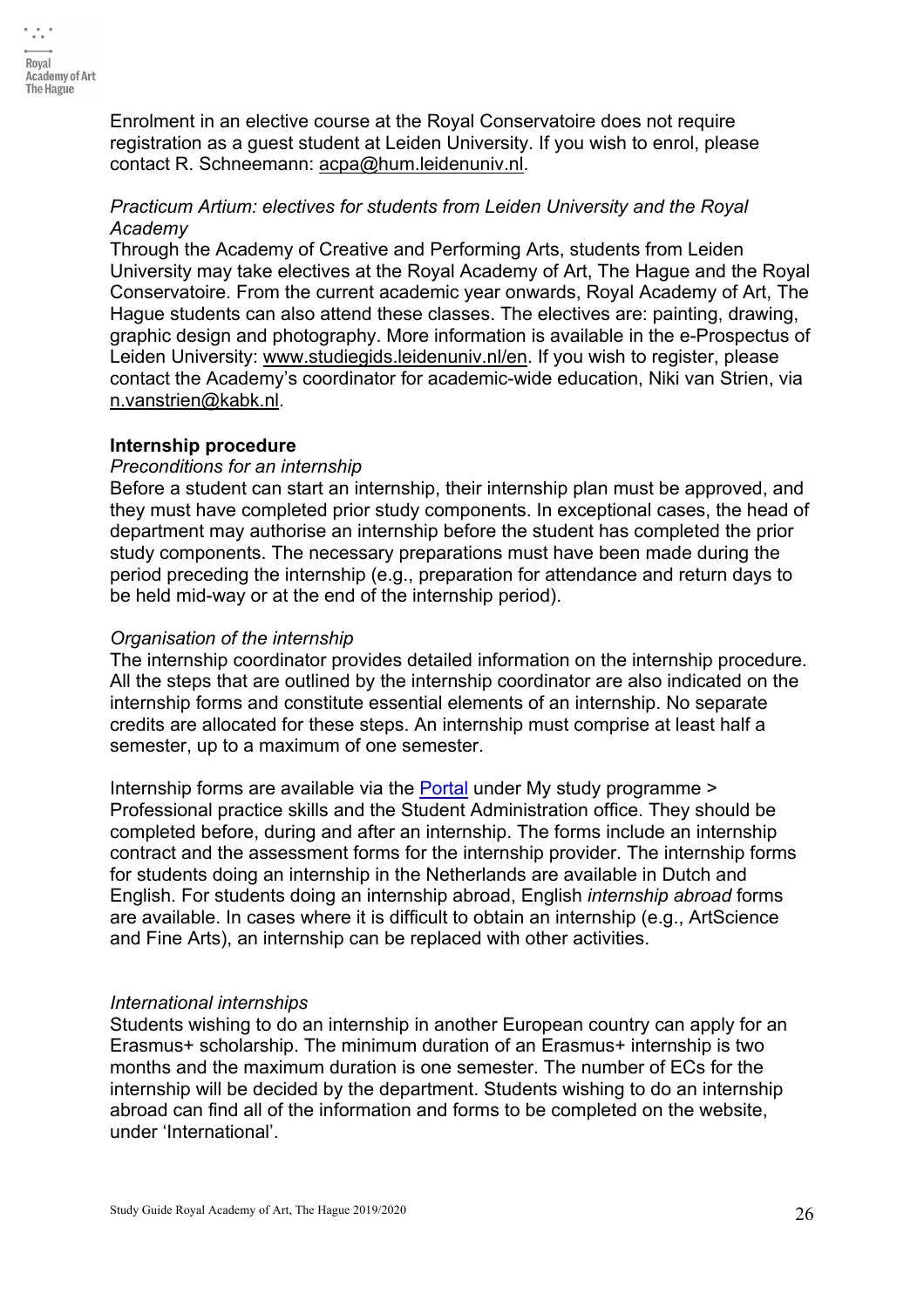#### **Internationalisation procedures**

#### *International exchange*

All students at the Royal Academy of Art, The Hague have the opportunity to study abroad for a semester. Students can choose from a pool of European and non-European partners, in consultation with their head of department. Students can study abroad for one semester and gain 30 ECs. The department decides on the year and the period during which students are permitted study abroad. Students studying at an Erasmus partner institution can apply for a scholarship. All information regarding the application procedure and the list of partners can be found on the website, under 'International'.

## **Exemptions procedure**

At a student's request and on the recommendation of the assessment committee, the Examination Board can grant an exemption for one or more study components on the basis of a certificate, diploma, testimonial or other document that proves that the student has already met the requirements of the relevant component.

The period of validity of any exemption granted is unlimited, unless the content of the relevant study component is altered due to changes to the Education and Examination Regulations. If an exemption is granted, the student will receive proof of the exemption.

#### *Procedure*

The detailed procedure can be found in the appendix of the Education and Examination Regulations (see Exemption protocol). A student must submit his or her request for exemption to the lecturer/invigilator before the third meeting relating to a subject in a semester at the latest. In order to apply for an exemption, students must complete a form that can be found on the student portal or printed at the Student Administration office. The request for exemption must be accompanied by supporting documentation. The lecturer/invigilator will evaluate the request and advise the head of the department concerned on the request and supply the supporting documentation. The head of department will ensure that the lecturer/invigilator has based his/her recommendation on solid arguments. If this is the case, the head of department will adopt the recommendation of the lecturer/invigilator.

The recommendation will then be made to the Examination Board. The form signed by the head of department, together with the supporting documentation, must be submitted to the Student Administration office. Once the Board has made a positive recommendation, the exemption will be officially granted. Student Administration will register the granted exemptions and inform the student by means of an adjusted study progress overview. If the request for exemption is rejected by the Examination Board, the Board will duly inform the relevant head of department and the lecturer/invigilator, stating the reasons for the rejection and asking the head of department to re-assess the exemption request.

It is important to note that the student is responsible for all steps until and including submitting the request, including all required documentation and signatures, to the Student Administration office.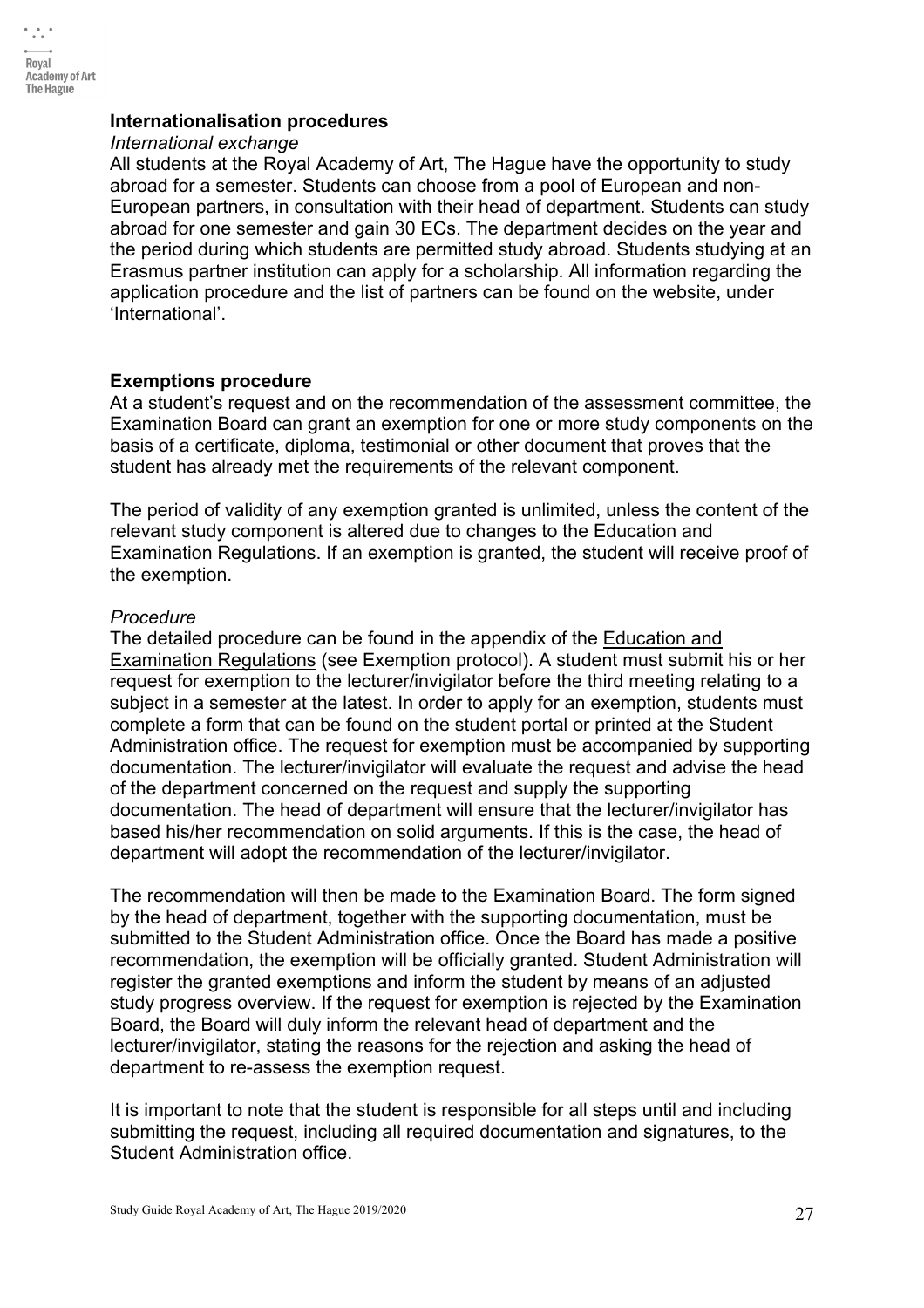ria i Roval Academy of Art The Hague

## **Appeals and objections**

The Royal Academy has various bodies with which objections can be lodged against decisions that have been taken by the Academy during the study process: the Board of Appeal for Examinations and the Complaints Committee. In addition, there is a national Appeals Tribunal for Higher Education (www.cbho.nl).

#### *Procedure*

In the context of protecting students' legal rights, the Royal Academy has set up a digital complaints desk to receive all student complaints, objections or appeals, forward them correctly and ensure that they are handled properly. Complaints written in Dutch or English can be sent to: klachtenloket@kabk.nl. All formal notices of objection should be sent exclusively to the complaints office and should be addressed by the complainant to the body that took the decision (the Examination Board, the faculty management, the Executive Board or the Complaints Committee). Formal objections should be submitted within six weeks of date on which the student was notified of the decision to which he or she objects.

For more information, see the Student Charter of the Royal Academy of Arts at www.hogeschoolderkunsten.nl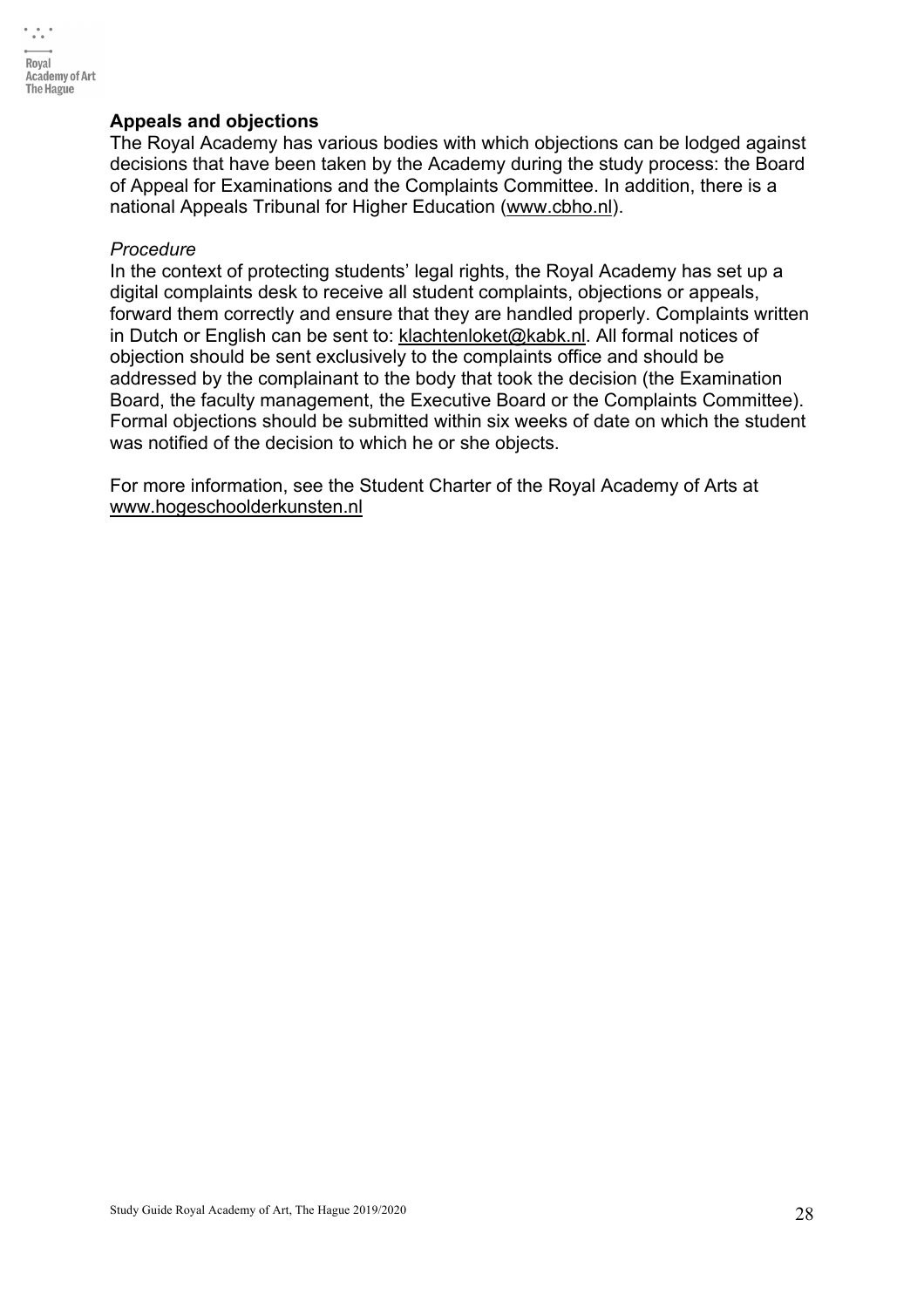# **1.6.2. Education and Examination Regulations**

The Education and Examination Regulations (Dutch: onderwijs- en examenregeling; OER) describe the objectives, content and structure of the degree programmes offered and the regulations and provisions dealing with the organisation of these programmes and the assessments and examinations related to them.

The Education and Examination Regulations for the bachelor programmes can be found here

The Education and Examination Regulations for the master programmes can be found here

## **1.6.3 House Rules**

The two main buildings of the Royal Academy of Art, The Hague are both monuments. We expect our students and staff to respect the buildings and treat them accordingly. You can find the complete house rules on the Portal under About KABK - general information

#### **1.6.4 Ethics**

The University of the Arts The Hague has published its Code of Conduct, on ethics and governance on the https://www.hogeschoolderkunsten.nl/en/rules-of-conduct

## **1.6.5 Holidays & Opening hours**

# **Academy building opening hours:**

Monday to Thursday: 08.00 - 22.00 Friday: 08.00 -19.00 Saturday: 10.00 - 17.00 Sunday: closed

## **Limited opening hours during holidays:**

Monday to Friday: 08.00 - 17.00 You can find the dates for the holidays here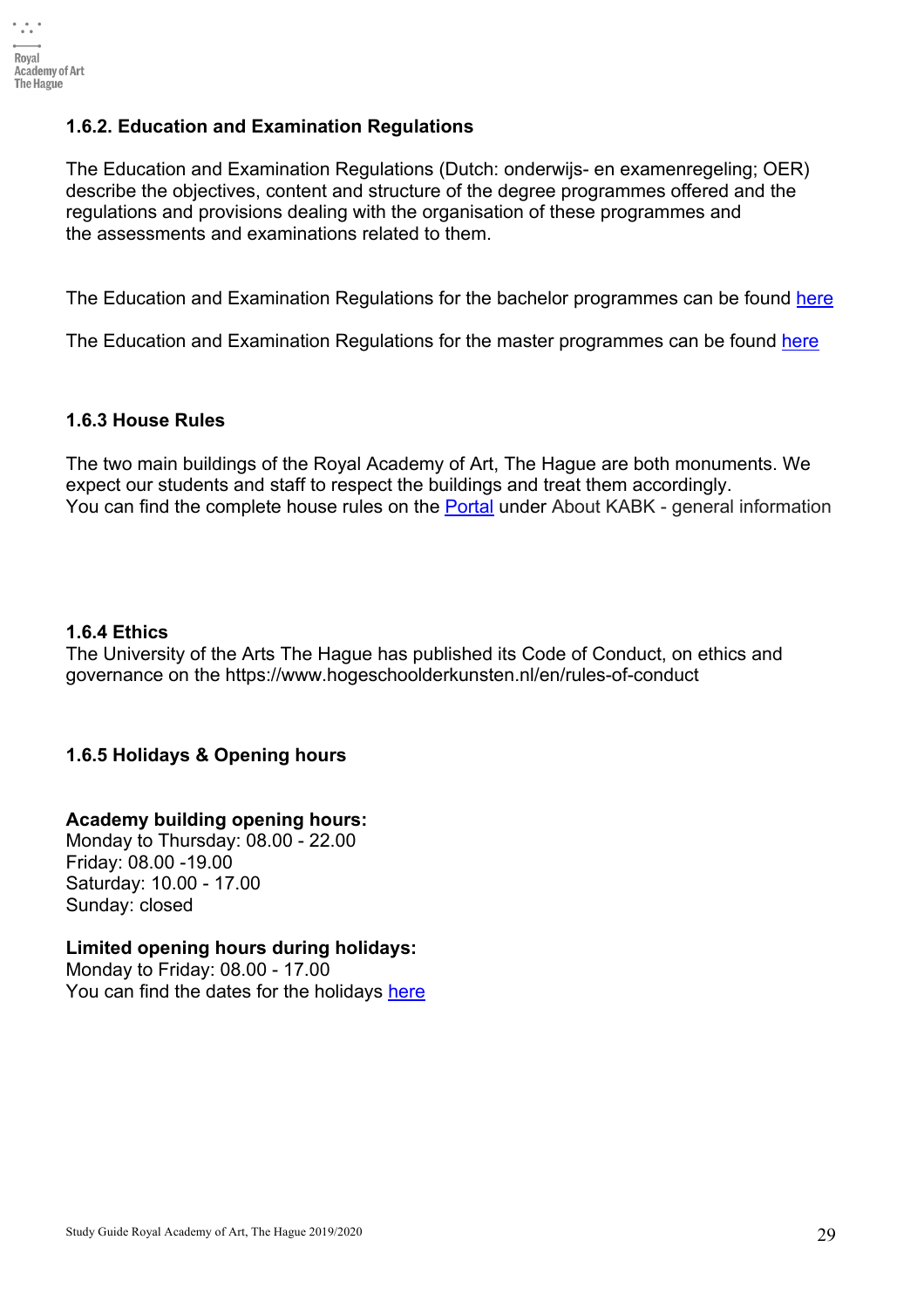$\begin{array}{cc} \bullet & \bullet & \bullet \\ \bullet & \bullet & \end{array}$ Royal<br>Academy of Art<br>The Hague

**2. STUDIES**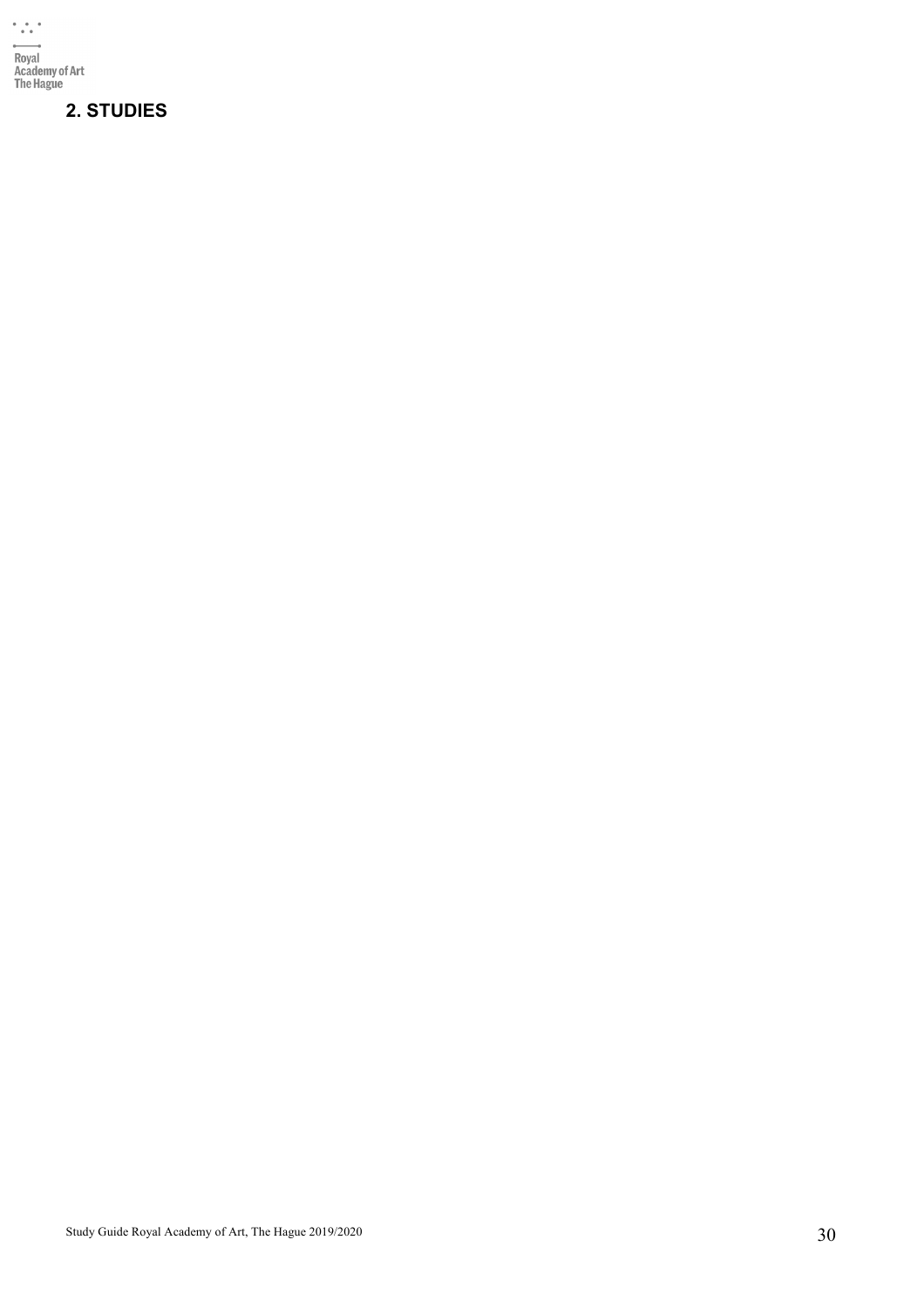## **2.1 Bachelor programmes**

# **2.1.1 Fine Arts (FT and PT)**

## **Facts**

## **Educational variant**

Full-time, part-time and Double degree (in collaboration with Leiden University) **Duration** 4 years **Degree** Bachelor of Arts **Credits (ECTS)** 240 ECTS **Language** English **Head of department** Klaus Jung

**Tuition fee and applications** Financial details Application procedure

#### **Application deadline**

The application deadline for international applicants with a non-EU/EEA nationality is May 1st.

**Exchange opportunities** Exchange students may apply for  $2<sup>nd</sup>$  year onward. See website for relevant contact

**Start date** August 2019

## **Content of the Study**

The department of fine art at the KABK aims at aligning the past of fine art with its present and its future. We embrace history and traditions and root our discourse firmly in the contemporary. At the same time we research and imagine the future of fine art as an indispensable contributor to culture, society and economy. We try to equip future artists with skills, competencies, strategies and confidence to shape their future and the future of the arts.

Students get the opportunity to expand their artistic and other skills, such as collaboration, communication, self-management, observing from unexpected angles, decision making, critical reflection and critical distance to yourself - skills that are of high value for the arts and many other professional careers in the future.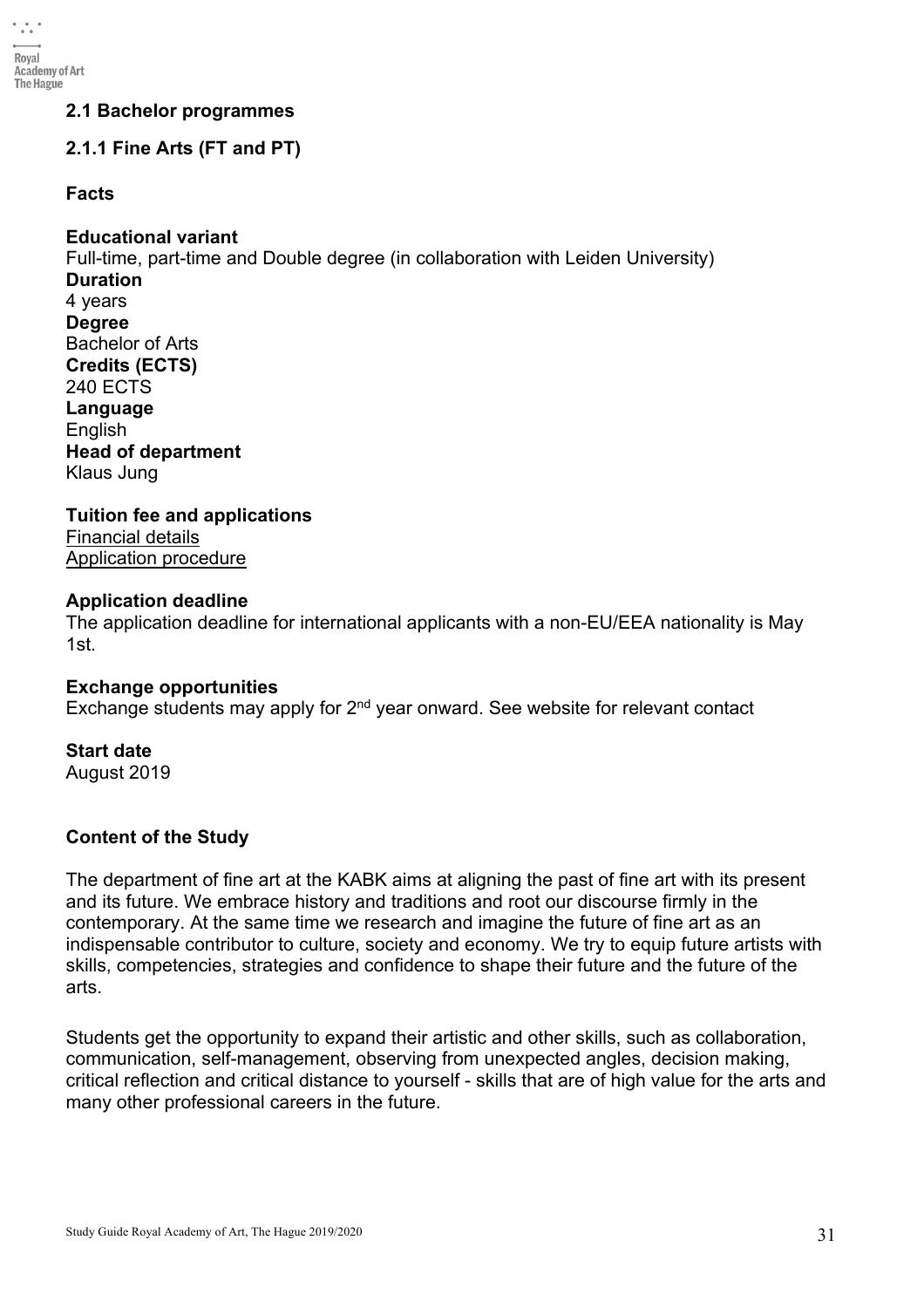Making art can be an isolating process. As a fine art department we provide the community and the critical context that breaks this isolation. Through this community, we sustain a meaningful relationship to life and to higher art education that is at once pragmatic and idealistic. It is this collective ethos that strengthens our commitment to maintaining the highenergy of creative ambition and engagement that continue to attract students and staff to work with us.

The individual learning of the student is the kernel of our teaching strategies, which are

- **Independence:** encourage students to work independently out of experience and experiments, with an understanding for the quality of the making, the context of the work and its strategical position, and to learn how to develop and trust intuition
- **Guidance:** support students through individual feedback and guidance
- **Groups:** foster discussions in peer situations to enable students to benefit from the context of a group
- **Workshops:** create an awareness for the wide options of techniques and technologies, relevant for the production of artworks
- **Presentations:** challenge students to rehearse the presentation of work as exhibitions and as verbal presentation
- **Seminars, lectures and reading groups:** provide an entrance to art history and art related theories as crucial contextual knowledge
- **Theory and practice:** link theory and practice through team teaching, involving teachers with experience from both fields
- **Research:** help students to understand research as an essential part of the artistic process and encourage to play with it
- **Professional context:** assist students to understand, what roles artists play in our societies, what economical, cultural, social and political conditions they have and enable them to design their future and that of the arts

40 artists and six art historians, art theorists and artists with a strong theoretical and research-oriented practice support student in their learning. With respect to their own practice and interests, they divide into three groups: sculpture, painting & printing and autonoom. Autonoom indicates artistic interests which can differ from those in the other groups, more oriented towards concepts, performance, time-based work and other strategies. Students choose one of the groups as a home base for their learning from year two onwards. Joining a section does not limit students in their choice for artistic realisations. Students can change their affiliation to a group in the course of their studies. form the critical inquiry group and develop and deliver a theory based programme. All four groups develop the curriculum in close contact to each other.

The curriculum spans over a period of four years and is constructed out of the following blocks at all year levels. Blocks contain specific courses.

- studio practice
- professional practice
- research practice
- critical inquiry
- electives / IST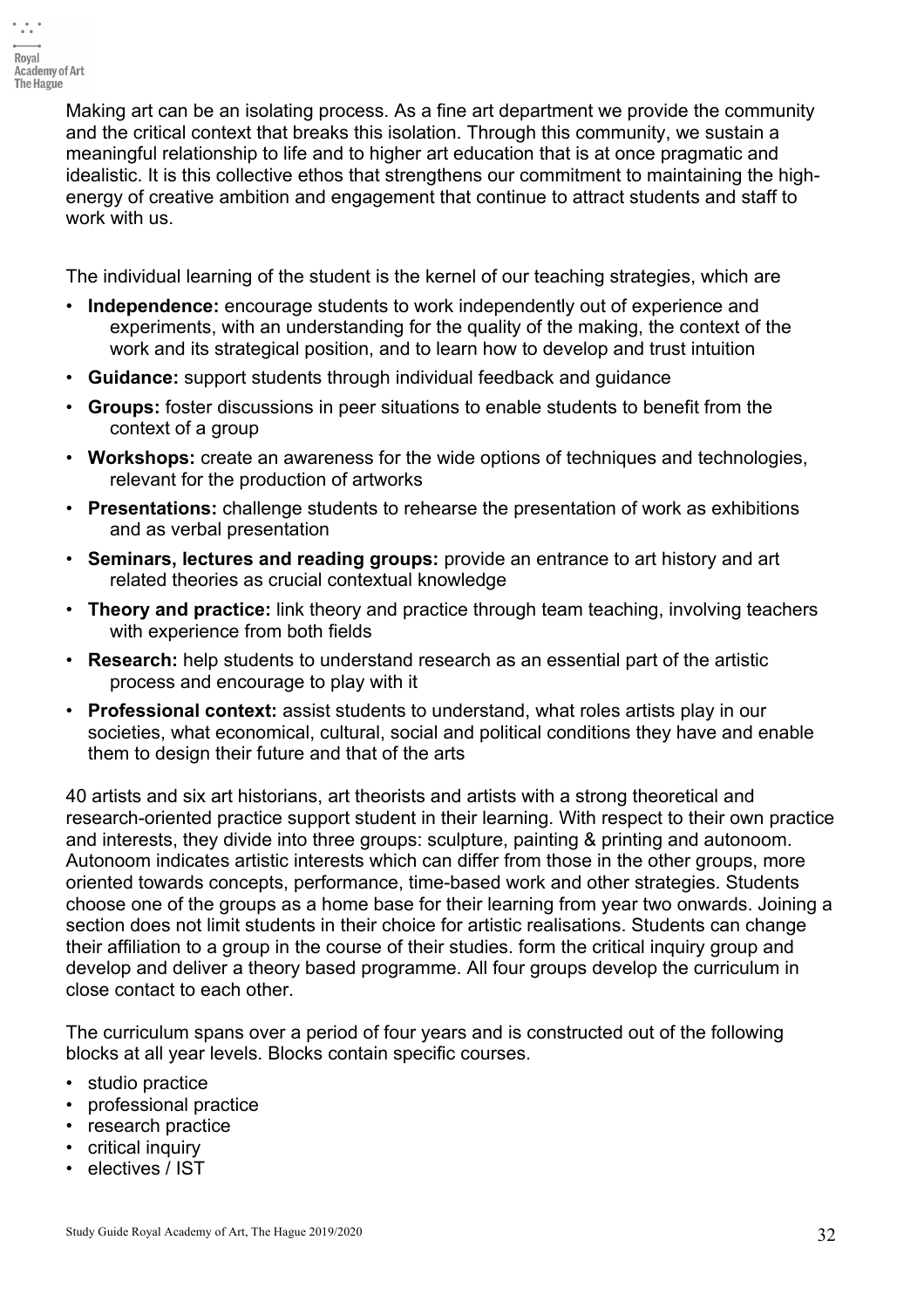The curriculum is delivered in three pathways:

- full time
- part time
- double degree

Full time and part time mode lead to the same degree. The learning appointments for part time students are arranged to accommodate their specific living conditions and the conditions of their jobs, where necessary. A greater proportion of independent learning is expected from them. The harmonisation between the full-time curriculum and the part time curriculum is currently under development. In some instances, a complete synchronisation might nit be achieved this year.

The double degree pathway leads students to the achieve two bachelor's degrees in parallel within four years, one in fine art and one in art history. The BA in art history is provided through the Art, Media and Society programme at Leiden University. A system of exemptions from curriculum elements has been developed to guarantee the validity for the award of the bachelor's degree. In many cases the fine art elements of the curriculum resemble those for the part time students.

The double degree programme and the part time mode are not open for incoming exchange students.

#### studio practice

The studio remains the nucleus for all learning and teaching. In the studio the process of learning itself is made visible, for the student as well as for others. We see the studio as a space, where you can leave a thought behind and it is still there, when you return the next morning. The studio is the 'flight simulator' for professional practice. The studio in the context of an art school allows students to establish a critical and supportive community and builds future networks and opportunities for a contemporary art practitioner.

The core of the learning in the years two, three and four of the BA-Fine Art curricula is studio practice. Increasingly more time and credits are allocated for individual artistic work. The development of ideas and its transformation into works of art and artistic strategies stands in the foreground.

Dedicated studio spaces are made available and highly qualified artists follow students with support, guidance and critical feedback. Artist-teachers provide critique and support in regular individual tutorials and in group activities. Students are strongly advised to engage in group activities and discussions as a necessary counterbalance to the development of their individual work.

#### professional practice

Art is a highly individual practice and can often have a high degree of self reflection and self reference: but it is always a professional practice. The role of the artists has changed over the centuries and keeps changing with an accelerating speed in contemporary times. An art market has blossomed which provides fortunes for some investors, dealers and selected artists. Collecting works of art can be a cultural and an economic act at the same time. The desire for culture and art grows as the continuously increasing number of people visiting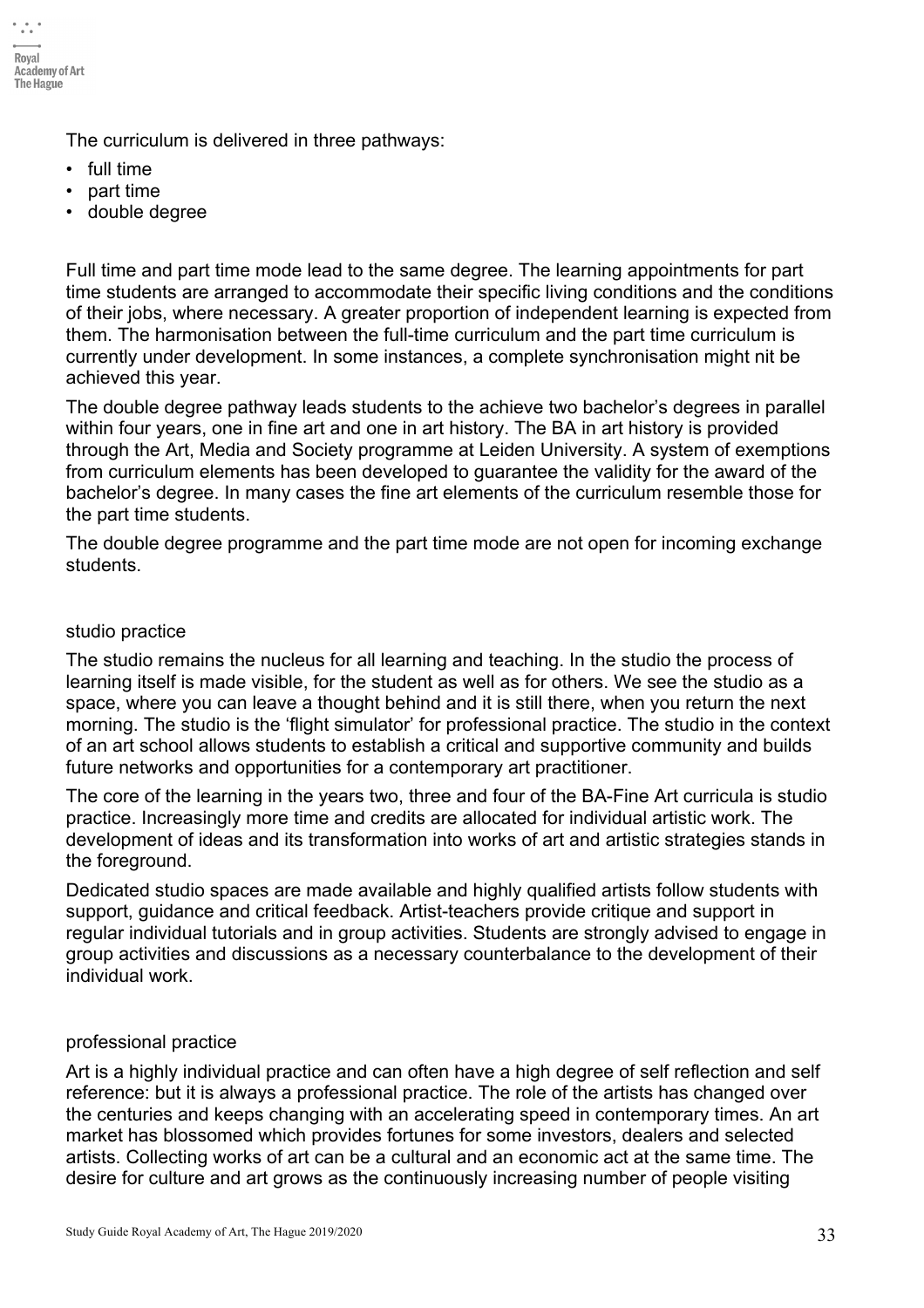exhibitions, biennials and festivals shows, leaving a substantial residue for businesses and tourism. National and regional governments and city councils have developed ingenious systems to support the arts. With this as a backdrop we understand professional practice as the necessity to understand the economy of the artists now and in future.

Through a programme of lectures and seminars we want to enable the artists of the future to understand their own economy and their contribution to the economy of our societies, rather than waiting for a volatile market to pay attention and the sheer skill to attract subsidies. We invite experienced artists, curators, museum directors, collectors, gallerists, economists, legal advisors and specialists from the wide range of science and society to present their thoughts. At the same time we engage students in the thinking of the many artists initiatives and collectives active in the Netherlands and abroad and aim to provide access to alternative thinkers, political activists and institutional critique. Furthermore students exercise in organising a few group shows. The aim of professional practice is to pay tribute to the changing roles of artists and to enable the reinvention of our economy as artists.

## research practice

Research practice gives students the opportunity to get acquainted with various modes of research in and through the arts. Through seminars, projects and guest lectures by artistic researchers students will understand what importance research has for the production and perception of art and how art practice and art works contribute to our knowledge as mankind and societies, on eye level with and as an important counterpart to science. Students are provided with the opportunity to play with various notions of artistic research to inform the decision if they want to pursue research as artist actively and in what form.

## critical inquiry

Art history, art theory and reflections on artistic research firm under the heading critical inquiry. Understanding the history of the arts as embedded in the history of our societies is crucial to maintain a reflected stand as a contemporary artist. The contemporary discourse in art related theories inevitably provides the resonating body and the timbre for every artist today.

All students follow a mandatory programme of lectures, seminars and projects in art history and theory and in relation to artistic research. A written thesis is part of the final exam. Studio teachers and theory teachers work in close contact to each other, among others in the docking station project.

In addition to the mandatory programme students can join additional reading groups as electives to go deeper into specific issues. They can also sign up for a wide range of offers provided by Leiden University.

#### electives / IST

It is a tradition at KABK that students spend a certain amount of time of their studies to widen their horizon beyond their discipline. This is called the individual study track (IST). IST projects are offered academy wide and foster collaboration between the ten departments. As part of the IST programme students can also get access to many offers made by Leiden University. In addition to this the fine art department has developed a range of electives, relevant for the studies of fine art. Students in year two and three must choose at least 2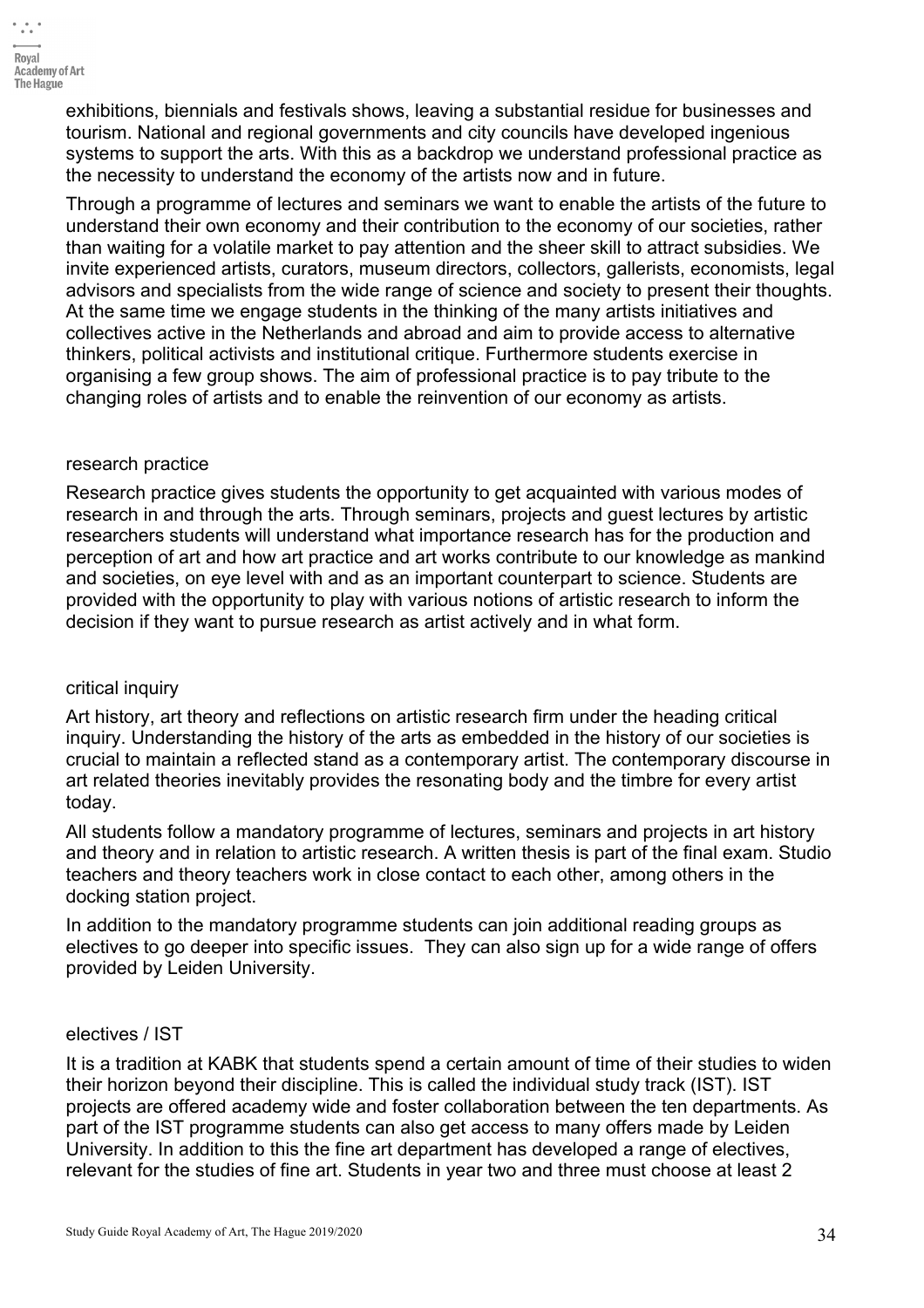$\begin{array}{c} \bullet \quad \bullet \quad \bullet \\ \bullet \quad \bullet \end{array}$ Royal Academy of Art The Hague

> electives or IST offers per semester. The final exam project contains 12 credits of IST as individual learning and practice.

## **Staff**

**Head of department:** Klaus Jung k.jung@kabk.nl Coordinators: Martijn Verhoeven M.Verhoeven@kabk.nl and Cecilia Bengtsson c.bengtsson@kabk.nl

## **Teaching Staff (2018-19)**

## **Sculpture**

Maura Biava Irene Droogleever Fortuyn Bram de Jonghe Klaas Kloosterboer Andre Kruysen Reinoud Oudshoorn Hans van der Pennen

## **Painting and Printing**

Rachel Bacon Andrea Freckmann Willem Goedegebuure Eric Hirdes Ton van Kints Aukje Koks Jeroen de Leijer Frank Lisser Annemieke Louwerens Willem Moeselaar Femmy Otten Ewoud van Rijn Elly Strik

#### **'autonoom'**

Cecilia Bengtsson Channa Boon Dina Danish Engelien van den Dool Marion Duursema Anja de Jong Jonas Ohlsson Maria Pask David Powell Hester Scheurwater Pim Voorneman

## **Critical Inquiry**

Winnie Koekelbergh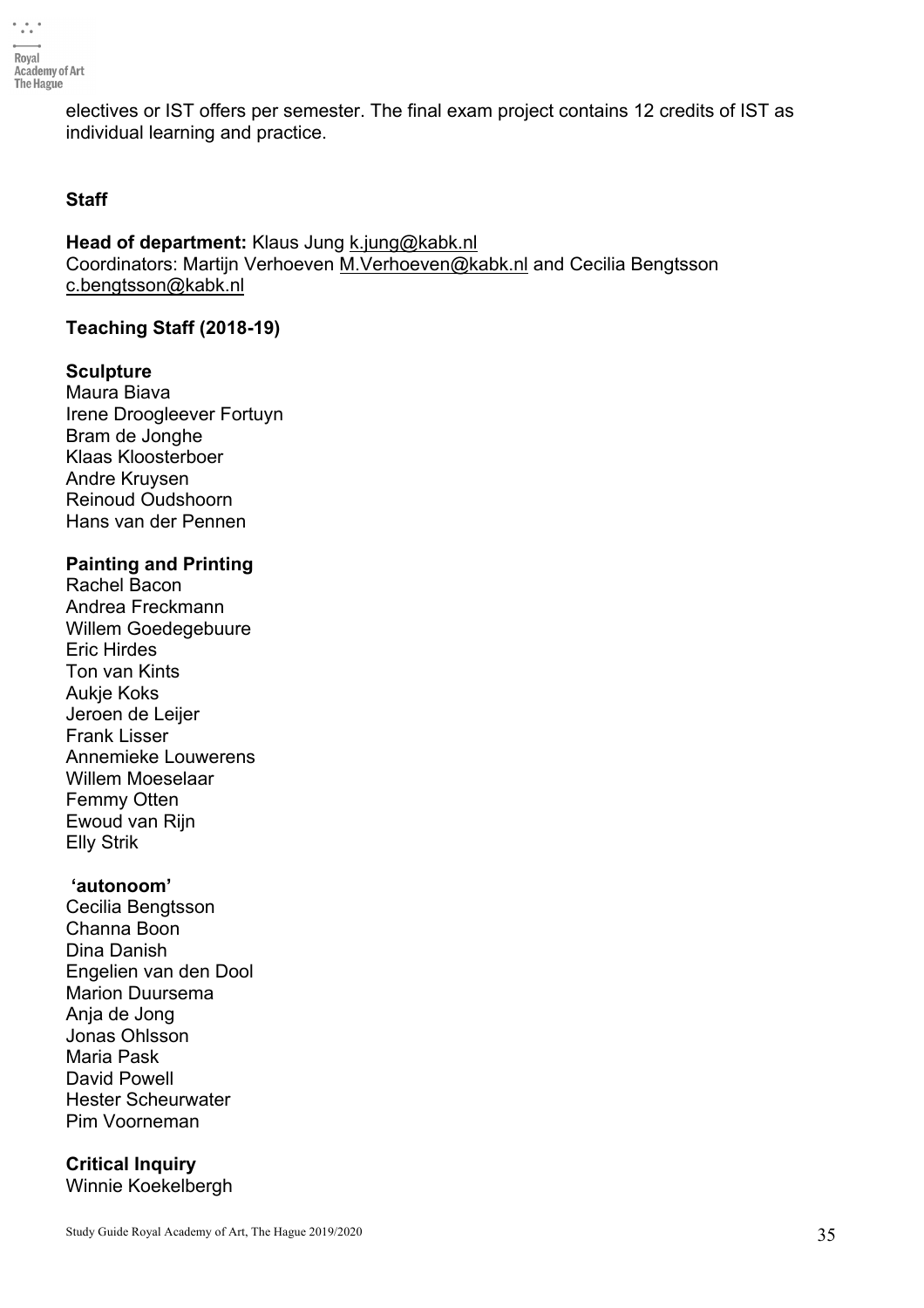Alexandra Landré Tatjana Macic Onno Schilstra Martijn Verhoeven Thijs Witty

# **General credit overview – Fine Art 2019/2020**

| <b>Semester 1</b>                                               | <b>Full-time</b> | <b>Part-time</b> | Double Degree |
|-----------------------------------------------------------------|------------------|------------------|---------------|
| <b>Artistic Practice</b>                                        |                  |                  |               |
| Fine Art Basics 1<br>(PP, AUT, SC, Observation and Note-taking) | 21               | 22               | 21            |
| <b>Professional Practice</b>                                    |                  |                  |               |
| <b>Workshop Project 1</b>                                       |                  |                  |               |
| <b>Exhibition Practice 1</b>                                    |                  |                  |               |
| Professional Practice Symposium 1                               |                  |                  |               |
| <b>Critical Practice</b>                                        |                  |                  |               |
| Introduction to Art History 1                                   | 3                | 3                | 3             |
| <b>Research and Discourse 1</b>                                 | 3                | 3                | 3             |
| <b>Total EC's per semester</b>                                  | 30               | 30               | 30            |

| <b>Semester 2</b>                     |                  | <b>Full-time</b> |                  | <b>Part-time</b> |   | <b>Double Degree</b> |
|---------------------------------------|------------------|------------------|------------------|------------------|---|----------------------|
| <b>Artistic Practice</b>              |                  |                  |                  |                  |   |                      |
| Fine Art Basics 2 (choose 3 out of 4) |                  | 12               |                  | 19               |   | 12                   |
| Fine Art Basic Electives (choose 3/1) |                  | 6                |                  | $\overline{2}$   |   | 6                    |
| <b>Professional Practice</b>          |                  |                  |                  |                  |   |                      |
| Introduction to cultural landscape    |                  |                  |                  |                  |   |                      |
| Website workshop                      |                  |                  |                  |                  |   |                      |
| ABPPW (Academy wide project week)     |                  |                  |                  |                  |   |                      |
| <b>Exhibition Practice 2</b>          |                  |                  |                  |                  |   |                      |
| Professional Practice Symposium 2     |                  |                  |                  |                  |   |                      |
| One week placement                    |                  |                  |                  |                  |   |                      |
| <b>Critical Practice</b>              |                  |                  |                  |                  |   |                      |
| Introduction to Art history 2         |                  | 3                |                  | 3                |   | 3                    |
| <b>Research and Discourse 2</b>       |                  | 3                |                  | 3                |   | 3                    |
| <b>Total EC's per semester</b>        |                  | 30               |                  | 30               |   | 30                   |
| Year 2                                |                  |                  |                  |                  |   |                      |
| <b>Semester 1</b>                     | <b>Full-time</b> |                  | <b>Part-time</b> |                  |   | <b>Double Degree</b> |
| <b>Artistic Practice</b>              |                  |                  |                  |                  |   |                      |
| <b>Artistic Practice 1</b>            | 14               |                  | 21               |                  | 7 |                      |
| Electives / IST 1                     | 6                |                  | 3                |                  |   |                      |
| <b>Research Practice</b>              |                  |                  |                  |                  |   |                      |
| <b>Research Practice 1</b>            | 3                |                  |                  |                  |   |                      |
| <b>Critical Practice</b>              |                  |                  |                  |                  |   |                      |
| <b>Critical Practice 1</b>            | 6                |                  | 6                |                  | 3 |                      |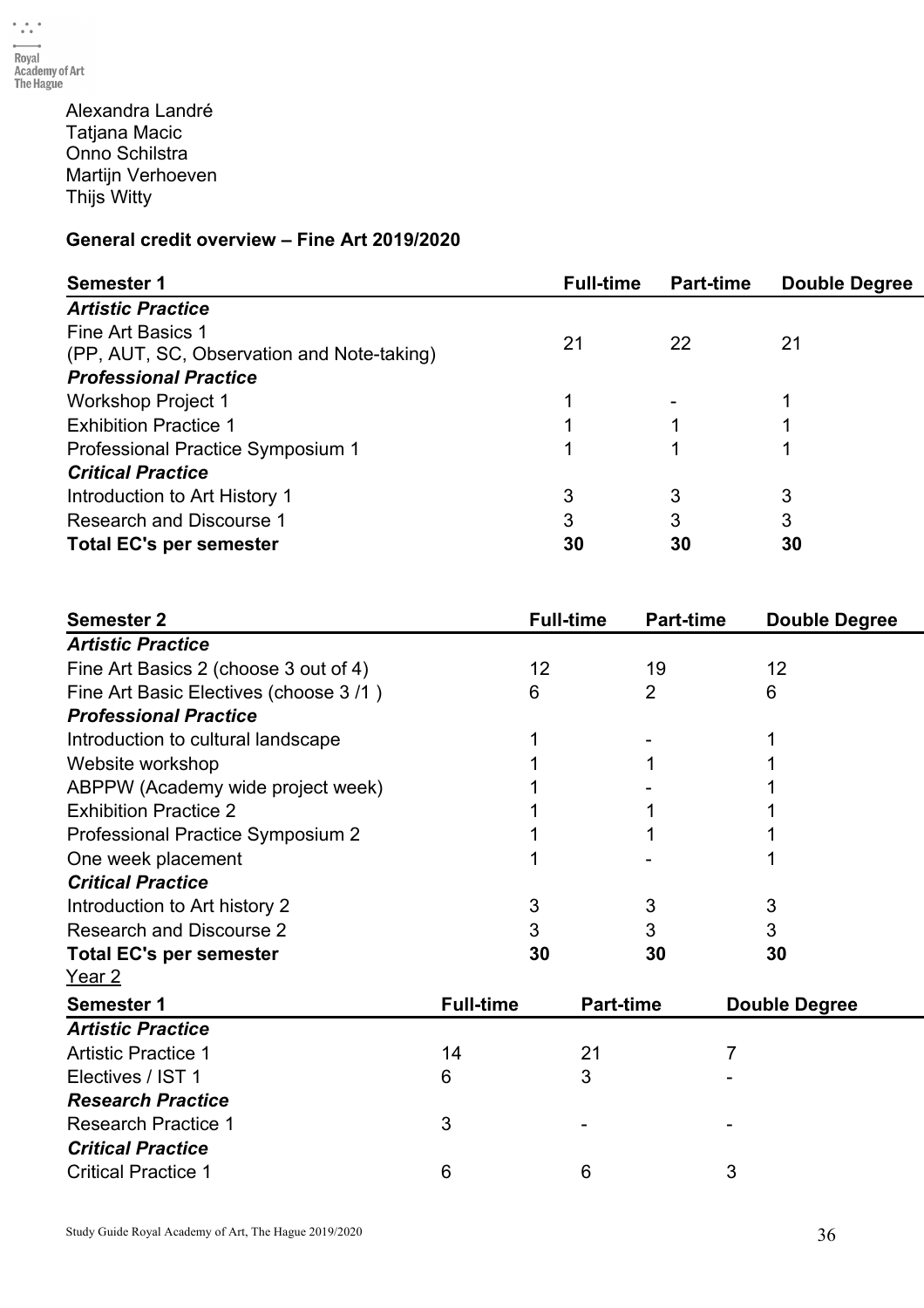| <b>Semester 1</b>              | <b>Full-time</b> | <b>Part-time</b>         | Double Degree            |
|--------------------------------|------------------|--------------------------|--------------------------|
| <b>Studium Generale 1</b>      |                  | $\overline{\phantom{0}}$ | $\overline{\phantom{a}}$ |
| <b>Arts Media and Society</b>  |                  |                          |                          |
| <b>AMS</b>                     | -                | $\overline{\phantom{0}}$ | 20                       |
| <b>Total EC's per semester</b> | 30               | 30                       | 30                       |

| <b>Semester 2</b>                            | <b>Full-time</b> |                  | <b>Part-time</b> |                  |                | <b>Double Degree</b> |
|----------------------------------------------|------------------|------------------|------------------|------------------|----------------|----------------------|
| <b>Artistic Practice</b>                     |                  |                  |                  |                  |                |                      |
| <b>Artistic Practice 2</b>                   | 13               |                  | 21               |                  | $\overline{7}$ |                      |
| Electives / IST 2                            | 6                |                  | 3                |                  |                |                      |
| Excursion                                    | 1                |                  |                  |                  |                |                      |
| <b>Research Practice</b>                     |                  |                  |                  |                  |                |                      |
| <b>Research Practice 2</b>                   | 3                |                  |                  |                  |                |                      |
| <b>Critical Practice</b>                     |                  |                  |                  |                  |                |                      |
| <b>Critical Practice 2</b>                   | 6                |                  | 6                |                  | 3              |                      |
| <b>Studium Generale 2</b>                    | 1                |                  |                  |                  |                |                      |
| <b>Arts Media and Society</b>                |                  |                  |                  |                  |                |                      |
| <b>AMS</b>                                   |                  |                  |                  |                  | 20             |                      |
| <b>Total EC's per semester</b>               | 30               |                  | 30               |                  | 30             |                      |
| <u>Year 3</u>                                |                  |                  |                  |                  |                |                      |
| <b>Semester 1</b>                            |                  | <b>Full-time</b> |                  | <b>Part-time</b> |                | <b>Double Degree</b> |
| <b>Artistic Practice</b>                     |                  |                  |                  |                  |                |                      |
| <b>Artistic Practice 3</b>                   |                  | 15               |                  | 21               |                | 12                   |
| Electives / IST 3                            |                  | 6                |                  | 3                |                |                      |
| <b>Professional Practice</b>                 |                  |                  |                  |                  |                |                      |
| <b>Professional International Practice 1</b> |                  | 3                |                  |                  |                |                      |
| <b>Critical Practice</b>                     |                  |                  |                  |                  |                |                      |
| <b>Critical Practice 3</b>                   |                  | 3                |                  | 3                |                | 1                    |
| <b>Critical Practice 4</b>                   |                  | 3                |                  | 3                |                | $\overline{2}$       |
| <b>Arts Media and Society</b>                |                  |                  |                  |                  |                |                      |
| <b>AMS</b>                                   |                  |                  |                  |                  |                | 15                   |
| <b>Total EC's per semester</b>               |                  | 30               |                  | 30               |                | 30                   |

| <b>Semester 2</b>                     | <b>Full-time</b> | <b>Part-time</b> | <b>Double Degree</b> |
|---------------------------------------|------------------|------------------|----------------------|
| <b>Artistic Practice</b>              |                  |                  |                      |
| <b>Artistic Practice 4</b>            | 15               | 21               | 12                   |
| Electives / IST 4                     | 6                | 3                |                      |
| <b>Professional Practice</b>          |                  |                  |                      |
| Professional International Practice 2 | 3                |                  |                      |
| <b>Critical Practice</b>              |                  |                  |                      |
| <b>Critical Practice 5</b>            | 3                | 3                | 2                    |
| <b>Critical Practice 6</b>            | 3                | 3                |                      |
| <b>Arts Media and Society</b>         |                  |                  |                      |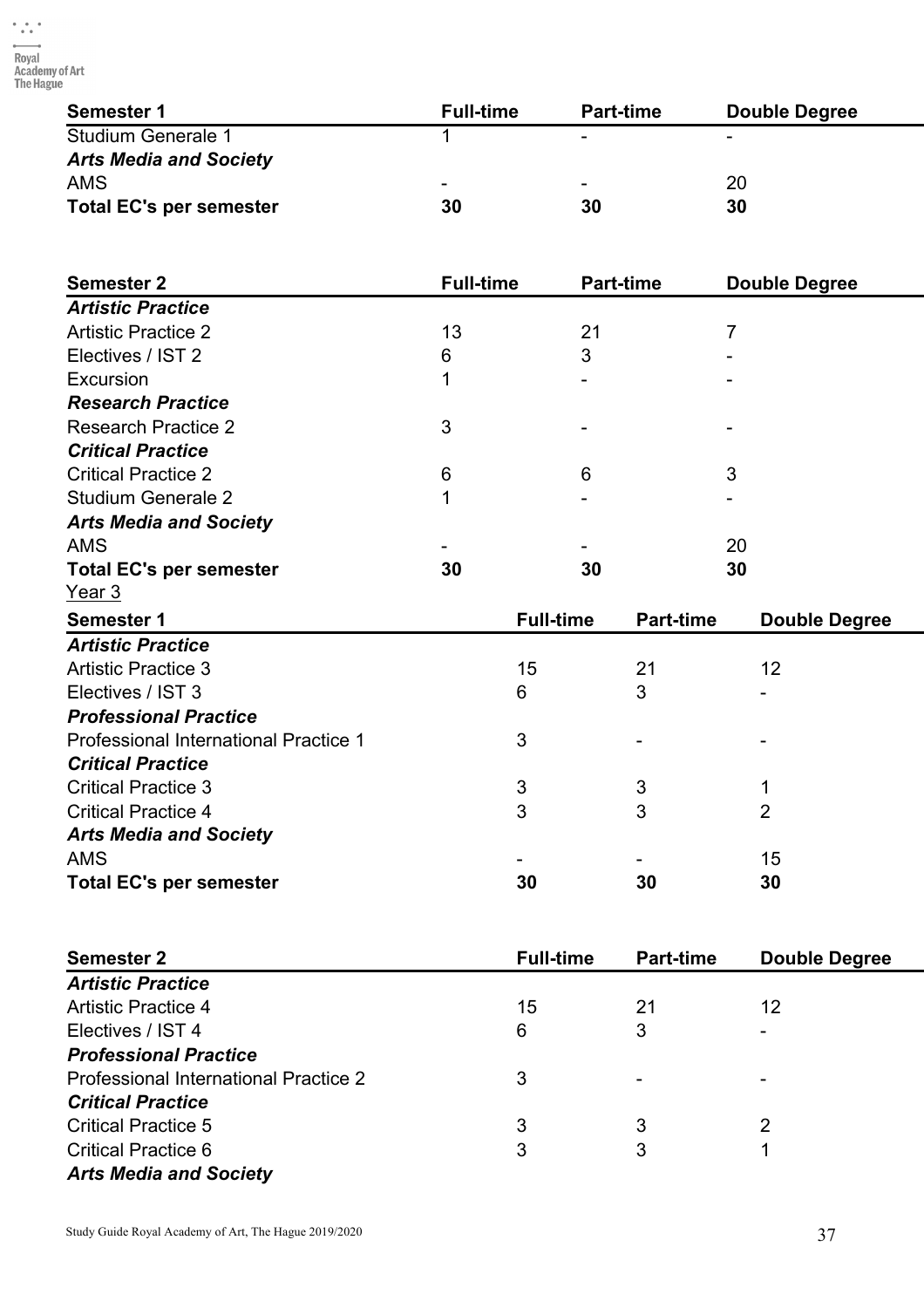Royal<br>Academy of Art<br>The Hague

 $\begin{array}{cc} \bullet & \bullet & \bullet \\ \bullet & \bullet \end{array}$ 

| <b>Semester 2</b>              | <b>Full-time</b> | <b>Part-time</b> | <b>Double Degree</b> |
|--------------------------------|------------------|------------------|----------------------|
| <b>AMS</b>                     |                  | -                | 15                   |
| <b>Total EC's per semester</b> | 30               | 30               | 30                   |
| Year 4                         |                  |                  |                      |
| <b>Semester 1</b>              | <b>Full-time</b> | <b>Part-time</b> | <b>Double Degree</b> |
| <b>Artistic Practice</b>       |                  |                  |                      |
| <b>Artistic Practice 5</b>     | 18               | 18               | 12                   |
| <b>Professional Practice</b>   |                  |                  |                      |
| Pre exam exhibition            | 3                | 3                | 3                    |
| <b>Critical Practice</b>       |                  |                  |                      |
| <b>Thesis</b>                  | 9                | 9                |                      |
| <b>Arts Media and Society</b>  |                  |                  |                      |
| <b>AMS</b>                     | ۰                |                  | 15                   |
| <b>Total EC's per semester</b> | 30               | 30               | 30                   |

| <b>Semester 2</b>                           | <b>Full-time</b> | <b>Part-time</b> | <b>Double Degree</b> |
|---------------------------------------------|------------------|------------------|----------------------|
| <b>Artistic Practice</b>                    |                  |                  |                      |
| Final Exam Project (including 6 ECT as IST) | 30               | 30               | 30                   |
| <b>Total EC's per semester</b>              | 30               | 30               | 30                   |

# **2.1.2 ArtScience**

### **Facts**

**Educational variant** Full-time **Duration full-time** 4 years **Degree** Bachelor of Arts **Credits (ECTS)** 240 ECTS **Language** English **Head of department** Taco Stolk

### **Application deadline**

The application deadline for international applicants with a non-EU/EEA nationality is May 1st.

#### **Exchange opportunities**

Exchange students may apply for  $2<sup>nd</sup>$  year onward. See website for relevant contact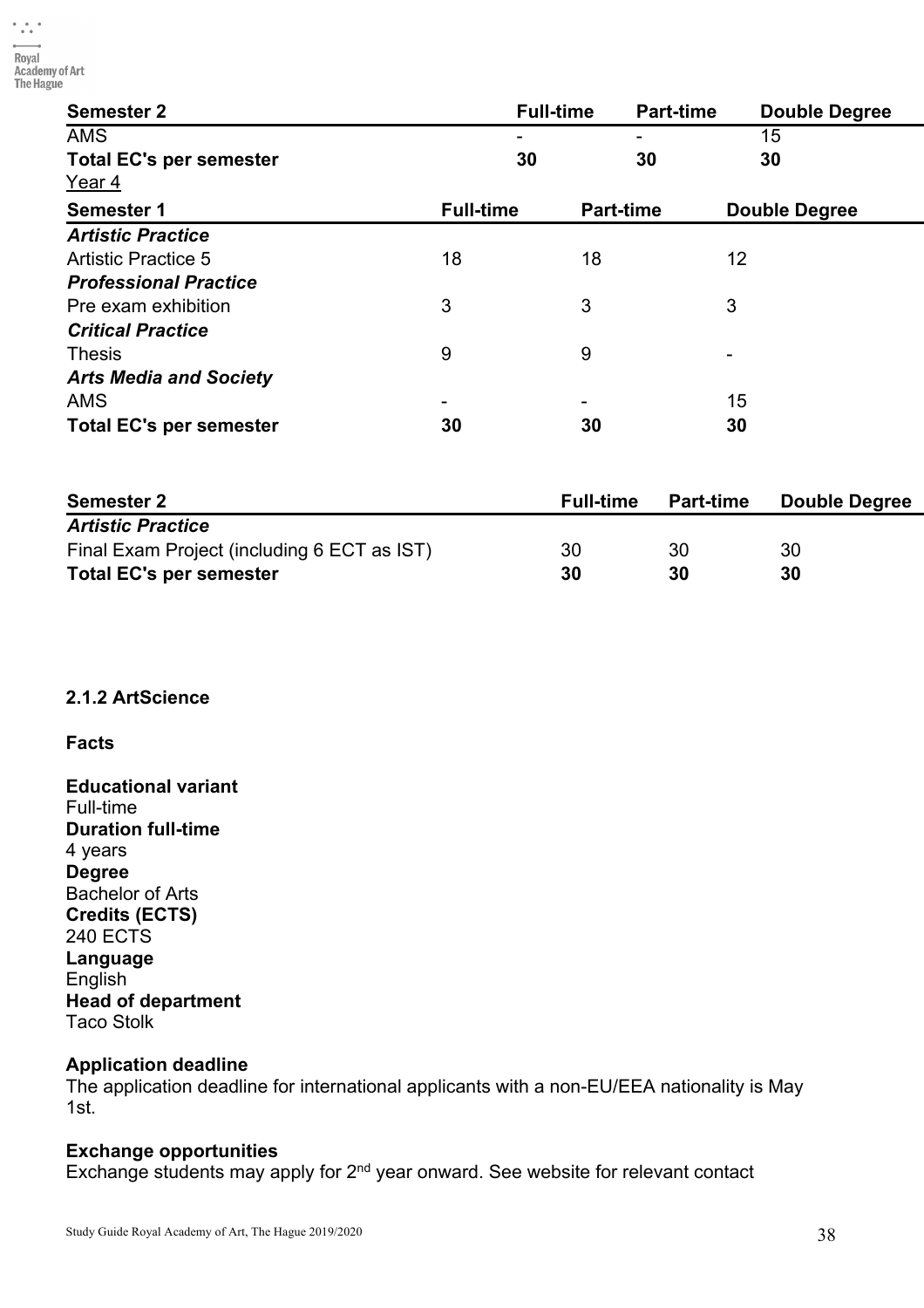n an a Roval **Academy of Art The Hague** 

> **Tuition fee and applications** Financial details Application procedure

**Start date** August 2019

### **Content of the study**

The ArtScience Interfaculty offers an interdisciplinary bachelor's and master's programme that fosters curiosity-driven research as an approach to the creation of art. The programme regards art and science as a continuum and promotes the development of new art forms and artistic languages.

The ArtScience Interfaculty is an interdisciplinary department situated between and embedded within both the Royal Academy of Art, The Hague and the Royal Conservatoire. Classes include scientific and theoretical knowledge, sensory perception, interdisciplinary composition, hands-on production, performance training, collaborative projects and critical thinking. We focus largely on individual coaching. ArtScience allows students to code and create never-before heard sounds and never-before seen images, to establish immersive environments, to design new forms of interaction with their audiences and explore media that have never before been used by artists. Most importantly, students are invited to re-invent art, as needed in this century.

#### **Tutoring and Coaching**

Studying at the ArtScience Interfaculty, Bachelor or Master, is concentrated around the individual development of an experimental approach towards the arts in the broadest sense — ideally crossing the borders of them into unknown territory. Apart from the offered courses and abilities to extend knowlegde from other departments and institutions in art, science and humanities, studies at ArtScience rely on individual and collective exploration. The study programme supports this in a number of ways. Central is the personal coach every ArtScience student consults. With the coach, a student plans their study plan, research, individual projects, choice of internal and external courses and everything else concerning artistic and professional progress. Above that, there are other means of interaction to guide students in their individual development: the Manic Mondays in the second semester where lectures, presentations and other activities are organised around communal lunch with the whole faculty, and where students have the chance to talk to other teachers than their regular coaches. The presentations, where students every year show their progress in individual work by presenting their etudes, prototypes and sketches (semester 1 and midterm presentations) and final work of the year (second semester presentations). For Bachelors there are periodic Bachelor Meetings per year to discuss ongoing issues. For Masters there are frequent Master Meetings which are central to the Master programme. Students present and discuss their research progress there intensively. During the graduation year, Bachelor and Master students organise their own Preview Show in the second semester, from funding to location, from general curational theme to public relations — being their final test before graduation. For the thesis, graduating students are offered a 'Thesis Boost' in two parts in the second semester: individual guidance by expert Merel Boers.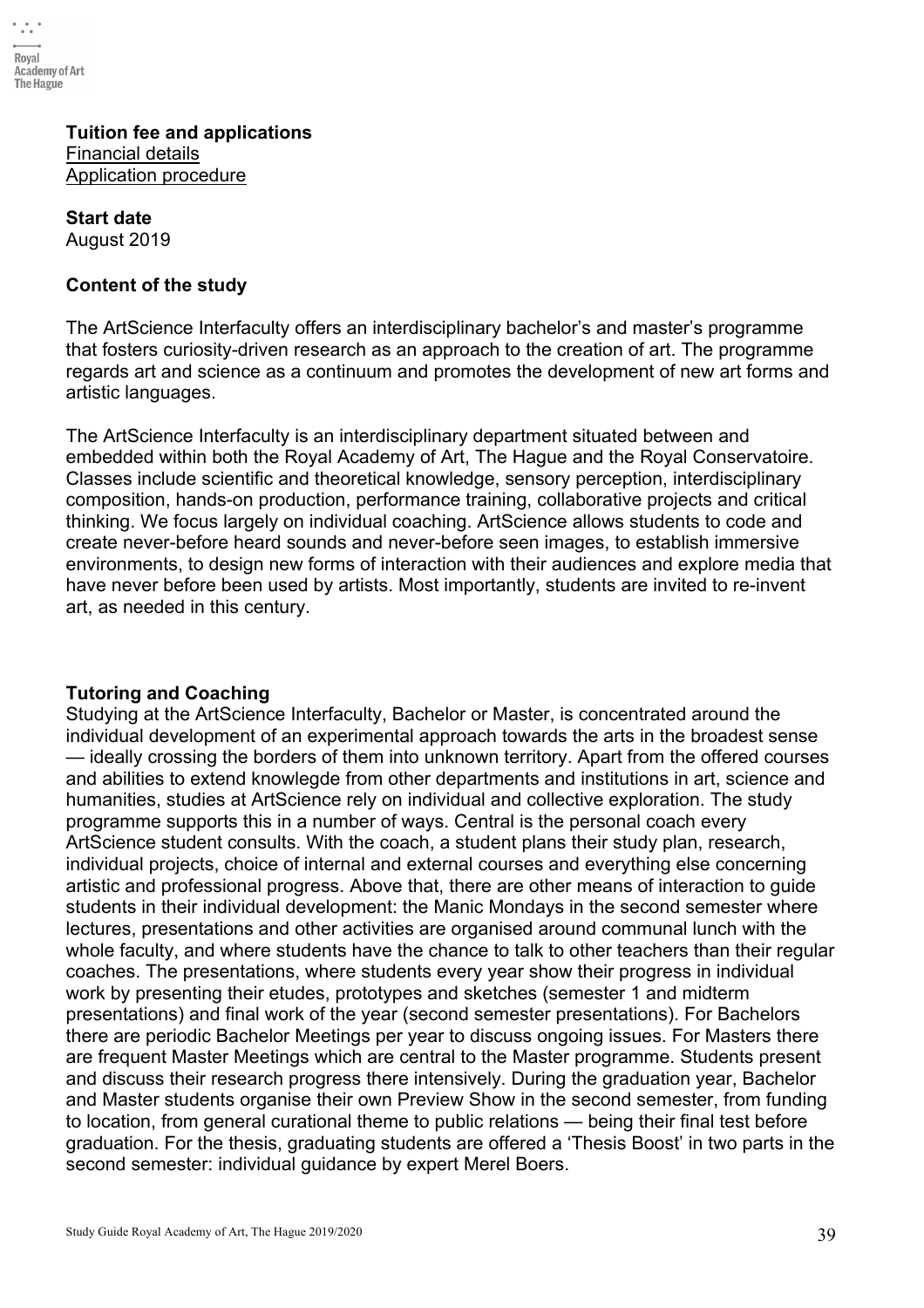With the exception of some introductory and theoretical courses, the ArtScience Interfaculty has an 'open curriculum'. Within constraints, students navigate individually through the modules offered within the Interfaculty and its affiliated departments and institutions. At the Interfaculty faculty, there are five forms of instruction:

- **Theoretical Courses**
- **Workshop-Style Courses**
- **Labs**
- **Research projects**
- **Individual Study Track**

With the exception of the first-year courses and theory courses, students always have a choice between several options. For additional information and the complete schedule, please refer to the Interfaculty website.

# **Staff**

# **Head of Interfaculty:**

Taconis Stolk

# **Coordinator:**

Marisa Manck

# **Teaching Staff (2018-19)**

Renske Maria van Dam Cocky Eek Arthur Elsenaar Kasper van der Horst Eric Kluitenberg Marisa Manck Michiel Pijpe Robert Pravda Taconis Stolk Marion Tränkle

# **Contact**

Marisa Manck coordinator@interfaculty.nl

# **Credit Points Overview – Art Science BA 2019-2020**

| Year 1                     |             |
|----------------------------|-------------|
| <b>Course</b>              | <b>ECTS</b> |
| Ars Electronica            |             |
| Art & Philosophy           |             |
| Catching the Light         | C           |
| Introduction to ArtScience |             |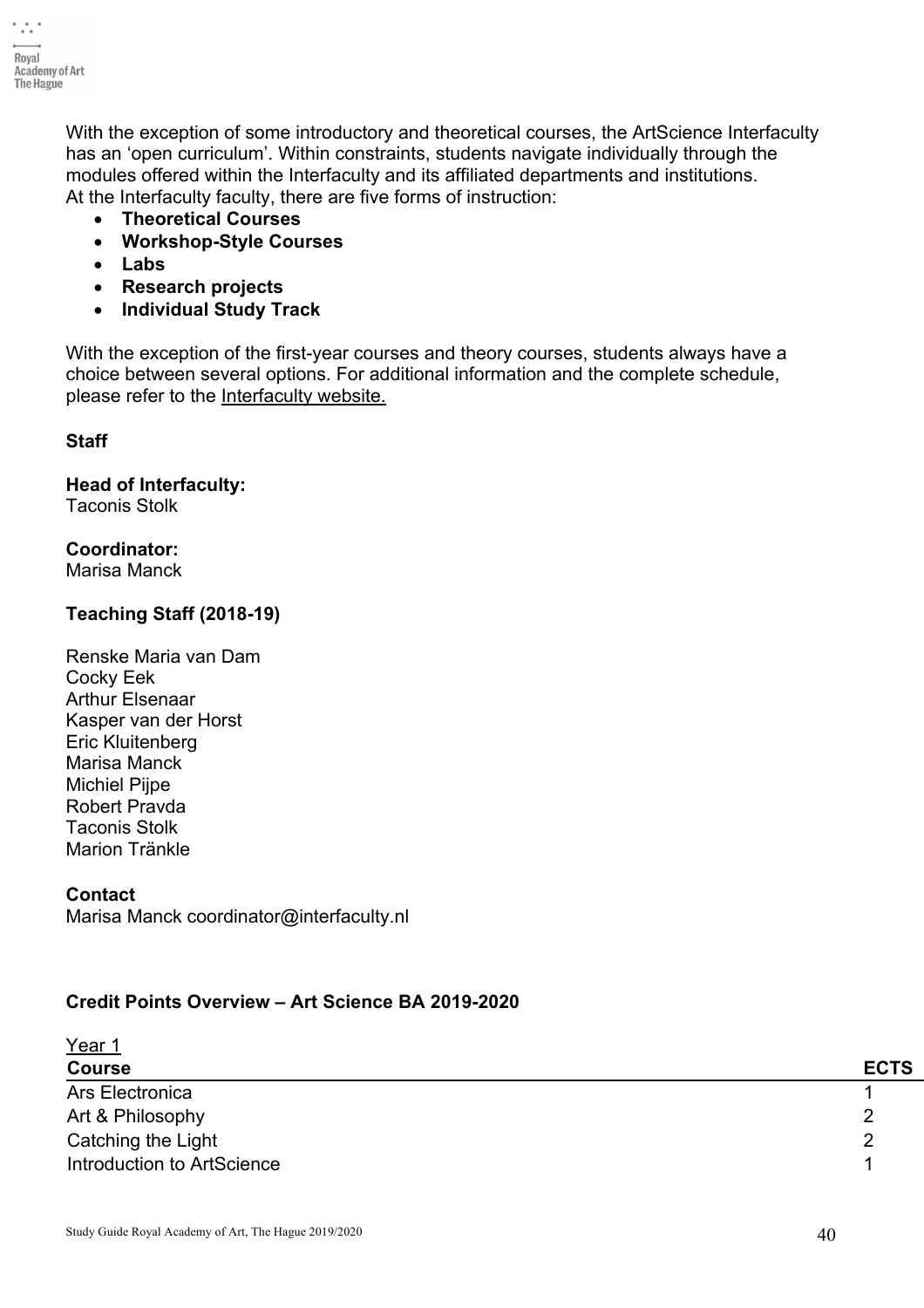$\begin{array}{cc} \bullet & \bullet & \bullet \\ \bullet & \bullet & \end{array}$ Royal<br>Academy of Art<br>The Hague

| <b>Course</b>                                    | <b>ECTS</b> |
|--------------------------------------------------|-------------|
| <b>Introduction to Electronics</b>               |             |
| Introduction to Programming                      | 4           |
| Int(r)o Projection                               | 2           |
| Lighting as/for Performance                      | 2           |
| MetaMedia                                        | 2           |
| New Arts & Music Theory                          | 3           |
| The 'Other' Senses                               | 2           |
| Quick & Dirty                                    | 2           |
| <b>SoundWorlds</b>                               | 4           |
| Meetings B1                                      | 2           |
| <b>Manic Mondays B1</b>                          | 4           |
| <b>Midterm Presentation B1</b>                   | 2           |
| Presentation B1 (Semester 1)                     | 8           |
| Presentation B1 (Semester 2) (Propaedeutic Exam) | 15          |
| <b>IST B1</b>                                    |             |
| <b>Total ECTS credits</b>                        | 60          |

## Year<sub>2</sub>

| <b>Course</b>                                                                                                                                | <b>ECTS</b> |
|----------------------------------------------------------------------------------------------------------------------------------------------|-------------|
| <b>Studium Generale</b>                                                                                                                      |             |
| Meetings B2                                                                                                                                  |             |
| Manic Mondays B2                                                                                                                             | 4           |
| <b>Midterm Presentation B2</b>                                                                                                               | 2           |
| Presentation B2 (Semester 1)                                                                                                                 | 8           |
| Presentation B2 (Semester 2)                                                                                                                 | 15          |
| ArtScience Courses of Choice* B2                                                                                                             | 22          |
| IST B <sub>2</sub>                                                                                                                           | 6           |
| <b>Total ECTS credits</b>                                                                                                                    | 60          |
| *The 'ArtScience Courses of Choice' in the curriculum can be chosen from all the courses offered by the department (or in collaboration with |             |

\*The 'ArtScience Courses of Choice' in the curriculum can be chosen from all the courses offered by the department (or in collaboration with KC/KABK) that are mentioned in the Course Descriptions (including those in the Exchange Weeks with Sonology and Composition). The student is required to follow enough courses to obtain the amount of ECTS as mentioned in the Curriculum of his/her year of study. Eventually, other courses within KC/KABK and MediaTechnology (Leiden University) can alternatively be taken, but only after prior approval by coach or head of department.

# Year 3

| rear 3                           |             |
|----------------------------------|-------------|
| <b>Course</b>                    | <b>ECTS</b> |
| How to Write for Everything      | 2           |
| Meetings B3                      |             |
| Manic Mondays B3                 | 4           |
| <b>Midterm Presentation B3</b>   | 2           |
| Presentation B3 (Semester 1)     | 8           |
| Presentation B3 (Semester 2)     | 15          |
| ArtScience Courses of Choice* B3 | 18          |
| <b>IST B3</b>                    | 10          |
| <b>Total ECTS credits</b>        | 60          |
|                                  |             |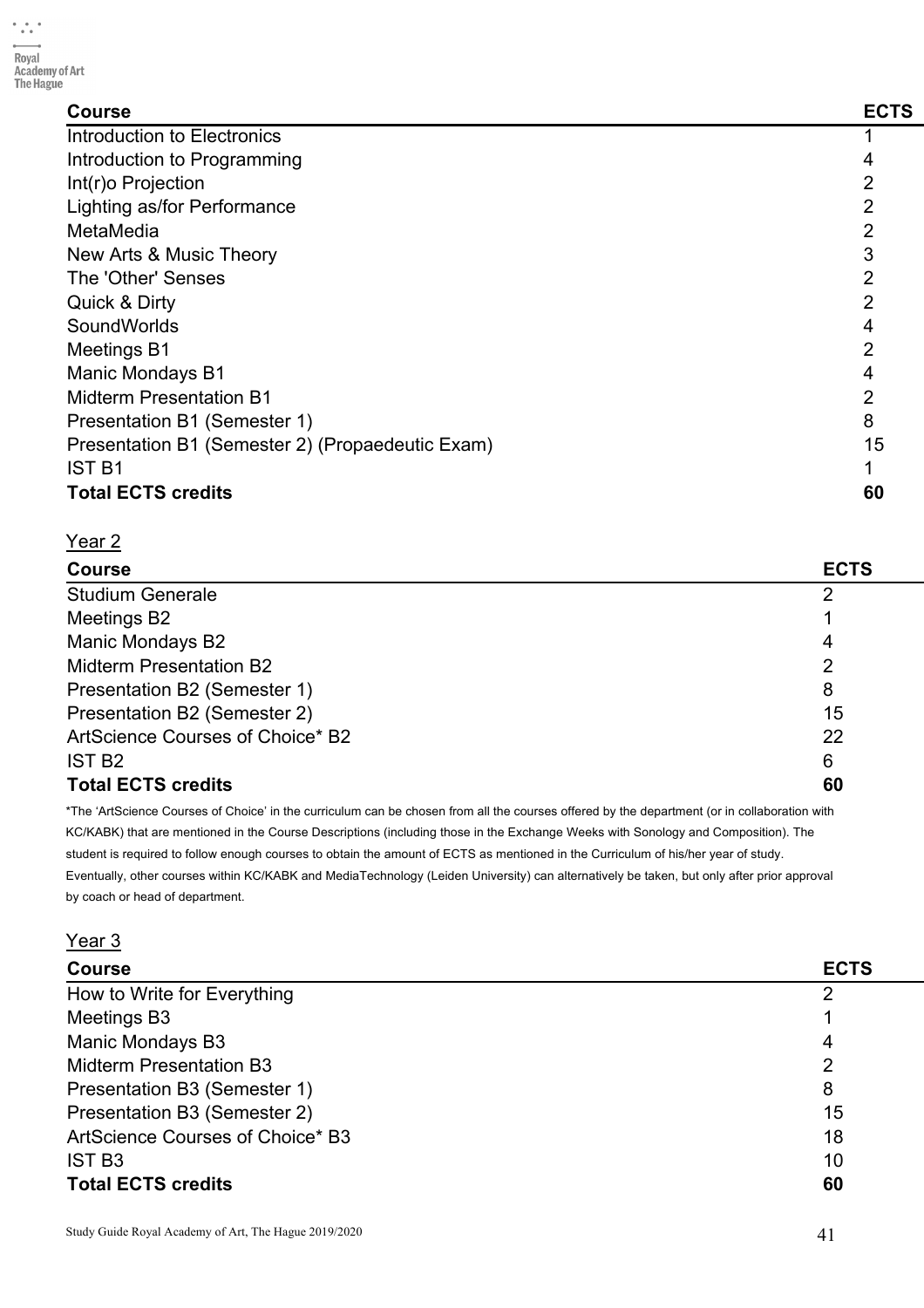$\begin{array}{c} \bullet \quad \bullet \quad \bullet \\ \bullet \quad \bullet \quad \bullet \end{array}$ Royal **Academy of Art** The Hague

> \*The 'ArtScience Courses of Choice' in the curriculum can be chosen from all the courses offered by the department (or in collaboration with KC/KABK) that are mentioned in the Course Descriptions (including those in the Exchange Weeks with Sonology and Composition). The student is required to follow enough courses to obtain the amount of ECTS as mentioned in the Curriculum of his/her year of study. Eventually, other courses within KC/KABK and MediaTechnology (Leiden University) can alternatively be taken, but only after prior approval by coach or head of department.

#### Year 4

| <b>Course</b>                                                                                                                                | <b>ECTS</b> |
|----------------------------------------------------------------------------------------------------------------------------------------------|-------------|
| Meetings B4                                                                                                                                  |             |
| Manic Mondays B4                                                                                                                             | 4           |
| Presentation B4 (Semester 1)                                                                                                                 | 8           |
| Presentation B4 (Semester 2) (Final Exam Bachelor)                                                                                           | 15          |
| <b>Preview Exam Bachelor</b>                                                                                                                 |             |
| <b>Thesis Bachelor</b>                                                                                                                       | 8           |
| ArtScience Courses of Choice* B4                                                                                                             | 10          |
| <b>IST B4</b>                                                                                                                                | 12          |
| <b>Total ECTS credits</b>                                                                                                                    | 60          |
| *The 'ArtScience Courses of Choice' in the curriculum can be chosen from all the courses offered by the department (or in collaboration with |             |

KC/KABK) that are mentioned in the Course Descriptions (including those in the Exchange Weeks with Sonology and Composition). The student is required to follow enough courses to obtain the amount of ECTS as mentioned in the Curriculum of his/her year of study. Eventually, other courses within KC/KABK and MediaTechnology (Leiden University) can alternatively be taken, but only after prior approval by coach or head of department.

# **2.1.3 Photography (FT and PT)**

#### **Facts**

**Educational variant** Full-time and part-time **Duration**  4 years **Degree** Bachelor of Arts **Credits (ECTS)** 240 ECTS **Language** English **Head of department** Lotte Sprengers and Rob Hornstra

#### **Application deadline**

The application deadline for international applicants with a non-EU/EEA nationality is May 1st.

#### **Exchange opportunities**

Exchange students may apply for  $2<sup>nd</sup>$  year onward. See website for relevant contact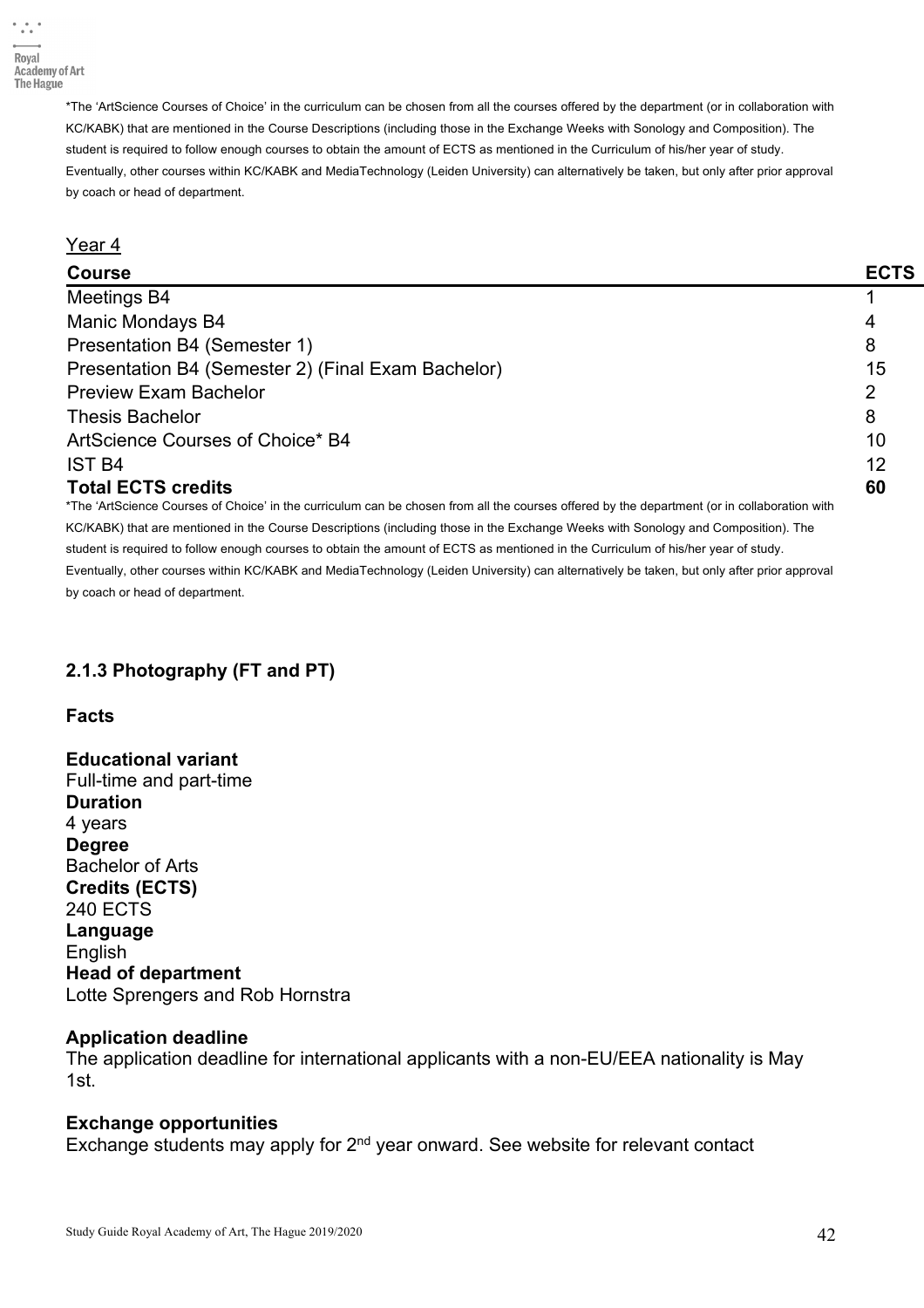**Tuition fee and applications** Financial details Application procedure

**Start date** August 2019

# **Content & structure**

The professionals of today are authors, in the sense that they are makers, finders and creators. They are able to practice the profession in the traditional sense, while contributing to the evolution of the discipline.

Contemporary photographers are entrepreneurs who know how to generate a base of support for their work. They have an extensive frame of reference for the field and the discipline, particularly in an international context. They have a vision for the position of the discipline in the world of art and culture, as well as in social developments. They are aware of the many platforms that offer opportunities, including social media and the internet in general, as well as traditional platforms, including journals, posters and other printed media. They have extensive networks, and they are able to collaborate with others.

### **Structure**

In the first year of programme (the propaedeutic year), students receive a thorough introduction to these areas. Thereafter, students choose to complete the remaining three years in either **Documentary** or **Fiction**, positioning their work in one of these areas based on subsequent choices.

#### **Full-time / part-time**

The content of the part-time programme in Photography is the same as that of the full-time programme, but with a different organisation and structure. To date, no internship period is included in the programme. Part-time students must therefore engage in independent career orientation, in addition to the programme. With permission, part-time students may follow parts of the full-time curriculum.

Graduates are expected to meet the following qualifications:

- Students are able to develop and implement distinctive imagery in a meaningful way resulting from their research and artistic ambition (creative ability)
- Students are able to contextualise and critically reflect on their own work and on work of others, and they are capable to utilise external feedback and positively implement this in their own work (capacity for critical reflection)
- Students are able to continuously investigate and analyse their own ambition, vision and working methods as well as the professional practice around them. Their innovate position constantly challenges the photographic medium in general (capacity for growth and innovation)
- Students are able to organise an inspiring and professional working ambiance. They are capable of practically organising their profession and are ambitious in marketing their work (entrepreneurial and organisational ability)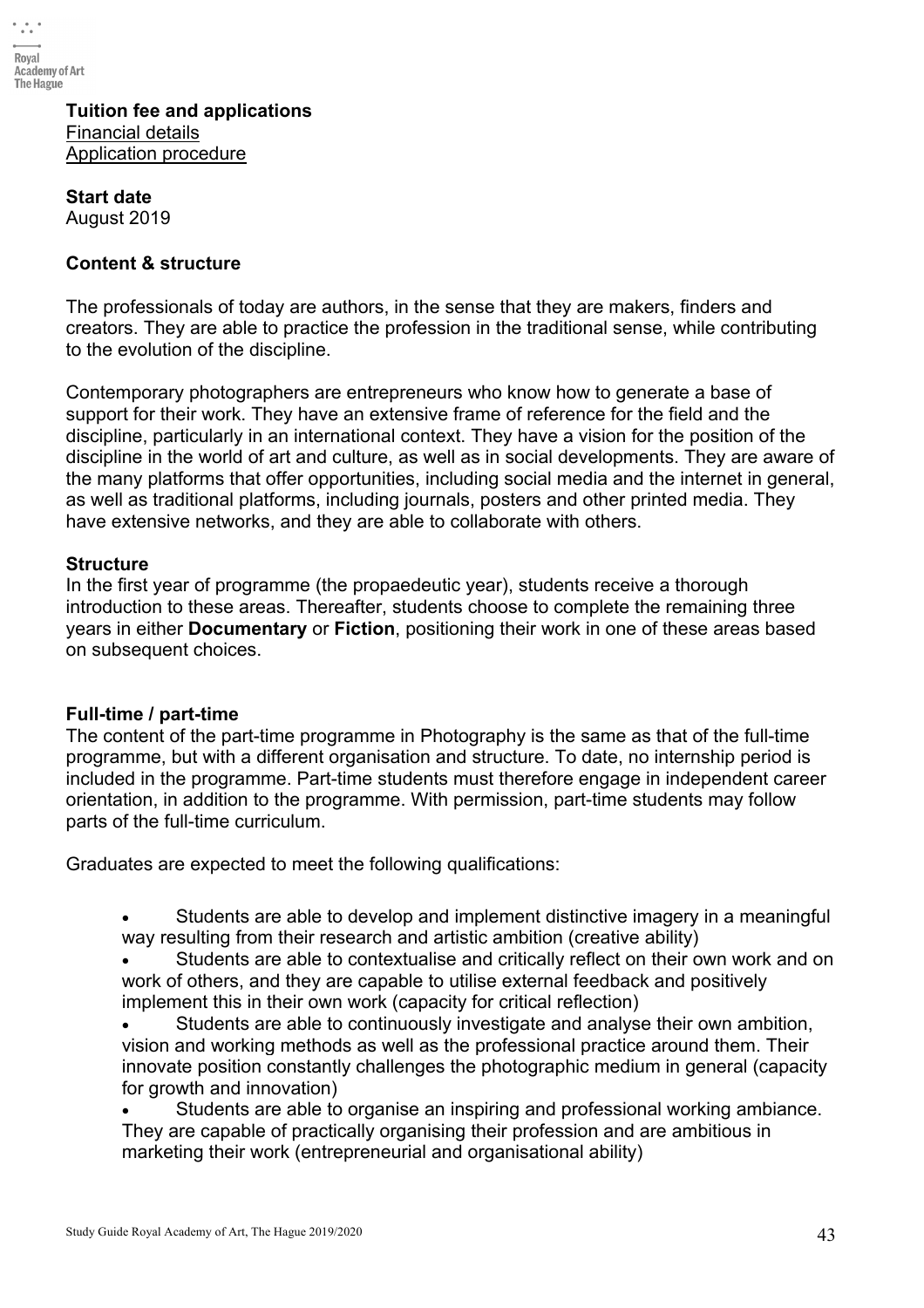Students know where to reach and how engage their audience and clients. Students are able to present their vision, research and work in a convincing manner, as well written as orally (communicative ability)

• Students understand how their work relates to the professional artistic and societal context (external awareness) Students understand group dynamics and are able to make independent artistic contributions to a collaborative work. Students are also capable of organising collaborating partners for their own practice (capacity for collaboration).

**See also:** Bachelor programme Photography (full text) General Study Information: 1.4 Study Information

# **Staff**

**Joint heads Photography** Lotte Sprengers L.Sprengers@kabk.nl and Rob Hornstra r.hornstra@kabk.nl

**Coordinator Full-Time** Linda van der Poel l.vanderpoel@kabk.nl

**Coordinator Part-Time** Raimond Wouda r.wouda@kabk.nl

**Coordinator Internship** Lotte Sprengers

**Teaching Staff (2018-19)**

Daniëlle van Ark Vincent van Baar Arno Bosma Adam Broomberg Oliver Chanarin Jan Frederik Groot Johan Gustavsson Eddo Hartmann Juul Hondius Rob Hornstra Judith van IJken Cuny Janssen Anja de Jong Ton van Kints Iztok Klančar Sara Kolster Jeroen Kummer Ola Lanko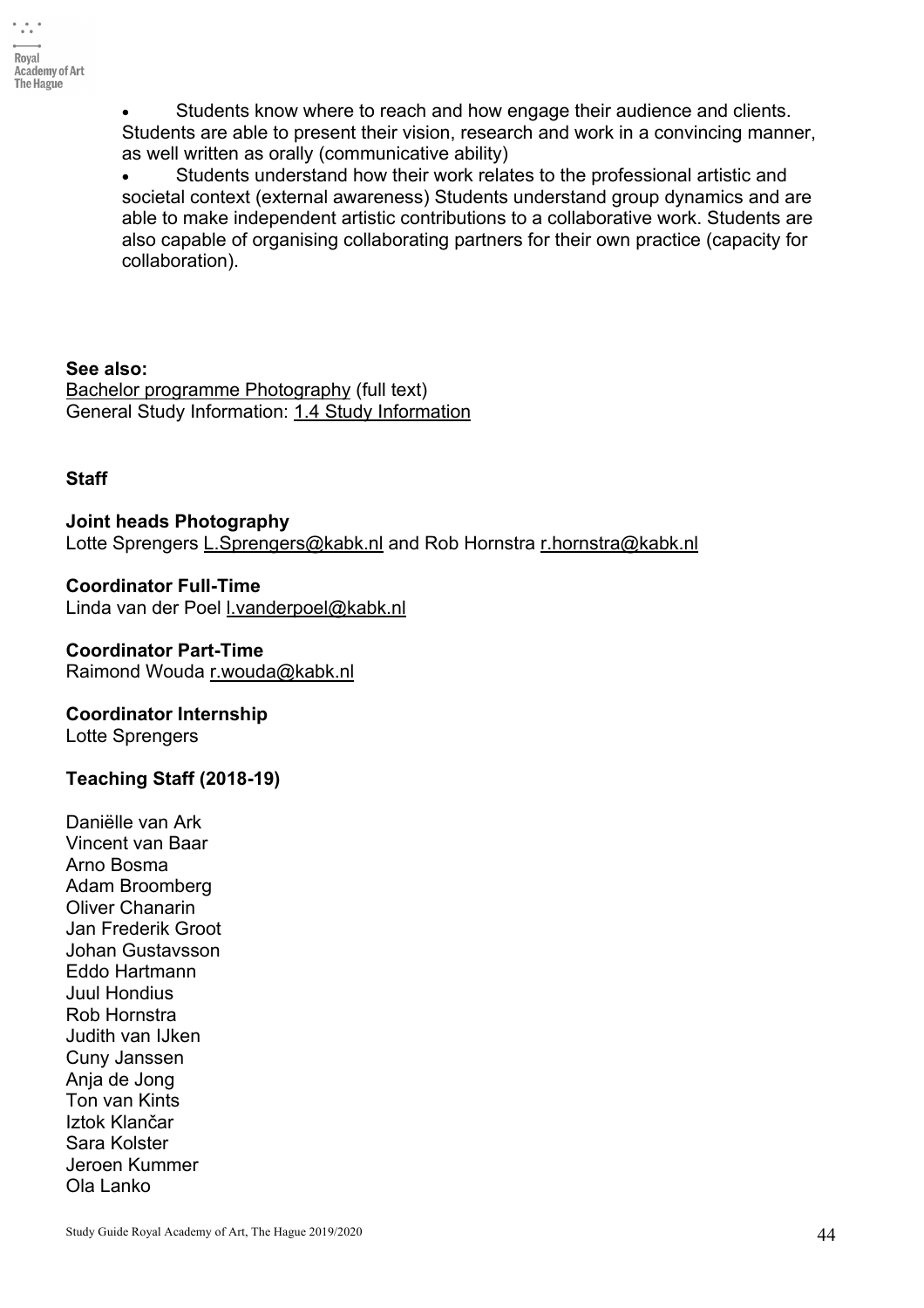$\begin{array}{cc} \bullet & \bullet & \bullet \\ \bullet & \bullet \end{array}$ Royal<br>Academy of Art The Hague

> Annaleen Louwes Femke Lutgerink Hans van der Meer Krista van der Niet Kim Nuijen Pawel Pokutycki Jan Rosseel Jaap Scheeren Jenny Smets Lotte Sprengers Björn Staps Andrew Valkenburg Ari Versluis Dirk-Jan Visser Loek van Vliet Thijs groot Wassink Donald Weber Mattijs de Wit Raimond Wouda Ernst Yperlaan

# **Contact**

**Coordinator Full-Time** Linda van der Poel *I.vanderpoel@kabk.nl* 

# **Coordinator Part-Time**

Raimond Wouda r.wouda@kabk.nl

# **Credit Points Overview – Photography BA 2019-2020**

Year 1

| <b>Courses</b>                             | <b>ECTS</b> |
|--------------------------------------------|-------------|
| <b>Production and contemplation</b>        |             |
| Photography: Photojournalism               | 4           |
| Photography: Mise-en-scène                 | 4           |
| Autonomous: Image Development              | 4           |
| Photography: Documentary                   |             |
| <b>Photography: Directing People</b>       | 4           |
| Photography: Process & Play                |             |
| <b>KABK Multidisciplinary Project Week</b> |             |
| <b>Presentation and profiling</b>          |             |
| <b>Professional Practice Skills</b>        | 6           |
| <b>Network Week</b>                        |             |
| <b>PPS: Semester Presentation 1</b>        |             |
| <b>PPS: Semester Presentation 2</b>        |             |
| <b>Crafts and exploration</b>              |             |
| Photography: Technical Skills              | 6           |
|                                            |             |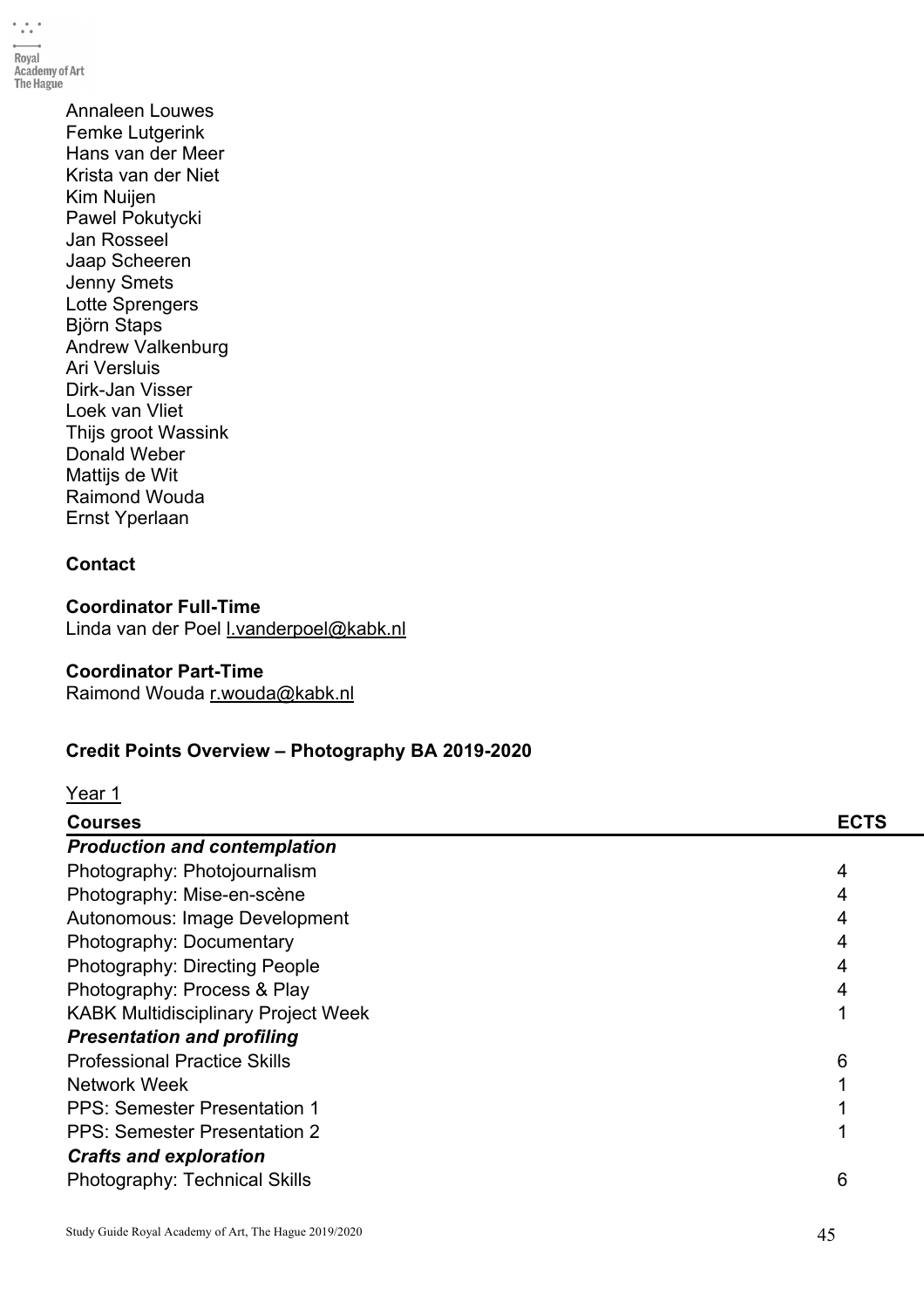$\begin{array}{cc} \bullet & \bullet & \bullet \\ \bullet & \bullet & \end{array}$  $\leftarrow$ Royal<br>Academy of Art<br>The Hague

| <b>Courses</b>                                              | <b>ECTS</b>    |
|-------------------------------------------------------------|----------------|
| Digital Workflow & Skills                                   | 5              |
| Photography: New Technologies                               | $\overline{2}$ |
| <b>Graphic Design: Skills</b>                               | 1              |
| <b>Theory and reflection</b>                                |                |
| Art, Photography History & Reflection                       | 5              |
| <b>Research and Discourse</b>                               | 6              |
| Photography Reflection: Field trip Arles                    | 1              |
| <b>Total EC's per year</b>                                  | 60             |
| Year 2                                                      |                |
| <b>Courses</b>                                              | <b>ECTS</b>    |
| <b>Production and contemplation</b>                         |                |
| Photography: Storytelling (D) / Constructing Identities (F) | 4              |
| Photography: Documentary (D) / Fiction & Society (F)        | 4              |
| Photography: Dissecting Methodologies                       | 3              |
| Photography: Field trip                                     | 3              |
| <b>Presentation and profiling</b>                           |                |
| <b>Professional Practice Skills</b>                         | 4              |
| <b>Graphic Design</b>                                       | $\overline{2}$ |
| <b>Interaction Design</b>                                   | $\overline{2}$ |
| <b>Installation Design</b>                                  | 1              |
| <b>Network Week</b>                                         |                |
| <b>Field trip Publication</b>                               |                |
| <b>PPS: Semester Presentation 3</b>                         |                |
| <b>PPS: Semester Presentation 4</b>                         |                |
| <b>Crafts and exploration</b>                               |                |
| <b>Photography: Technical Skills</b>                        | 5              |
| Photography: New Technologies                               |                |
| Photography: Digital Workflow & Skills                      |                |
| Photography: Audio Visual                                   | 3              |
| <b>Theory and reflection</b>                                |                |
| Art, Photography History & Reflection                       | 5              |
| <b>Civil Society Lab</b>                                    | 4              |
| <b>Studium Generale</b>                                     | $\overline{2}$ |
| Individual study trajectory                                 |                |
| <b>IST</b>                                                  | 12             |
| <b>Total EC's per year</b>                                  | 60             |
| Year 3                                                      |                |
| <b>Courses</b>                                              | <b>ECTS</b>    |
| <b>Production and contemplation</b>                         |                |

Photography: Intervention 8 Photography: Commissioned Work 3 *Presentation and profiling*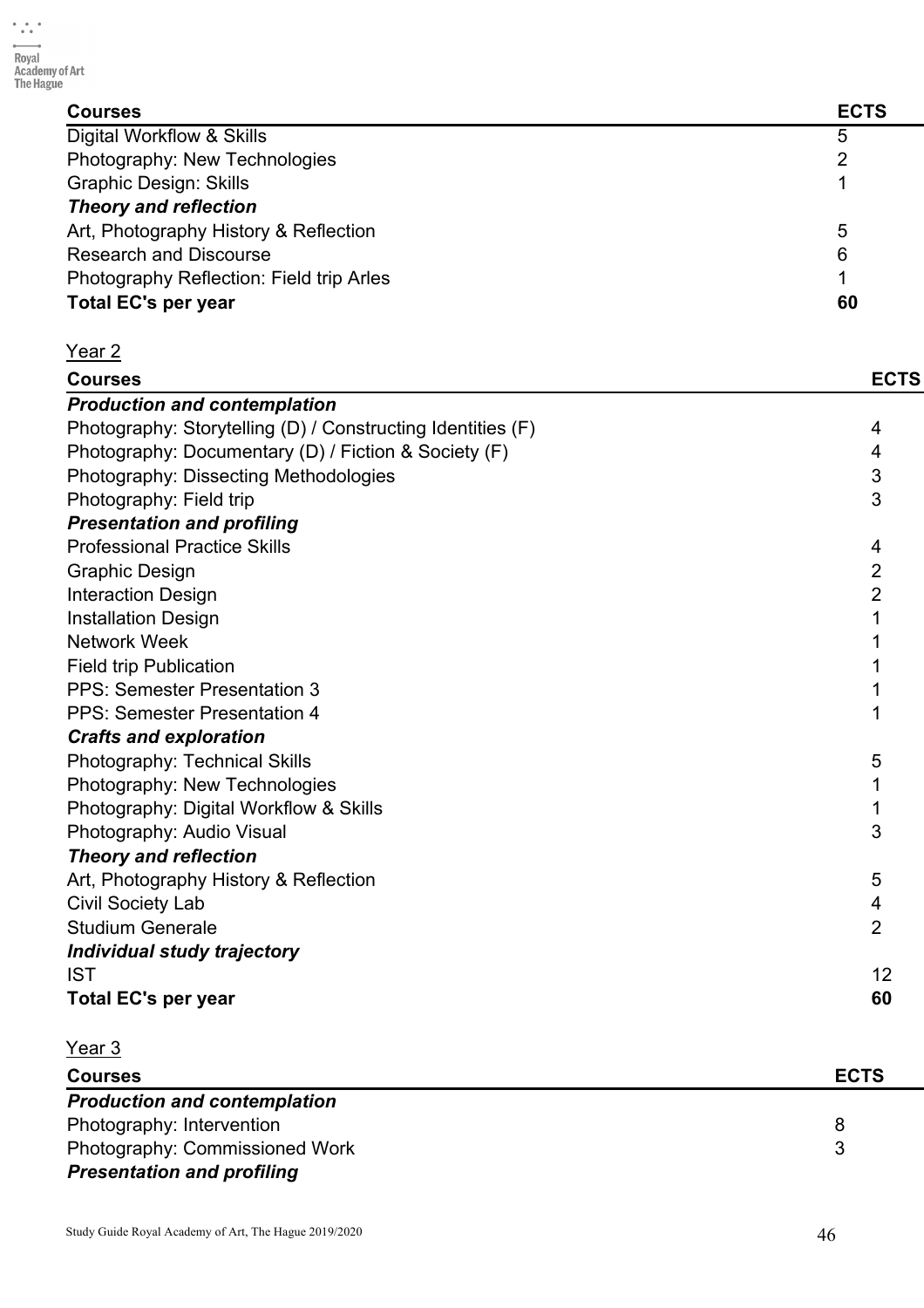$\begin{array}{cc} * & * \\ * & * \end{array}$ Royal<br>Academy of Art<br>The Hague

| <b>Courses</b>                         | <b>ECTS</b>    |
|----------------------------------------|----------------|
| <b>Professional Practice Skills</b>    | 4              |
| <b>Graphic Design</b>                  | $\overline{2}$ |
| Interaction Design / Audio Visual      |                |
| <b>Installation Design</b>             | 2              |
| Internship: Preparation                | 2              |
| Internship: Presentation               | $\overline{2}$ |
| PPS: Semester Presentation 5           | 1              |
| PPS: Semester Presentation 6           |                |
| <b>Network Week</b>                    |                |
| <b>Crafts and exploration</b>          |                |
| <b>Photography: Technical Skills</b>   | 5              |
| Photography: New Technologies          |                |
| Photography: Digital Workflow & Skills | 1              |
| Photography: Audio Visual              | 3              |
| <b>Theory and reflection</b>           |                |
| Art, Photography History & Reflection  | 3              |
| <b>Thesis</b>                          | 3              |
| Individual study trajectory            |                |
| <b>IST</b>                             | 12             |
| Internship                             | 15             |
| <b>Total EC's per year</b>             | 60             |
|                                        |                |

# Year 4

| <b>Courses</b>                      | <b>ECTS</b> |
|-------------------------------------|-------------|
| <b>Production and contemplation</b> |             |
| Photography: Graduation Work        | 20          |
| Photography: Commissioned Work      | 10          |
| <b>Presentation and profiling</b>   |             |
| <b>Professional Practice Skills</b> | 6           |
| Network Week                        |             |
| PPS: Semester Presentation 7        |             |
| PPS: Semester Presentation 8        |             |
| <b>Theory and reflection</b>        |             |
| <b>Thesis</b>                       | 9           |
| Individual study trajectory         |             |
| <b>IST</b>                          | 12          |
| Total EC's per year                 | 60          |

#### **Part -time programme**

| Year 1                              |             |
|-------------------------------------|-------------|
| <b>Courses</b>                      | <b>ECTS</b> |
| <b>Production and contemplation</b> |             |
| Photography: Photojournalism        |             |
|                                     |             |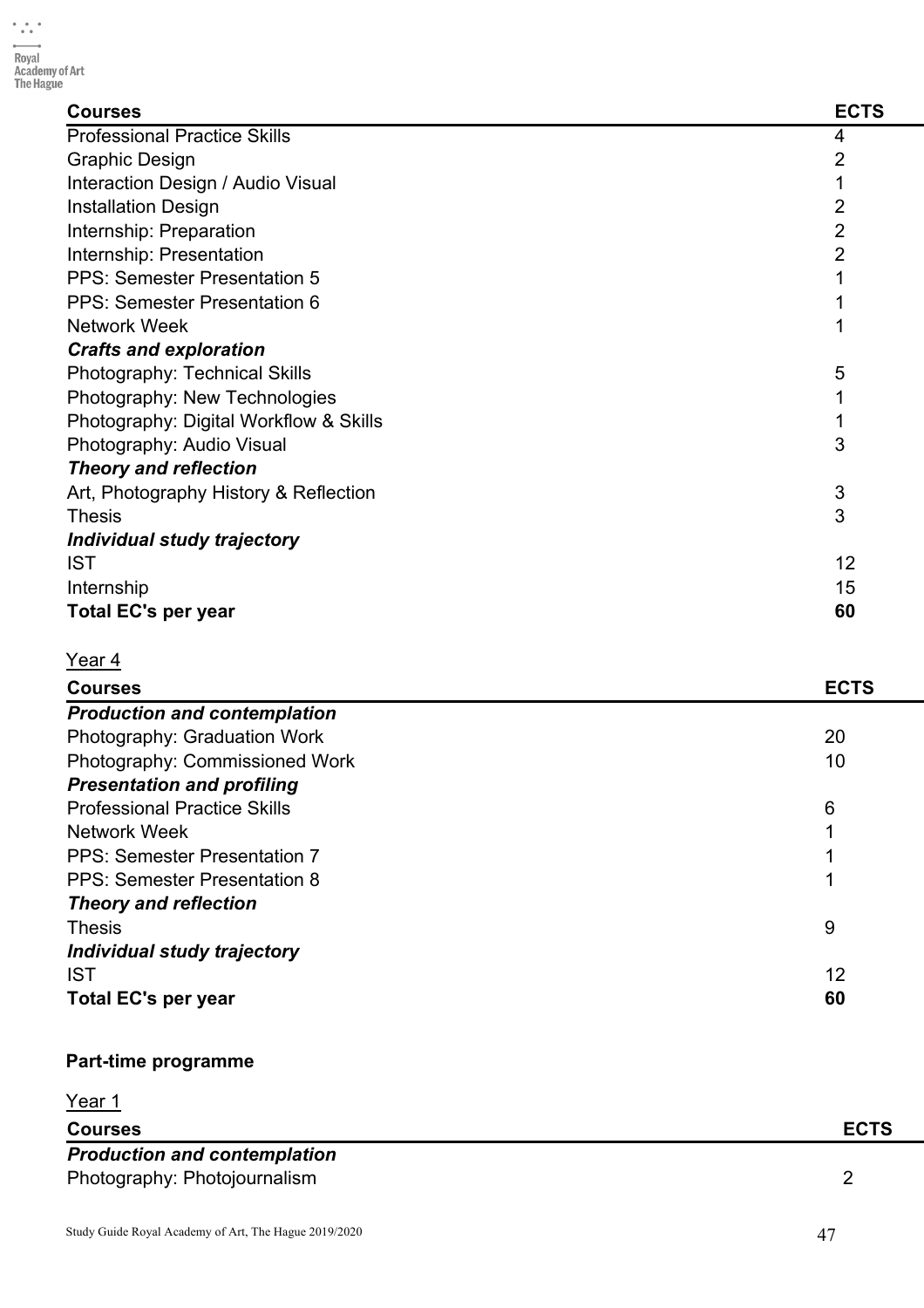| <b>Courses</b>                                                | <b>ECTS</b>    |
|---------------------------------------------------------------|----------------|
| Photography: Conceptual Still 1                               | 2              |
| Photography: Process and Play                                 | $\overline{2}$ |
| Photography: Documentary 1                                    | $\overline{2}$ |
| Photography: The Portrait                                     | $\overline{2}$ |
| Photography: Mise-en-scène                                    | $\overline{2}$ |
| Autonomous: Image Development                                 | 3              |
| <b>Presentation and profiling</b>                             |                |
| <b>Professional Practice Skills</b>                           | 5              |
| <b>PPS: Semester Presentation 1</b>                           | 1              |
| <b>PPS: Semester Presentation 2</b>                           | 1              |
| <b>Crafts and exploration</b>                                 |                |
| <b>Photography: Technical Skills</b>                          | 6              |
| Digital Workflow & Skills                                     | 6              |
| <b>Graphic Design: Skills</b>                                 | $\overline{2}$ |
| <b>Theory and reflection</b>                                  |                |
| Art, Photography History & Reflection                         | 4              |
| <b>Individual study trajectory</b>                            |                |
| EVC (Elsewhere Acquired Competences)                          | 20             |
| <b>Total EC's per year</b>                                    | 60             |
|                                                               |                |
| <u>Year 2</u>                                                 |                |
| <b>Courses</b>                                                | <b>ECTS</b>    |
| <b>Production and contemplation</b>                           |                |
| Photography: Documentary 2                                    | $\overline{2}$ |
| Photography: Conceptual Still 2                               | $\overline{2}$ |
| Photography: Dissecting Methodologies                         | 3              |
| Photography: Directing People                                 | 3              |
| Photography: Fiction & Society                                | $\overline{2}$ |
| Photography: Field trip                                       | $\overline{2}$ |
| <b>Presentation and profiling</b>                             |                |
| <b>Professional Practice Skills</b>                           | 3              |
|                                                               |                |
|                                                               |                |
| <b>Graphic Design: Publication</b>                            |                |
| <b>Installation Design</b>                                    |                |
| <b>PPS: Semester Presentation 3</b>                           |                |
| PPS: Semester Presentation 4<br><b>Crafts and exploration</b> | 1              |
|                                                               |                |

Photography: New Technologies

Art, Photography History & Reflection

EVC (Elsewhere Acquired Competences)

Photography: Audio Visual

*Individual study trajectory*

*Theory and reflection*

Civil Society Lab

2

2

5

4

8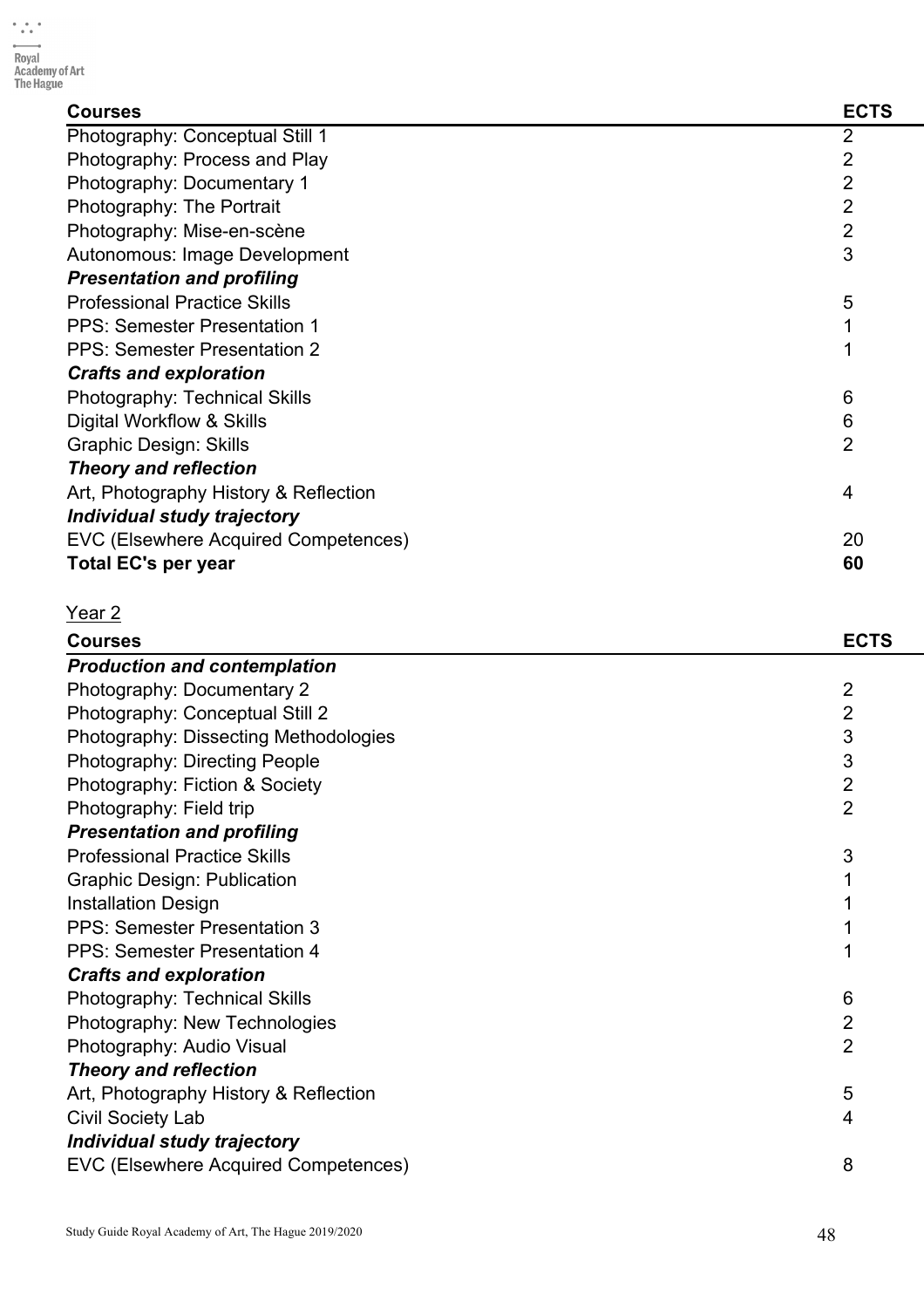| <b>Courses</b>             | <b>ECTS</b> |
|----------------------------|-------------|
| <b>IST</b>                 | 12          |
| <b>Total EC's per year</b> | 60          |

| Year 3                                |                |
|---------------------------------------|----------------|
| <b>Courses</b>                        | <b>ECTS</b>    |
| <b>Production and contemplation</b>   |                |
| Photography: Intervention             | 8              |
| <b>Commissioned Work</b>              | 4              |
| <b>Presentation and profiling</b>     |                |
| <b>PPS:</b> Intervention              | 4              |
| <b>Professional Practice Skills</b>   |                |
| Intervention: Presentation            | 2              |
| <b>PPS: Connecting Positions</b>      | 3              |
| Internship: Preparation               | $\overline{2}$ |
| Internship: Presentation              | $\overline{2}$ |
| <b>PPS: Semester Presentation 5</b>   |                |
| PPS: Semester Presentation 6          |                |
| <b>Theory and reflection</b>          |                |
| Art, Photography History & Reflection | 3              |
| <b>Thesis</b>                         | 3              |
| Individual study trajectory           |                |
| EVC (Elsewhere Acquired Competences)  | 8              |
| <b>IST</b>                            | 12             |
| Internship                            | 6              |
| <b>Total EC's per year</b>            | 60             |

| <b>Courses</b>                       | <b>ECTS</b> |
|--------------------------------------|-------------|
| <b>Production and contemplation</b>  |             |
| <b>Commissioned Work</b>             | 8           |
| <b>Graduation Work</b>               | 15          |
| <b>Presentation and profiling</b>    |             |
| <b>Professional Practice Skills</b>  | 6           |
| PPS: Semester Presentation 7         |             |
| <b>PPS: Semester Presentation 8</b>  |             |
| <b>Theory and reflection</b>         |             |
| <b>Thesis</b>                        | 9           |
| Individual study trajectory          |             |
| EVC (Elsewhere Acquired Competences) | 8           |
| <b>IST</b>                           | 12          |
| Total EC's per year                  | 60          |

# **2.1.4 Graphic Design**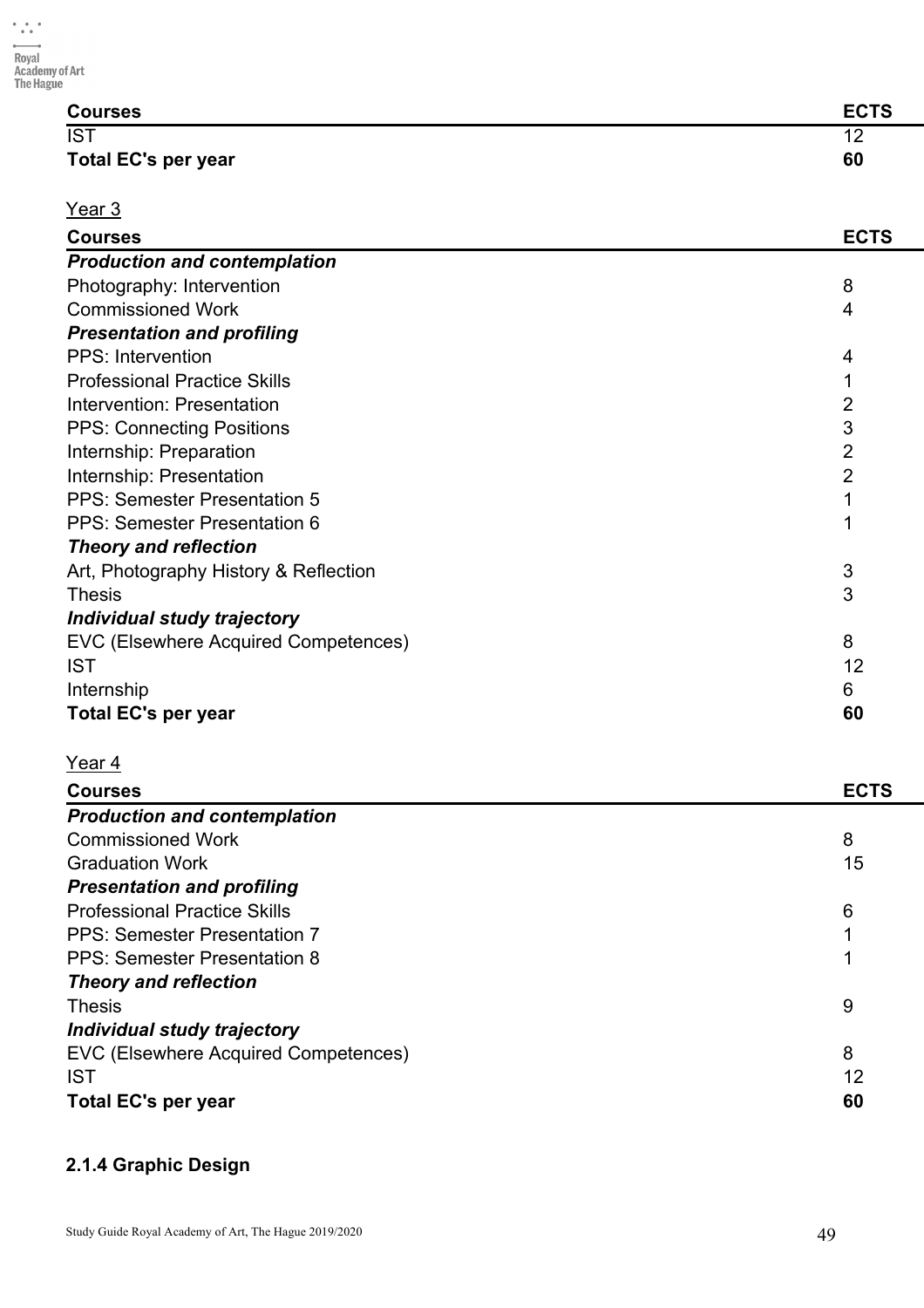$\frac{1}{2}$ Royal **Academy of Art The Hague** 

### **Facts**

**Educational variant** Full-time **Duration full-time** 4 years **Degree** Bachelor of Arts **Credits (ECTS)** 240 ECTS **Language English Head of department** Roosje Klap and Niels Schrader

#### **Application deadline**

The application deadline for international applicants with a non-EU/EEA nationality is May 1st.

#### **Exchange opportunities**

Exchange students may apply for  $2<sup>nd</sup>$  year onward. See website for relevant contact

### **Tuition fee and applications** Financial details Application procedure

**Start date** August 2019

### **Content & structure**

The Graphic Design department educates its students to become critical thinkers and versatile practitioners who develop outstanding concepts for visual communication. Its worldwide reputation is fuelled by the high level and thorough education, the investigative and conceptual approach in teaching, as well as the excellent quality in the field of typeface design and typography. At the Royal Academy of Art, The Hague, students are encouraged not only to find answers to the problems of tomorrow and the rapidly evolving new-media landscape, but also to pose questions on the social responsibilities of a contemporary designer.

#### **Description of the study programme**

The Graphic Design department educates students to become critical thinkers and versatile practitioners who develop outstanding concepts for visual communication. Ideal graduates are investigative designers who are fully aware of current affairs, choose their media wisely and master both traditional and new media. Graduates excel in their professional careers through their extraordinary conceptual and visual abilities, extensive knowledge of the profession and the world, strong technological curiosity and highly developed social engagement.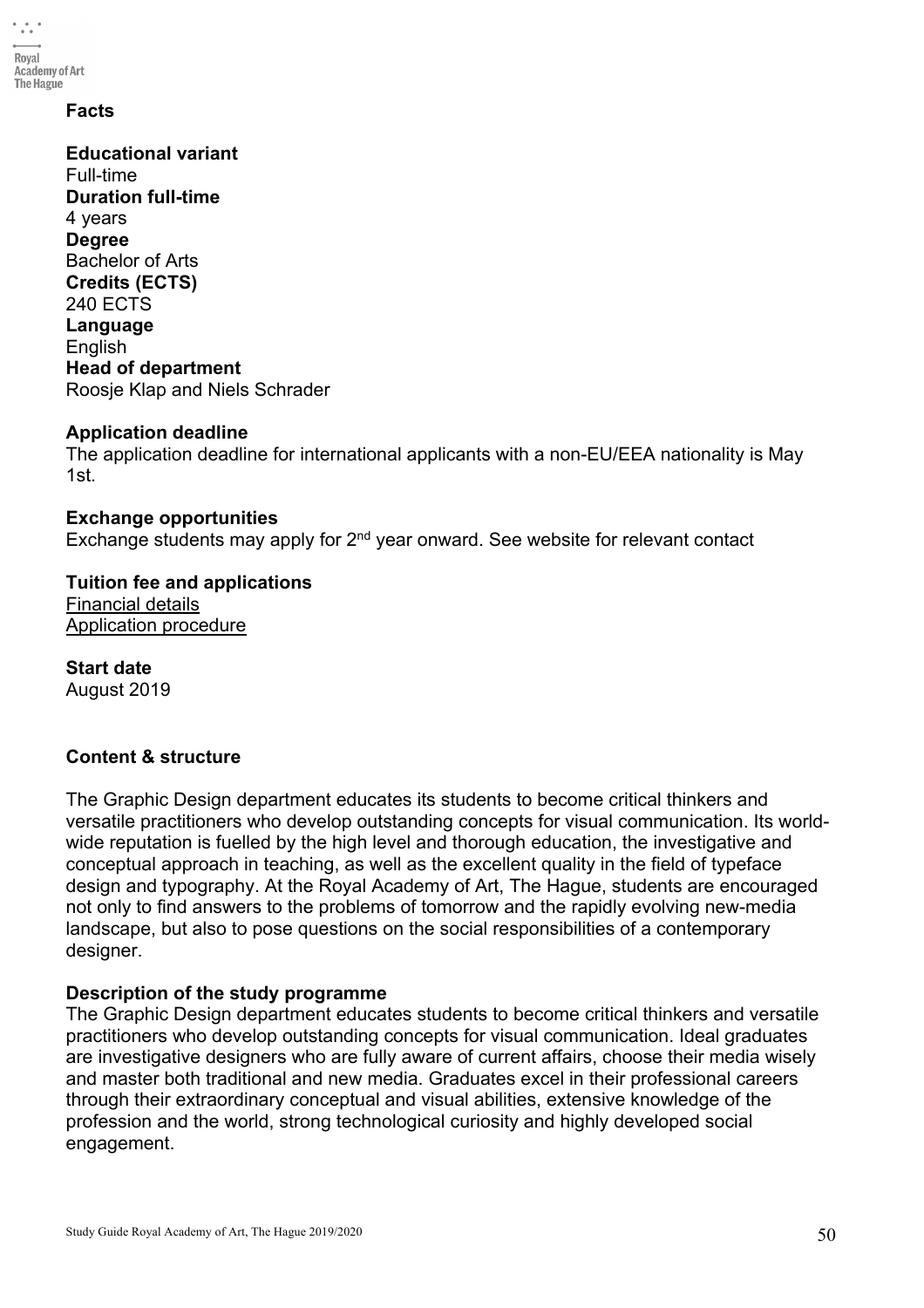$\begin{array}{c} \bullet \quad \bullet \quad \bullet \\ \bullet \quad \bullet \end{array}$ Royal Academy of Art The Hague

> The department offers an extensive curriculum. The programme is built around four main courses: **Design, Interaction, Image** and **Typography**. The excellent quality in the field of typeface design and typography distinguishes the programme from other graphic design studies.

# **See also:**

Bachelor programme Graphic Design (full text)

# **Staff**

**Heads Graphic Design** Roosje Klap & Niels Schrader

### **Coordinator Graphic Design** Ingrid Grunwald: i.grunwald@kabk.nl

# **Teaching Staff (2018-19)**

# **Graphic Design**

Susana Carvalho Bart de Baets Gert Dumbar Ruben Pater Niels Schrader Esther de Vries

# **Image**

Kevin Bray Michel Hoogervorst Katrin Korfmann Reinoud Oudshoorn

# **Interactive Media**

Lauren Alexander Kees van Drongelen Agata Jaworska Jan Robert Leegte

# **Typography & Letters**

Thomas Buxó Matthias Kreutzer Adriaan Mellegers Britt Moricke Rob van den Nieuwenhuizen

# **Drawing**

Willem Moeselaar Jordy van den Nieuwendijk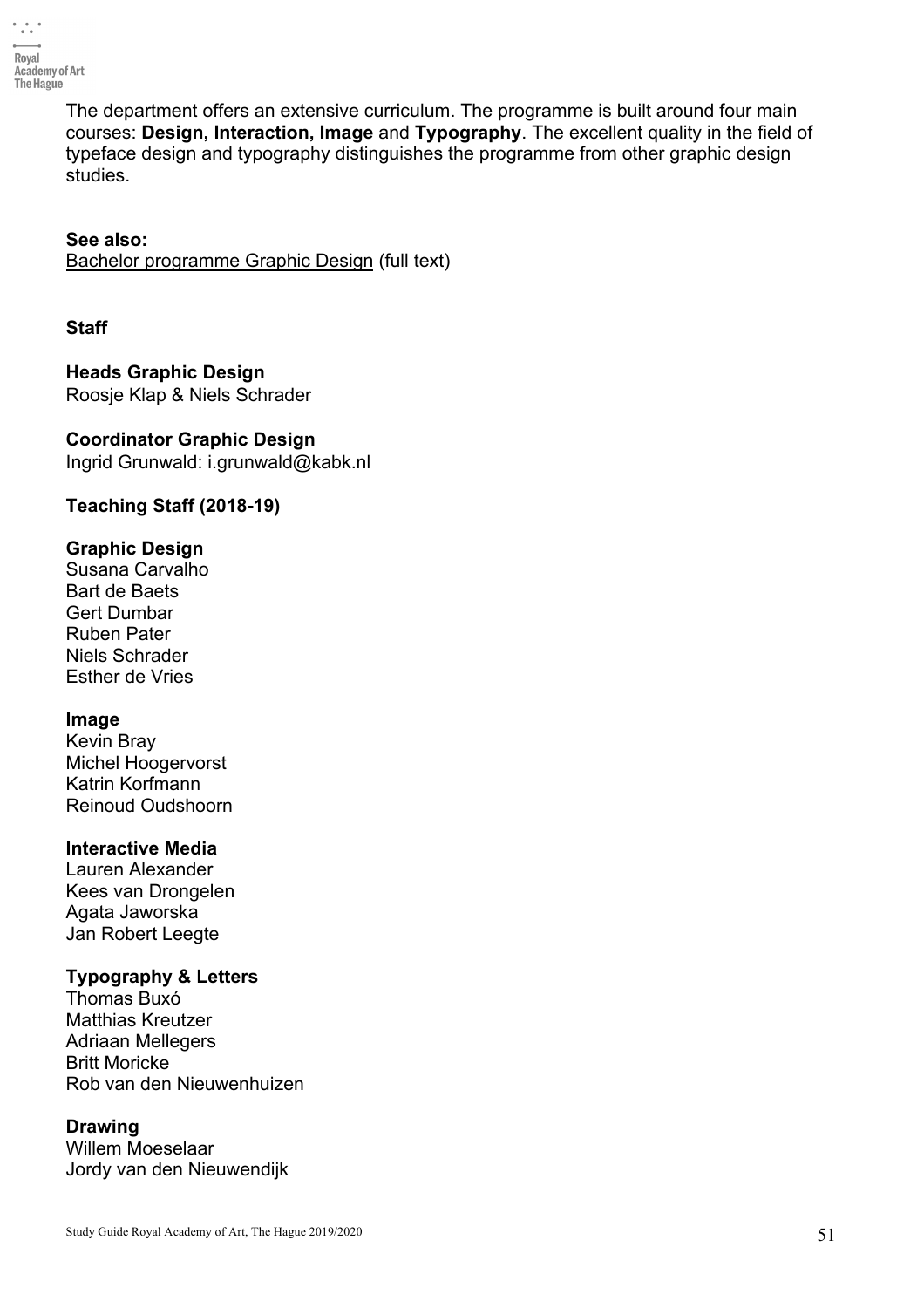$\begin{array}{cc} \bullet & \bullet & \bullet \\ \bullet & \bullet \end{array}$ Royal<br>Academy of Art The Hague

> Tutors Letterstudio (elective) Frank Blokland Just van Rossum Peter Verheul Tutors Design Office (elective) Gijsbert Dijker Chantal Hendriksen

# **PlayLab (elective)**

Bart de Baets Roosje Klap Job Wouters Tutors Coding Bente van Bourgondiën Silvio Lorusso Lizzie Malcolm Vit Ruller

# **Theory**

Merel Boers Marjan Brandsma Maarten Cornel Els Kuijpers Fusün Türetken Dirk Vis

#### **Coordinator final exam exhibition** Ewoud Traast

# **Coordinator internships**

Gijsbert Dijker

# **Coordinator IST/electives**

Frits Deys

# **Contact**

#### **Coordinator**

Ingrid Grunwald: i.grunwald@kabk.nl

# **Credit Points Overview – Graphic Design BA 2019-2020**

| Year 1                              |       |       |
|-------------------------------------|-------|-------|
| <b>Courses</b>                      | Sem 1 | Sem 2 |
| <b>Artistic Professional Domain</b> |       |       |
| Design                              | 5     | b     |
| Image                               | 5     | b     |
| <b>Typography and Letters</b>       | 5     | ∽     |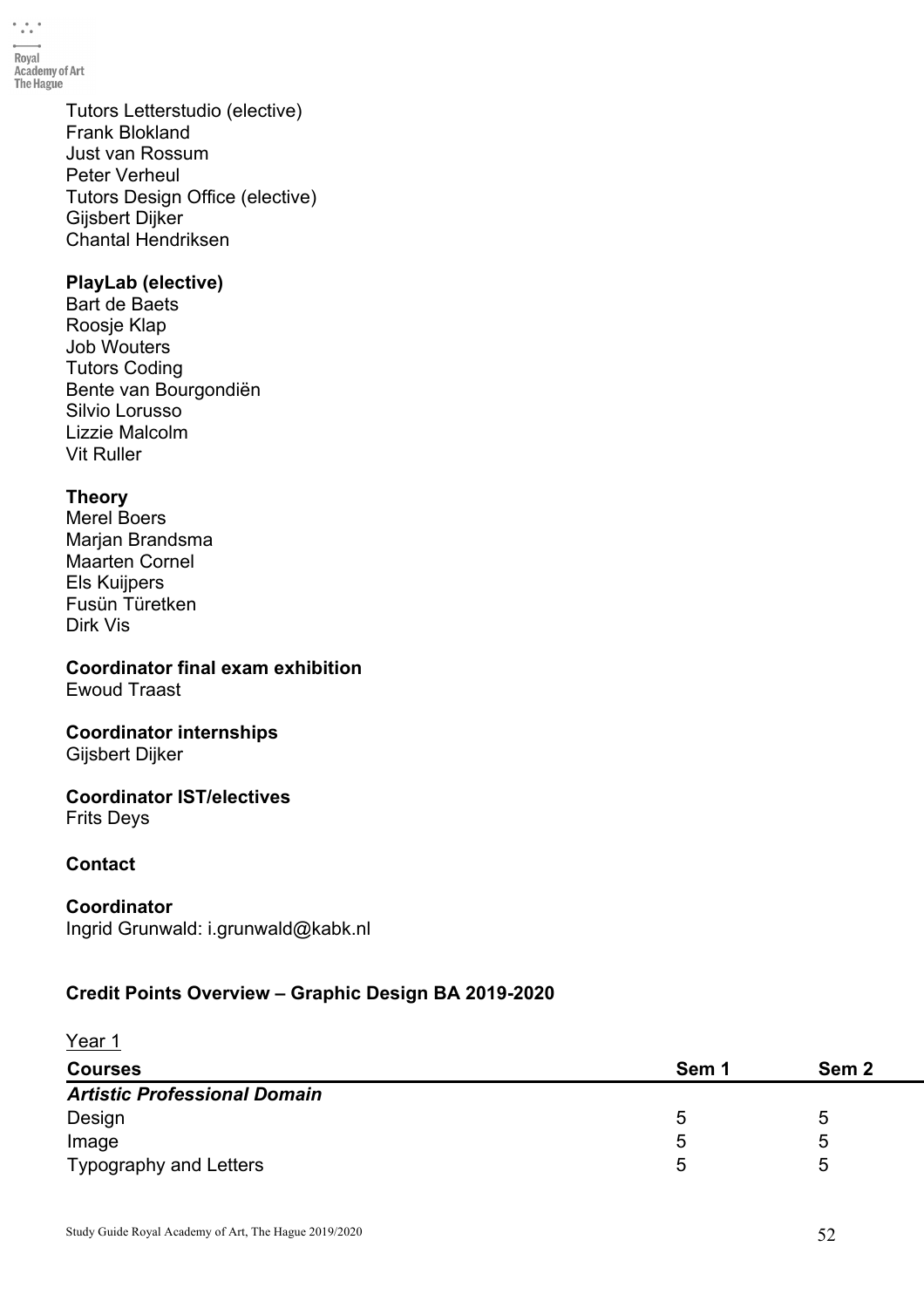$\begin{array}{cc} * & * \\ * & * \end{array}$  $\overline{\phantom{a}}$ Royal<br>Academy of Art<br>The Hague

| <b>Courses</b>                                                        | Sem 1            | Sem <sub>2</sub> |
|-----------------------------------------------------------------------|------------------|------------------|
| Interactive Media Design                                              | 5                | 5                |
| Drawing                                                               | $\overline{2}$   | $\overline{2}$   |
| Coding                                                                | $\overline{2}$   | $\overline{2}$   |
| Academy-wide Project Week                                             |                  | 1                |
| <b>Theoretical Domain</b>                                             |                  |                  |
| Theory                                                                | 3                | 2                |
| <b>Research &amp; Discourse</b>                                       | 3                | 3                |
| <b>Total EC's per semester</b>                                        | 30               | 30               |
| Year 2                                                                |                  |                  |
| <b>Courses</b>                                                        | Sem <sub>3</sub> | Sem 4            |
| <b>Artistic Professional Domain</b>                                   |                  |                  |
| Design Cluster Assignments                                            | 14               | 14               |
| Letterstudio, PlayLab, Design Office *                                | 4                | 4                |
| Coding                                                                | $\overline{2}$   | $\overline{2}$   |
| <b>Theoretical Domain</b>                                             |                  |                  |
| Theory                                                                | 3                | 3                |
| <b>Studium Generale</b>                                               |                  | 1                |
| <b>IST</b>                                                            |                  |                  |
| Individual Study Track (IST)                                          | 6                | 6                |
| <b>Total EC's per semester</b>                                        | 30               | 30               |
| * Students can choose one of the three elective options per semester. |                  |                  |

# Year 3

| <b>Courses</b>                                                        | Sem 5 | Sem 6          |
|-----------------------------------------------------------------------|-------|----------------|
| <b>Artistic Professional Domain</b>                                   |       |                |
| Design Cluster Assignments                                            | 14    | 13             |
| Letterstudio, PlayLab, Design Office *                                | 4     | 3              |
| Coding                                                                | 2     | $\overline{2}$ |
| <b>Professional Social Domain</b>                                     |       |                |
| <b>Internship Supervision</b>                                         |       | 1              |
| <b>Theoretical Domain</b>                                             |       |                |
| Theory: Philosophy                                                    | 3     | 3              |
| Theory: Thesis                                                        |       | $\overline{2}$ |
| <b>IST</b>                                                            |       |                |
| Individual Study Track (IST)                                          | 6     | 6              |
| <b>Total EC's per semester</b>                                        | 30    | 30             |
| * Students can choose one of the three elective options per semester. |       |                |

|--|--|--|--|

| <b>Courses</b>                      | Sem 7 | Sem 8 |
|-------------------------------------|-------|-------|
| <b>Artistic Professional Domain</b> |       |       |
| Coding                              |       |       |
| <b>Graduation Project</b>           | ۰     | 22.   |
| <b>Professional Social Domain</b>   |       |       |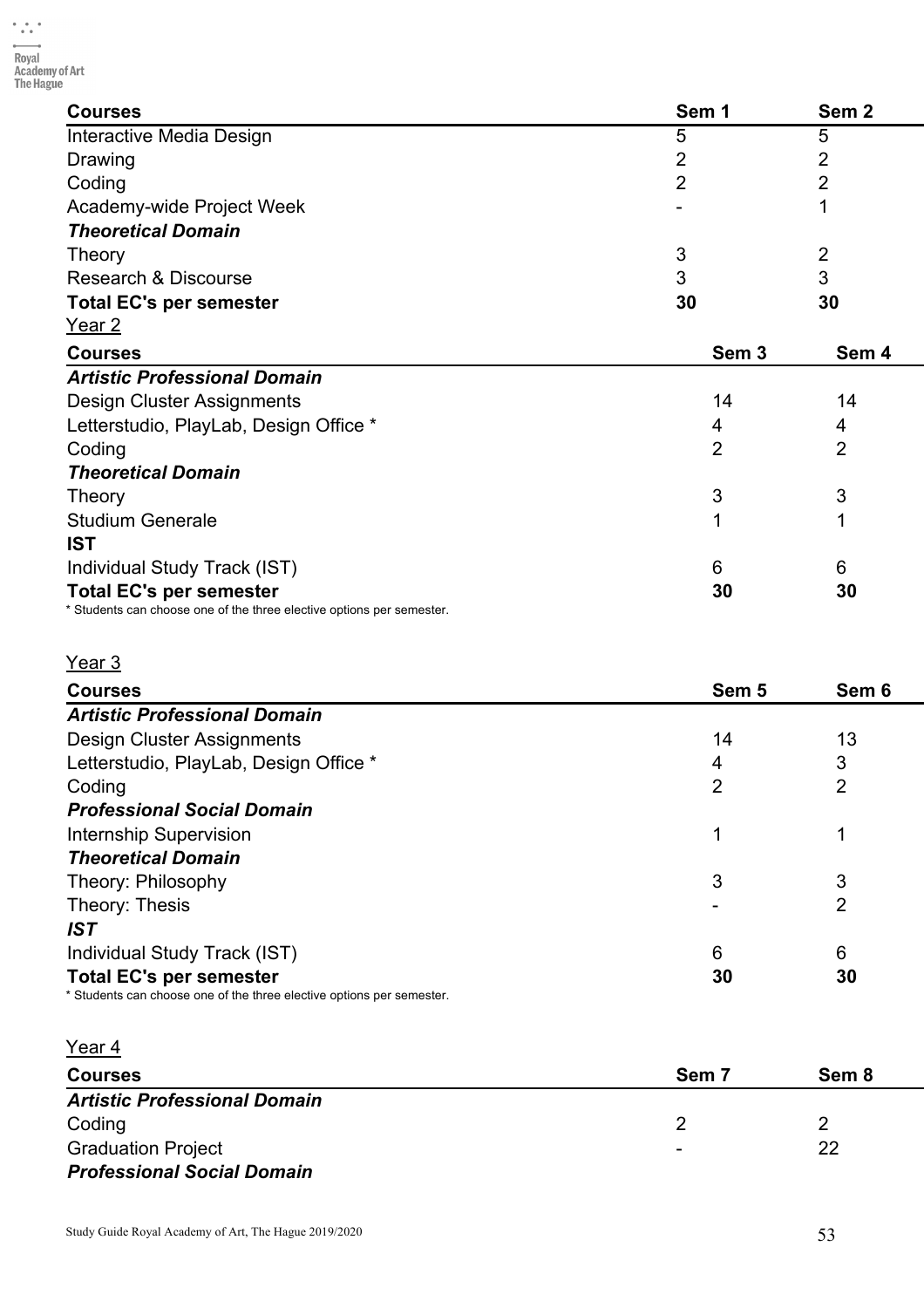| <b>Courses</b>                       | Sem 7 | Sem <sub>8</sub> |
|--------------------------------------|-------|------------------|
| Internship                           | 12    |                  |
| <b>Professional Practical Skills</b> | 2     |                  |
| <b>Theoretical Domain</b>            |       |                  |
| Theory: Thesis                       | 8     |                  |
| <b>IST</b>                           |       |                  |
| Individual Study Track (IST)         | 6     | 6                |
| <b>Total EC's per semester</b>       | 30    | 30               |

# **2.1.5 Interactive/Media/Design**

### **Facts**

**Educational variant** Full-time **Duration full-time** 4 years **Degree** Bachelor of Arts **Credits (ECTS)** 240 ECTS **Language English Head of department** Janine Huizenga

#### **Application deadline**

The application deadline for international applicants with a non-EU/EEA nationality is May 1st.

# **Exchange opportunities**

Exchange students may apply for  $2<sup>nd</sup>$  year onward. See website for relevant contact

**Tuition fee and applications** Financial details Application procedure

**Start date** August 2019

# **Content & structure**

Within a few years, rapidly developing technology has created radically new and complex human, social and cultural patterns of behaviour. Not only the media change, but the way they impact every aspect of our lives. The Bachelor Interactive/Media/Design of the Royal Academy of Art, The Hague (KABK) has responded to this situation by providing education for a new breed of design professionals, who can understand these complex changes, who call into question accepted norms, who analyse critically and creatively, and who can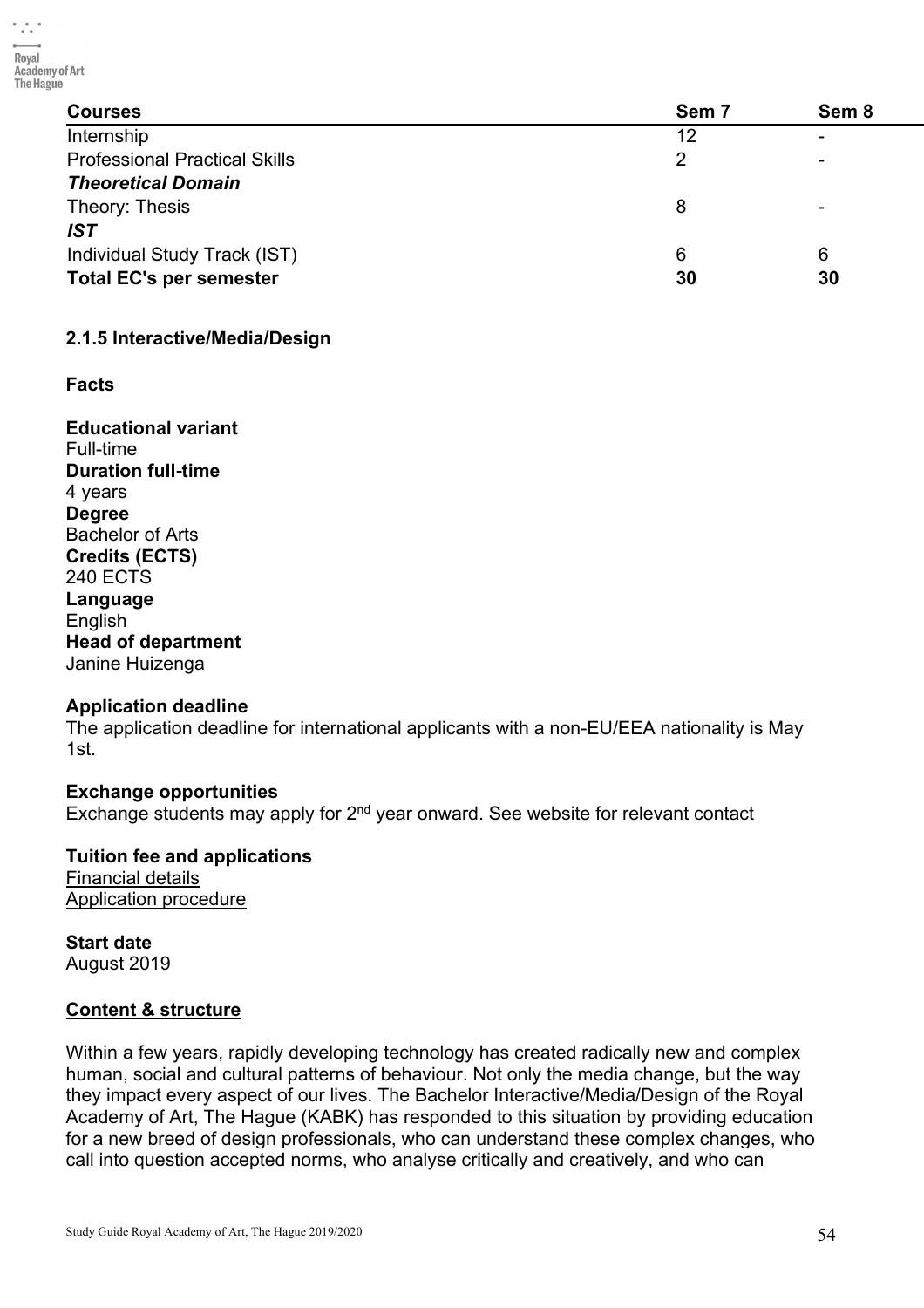$\begin{array}{c} \bullet \quad \bullet \quad \bullet \\ \bullet \quad \bullet \quad \bullet \end{array}$ Royal **Academy of Art** The Hague

> produce new kinds of interactive design solutions to meet the challenges of today and the future.

The Bachelor Interactive/Media/Design is for students who aim to influence society by designing meaningful interactivity between people, machines, systems, processes, societies and cultures - where "human" is always the main factor.

To this end, the students learn how to develop a critical and engaged understanding and standpoint towards social and cultural issues, with strong leadership and entrepreneurial skills. Emphasis is placed upon the development of high quality, traditional and digital design skills, while, at the same time, the promotion of aesthetic, ethical, social and cultural theory and sensitivity fosters an open, artistic approach. Experimentation and research into new areas of design innovation and collaboration - such as bio-hacking, artificial intelligence, the maker movement, intelligent objects and co-design - is complemented by a focus on practical concerns of social application and impact.

The structure of the programme can be divided into five major phases:

- Skill development
- Advanced skill application
- Research development
- Exploration of the professional domain
- Self-development

#### **See also:**

Bachelor programme I/M/D (full text) General Study Information: 1.4 Study Information

#### **Staff**

**Head of I/M/D** Janine Huizenga

**Coordinator** Dave Willé D.Wille@kabk.nl

# **Teaching Staff (2018-19)**

Anna Arov Bente van Bourgondiën Aref Dashti Gert Dumbar Arthur Elsenaar Nick van 't End Johan Gustavsson Anja Hertenberger Lyndsey Housden Janine Huizenga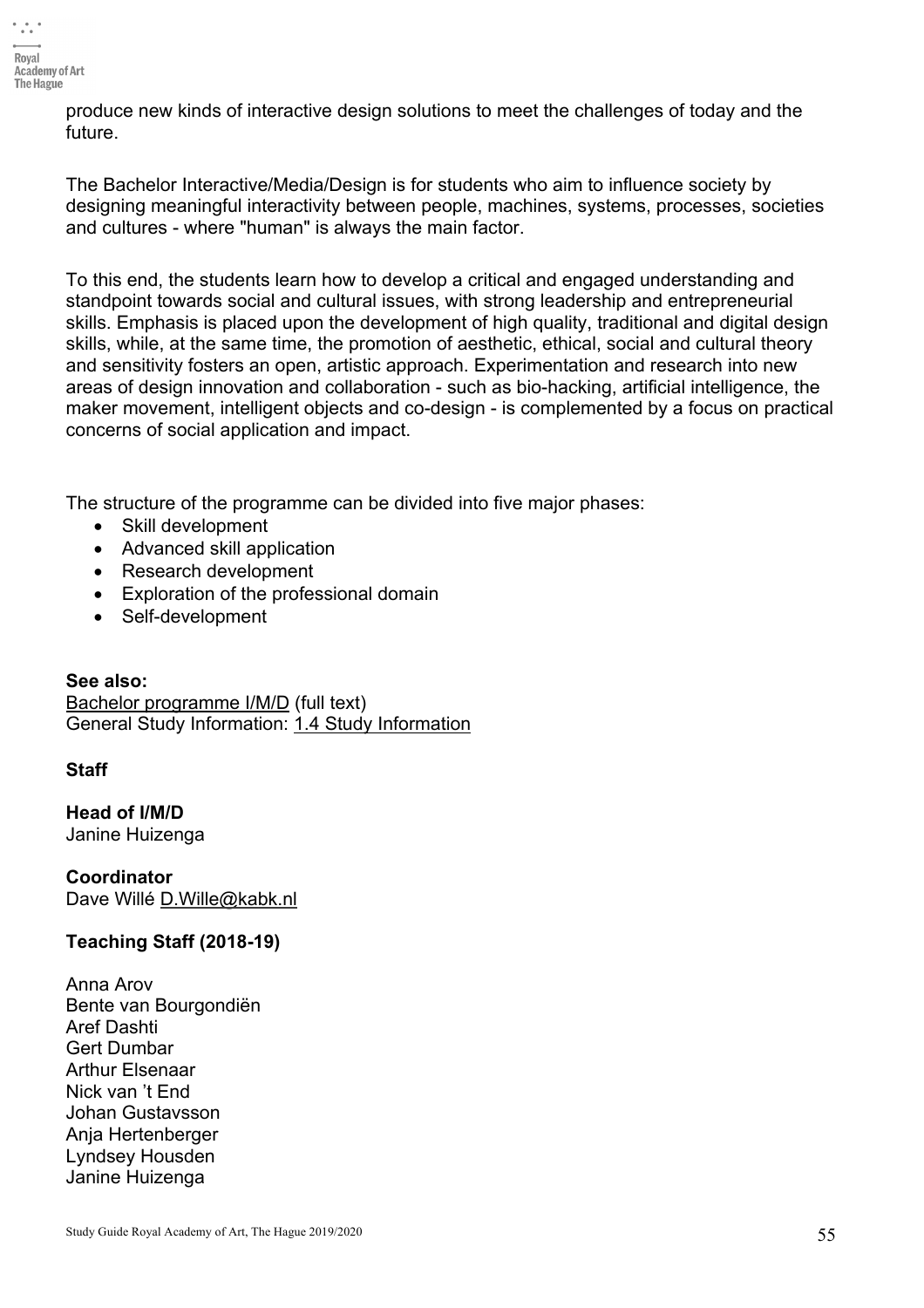$\begin{array}{c} \bullet \quad \bullet \quad \bullet \\ \bullet \quad \bullet \end{array}$ Royal Academy of Art The Hague

> Eric Kluitenberg Sarah Kolster Jonah Lamers Jonathan Looman Dennis Luijer Emma Pareschi Pawel Pokutycki Raymond Taudin Chabot Dave Willé Adriaan Wormgoor

# **Contact**

**Coordinator** Dave Willé D.Wille@kabk.nl and imd@kabk.nl

# **Credit Point Overview – Interactive/Media/Design BA 2019-2020**

# **(Interactive/Media/design is a 4 year corse of 240 ec's)**

# **2.1.6. Interior Architecture and Furniture Design**

**Facts**

**Educational variant** Full-time **Duration full-time** 4 years **Degree** Bachelor of Arts **Credits (ECTS)** 240 ECTS **Head of department** Herman Verkerk

**Tuition fee and applications** Financial details Application procedure

**Start date** August 2019

# **Content & structure**

The discipline Interior Architecture and Furniture Design is populated by product and spatial designers who regard space, in the wider sense of the word, as their field of expertise. This field covers a wider area than that of just the interior or furniture, and the designers also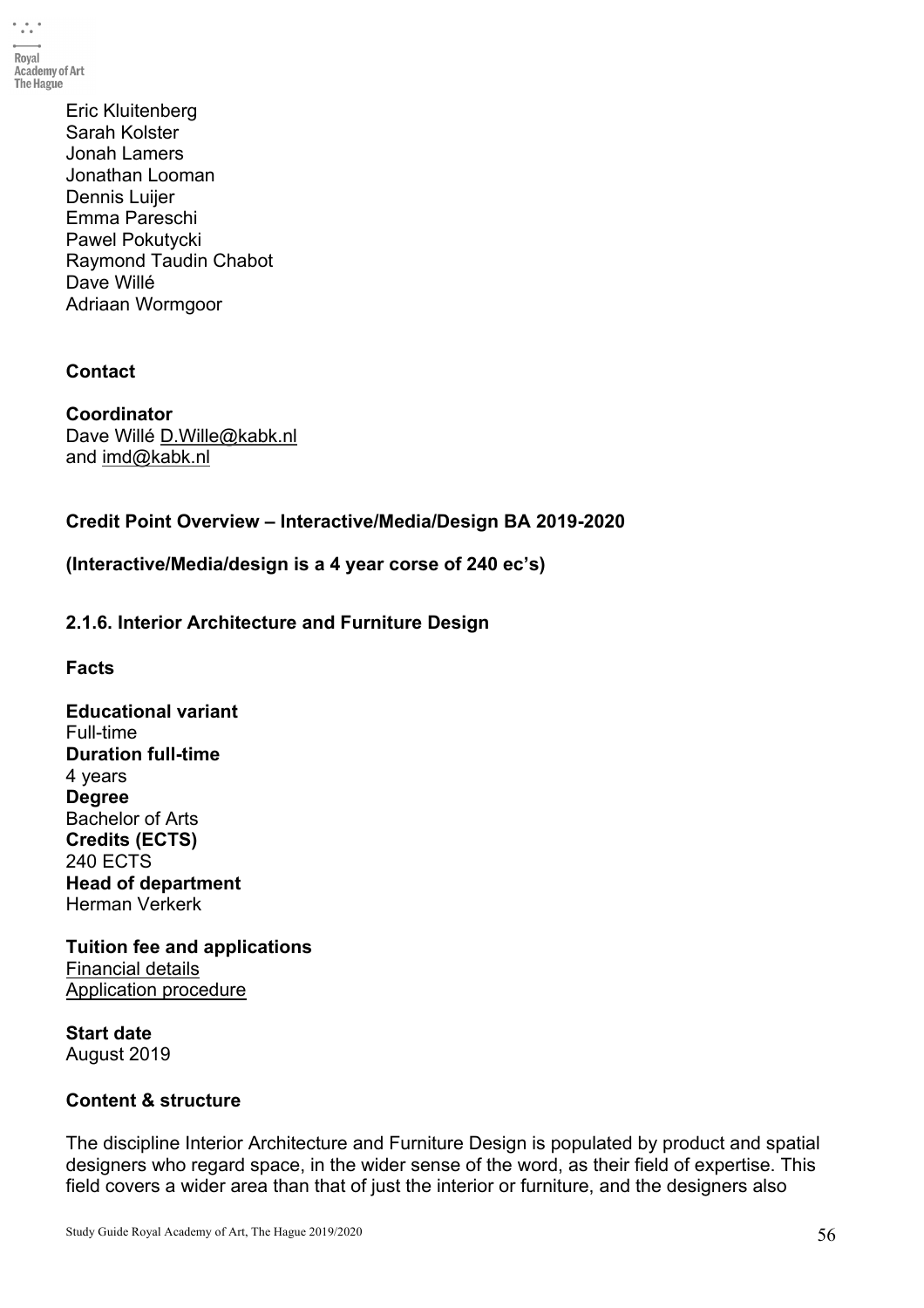focus on other objects and products, and on public and open space. They increasingly cross the traditional boundaries of their discipline and explore other domains, think crossdisciplinary, establish interconnections and always try to find the larger context. With a curious attitude they continuously question, search and fight for their position and that of the discipline.

The four-year programme of the BA Interior Architecture/ Furniture Design consists of three phases: the propaedeutic phase, the main phase and the graduation phase. Each phase has a specific mission. The line followed by these missions is that of crosspollination (Year 1), depth and connection (Years 2 and 3) and positioning (Year 4). This chronological structure is elaborated into four learning tracks, which constitute the domains that are addressed in each of the study years. These four domains are **Design**, **Morphology and Research Labs**, **Media and Materials** and **Knowledge and Context**. The curriculum is based on principles of experimentation and research. In each study year, research (by design) focuses on a specific area or current topic, based on a solid historical and cultural foundation and the potential efforts for interpreting and integrating this basis in design.

**See also:** Bachelor programme Interior Architecture and Furniture Design (full text)

**Staff**

**Head of department** Herman Verkerk

**Coordinators**: Mariska Beljon Roosmarijn Hompe

**Internship coordinator**: Willem Moeselaar

**Study advisor**: Ellen Vos

**IST coach**: Ronald van Tienhoven

# **Teaching Staff (2018-19)**

#### **Studio**

Carly Rose Bedford Amber Beernink Erik Blits Samira Boon Krijn Christiaansen Lars van Es Ingeborg Horst Lada Hršak Maarten Kolk Tessa Koot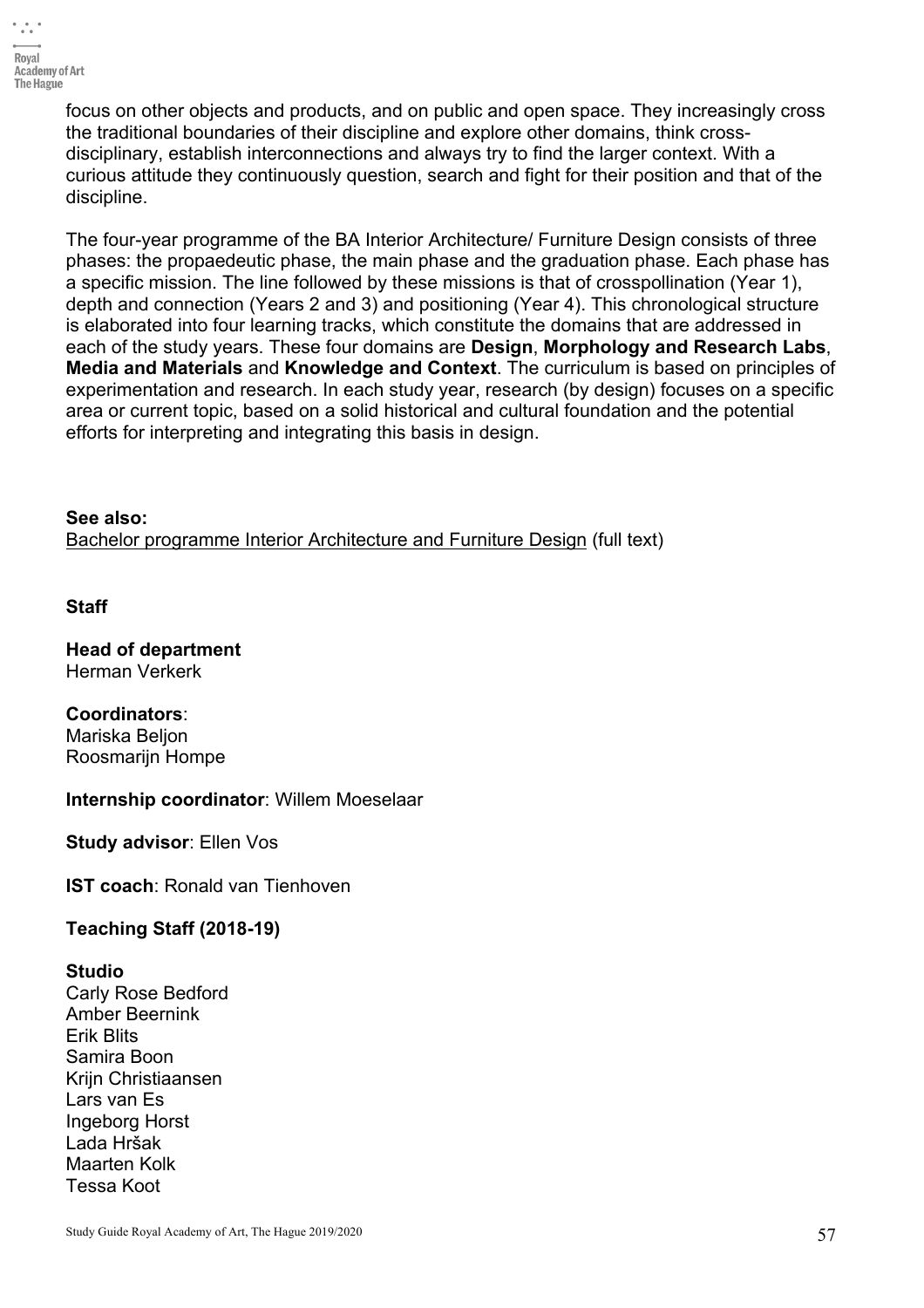$\begin{array}{c} \bullet \quad \bullet \quad \bullet \\ \bullet \quad \bullet \end{array}$ Royal Academy of Art The Hague

> Maartje Lammers Gabriel A. Maher Giulio Margheri Cathelijne Montens Laura van Santen Christoph Seyferth Nienke Sybrandy Thomas Vailly Ramin Visch Ellen Vos

#### **Teachers Media and Materials**

Marie Ilse Bourlanges Jan Harm ter Brugge Frank Bruggeman Corine Datema Floris Douma Roel van Herpt Maarten Kanters Elena Khurtova Jelle Koper Harold Linker Bert Lonsain Victoria Meniakina Willem Moeselaar Jeroen Musch Jof Neuhaus Sanne Peper **Tatiana Quax** Michaël Snitker Ronald van Tienhoven

#### **Teachers Knowledge**

Mariska Beljon Inger Groeneveld Roosmarijn Hompe Ernie Mellegers Ronald van Tienhoven Rosa te Velde

#### **Guest Teachers**

Francesco Apostoli Rachel Borovska Alessandra Covini Femke Dekker Chiara Dorbolò Fran Edgerley Jan van Grunsven Marjanne van Helvert Henk -Jan Imhoff Laura Lynn Jansen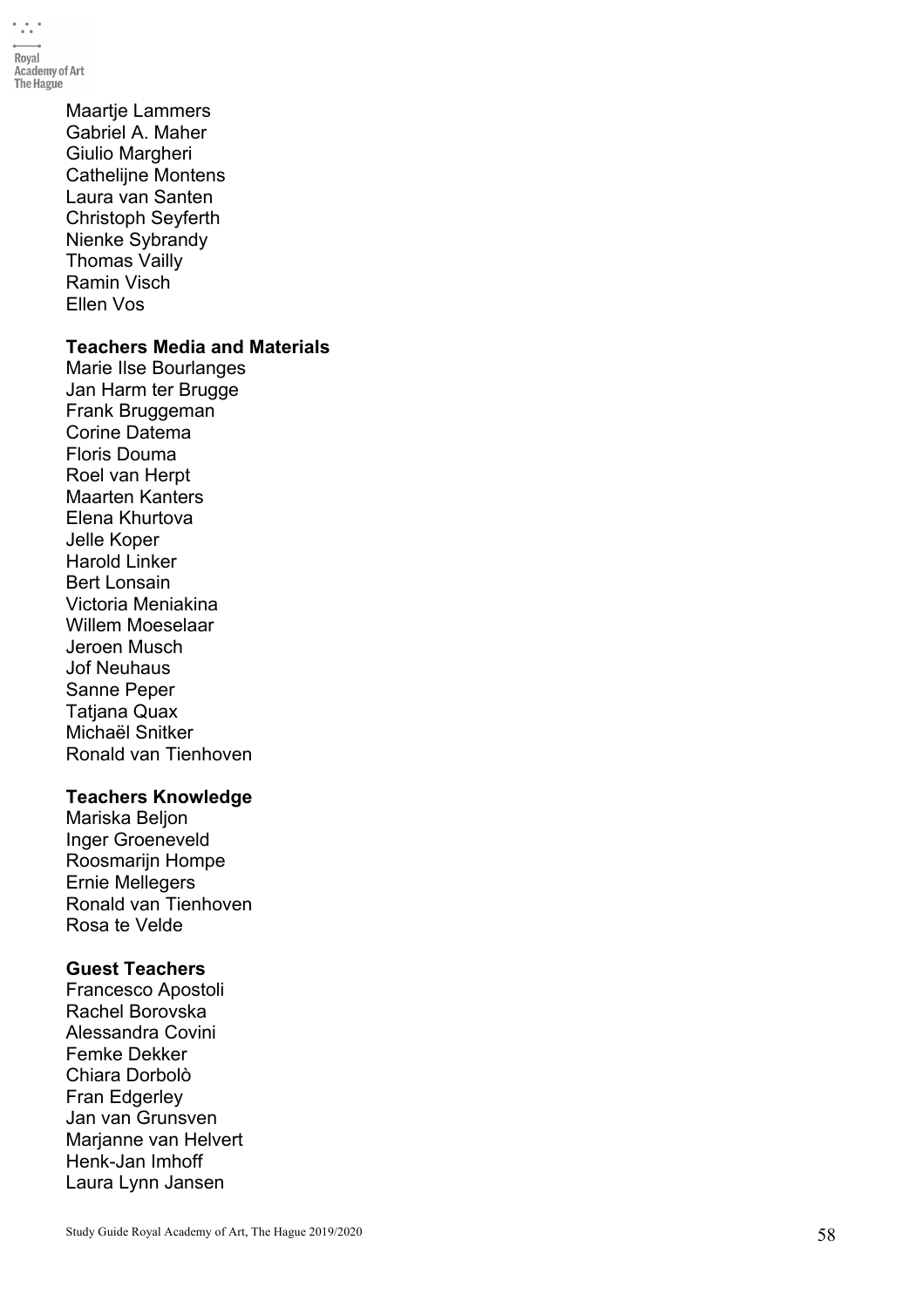$\begin{array}{cc} \bullet & \bullet & \bullet \\ \bullet & \bullet & \end{array}$ Royal<br>Academy of Art<br>The Hague

> Zsofia Kollar Jan Körbes Rick Mouwen Jasmijn Muskens Bastiaan de Nennie Sara Pereira Renzo Sgolacchia Stephen Shropshire Anna Sitnikova Eva Verberne Luuk Wezenberg Arjen Witteveen

# **Contact**

# **Coordinators:**

Mariska Beljon m.beljon@kabk.nl Roosmarijn Hompe r.hompe@kabk.nl

# **Credit Point Overview – Interior Architecture and Furniture Design BA 2019-2020**

# **Specialisation Interior Architecture**

Year 1 - EXPLORE

| <b>Course</b>                                                                        | Sem 1          | Sen |
|--------------------------------------------------------------------------------------|----------------|-----|
| <b>Domain: Studio</b>                                                                |                |     |
| Introduction Interior Architecture                                                   | 6              |     |
| <b>Introduction Furniture Design</b>                                                 | 6              |     |
| Introduction Morphology 1-2                                                          | 5              |     |
| <b>Introduction Urban Interior</b>                                                   |                | 6   |
| <b>Introduction Material Design</b>                                                  |                | 6   |
| <b>Domain: Professional Practice</b>                                                 |                |     |
| Electives: Sites & Stages 1-2                                                        | 1              |     |
| Events 1-2 (integrated in Studio)                                                    | (1)            | (1) |
| <b>Domain: IST</b>                                                                   |                |     |
| <b>IST Preparation</b>                                                               |                | 3   |
| <b>Domain: Knowledge</b>                                                             |                |     |
| History & Theory 1-2                                                                 | $\overline{2}$ | 2   |
| Alchemy 1-2                                                                          | 3              | 3   |
| <b>Domain: Academy-wide Education</b>                                                |                |     |
| Research & Discourse 1-2                                                             | 3              | 3   |
| <b>AWPPW</b>                                                                         |                |     |
| Domain: Media & Materials                                                            |                |     |
| Introduction Workshops + Digital Tools + Materials                                   | 3              |     |
| Photography & Graphic Design                                                         |                |     |
| <b>Ceramics &amp; Textiles</b>                                                       |                | 3   |
| Hand Drawing 1-2 (integrated in Intro Interior Architecture & Intro Material Design) | (1)            | (1) |
|                                                                                      |                |     |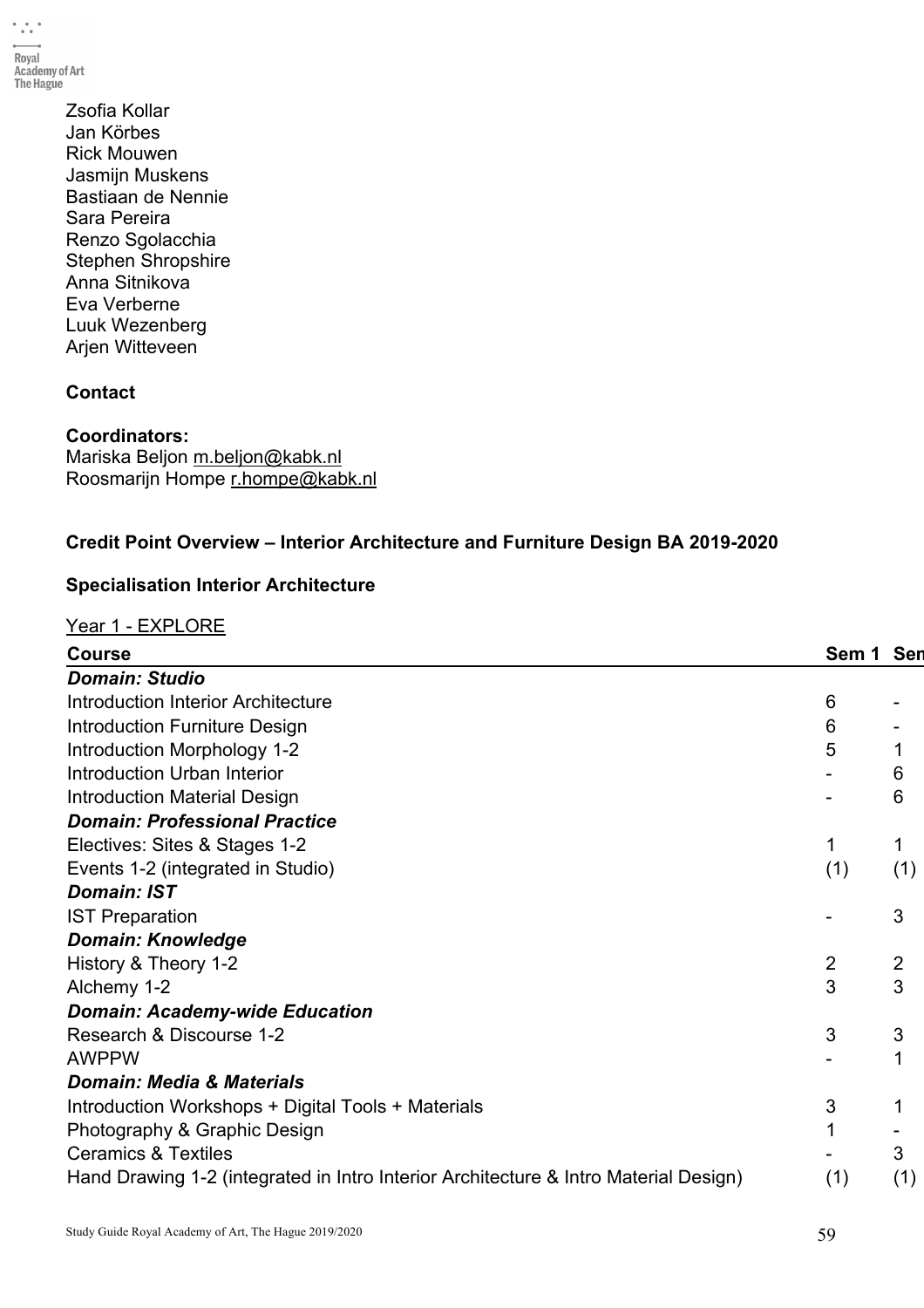| <b>Course</b>                                                | Sem 1 Sen      |                          |
|--------------------------------------------------------------|----------------|--------------------------|
| Digital Visualisation (integrated in Intro Furniture Design) |                | $\overline{\phantom{a}}$ |
| Documentary 1 (integrated in Intro Urban Design)             | $\sim$ 10 $\,$ |                          |
| <b>Total EC's per semester</b>                               | 30             | 30                       |

Year 2 - FOCUS

| <b>Course</b>                                   | Sem <sub>3</sub> | Sem 4          |
|-------------------------------------------------|------------------|----------------|
| <b>Domain: Studio</b>                           |                  |                |
| Design & Detail [DOK]                           | 6                |                |
| <b>Reverse Engineering</b>                      | 6                |                |
| Art & Research                                  | 5                |                |
| <b>Improvised Building [DOK]</b>                |                  | 6              |
| Design & Resources                              |                  | 6              |
| (Urban) Morphology                              |                  | 5              |
| <b>Domain: Professional Practice</b>            |                  |                |
| Electives: Sites & Stages 3-4                   |                  | 1              |
| Events 3-4 (integrated in Studio)               | (1)              | (1)            |
| <b>Domain: IST</b>                              |                  |                |
| <b>IST 1-2</b>                                  | 6                | 6              |
| <b>Domain: Knowledge</b>                        |                  |                |
| Discourse & Practice 1-2                        | 2                | 2              |
| Alchemy 3-4                                     | $\overline{2}$   | 2              |
| <b>Domain: Media &amp; Materials</b>            |                  |                |
| Website & Identity                              |                  | $\overline{2}$ |
| Documentary 2                                   | $\overline{2}$   |                |
| Material Research (integrated in Studio domain) | (3)              | (3)            |
| <b>Total EC's per semester</b>                  | 30               | 30             |

# Year 3 - CONTEXT

| <b>Course</b>                        | Sem 5 | Sem 6 |
|--------------------------------------|-------|-------|
| <b>Domain: Studio</b>                |       |       |
| Design & Society                     | 8     |       |
| Field Research 1-2 [DOK]             | 8     | 4     |
| Collection                           |       | 4     |
| <b>Domain: Professional Practice</b> |       |       |
| <b>Reality Check</b>                 | 4     |       |
| Electives: Sites & Stages 5-6        |       |       |
| Events 5-6 (integrated in Studio)    | (1)   | (1)   |
| <b>Domain: Knowledge</b>             |       |       |
| Alchemy 5 + Editing & Art Direction  | 3     | 3     |
| <b>Domain: Internship</b>            |       |       |
| Internship                           |       | 15    |
| <b>Domain: IST</b>                   |       |       |
| <b>IST 3-4</b>                       | 6     | 3     |
| <b>Total EC's per semester</b>       | 30    | 30    |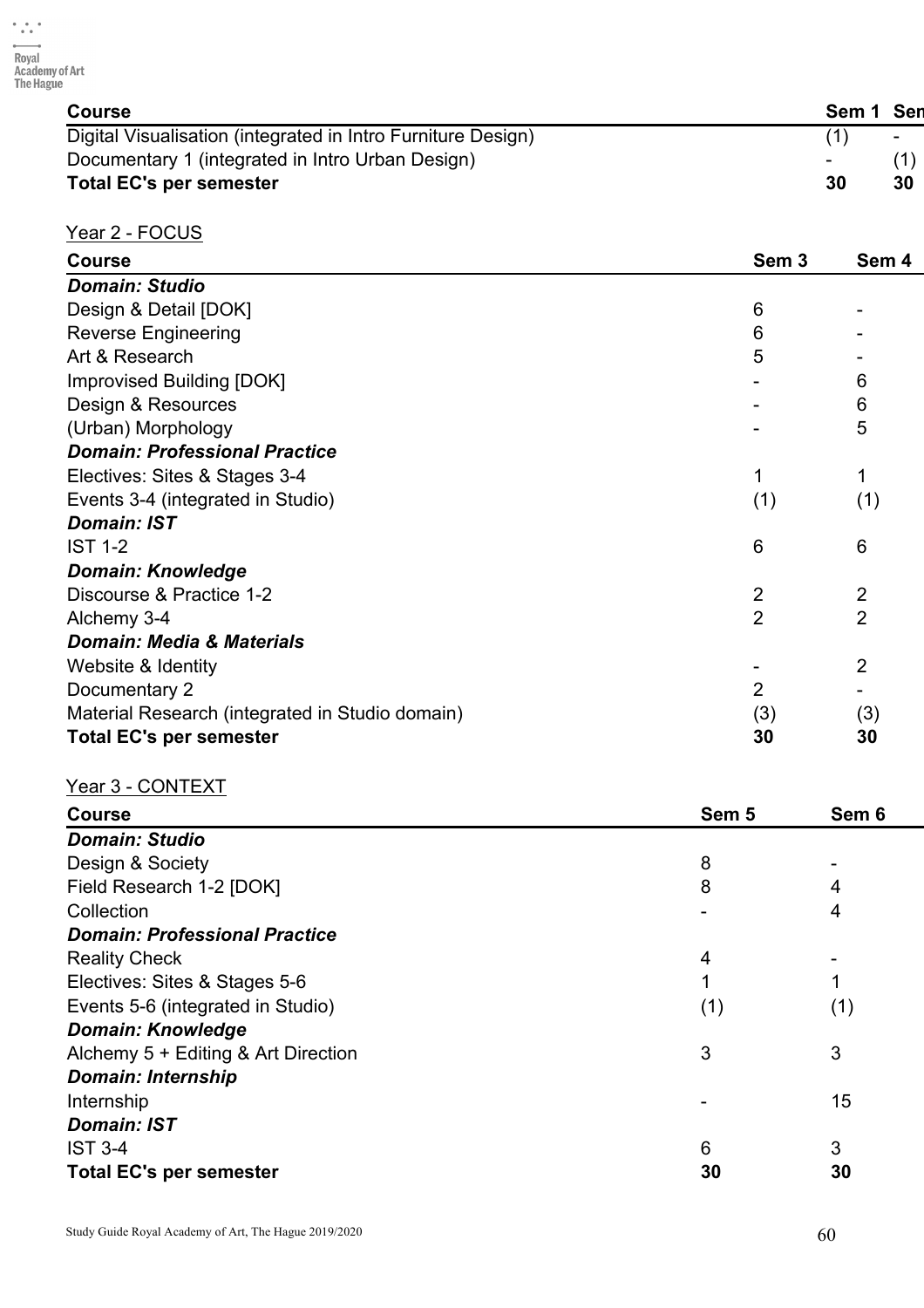$\begin{array}{cc} \bullet & \bullet & \bullet \\ \bullet & \bullet & \end{array}$  $\sim$ Royal<br>Academy of Art<br>The Hague

# Year 4 - POSITION

| <b>Course</b>                        | Sem 7 | Sem <sub>8</sub> |
|--------------------------------------|-------|------------------|
| <b>Domain: Studio</b>                |       |                  |
| Design & Society                     | 8     |                  |
| Field Research 1-2 [DOK]             | 8     | 4                |
| Collection                           |       | 4                |
| <b>Domain: Professional Practice</b> |       |                  |
| <b>Reality Check</b>                 | 4     |                  |
| Electives: Sites & Stages 5-6        | 1     |                  |
| Events 5-6 (integrated in Studio)    | (1)   | (1)              |
| <b>Domain: Knowledge</b>             |       |                  |
| Alchemy 5 + Editing & Art Direction  | 3     | 3                |
| <b>Domain: Internship</b>            |       |                  |
| Internship                           |       | 15               |
| <b>Domain: IST</b>                   |       |                  |
| <b>IST 3-4</b>                       | 6     | 3                |
| <b>Total EC's per semester</b>       | 30    | 30               |

# **Specialisation Furniture Design**

# Year 1 - EXPLORE

| <b>Course</b>                                                                        | Sem 1 Sen      |     |
|--------------------------------------------------------------------------------------|----------------|-----|
| <b>Domain: Studio</b>                                                                |                |     |
| Introduction Interior Architecture                                                   | 6              |     |
| <b>Introduction Furniture Design</b>                                                 | 6              |     |
| Introduction Morphology 1-2                                                          | 5              |     |
| Introduction Urban Interior                                                          |                | 6   |
| <b>Introduction Material Design</b>                                                  |                | 6   |
| <b>Domain: Professional Practice</b>                                                 |                |     |
| Electives: Sites & Stages 1-2                                                        |                | 1   |
| Events 1-2 (integrated in Studio)                                                    | (1)            | (1) |
| <b>Domain: IST</b>                                                                   |                |     |
| <b>IST Preparation</b>                                                               |                | 3   |
| <b>Domain: Knowledge</b>                                                             |                |     |
| History & Theory 1-2                                                                 | $\overline{2}$ | 2   |
| Alchemy 1-2                                                                          | 3              | 3   |
| <b>Domain: Academy-wide Education</b>                                                |                |     |
| Research & Discourse 1-2                                                             | 3              | 3   |
| <b>AWPPW</b>                                                                         |                | 1   |
| Domain: Media & Materials                                                            |                |     |
| Introduction Workshops + Digital Tools + Materials                                   | 3              |     |
| Photography & Graphic Design                                                         |                |     |
| <b>Ceramics &amp; Textiles</b>                                                       |                | 3   |
| Hand Drawing 1-2 (integrated in Intro Interior Architecture & Intro Material Design) | (1)            | (1) |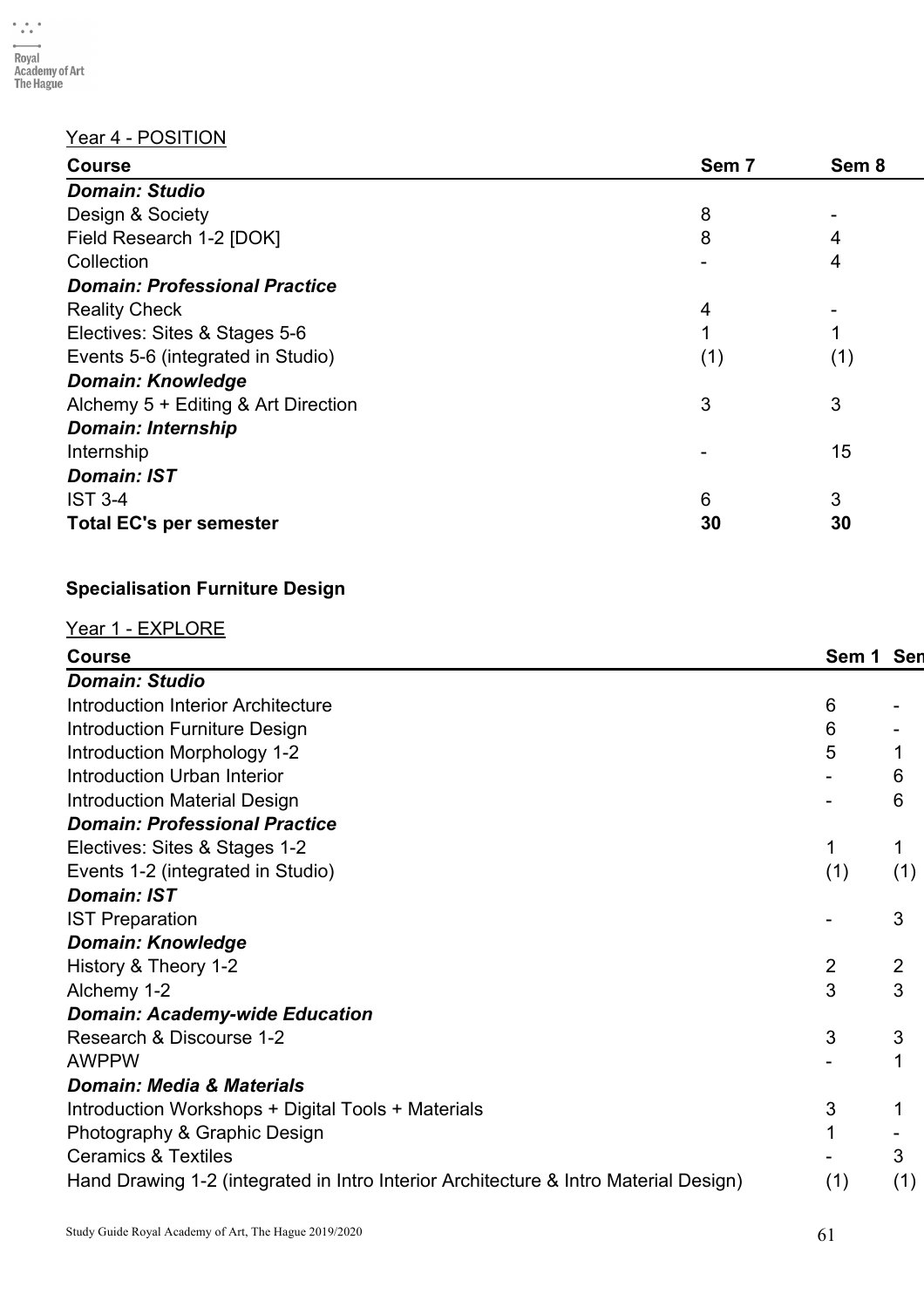| <b>Course</b>                                                | Sem 1 Sen      |                          |
|--------------------------------------------------------------|----------------|--------------------------|
| Digital Visualisation (integrated in Intro Furniture Design) |                | $\overline{\phantom{a}}$ |
| Documentary 1 (integrated in Intro Urban Design)             | $\sim$ 10 $\,$ |                          |
| <b>Total EC's per semester</b>                               | 30             | 30                       |

Year 2 - FOCUS

| <b>Course</b>                                   | Sem <sub>3</sub> | Sem 4          |
|-------------------------------------------------|------------------|----------------|
| <b>Domain: Studio</b>                           |                  |                |
| Design & Detail [DOK]                           | 6                |                |
| <b>Reverse Engineering</b>                      | 6                |                |
| Art & Research                                  | 5                |                |
| <b>Improvised Building [DOK]</b>                |                  | 6              |
| Design & Resources                              |                  | 6              |
| (Urban) Morphology                              |                  | 5              |
| <b>Domain: Professional Practice</b>            |                  |                |
| Electives: Sites & Stages 3-4                   |                  | 1              |
| Events 3-4 (integrated in Studio)               | (1)              | (1)            |
| <b>Domain: IST</b>                              |                  |                |
| <b>IST 1-2</b>                                  | 6                | 6              |
| <b>Domain: Knowledge</b>                        |                  |                |
| Discourse & Practice 1-2                        | 2                | 2              |
| Alchemy 3-4                                     | $\overline{2}$   | 2              |
| <b>Domain: Media &amp; Materials</b>            |                  |                |
| Website & Identity                              |                  | $\overline{2}$ |
| Documentary 2                                   | $\overline{2}$   |                |
| Material Research (integrated in Studio domain) | (3)              | (3)            |
| <b>Total EC's per semester</b>                  | 30               | 30             |

# Year 3 - CONTEXT

| <b>Course</b>                        | Sem 5 | Sem 6 |
|--------------------------------------|-------|-------|
| <b>Domain: Studio</b>                |       |       |
| Design & Society                     | 8     |       |
| Field Research 1-2 [DOK]             | 8     | 4     |
| Collection                           |       | 4     |
| <b>Domain: Professional Practice</b> |       |       |
| <b>Reality Check</b>                 | 4     |       |
| Electives: Sites & Stages 5-6        |       |       |
| Events 5-6 (integrated in Studio)    | (1)   | (1)   |
| <b>Domain: Knowledge</b>             |       |       |
| Alchemy 5 + Editing & Art Direction  | 3     | 3     |
| <b>Domain: Internship</b>            |       |       |
| Internship                           |       | 15    |
| <b>Domain: IST</b>                   |       |       |
| <b>IST 3-4</b>                       | 6     | 3     |
| <b>Total EC's per semester</b>       | 30    | 30    |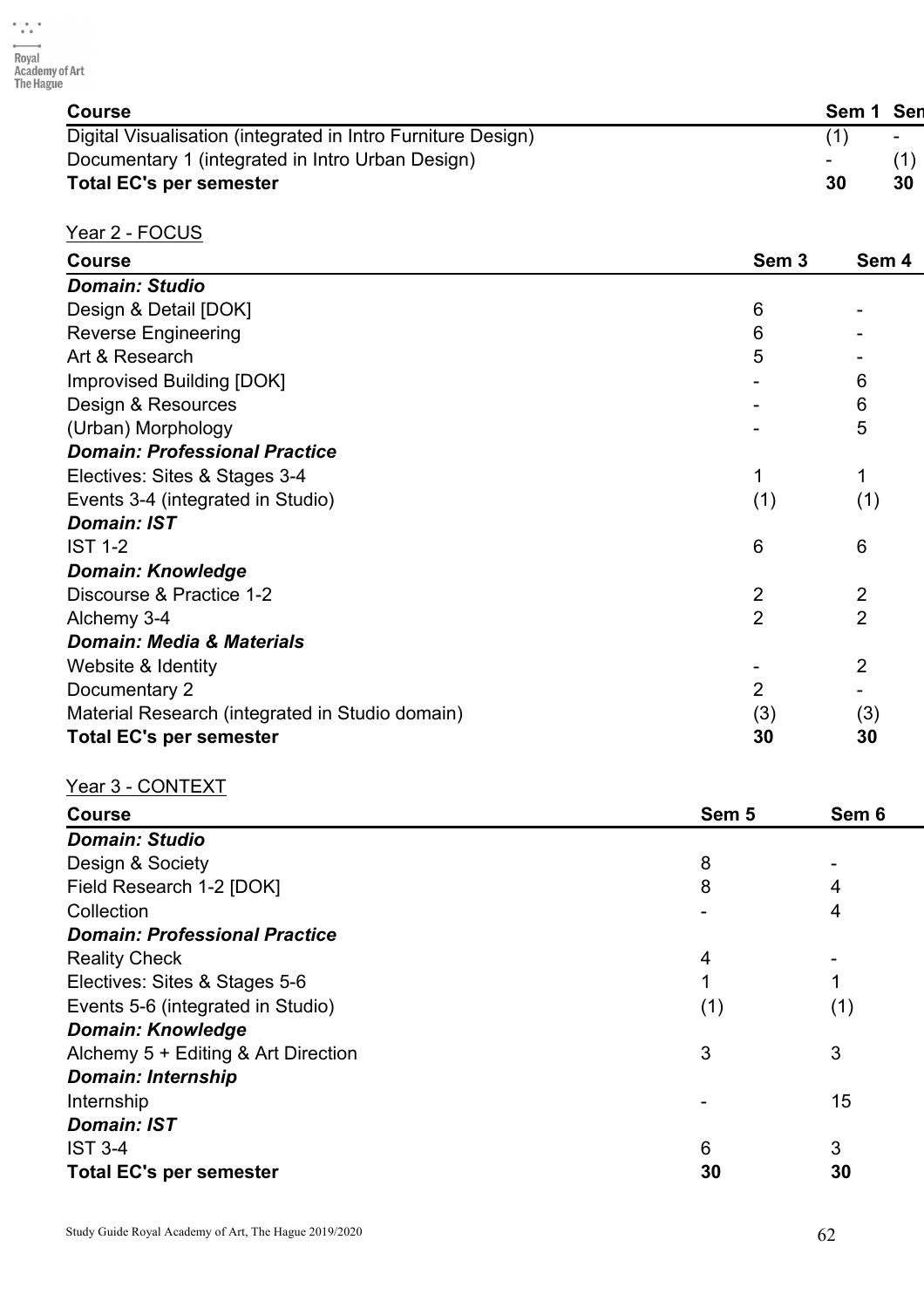$\frac{1}{2}$ Royal Academy of Art The Hague

#### Year 4 - POSITION

| Course                               | Sem 7 | Sem 8 |
|--------------------------------------|-------|-------|
| <b>Domain: Studio</b>                |       |       |
| <b>Applied Assignment</b>            | 8     |       |
| Design Research (IST 5)              | 6     |       |
| Graduation Project (incl. IST 6)     |       | 16    |
| <b>Domain: Professional Practice</b> |       |       |
| <b>Position Presentation 1-2</b>     | 3     | 5     |
| Electives: Sites & Stages 7-8        |       |       |
| Events 7-8 (integrated in Studio)    | (1)   | (1)   |
| <b>Domain: Knowledge</b>             |       |       |
| Theoretical Research 1-2             | 12    | 8     |
| <b>Domain: IST</b>                   |       |       |
| (integrated in Studio domain)        | (6)   | (6)   |
| <b>Total EC's per semester</b>       | 30    | 30    |

# **2.1.7 Textile and Fashion**

#### **Facts**

**Educational variant** Full-time **Duration full-time** 4 years **Degree** Bachelor of Arts **Credits (ECTS)** 240 ECTS **Head of department** Mark van Vorstenbos

**Tuition fee and applications** Financial details Application procedure

**Start date** August 2019

# **Content & structure**

Textiles and fashion can be regarded as a visual language reflecting the spirit of the time, coupled to materials, craft and tradition. Finding a personal balance between textiles and fashion is essential. An important guideline for the Textiles and Fashion programme at the KABK is the history of historical costumes and folklore. Developing a personal style, a way of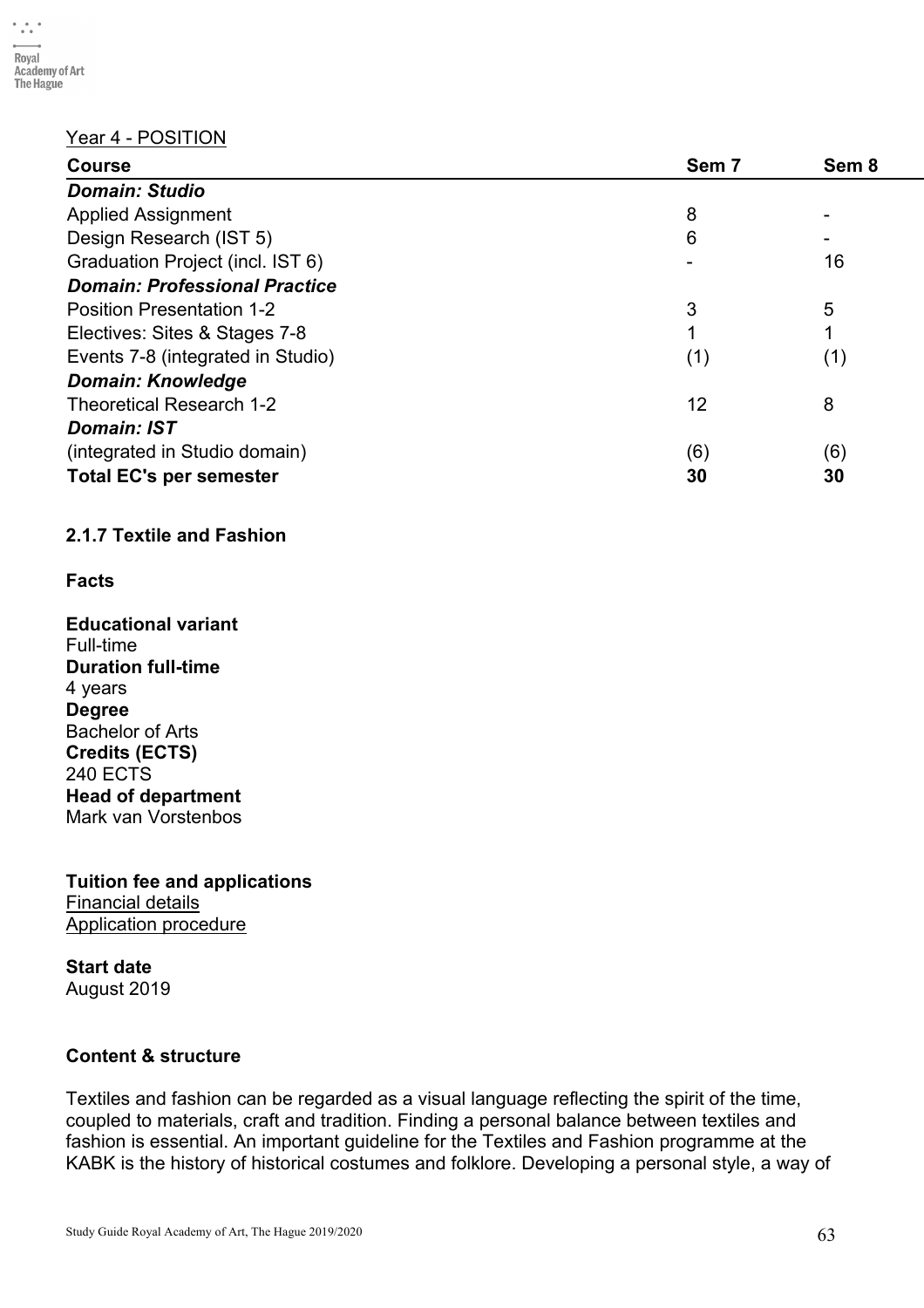working and a personal statement in all of the facets of the textile and fashion profession is thoroughly explored.

The objective of the study programme is to train students to be independent and professional designers. We guide their individual development process in a semiprofessional context. What is unique about KABK is that the Fashion Design and Textile Design courses are integrated into one study programme. However, each specialisation has a separate approach and trajectory, allowing students to graduate in either Fashion or Textile. This ensures interaction and unique opportunities for creative cross-pollination, which gives this course a specific identity.

### **Structure**

After the first joint semester in the propaedeutic year, the textile and fashion specialisations separate into two different programmes. Students are required to choose one of these programmes. Each programme is characterised by extensive and intensive research, supported by theoretical subjects designed to provide students with the required contentbased skills.

Each academic year is divided into clusters which each represent a specific domain in the programme and become more refined and distinctive with each study year.

These clusters are:

- Design I: textile design, fashion design
- Design II: technical design (textile) , technical design (fashion)
- Visualisation: visual development, photography
- Drawing: model drawing, 2D forms and colour studies, fashion drawing
- Theory: art history, fashion, textile and design history, thesis
- Other: internship, Individual Study Track

# **See also:**

Bachelor programme Textile & Fashion General Study Information: 1.4 Study Information

# **Staff**

**Head of Textiles and Fashion** Mark van Vorstenbos

**Coordinators**  Gerrit Uittenbogaard Sanne Jansen

**Coordinator Internships** Gerrit Uittenbogaard

# **Teaching Staff (2018-19)**

Anoek van Beek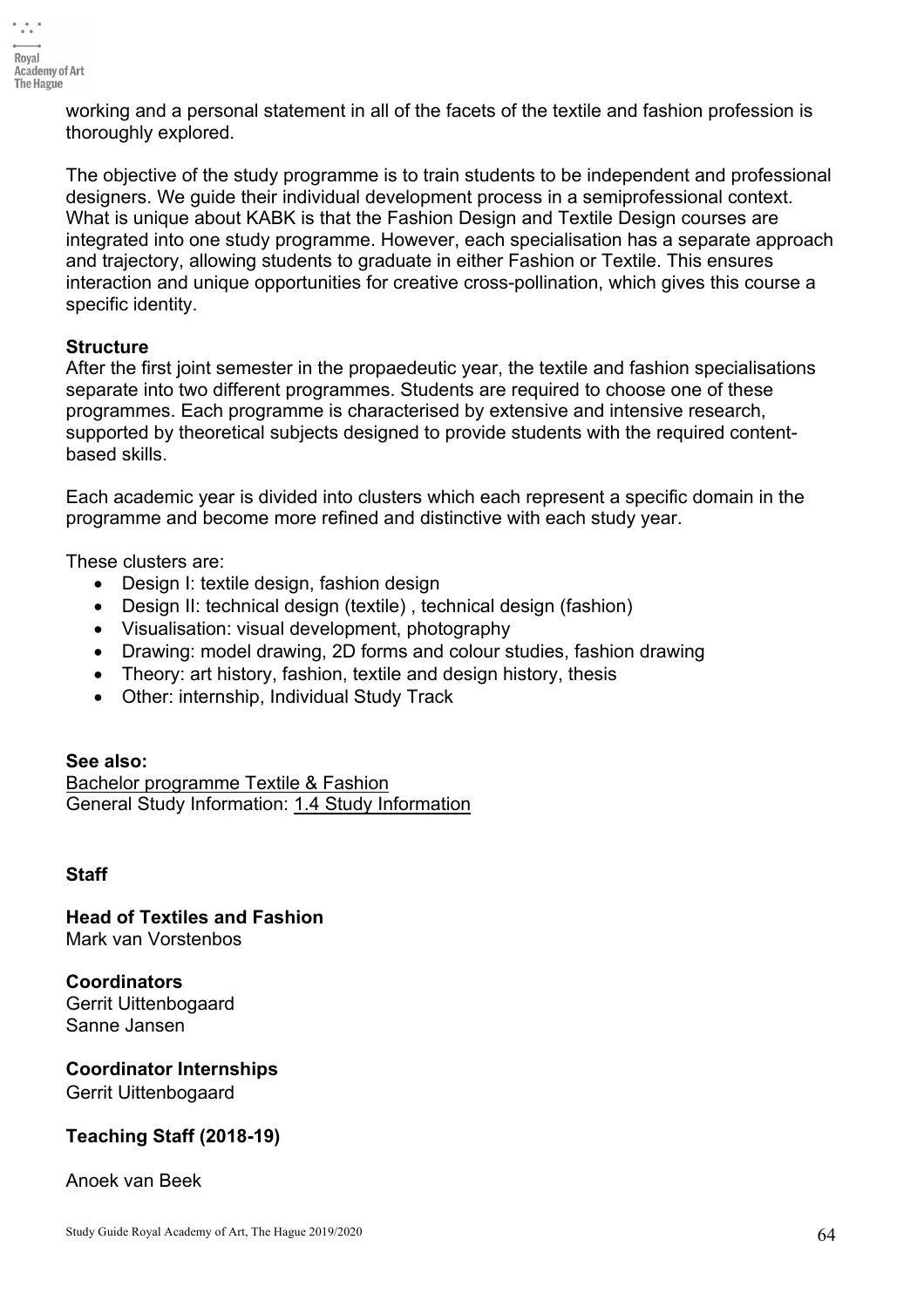$\frac{1}{2}$  ,  $\frac{1}{2}$ Royal<br>Academy of Art The Hague

> Hil Driessen Steef Eman Jan Jan van Essche Chris Fransen Hilde Frunt Eric Hirdes Pieter 't Hoen Mirjam Ingram Anna Kruyswijk Kim Lew Natasja Martens Lotte Mostert Josine Nell Joost Post Peter De Potter Laure Severac Tanja Smeets Nienke Sybrandi Annika Syrjamaki Gerrit Uittenbogaard Roy Verschuren Ellen Vos

# **Workshop**

Beleke den Hartog b.denhartog@kabk.nl Tardia Page t.page@kabk.nl

# **Contact Coordinators**  Gerrit Uittenbogaard g.uittenbogaard@kabk.nl Sanne Jansen s.jansen@kabk.nl

# **Credit Point Overview – Fashion and Textile BA 2019-2020**

#### Year<sub>1</sub>

| <b>Courses</b>                      | Sem 1 | Sem <sub>2</sub> |
|-------------------------------------|-------|------------------|
| <b>Textile and Fashion Design</b>   | 6     |                  |
| <b>Textile Design</b>               |       | 6                |
| Realisation / presentation          |       |                  |
| Tayloring & Finishing               |       |                  |
| <b>Experimental Shapes</b>          |       |                  |
| <b>Weaving &amp; Textile Theory</b> |       |                  |
| Knitting                            | 2     |                  |
| <b>Print &amp; Dessin</b>           |       |                  |
| Experimental & Innovative Textile   |       |                  |
| <b>Model Drawing</b>                |       |                  |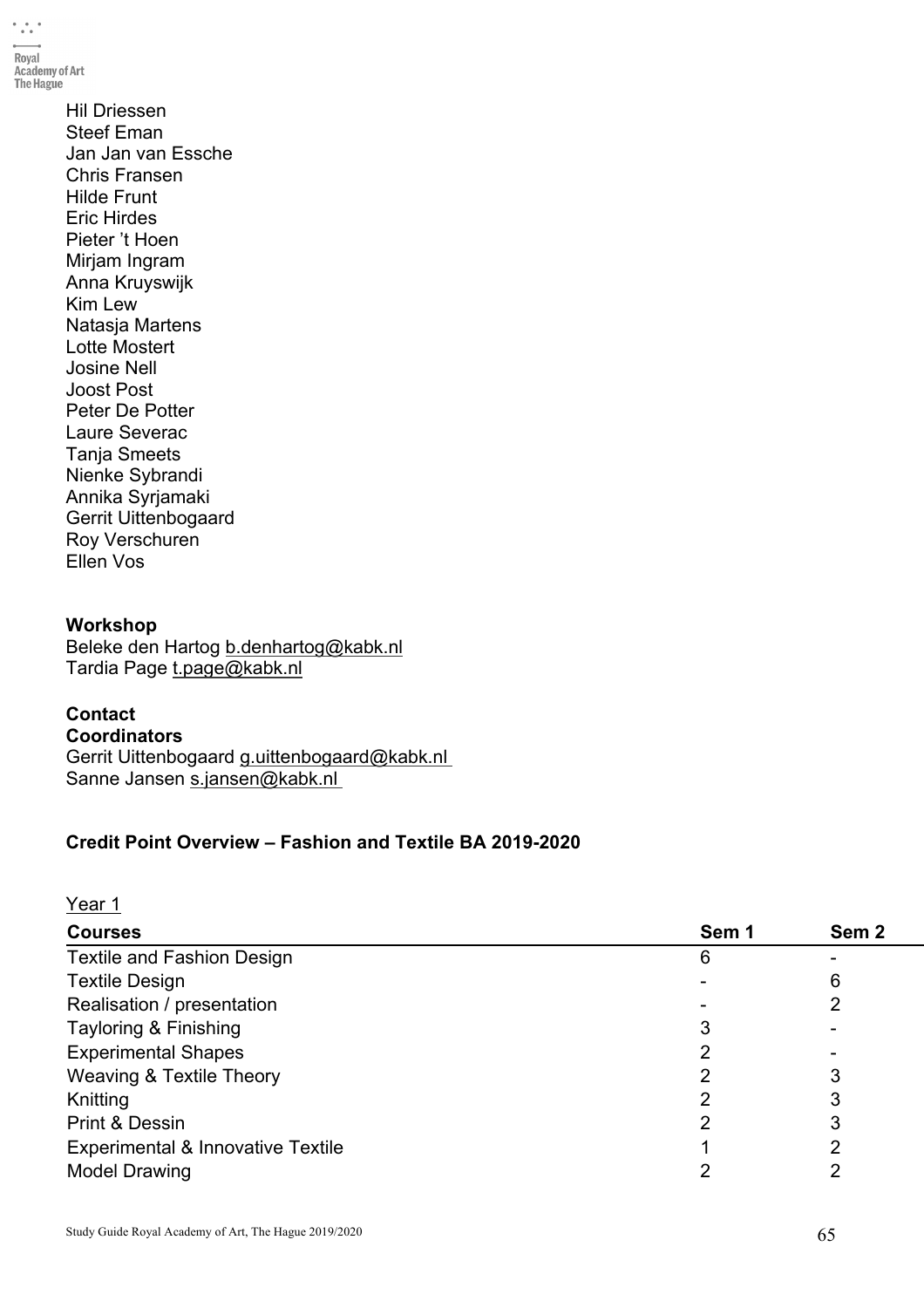| <b>Courses</b>                       | Sem 1 | Sem 2 |
|--------------------------------------|-------|-------|
| <b>Fashion Drawing</b>               |       | -     |
| <b>Visual Development</b>            |       | 2     |
| <b>Textile &amp; Fashion History</b> |       | 2     |
| <b>Art History</b>                   |       |       |
| <b>ABPPW</b>                         |       |       |
| Research & Discourse                 | 3     | 3     |
| <b>Total EC's per semester</b>       | 30    | 30    |

| <b>Courses</b>                       | Sem <sub>3</sub> | Sem 4 |
|--------------------------------------|------------------|-------|
| <b>Textile Design</b>                | 6                | 6     |
| Realisation / presentation           |                  | 2     |
| <b>Weaving &amp; Textile Theory</b>  |                  | 2     |
| Knitting                             |                  | 2     |
| <b>Print &amp; Dessin</b>            |                  | 2     |
| Experimental & Innovative Textile    |                  | 2     |
| <b>Model Drawing</b>                 |                  | 2     |
| <b>Visual Development</b>            |                  | 2     |
| <b>Textile &amp; Fashion History</b> |                  | 2     |
| Textile & Fashion Design Philosophy  |                  | 2     |
| <b>IST</b>                           | 6                | 6     |
| <b>Total EC's per semester</b>       | 30               | 30    |

# Year<sub>3</sub>

| <b>Courses</b>                                 | Sem 5 | Sem 6 |
|------------------------------------------------|-------|-------|
| <b>Textile Design</b>                          | 6     |       |
| Realisation / presentation                     |       |       |
| <b>Weaving &amp; Textile Theory</b>            |       |       |
| Knitting                                       |       |       |
| <b>Print &amp; Dessin</b>                      |       |       |
| <b>Model Drawing</b>                           |       |       |
| <b>Visual Development</b>                      |       |       |
| Project week                                   |       | 2     |
| <b>Presentation/Design Project</b>             |       | 2     |
| <b>Textile &amp; Fashion History</b>           |       |       |
| <b>Textile &amp; Fashion Design Philosophy</b> |       |       |
| Internship                                     |       | 20    |
| <b>Professional Practice Skills</b>            |       |       |
| <b>IST</b>                                     | 6     | 6     |
| <b>Total EC's per semester</b>                 | 30    | 30    |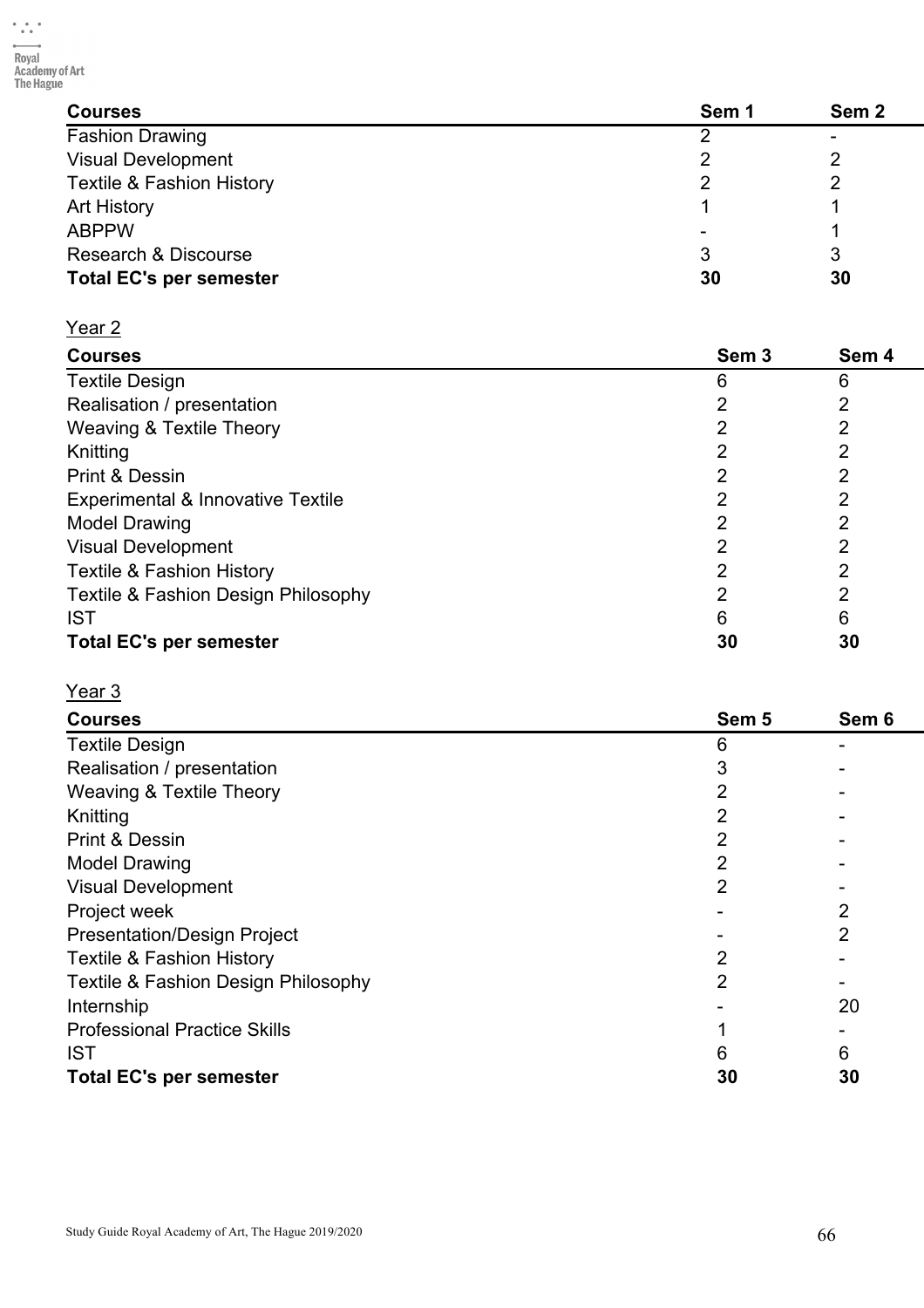| Courses                            | Sem 7 | Sem 8 |
|------------------------------------|-------|-------|
| <b>Presentation/Design Project</b> |       |       |
| <b>Thesis</b>                      |       |       |
| Internship                         | 15    |       |
| <b>Graduation Project</b>          |       | 18    |
| <b>Studium Generale</b>            |       |       |
| <b>IST</b>                         |       |       |
| Total EC's per semester            | 30    | 30    |

# **Textile**

Year 1

| <b>Course</b>                        | Sem 1          | Sem <sub>2</sub> |
|--------------------------------------|----------------|------------------|
| <b>Textile and Fashion Design</b>    | 6              |                  |
| <b>Textile Design</b>                |                | 6                |
| Realisation / presentation           |                | 2                |
| Tayloring & Finishing                | 3              |                  |
| <b>Experimental Shapes</b>           | 2              |                  |
| <b>Weaving &amp; Textile Theory</b>  | 2              | 3                |
| Knitting                             | $\overline{2}$ | 3                |
| <b>Print &amp; Dessin</b>            | 2              | 3                |
| Experimental & Innovative Textile    |                | 2                |
| <b>Model Drawing</b>                 | 2              | 2                |
| <b>Fashion Drawing</b>               | 2              |                  |
| <b>Visual Development</b>            | 2              | 2                |
| <b>Textile &amp; Fashion History</b> | 2              |                  |
| <b>Art History</b>                   |                |                  |
| <b>ABPPW</b>                         |                |                  |
| Research & Discourse                 | 3              | 3                |
| <b>Total EC's per semester</b>       | 30             | 30               |

# Year<sub>2</sub>

| <b>Course</b>                        | Sem <sub>3</sub> | Sem 4 |
|--------------------------------------|------------------|-------|
| <b>Textile Design</b>                | 6                | 6     |
| Realisation / presentation           |                  |       |
| <b>Weaving &amp; Textile Theory</b>  |                  | 2     |
| Knitting                             |                  | 2     |
| Print & Dessin                       |                  | 2     |
| Experimental & Innovative Textile    |                  | 2     |
| <b>Model Drawing</b>                 |                  | 2     |
| <b>Visual Development</b>            |                  | 2     |
| <b>Textile &amp; Fashion History</b> |                  | 2     |
| Textile & Fashion Design Philosophy  |                  | 2     |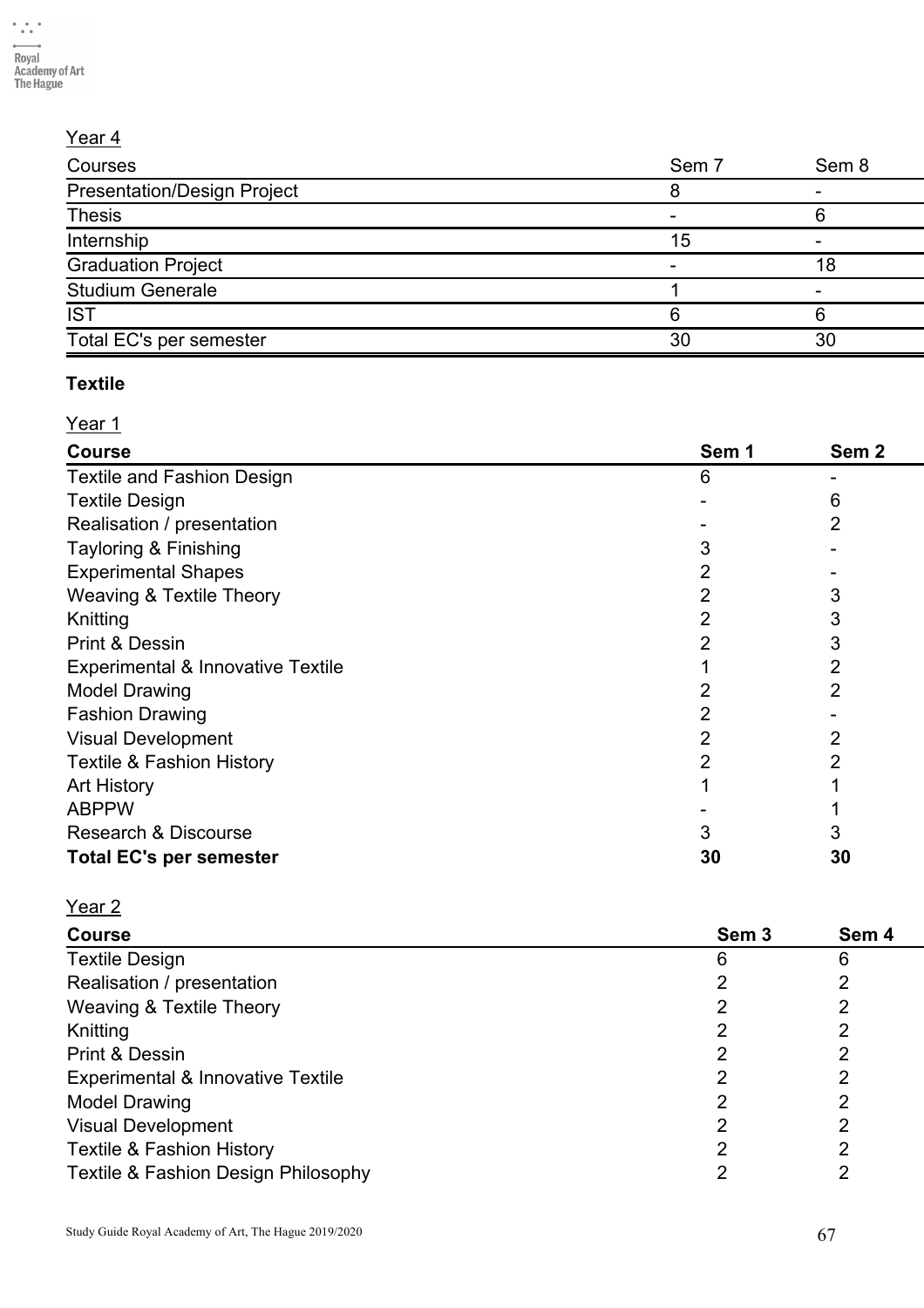| <b>Course</b>                  | Sem 3 | Sem 4 |
|--------------------------------|-------|-------|
| <b>IST</b>                     |       |       |
| <b>Total EC's per semester</b> | 30    | 30    |

|--|--|

| <b>Course</b>                                  | Sem 5 | Sem 6 |
|------------------------------------------------|-------|-------|
| <b>Textile Design</b>                          | 6     |       |
| Realisation / presentation                     | 3     |       |
| <b>Weaving &amp; Textile Theory</b>            | 2     |       |
| Knitting                                       | 2     |       |
| Print & Dessin                                 | 2     |       |
| <b>Model Drawing</b>                           | 2     |       |
| <b>Visual Development</b>                      | 2     |       |
| Project week                                   |       | 2     |
| <b>Presentation/Design Project</b>             |       | 2     |
| <b>Textile &amp; Fashion History</b>           | 2     |       |
| <b>Textile &amp; Fashion Design Philosophy</b> | 2     |       |
| Internship                                     |       | 20    |
| <b>Professional Practice Skills</b>            |       |       |
| <b>IST</b>                                     | 6     | 6     |
| <b>Total EC's per semester</b>                 | 30    | 30    |

| <b>Course</b>                      | Sem 7 | Sem 8 |
|------------------------------------|-------|-------|
| <b>Presentation/Design Project</b> | 8     |       |
| <b>Thesis</b>                      |       | 6     |
| Internship                         | 15    |       |
| <b>Graduation Project</b>          |       | 18    |
| <b>Studium Generale</b>            |       |       |
| <b>IST</b>                         | 6     | 6     |
| <b>Total EC's per semester</b>     | 30    | 30    |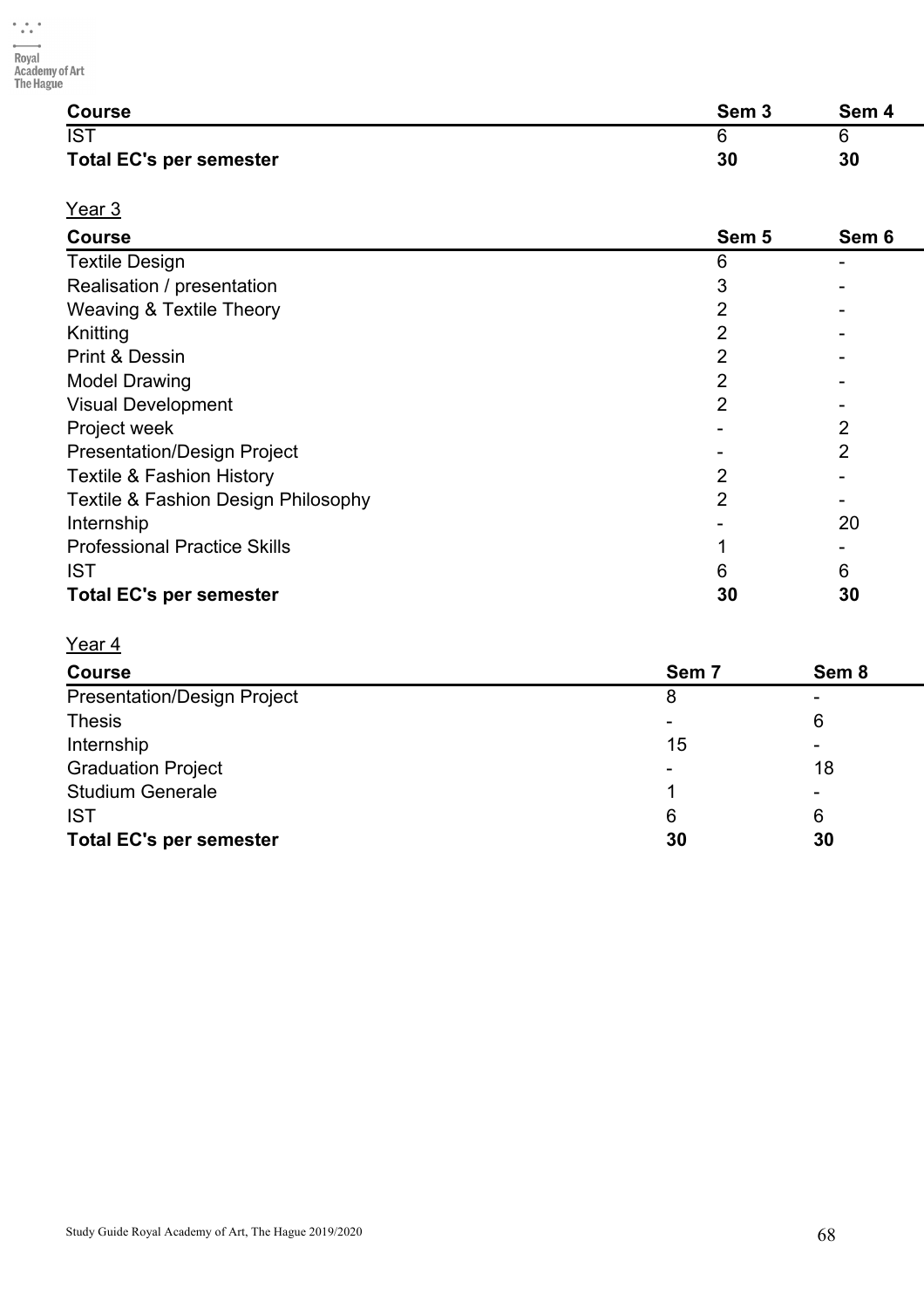$\begin{array}{c} \bullet \quad \bullet \quad \bullet \\ \bullet \quad \bullet \quad \bullet \end{array}$ Royal **Academy of Art The Hague** 

## **2.3 Master programmes**

### **2.3.1 Master Type and Media**

**Facts**

**Educational variant** Full-time **Duration full-time** 1 year **Degree** Master of Arts **Credits (ECTS)** 60 ECTS **Head of department** Erik van Blokland

**Tuition fee and applications** Financial details Application procedure

**Start date** September 2019

### **Content & structure**

The Type and Media Master is a full-time one-year course that gives participants the possibility of delving deeper in type design for different media: not only type for print, but also for film, television, video and interactive media. Although we live in an increasingly pictorial culture, type design and typography have lost none of their value.

#### **Structure**

Type and Media is a full-time one-year Master program. Its schedule can therefore incorporate every day of the week. At the beginning of the course, each student establishes an individual study-plan in consultation with the permanent faculty.

Because of the international character of the course, it is taught primarily in English. The academic year is divided into two semesters, with the second semester divided in turn into two parts. At the end of the first semester and in the first part of the second, all assignments that have been undertaken are evaluated. In addition to the assignments specific to this course, students can follow the calligraphy and the lettering and type divisions of the regular course in Graphic Design. Those subjects distinguish this regular course at the Royal Academy from other academies, both in the Netherlands and abroad.

#### **See also:**

Master programme Type and Media (full text) General Study Information: 1.4 Study Information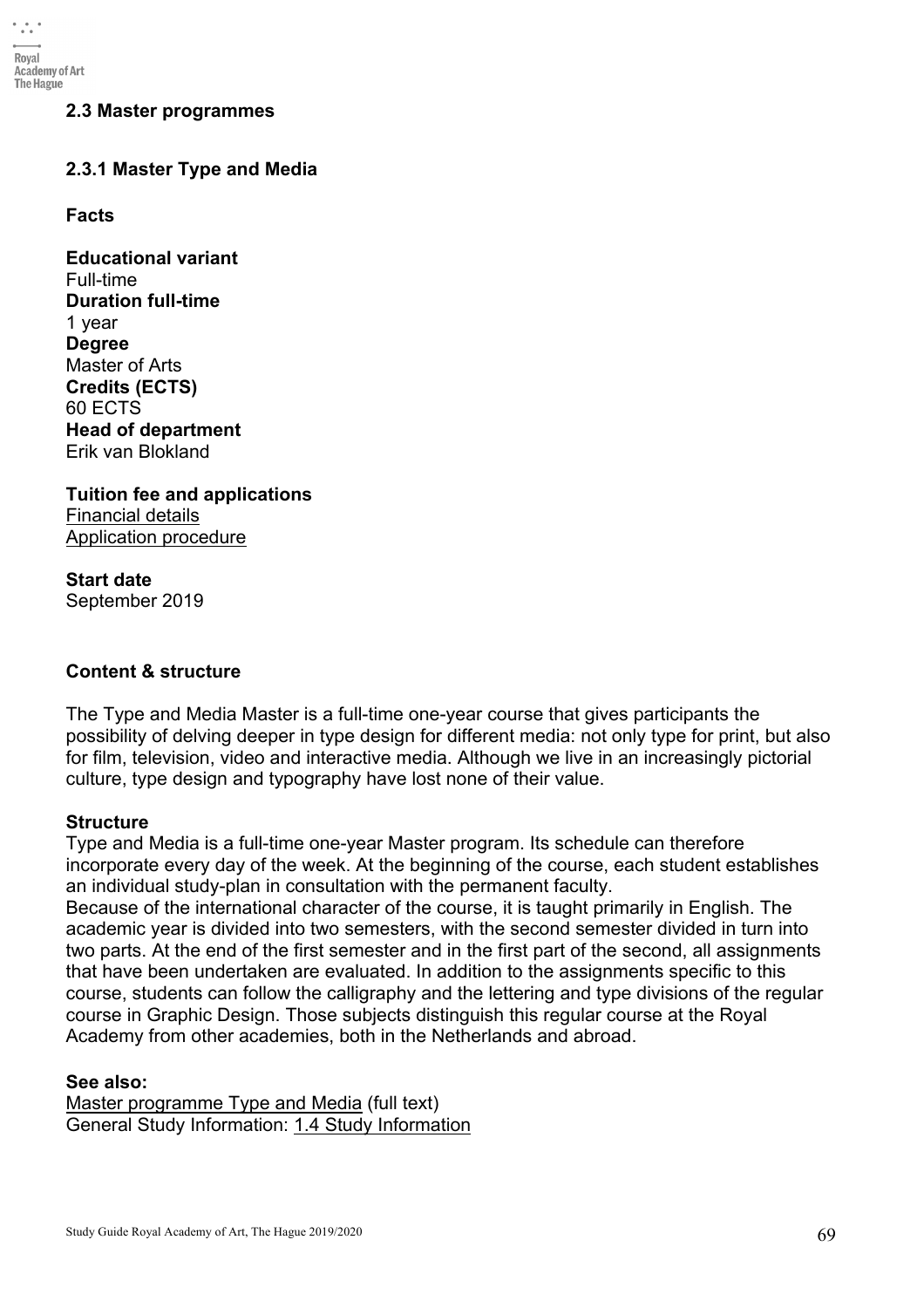$\frac{1}{2}$  ,  $\frac{1}{2}$ Royal<br>Academy of Art The Hague

#### **Teaching Staff (2018-19)**

#### **Senior Teachers**

Erik van Blokland (Professor of type design) Paul van der Laan (Professor of type design) Peter Verheul (Professor of type design)

### **Teachers**

Françoise Berserik Peter Bil'ak Petr van Blokland Just van Rossum Kristyan Sarkis Fred Smeijers Jan Willem Stas Guest Teachers Paul Barnes Timothy Donaldson Frank Grießhammer Ilya Ruderman Bas Smidt

# **Additional information**

For more information please visit: new.typemedia.org

# **Contact Coordinator** Marja van der Burgh typemedia@kabk.nl

# **Credit Points Overview – Type and Media MA 2019-2020**

#### Semester 1

| <b>Course</b>                                       | <b>ECTS</b> |
|-----------------------------------------------------|-------------|
| Form studies - Erik van Blokland                    | 4           |
| Contrast research - Peter Verheul                   | 4           |
| Revival research - Paul van der Laan                | 4           |
| Letter carving - Fransje Berserik                   | 3           |
| Type & Language - Peter Bil'ak (3 lessons in Sem 2) | 3           |
| Design theory - Petr van Blokland                   | 3           |
| Coding - Just van Rossum                            | 3           |
| Excursions - Jan Willem Stas and others             | 3           |
| <b>Workshop Writing Systems</b>                     | 3           |
| <b>Total EC's per semester</b>                      | 30          |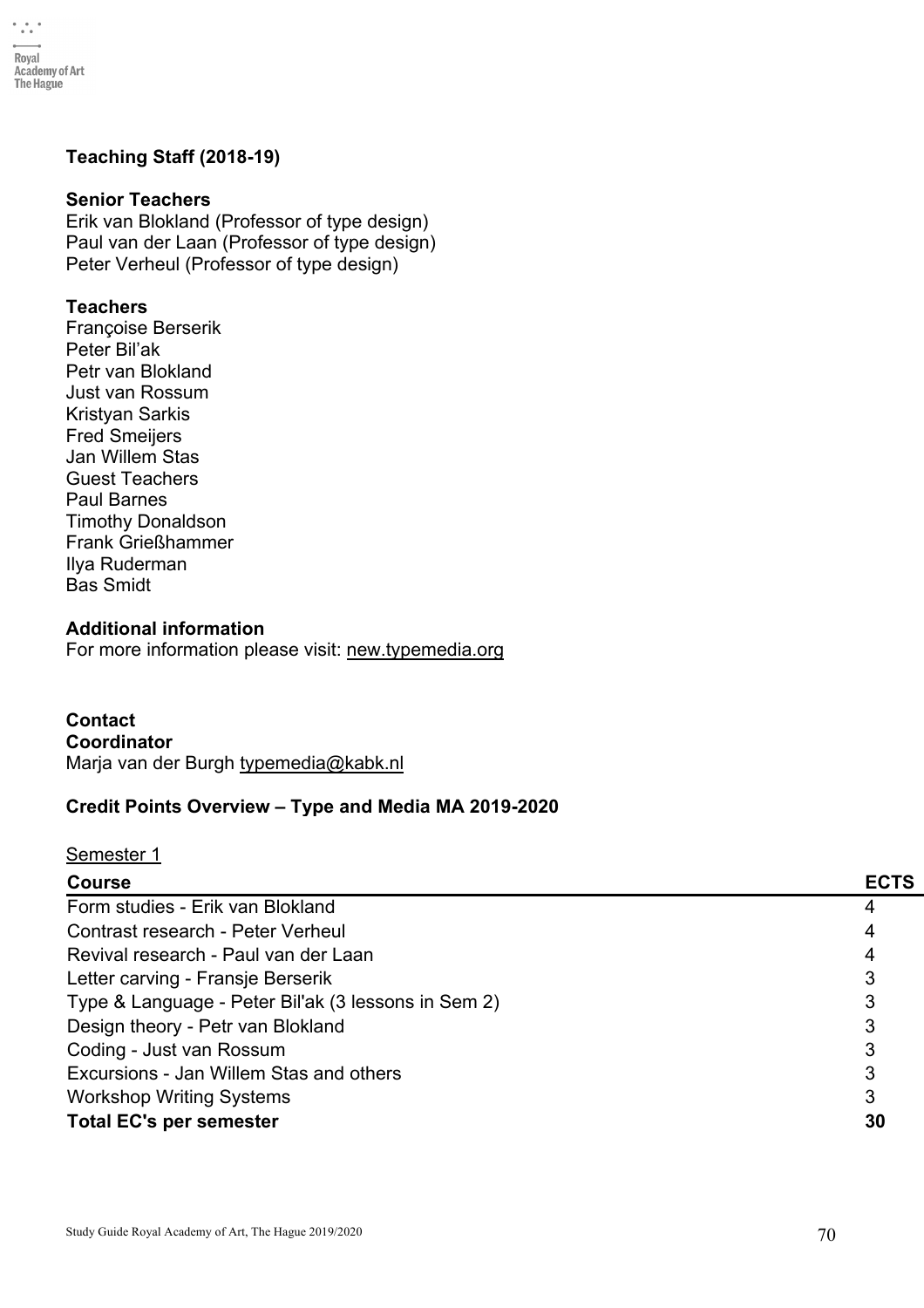$\begin{array}{c} \bullet \quad \bullet \quad \bullet \\ \bullet \quad \bullet \quad \bullet \end{array}$ Royal **Academy of Art** The Hague

#### Semester 2

| <b>Course</b>                            | <b>ECTS</b> |
|------------------------------------------|-------------|
| Tutoring - Erik van Blokland             | 4           |
| <b>Tutoring - Peter Verheul</b>          | 4           |
| Tutoring - Paul van der Laan             | 4           |
| Tutoring - Just van Rossum               |             |
| <b>Tutoring - Fred Smeijers</b>          |             |
| Tutoring - various guest tutors          | 4           |
| Excursions - Jan Willem Stas and others  |             |
| Workshops                                |             |
| Final Project, Process, Exhibition, Exam | 9           |
| Final Project, Handing in materials      |             |
| <b>Total EC's per semester</b>           | 30          |

# **2.3.2 Master Interior Architecture (INSIDE)**

#### **Facts**

**Educational variant** Full-time **Duration full-time** 2 years **Degree** Master of Arts **Credits (ECTS)** 120 ECTS **Head of department** Hans Venhuizen

**Tuition fee and applications** Financial details Application procedure

**Start date** September 2019

# **Content & structure**

INSIDE is a master's course for interior architects who start every assignment by conducting a wide-ranging exploration of a spatial context undergoing change. Wide-ranging here means that through observation, research and theoretical study, students chart and analyse a whole array of issues that are relevant to the spatial change that the context is undergoing. That wide range consists not only of spatial aspects but also of social, historical and ecological issues at play in the wider surroundings. After setting up and carrying out their investigation, the INSIDE students hone their skills in using the acquired knowledge to determine essential qualities that are of decisive importance for the spatial changes taking place. They then learn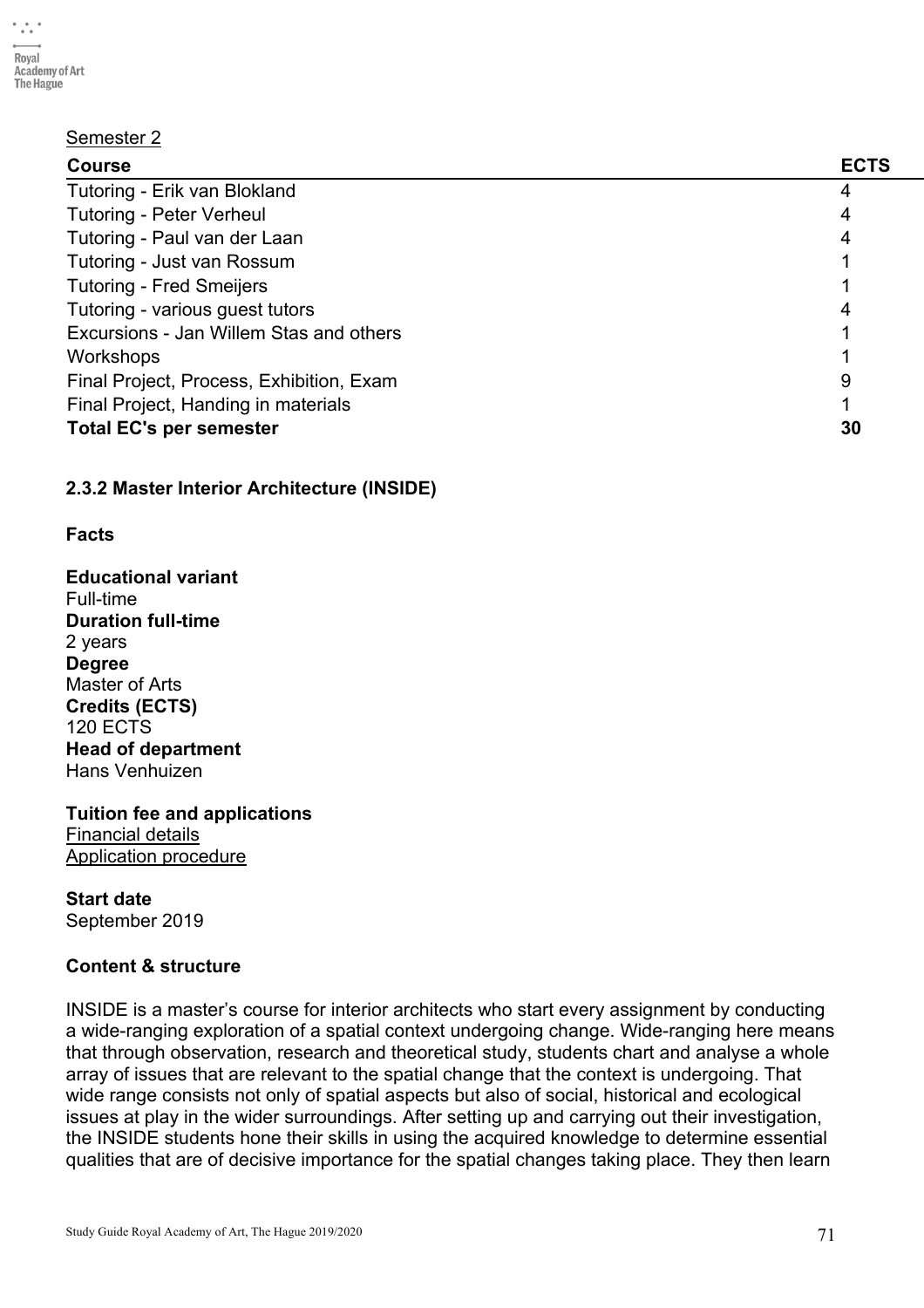to incorporate those qualities in a spatial proposal grounded in a realistic perspective and in their social implications.

The INSIDE course is structured in a similar way to a research and design office. The main features of the course are the Studios in which students complete the entire process of a research and design project: orientation, research (through design), analysis, concept development, design (through research), presentation and evaluation. In the first year students are allotted four to eight weeks (comparable to a competition submission) or eighteen weeks (comparable to a regular commission) for the main projects in the Studios. Within the research and design process, various aspects are explored in depth in four parallel programmes: Theory, Flows, Skills and Travel. These programmes form an integral part of the design process in practice, but they are given added emphasis during the INSIDE course in relation to the Studio projects, and are supervised by specialist tutors. In this way, the analysis of the dynamic nature of a spatial context undergoing change is scrutinized closely in Flows, while the various theoretical aspects of a project are explored in Theory. An introduction to specific skills required in a project and to the approach of a particular tutor is offered in Skills, and relevant projects are visited in Travel. In the second year a Graduation Studio is organised to assist students in drawing up individual graduation projects. Students work independently and cover the entire process of orientation, research (through design), analysis, concept development, design (through research) and presentation by themselves, under the individual supervision of the tutors.

## **See also:**

Master programme Interior Architecture (INSIDE) (full text) General Study Information: 1.4 Study Information

For more information please visit: www.enterinside.nl

## **Staff (INSIDERS)**

**Head of department** Hans Venhuizen: h.venhuizen@kabk.nl

**Coordinator** Lotte van den Berg: l.vandenberg@kabk.nl

## **Teaching Staff (2018-19)**

BRIGHT / The Cloud Collective - Gerjan Streng Endeavour - Tim deVos MVRDV - Aser Giménez-Ortega, Fokke Moerel Raumlaborberlin - Benjamin Foerster-Baldenius REFUNC - Jan Körbes Studio Makkink & Bey - Jurgen Bey, Michou-Nanon de Bruijn Superuse Studios - Junyuan Chen Anne Hoogewoning Erik Jutten Hans Venhuizen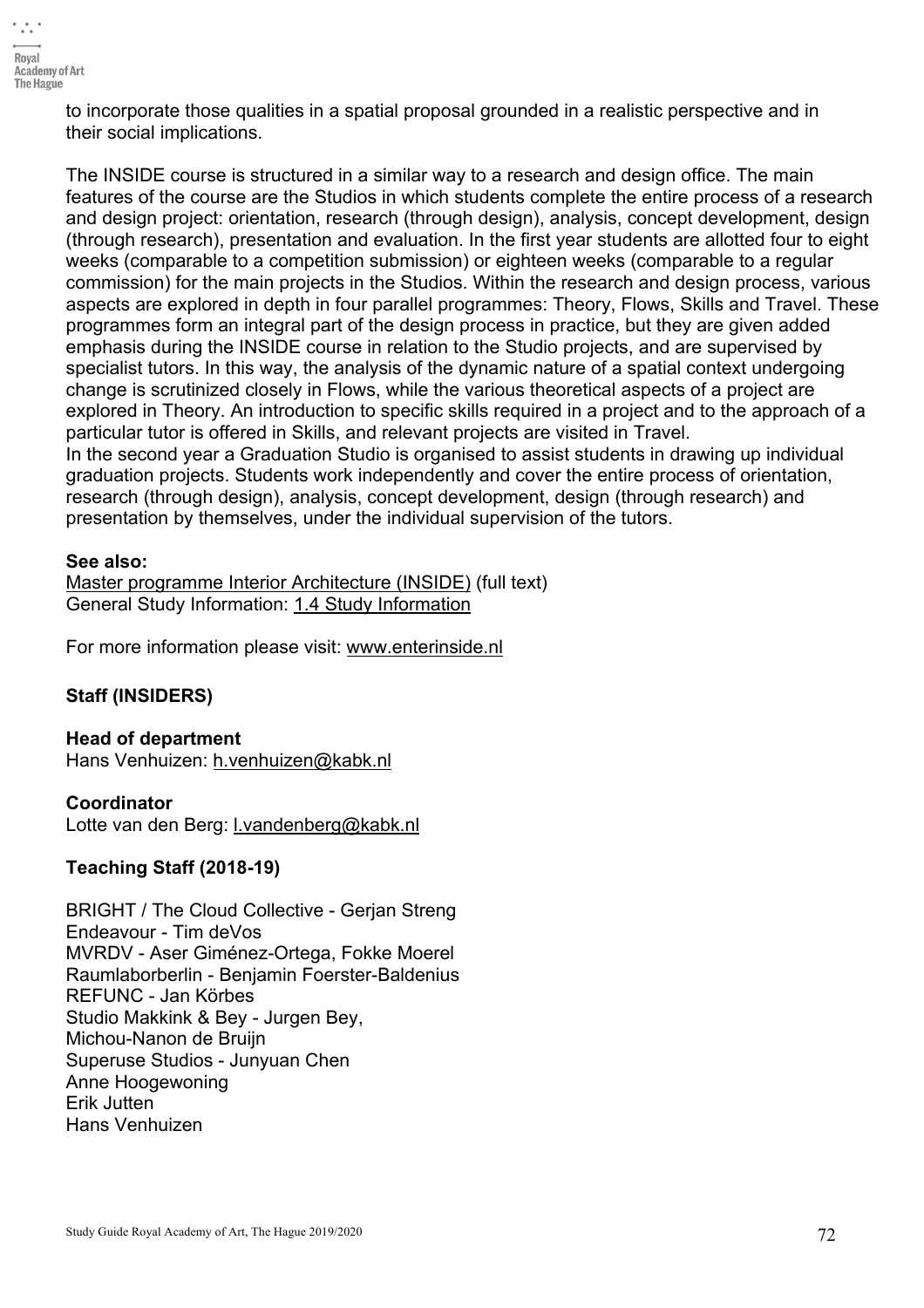#### **Contact**

Lotte van den Berg: l.vandenberg@kabk.nl

#### **Credit Point Overview – Interior Architecture MA 2019-2020**

## Year 1 **Course Sem 1 Sem 2** Flows 1  $\sim$  -Flows 2  $\sim$  4 Final Review 1 0 0 Final Review 2 Skills 1 and 1 and 1 and 1 and 1 and 1 and 1 and 1 and 1 and 1 and 1 and 1 and 1 and 1 and 1 and 1 and 1 and 1 Skills 2 and 2 and 2 and 2 and 2 and 2 and 2 and 2 and 2 and 2 and 2 and 2 and 2 and 2 and 2 and 2 and 2 and 2 Studio 1 and 2 and 2 and 2 and 2 and 2 and 2 and 2 and 2 and 2 and 2 and 2 and 2 and 2 and 2 and 2 and 2 and 2 Studio 2 and 2 and 2 and 2 and 2 and 2 and 2 and 2 and 2 and 2 and 2 and 2 and 2 and 2 and 2 and 2 and 2 and 2 Studio 3a - 70 Anii 100 Anii 110 Anii 120 Anii 120 Anii 120 Anii 120 Anii 120 Anii 120 Anii 120 Anii 120 Anii 1 Studio 3b and 2012 and 2012 and 2012 and 2012 and 2012 and 2012 and 2012 and 2012 and 2012 and 2012 and 2012 and 201 Theory 1  $\hphantom{i\hphantom{i\hphantom{i}}\qquad}$ Theory 2  $\hphantom{\ddots}$  4  $\hphantom{\ddots}$ Travel 1 4 -  $\blacksquare$  Travel 2  $\blacksquare$ Wildpoint / Propaganda 1 and 2 and 2 and 2 and 2 and 2 and 2 and 2 and 2 and 2 and 2 and 2 and 2 and 2 and 2 and 2 and 2 and 2 and 2 and 2 and 2 and 2 and 2 and 2 and 2 and 2 and 2 and 2 and 2 and 2 and 2 and 2 and 2 and 2 Wildpoint / Propaganda 2 and 2 and 2 and 2 and 2 and 2 and 2 and 2 and 2 and 2 and 2 and 2 and 2 and 2 and 2 and 2 and 2 and 2 and 2 and 2 and 2 and 2 and 2 and 2 and 2 and 2 and 2 and 2 and 2 and 2 and 2 and 2 and 2 and 2 **Total EC's per semester 32 32**

#### Year 2

| <b>Course</b>                  | Sem <sub>3</sub> | Sem 4 |
|--------------------------------|------------------|-------|
| Flows 3                        | 4                |       |
| <b>Graduation Project</b>      | 11               |       |
| <b>Graduation Studio</b>       |                  |       |
| Skills 3                       | 2                |       |
| Theory 3                       | 4                |       |
| Travel 3                       | 2                |       |
| <b>Graduation Review</b>       | ۰                | 30    |
| <b>Total EC's per semester</b> | 30               | 30    |

#### **2.3.3 Master ArtScience**

#### **Facts**

**Educational variant** Full-time **Duration full-time** 2 years **Degree**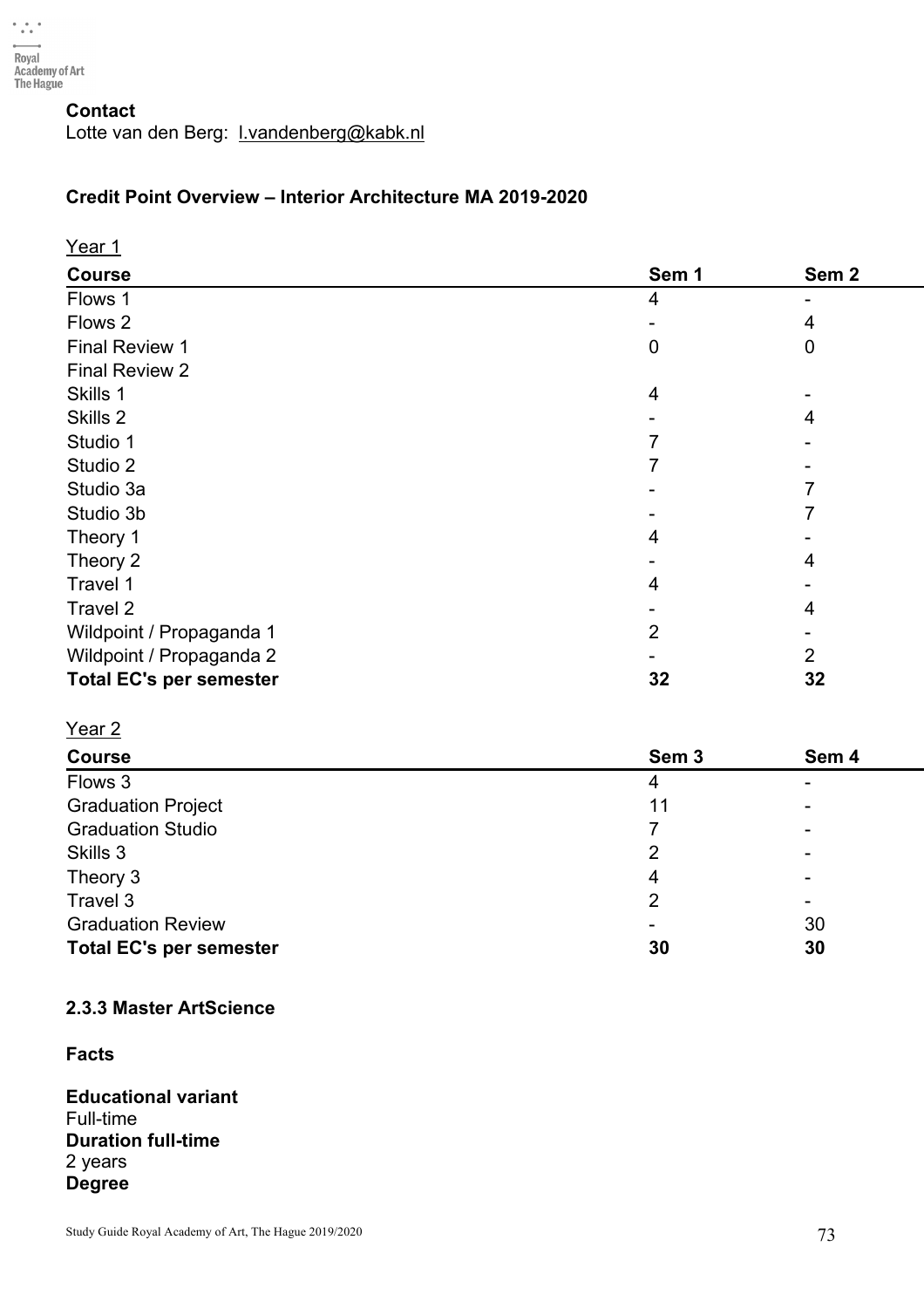Master of Music **Credits (ECTS)** 120 ECTS **Head of department** Taco Stolk

**Tuition fee and applications** Financial details Application procedure

**Start date** September 2019

## **Content & structure**

The master's programme ArtScience, like the bachelor's programme, is based on the concept of the open curriculum. Because the master students are admitted on the basis of a specific research plan and because two years is too short to familiarize themselves with the Interfaculty before making choices, this research plan is translated into a study plan together with the coaches. This study plan maps out the individual path of the student through the teaching modules on offer within the Interfaculty and related departments and institutions.

The ArtScience Interfaculty offers five forms of instruction: research projects, labs, individual coaching, theoretical courses and workshop-style courses. These activities are open to Master as well as Bachelor students.

There are seven different ArtScience labs, each of which is a combination of a laboratory, a production facility and a working ensemble of teachers, students, alumni and guests. Each lab is also a platform to offer coaching and space for projects by individual students, and a channel for the accumulation, documentation and dissemination of their research results and artworks. The aim is to gradually integrate the research proposals of the Master students with this new lab structure.

Part of the study trajectory can consist of courses outside of the Interfaculty. Likely choices are courses offered elswhere at the Conservatoire, the Academy and the MediaTechnology Master of Leiden University, but other choices in Leiden or at other universities are also possible. In the past, students have followed courses in Sonology, Singing, Percussion, Photography, Print Making, Art History, Philosophy, Electronics, Sociology, Bio-informatics, Art and Genomics and Medical Anatomy. We would like to encourage students to explore other possibilities and surprise us.

## **Self-study and coaching**

Every Master student has two teachers who coach the individual work, reflect on it together with the student, offer a context for it, suggest literature and other sources and often assist in solving practical problems. A considerable amount of time within the Master's programme is reserved for individual work and selfstudy.

## **Master Meetings**

Master Meetings are held approximately twice a month. They are gatherings of all Master students under the guidance of Arthur Elsenaar and Eric Kluitenberg. These meetings focus on students presenting their research results in spoken and written form and on discussing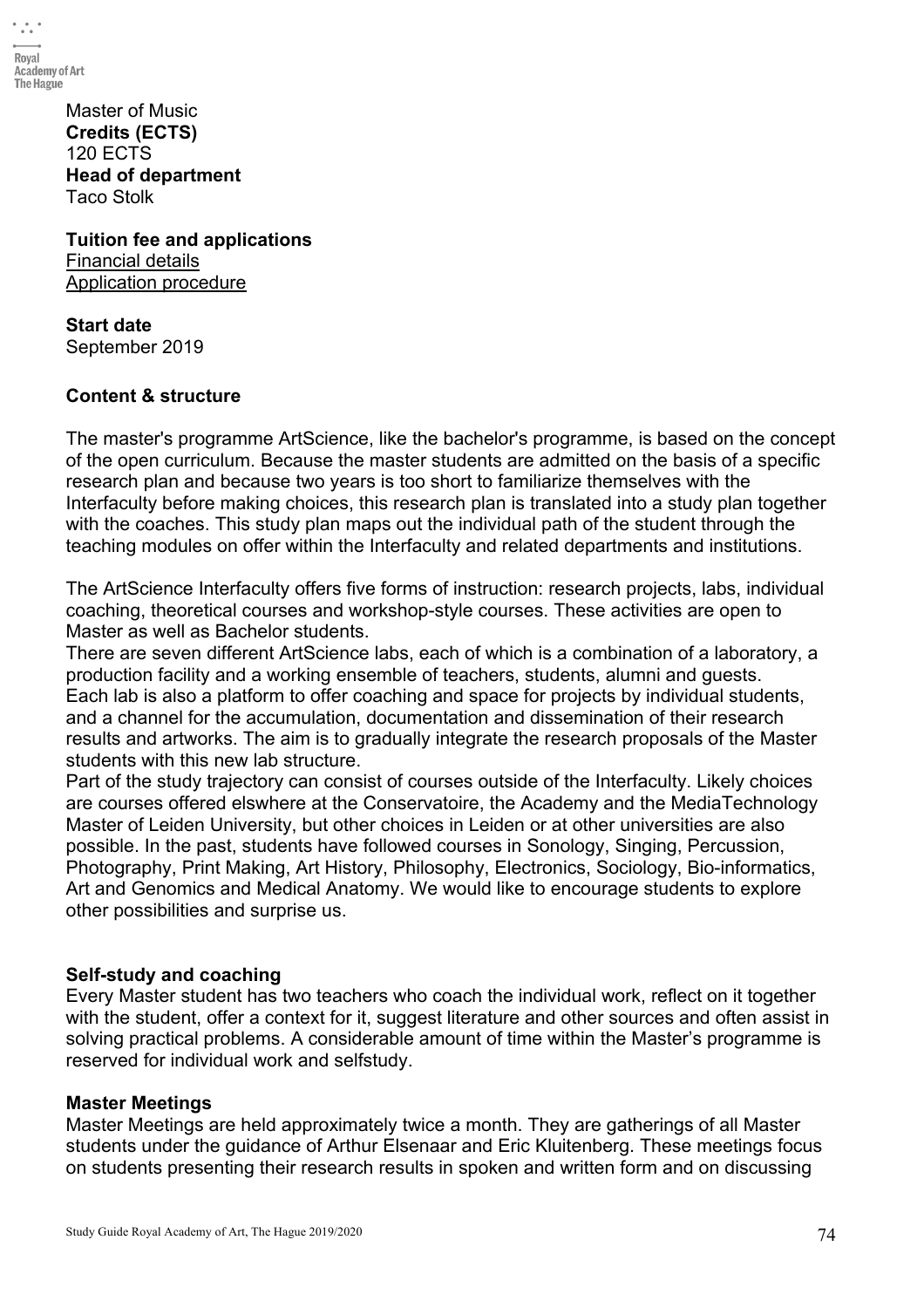$\begin{array}{c} \bullet \quad \bullet \quad \bullet \\ \bullet \quad \bullet \quad \bullet \end{array}$ Royal **Academy of Art** The Hague

> matters of methodology. Students will be helped to develop a critical context for their projects and to structure their research process.

#### **Presentations and evaluations**

Collective presentations of individual projects are organised at the end of eich semester. The mid-term presentations in December/January concentrate more on the research process. In June, students are expected to show a finished artistic work that will be evaluated in the context of the research, with the general competences for the Master's programme in mind. At the end of May the graduates of the Bachelor's and the Master's organise a public preview of the final exam projects. The remaining month from the preview to the exam can be used for rehearsals, fine-tuning and other enhancements on the basis of experiences from the public preview.

## **Courses and ECTS**

Credit Points (ECTS points) are assigned two times a year, at the end of each semester and before the presentations. Each credit point represents 28 hours of 'study load'. Students should earn a total of 60 credit points per year. Part of the courses are obligatory, other courses can be chosen regarding certain rules and besides that there are a number of credit points for elective courses or alternative study related activities (this is called the individual study track (IST) or portfolio).

#### **See also:**

For detailed information about the Master ArtScience please check the interfaculty website General Study Information: 1.4 Study Information

## **Staff**

**Head of department** Taconis Stolk

**Coordinator:** Marisa Manck

## **Teaching Staff (2018-19)**

Renske Maria van Dam Cocky Eek Arthur Elsenaar Kasper van der Horst Eric Kluitenberg Marisa Manck Michiel Pijpe Robert Pravda Taconis Stolk Marion Tränkle

## **Additional information**

For more information please visit: www.interfaculty.nl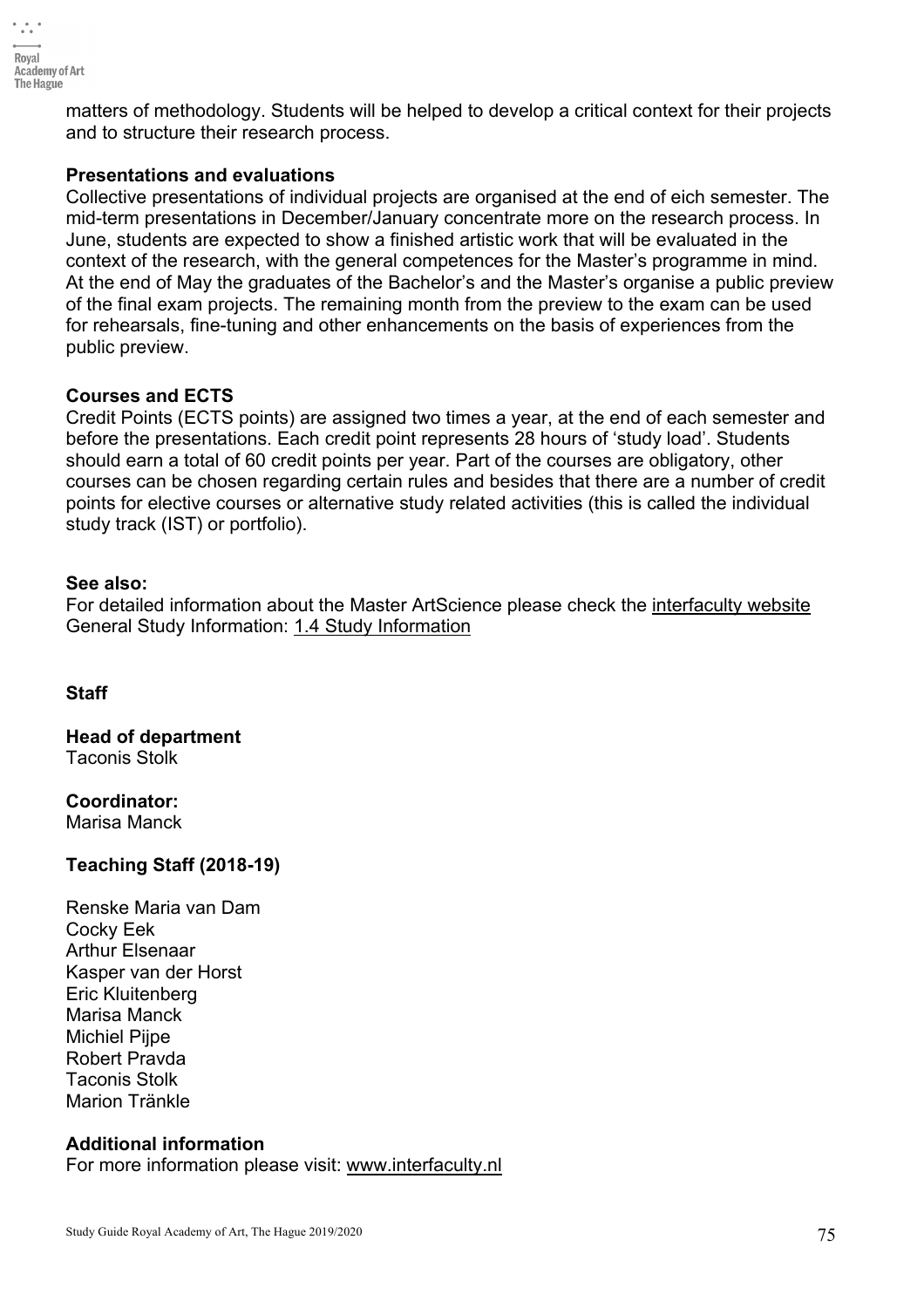## **Contact** Marisa Manck coordinator@interfaculty.nl

## **Credit Points Overview – Art Science MA 2019-2020**

| Year 1                                                                                                                                       |             |
|----------------------------------------------------------------------------------------------------------------------------------------------|-------------|
| <b>Courses</b>                                                                                                                               | <b>ECTS</b> |
| Ars Electronica                                                                                                                              |             |
| Introduction to ArtScience                                                                                                                   |             |
| Meetings M1/M2 (Year 1)                                                                                                                      | 4           |
| Manic Mondays M1                                                                                                                             | 4           |
| <b>Midterm Presentation M1</b>                                                                                                               | っ           |
| Presentation M1 (Semester 1)                                                                                                                 | 8           |
| Presentation M1 (Semester 2)                                                                                                                 | 15          |
| ArtScience Courses of Choice* M1                                                                                                             | 18          |
| <b>IST M1</b>                                                                                                                                |             |
| <b>Total EC's per year</b>                                                                                                                   | 60          |
| *The 'ArtScience Courses of Choice' in the curriculum can be chosen from all the courses offered by the department (or in collaboration with |             |

KC/KABK) that are mentioned in the Course Descriptions (including those in the Exchange Weeks with Sonology and Composition). The student is required to follow enough courses to obtain the amount of ECTS as mentioned in the Curriculum of his/her year of study. Eventually, other courses within KC/KABK and MediaTechnology (Leiden University) can alternatively be taken, but only after prior approval by coach or head of department.

## Year 2

| <b>Courses</b>                                                                                                                               | <b>ECTS</b> |
|----------------------------------------------------------------------------------------------------------------------------------------------|-------------|
| Meetings M1/M2 (Year 2)                                                                                                                      | 4           |
| Manic Mondays M2                                                                                                                             | 4           |
| Presentation M2 (Semester 1)                                                                                                                 | 8           |
| Presentation M2 (Semester 2) (Final Exam Master)                                                                                             | 15          |
| <b>Preview Exam Master</b>                                                                                                                   | 2           |
| <b>Thesis Master</b>                                                                                                                         | 8           |
| ArtScience Courses of Choice* M2                                                                                                             | 8           |
| <b>IST M2</b>                                                                                                                                | 11          |
| Total EC's per year                                                                                                                          | 60          |
| *The 'ArtScience Courses of Choice' in the curriculum can be chosen from all the courses offered by the department (or in collaboration with |             |
| KC/KARK) that are mentioned in the Course Descriptions (including those in the Exchange Weeks with Sonology and Composition). The            |             |

KC/KABK) that are mentioned in the Course Descriptions (including those in the Exchange Weeks with Sonology and Composition). The student is required to follow enough courses to obtain the amount of ECTS as mentioned in the Curriculum of his/her year of study. Eventually, other courses within KC/KABK and MediaTechnology (Leiden University) can alternatively be taken, but only after prior approval

by coach or head of department.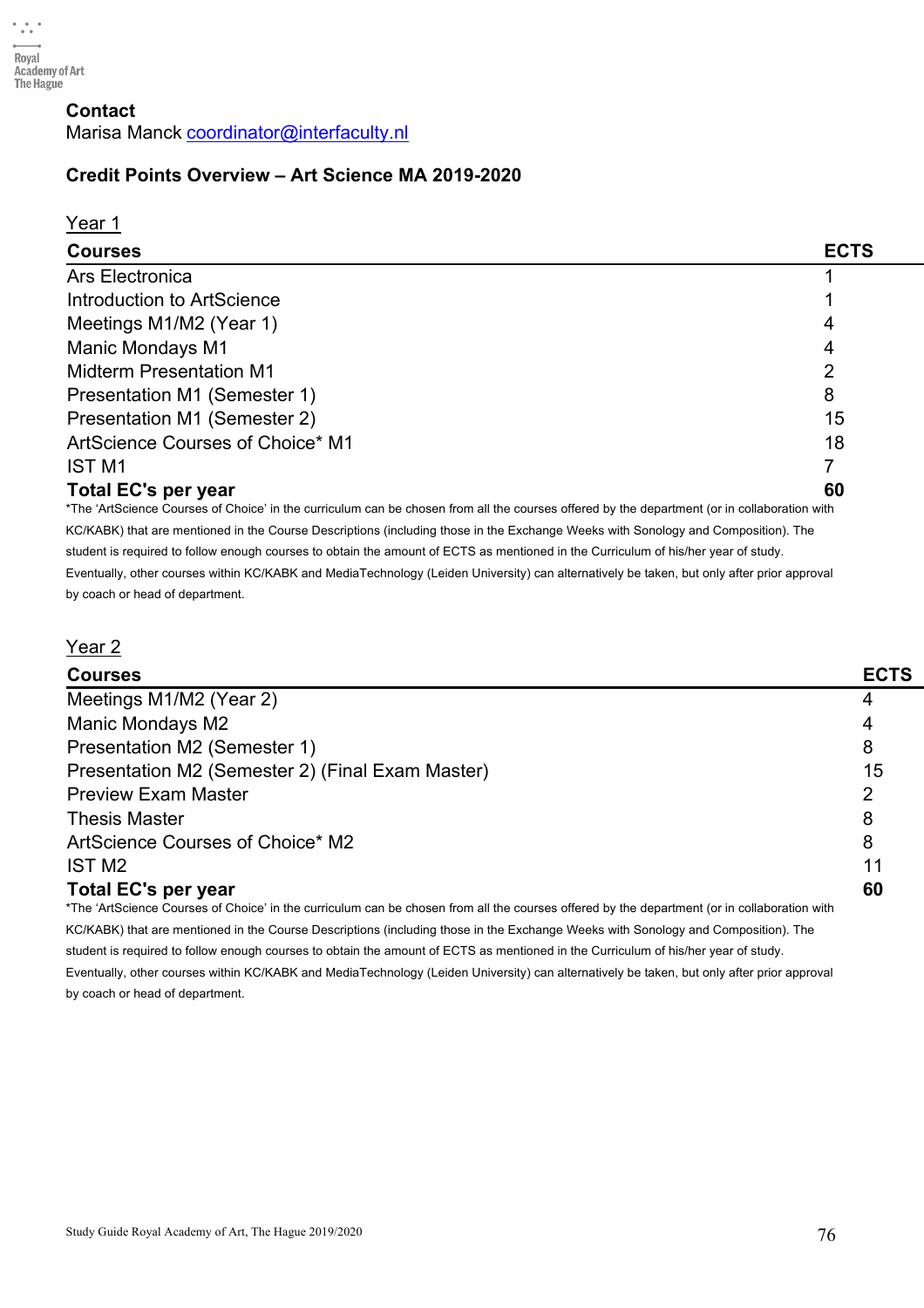## **2.3.4 Master of Arts in Fine Art and Design – Artistic Research**

#### **Facts**

**Educational variant** Full-time **Duration full-time** 2 years **Degree** Master of Arts in Fine Art and Design **Credits (ECTS)** 120 ECTS **Head of department** Janice McNab

**Tuition fee and applications** Financial details Application procedure

**Start date** September 2019

## **Content & structure**

The Master Artistic Research is an intensive two-year study program aimed at an international group of students working in the field of visual art, who also have an interest in research processes and critical reflection within their art practice. The MAR is a collaboration between the Royal Academy of Art and the Royal Conservatory, both in The Hague, who together make up the University of the Arts The Hague.

The Master Artistic Research seeks to educate artists to become autonomous, critically aware artistic researchers, and the constantly developing program places at its center the exploration of each student's personal creative trajectory, the production that defines this, and critical reflection on the processes, inspirations, and material results of this. Creativity is defined as a researching process where results are necessarily unpredictable, but where critical reflection can open up the complexity of this within the aesthetic, social, political, and historical field. Emphasis is also placed on extending classical research skills in all areas, such as the ability to gather relevant material; to undertake close reading, listening, and looking; to locate and understand connections within a matrix of research or archival materials; and on understanding how the materials of art practice might transmit their meanings.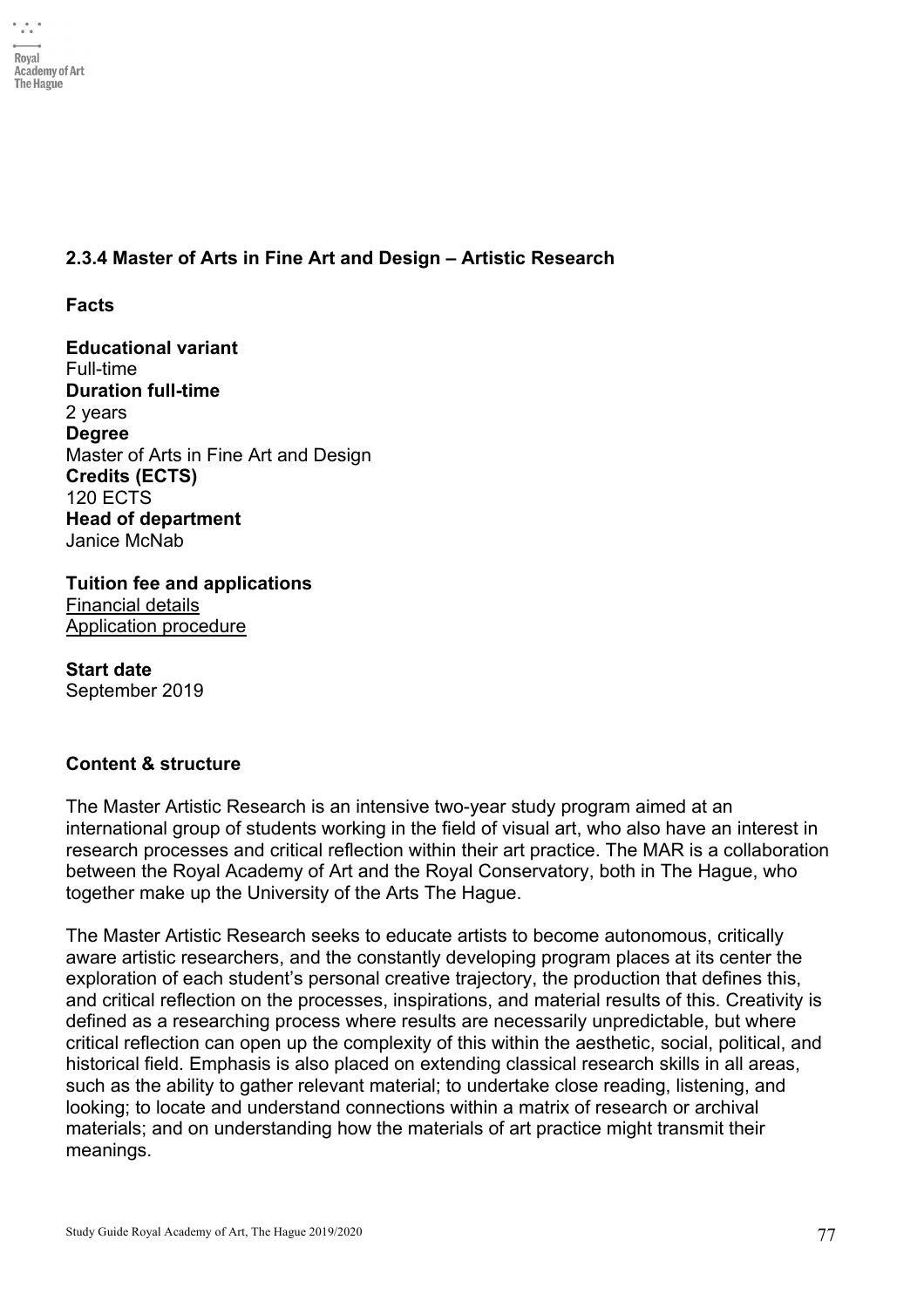At the Master Artistic Research, we are open to a wide interpretation of what it means to be an artist, and welcome practices that touch on other disciplines, and those that are collaborative. Our link with the Royal Conservatory also often attracts visual artists for whom sound or music are important aspects of their practice.

The core teaching team is made up of artists and theorists, and supported by an extensive and international guest program of artists, curators, poets, musicians, and theorists. Specialist teaching clusters around the Research Days, delivered as a mix of lectures, seminars, workshops, and site visits, with both individual and group teaching. The program also includes excursions, projects with other academies, and department exhibitions, which are important for professional development and for sharing and testing research results with a wider public.

The Master Artistic Research has its own dedicated studio spaces, where much of the core teaching takes place. Emphasis is placed on the studios as both independent workplaces and a stable community environment for our international group of students, a place to foster a strong peer-group and a secure environment for artistic experimentation. Students also have access to the extensive workshop facilities of the Royal Academy and as well as the practice rooms, electronics workshop, and library of the Royal Conservatory.

**Staff Head of department:** Janice McNab

#### **Coordinator:** Stéphane Blokhuis

## **Teaching Staff (2018-19)**

Babak Afrassiabi Jasper Coppes Yael Davids Thijs Witty Katarina Zdjelar

## **Contact**

Year 1

Stéphane Blokhuis mar@kabk.nl Janice McNab J.MCNab@kabk.nl

## **Credit Point Overview – Artistic Research MA 2018-2019**

| $\overline{\phantom{a}}$    |                          |       |  |
|-----------------------------|--------------------------|-------|--|
| <b>Course</b>               | Sem 1                    | Sem 2 |  |
| Studio based research       | 16                       | 13    |  |
| Theory and Writing          | 9                        | 8     |  |
| <b>Research Weeks</b>       |                          | -     |  |
| Public presentation of work | $\overline{\phantom{0}}$ |       |  |
| <b>Presentation Days</b>    |                          |       |  |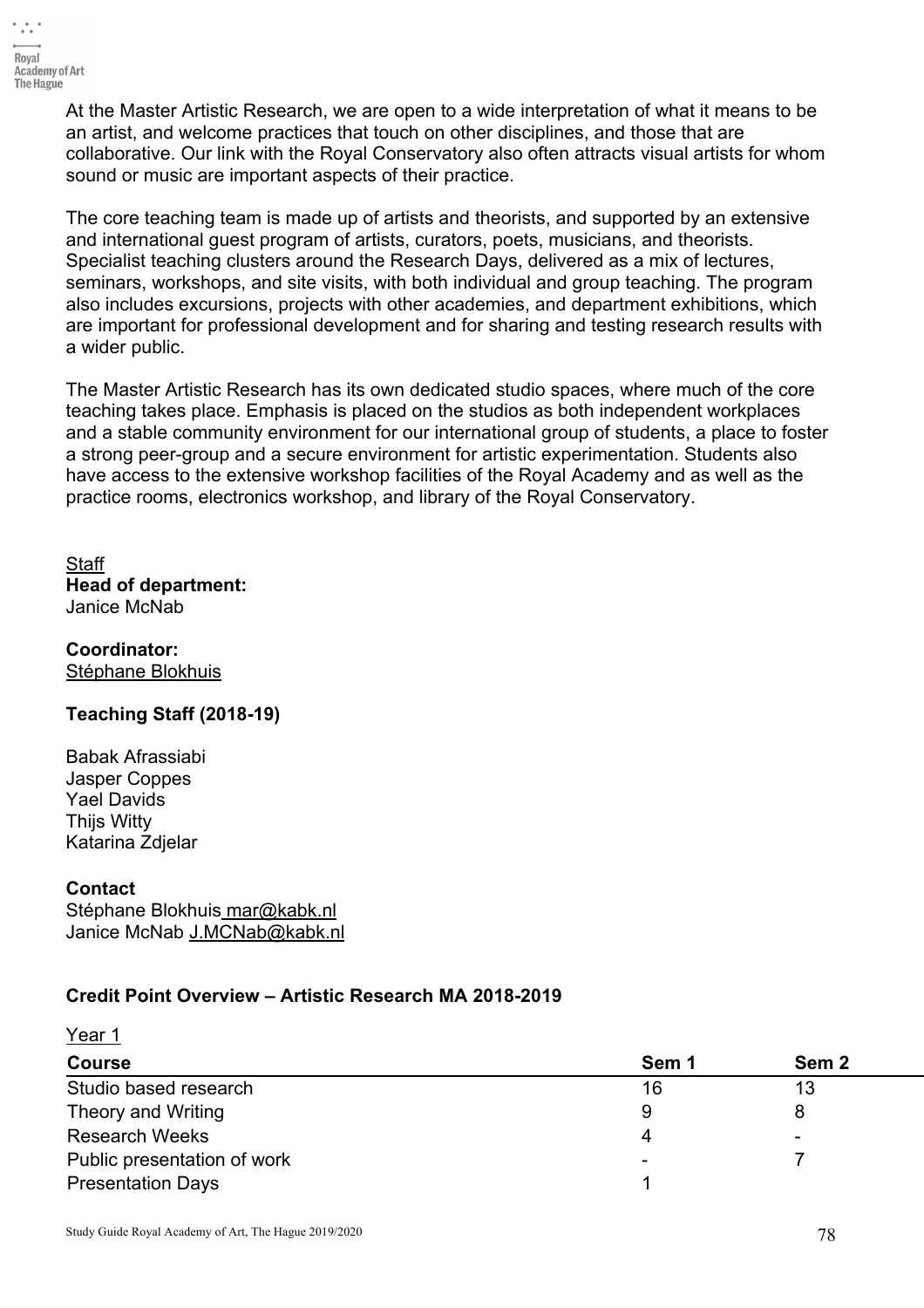| <b>Course</b>                      | Sem 1 | Sem <sub>2</sub> |
|------------------------------------|-------|------------------|
| Excursion                          |       |                  |
| <b>Professional Practice</b>       |       |                  |
| <b>Total EC's per semester</b>     | 30    | 30               |
| Year 2                             |       |                  |
| <b>Course</b>                      | Sem 3 | Sem 4            |
| Studio based research              | 16    |                  |
| Theory and Writing                 | 9     | 5                |
| <b>Research Weeks</b>              | 4     |                  |
| <b>Presentation Days</b>           |       |                  |
| <b>Public Presentation of work</b> |       | 3                |
| Excursion                          |       |                  |
| Graduation project                 |       | 21               |
| <b>Total EC's per semester</b>     | 30    | 30               |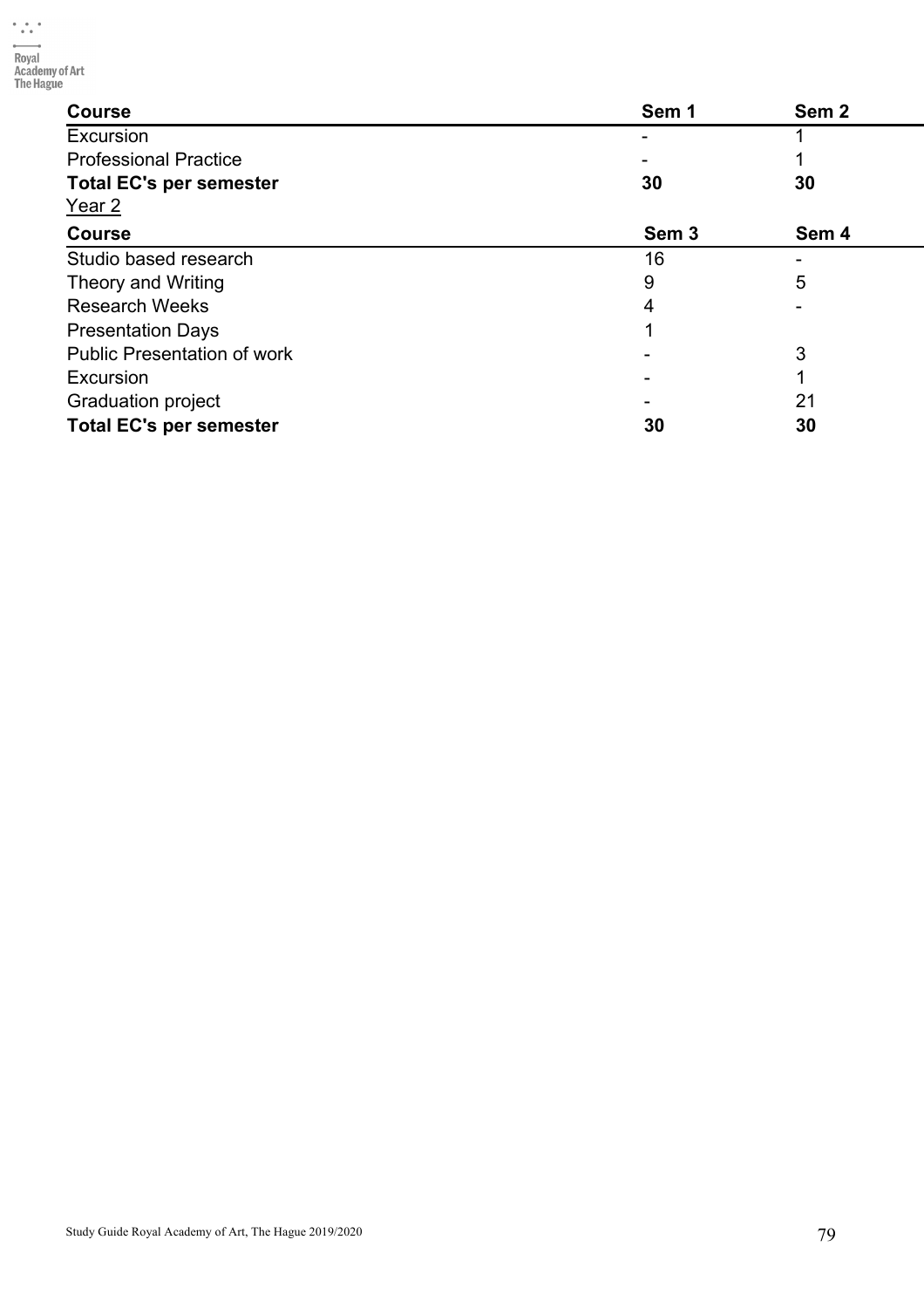## **2.3.5 Master of Arts in Fine Art and Design – Industrial Design**

The Master of Arts in Fine Art & Design - Industrial Design programme is a two-year full-time master for designers who want to use applied design to make a conscious contribution to the world of today and tomorrow. For designers who are keen to hone their creativity in order to work within a complex interplay of factors and find a 'solution' in the form of a distinctive and elegant design. For designers looking to operate as professionals on the industrial playing field; who want to investigate it, to question it critically and help to give it shape.

The Master Industrial Design unites the technical and production aspects of industrial design with its substantive, cultural and social significance.

This study programme has been taught since 1950 at the Royal Academy of Art, The Hague (KABK) and is the oldest recognised course in the field of Design and Industrial Design in the Netherlands. Prominent teachers and students include Gerrit Rietveld, Frans de La Haye and Renny Ramakers.

The programme has been recently transformed from a Postgraduate Course into a two-year full-time master's programme. Both the schedule and the condensed curriculum leave time for a professional practice.

#### **Facts**

**Educational variant** Full-time **Duration full-time** 2 years **Degree** Master of Arts in Fine Arts and Design **Credits (ECTS)** 120 ECTS **Head of department** Maaike Roozenburg

## **Tuition fee and applications**

Financial details Application procedure

**Start date** September 2019

## **Staff Head:** Maaike Roozenburg m.roozenburg@kabk.nl

## **Coordinator:**

Zara Roelse z.roelse@kabk.nl

## **Teaching Staff (2018-19)**

Erlynne Bakkers Bas van Beek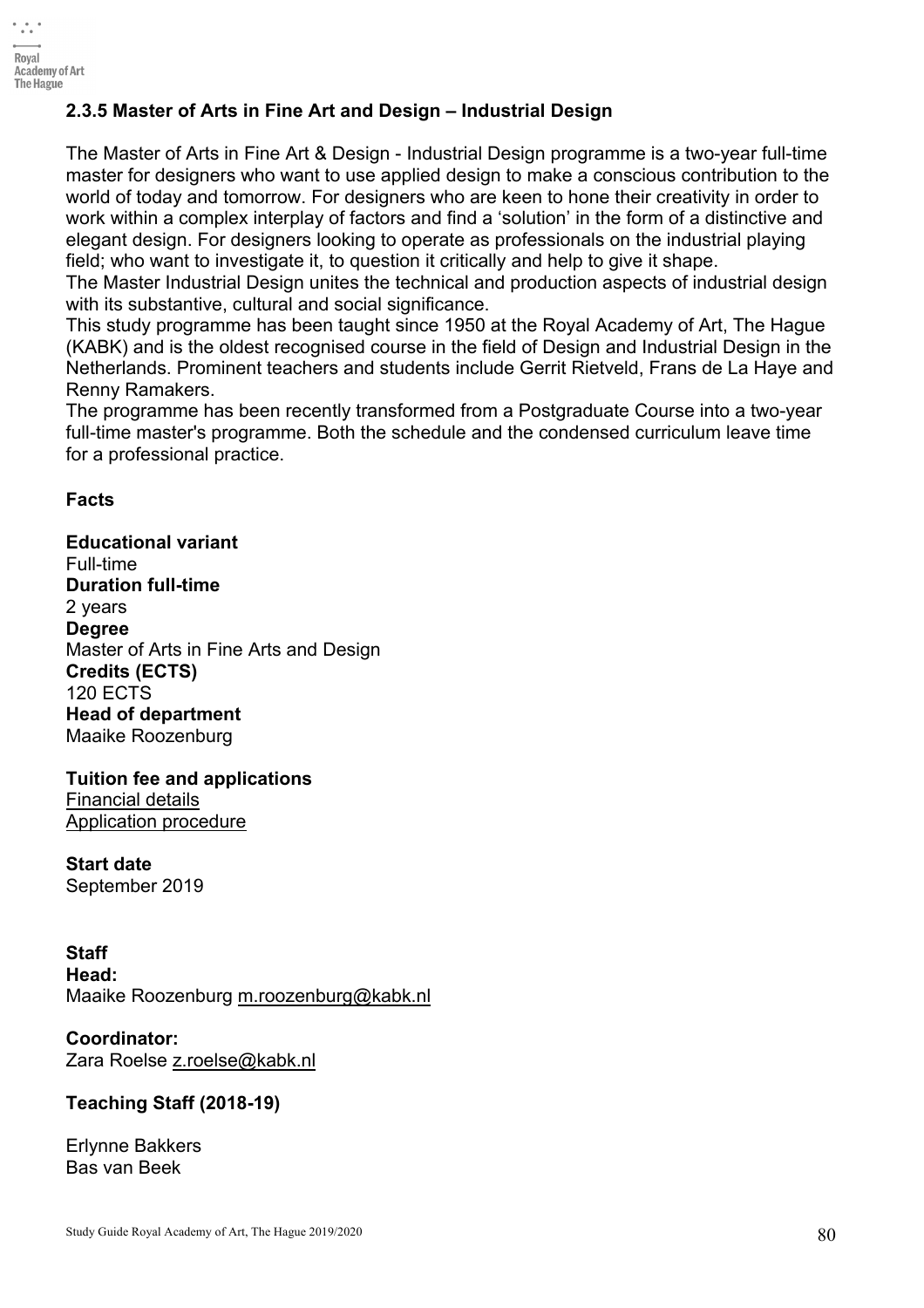David Derksen Eddo Hartmann Cynthia Hathaway Joris Hofstede Merel Kamp Jeroen Kummer Lenneke Langenhuijsen Yassine Salihine Joris van Tubergen Thomas Vailly Dries Verbruggen Martijn van de Wiel

# **Credit Points Overview – Industrial Design MA 2019-2020**

#### Year 1

| <b>Course</b>                                  | Sem 1 | Sem 2 |
|------------------------------------------------|-------|-------|
| Design Project A                               | 8     | 8     |
| Design Project B                               | 8     | 8     |
| Design research skills                         | 6     |       |
| Design perspectives & foundations              | 4     | 4     |
| Professionalising creativity                   |       | 2     |
| Communication skills   presenting              |       |       |
| Design Skills   Morphology                     |       | 5     |
| Design Skills   Exploratory sketching          |       |       |
| Communication Skills   Advanced visual grammar |       | 2     |
| <b>Total EC's per semester</b>                 | 30    | 30    |

## Year 2

| <b>Course</b>                          | Sem <sub>3</sub> | Sem 4 |
|----------------------------------------|------------------|-------|
| Design Research Paper                  | 18               |       |
| Design Project B                       | 8                |       |
| Professionalising creativity           |                  |       |
| Communication skills   design research |                  | -     |
| <b>Graduation Project</b>              |                  | 30    |
| <b>Total EC's per semester</b>         | 30               | 30    |

## **2.3.6 Master of Arts in Fine Art and Design – Non Linear Narrative**

**Facts**

**Educational variant** Full-time **Duration full-time**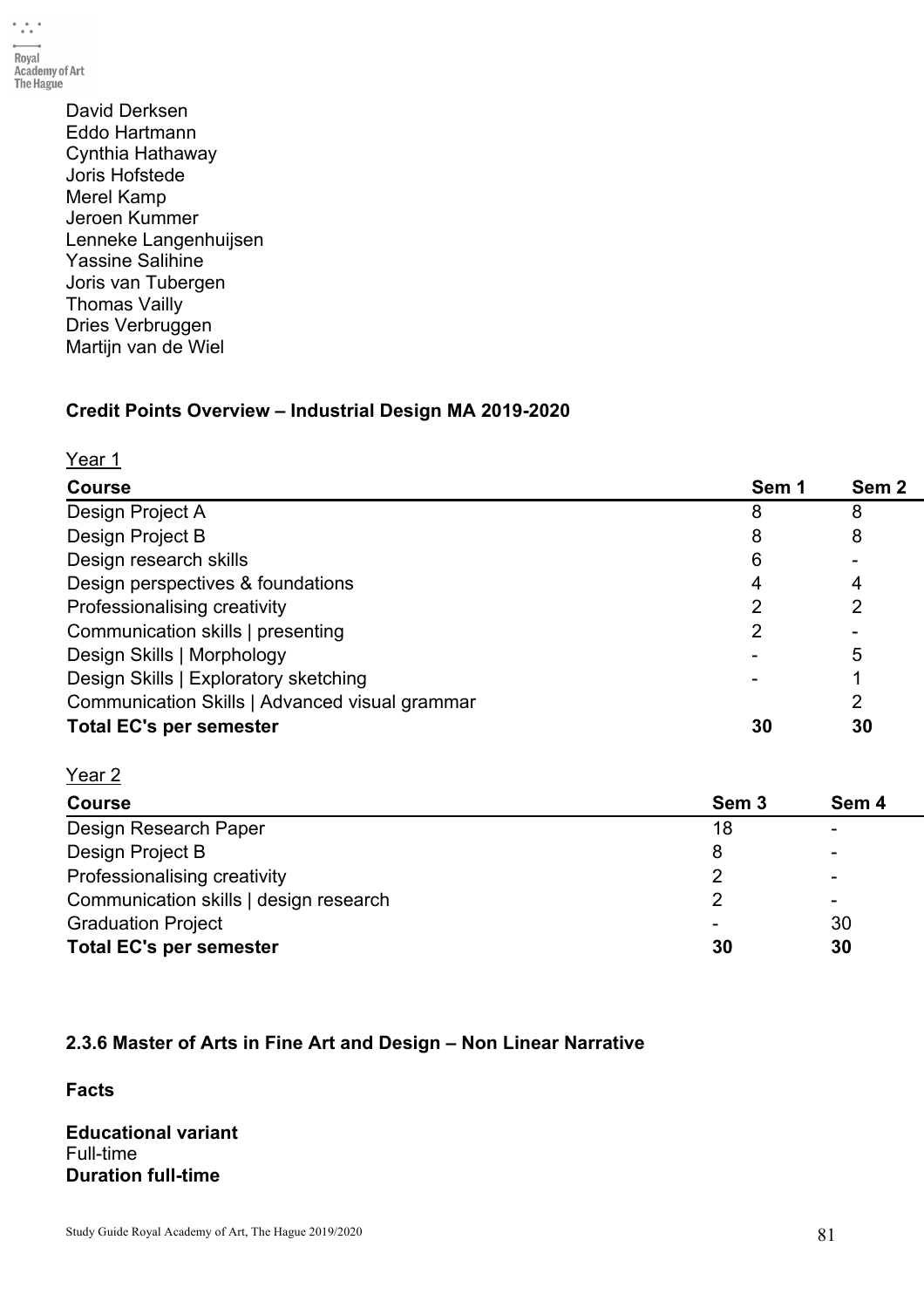$\begin{array}{c} \bullet \quad \bullet \quad \bullet \\ \bullet \quad \bullet \quad \bullet \end{array}$ Roval **Academy of Art The Hague** 

> 2 years **Degree** Master of Arts in Fine Arts and Design **Credits (ECTS)** 120 ECTS **Head of department** Roosje Klap & Niels Schrader

**Tuition fee and applications** Financial details Application procedure

**Start date** September 2019

#### **Content & structure**

NON LINEAR NARRATIVE analyses the relations of complex socio-political issues, and how they can be communicated to a broad audience.

The programme repositions the graphic design discipline in the changing professional landscape and extends it with new responsibilities towards society. Key objective is to educate critical thinkers, who master new technologies to tell meaningful narratives addressing the world's social, economic and environmental challenges. Students will not only study parts of philosophy and media theory, but also learn practical skills in design, computer programming, film editing, 3D modelling and virtual reality.

The programme is based on strengthening engagement with the broad social, political and cultural context in which the designer works and with which she or he relates. This context also has consequences for the role and responsibilities as a designer.

The graduation profile pushes the boundaries of the discipline of graphic designer, not only towards other design disciplines (interactive designers, product designers, film-makers), but also towards traditional, more academic disciplines, such as sociology, political science, anthropology and economics. It seeks to engage with practitioners of these disciplines, as well as integrating the insights and methods of these disciplines in the non-linear narrative design process.

The programme focuses fully on design as research and research as design. The programme involves an increasing degree of self-direction on the students' part, within a clear structure that provides stability and guidance. During the first year, students work on a joint research theme. In the second year, students' work is devoted fully to a personal project plan, which is supported by a substantive teaching programme.

**Staff Heads:** Roosje Klap & Niels Schrader

**Coordinator:** Macha Rousakov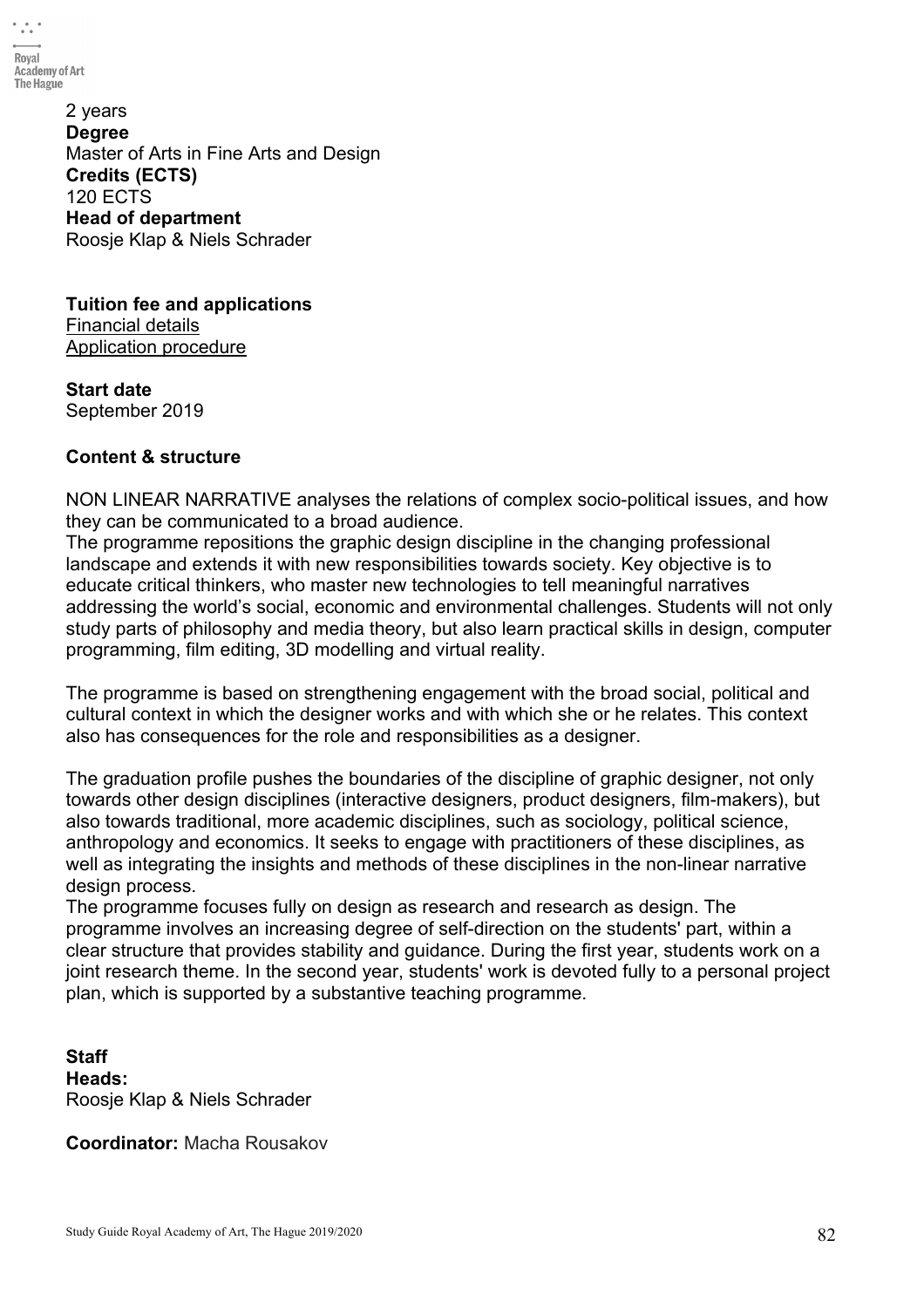$\begin{array}{cc} 0 & 0 & 0 \\ 0 & 0 & 0 \end{array}$ Royal<br>Academy of Art<br>The Hague

## **Teaching Staff (2018-19)**

Lauren Alexander Nick Axel Linda van Deursen Mijke van der Drift Roosje Klap Lizzie Malcolm Ruben Pater Daniel Powers Niels Schrader Saskia van Stein External examiner Ramon Amaro Deep Team Ina Hollmann Agata Jaworska

## **Questions?**

Year 2

Get in contact with the programme coordinator Macha Rousakov via nonlinearnarrative@kabk.nl

#### **Credit Points Overview – Non Linear Narrative MA 2019-2020**

| Year 1                                 |       |                  |
|----------------------------------------|-------|------------------|
| <b>Course</b>                          | Sem 1 | Sem <sub>2</sub> |
| <b>Artistic Professional Practice</b>  |       |                  |
| <b>Graphic Design</b>                  | 3     | 3                |
| Design                                 | 3     | 3                |
| <b>Reflective Design</b>               | 3     | 3                |
| Coding                                 | 3     | 3                |
| <b>Information Design</b>              | 3     | 3                |
| tbd                                    | 3     |                  |
| Individual project guidance            |       | 3                |
| Workshops                              | 5     | 5                |
| <b>Professional practice</b>           |       |                  |
| <b>NLN Tuesday</b>                     |       |                  |
| <b>Theory</b>                          |       |                  |
| Media Theory Lab (Mijke van der Drift) | 3     | 3                |
| The Optics of Culture (Nick Axel)      | 3     | 3                |
| <b>Total EC's per semester</b>         | 30    | 30               |

| <b>Course</b>                                      | Sem <sub>3</sub> | Sem 4 |
|----------------------------------------------------|------------------|-------|
| <b>Artistic Professional Practice</b><br>Workshops |                  |       |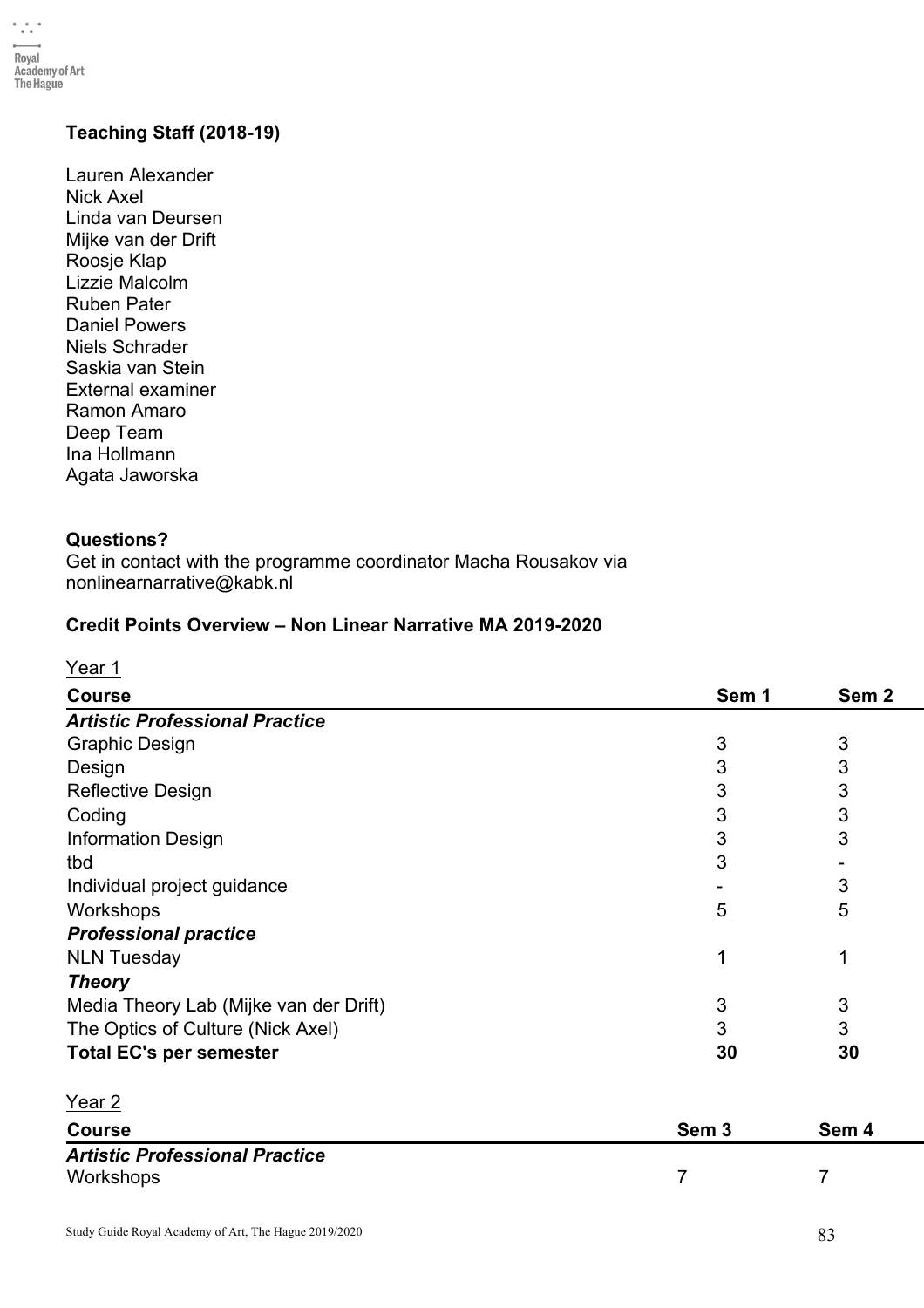$\frac{1}{2}$ Royal Academy of Art The Hague

| <b>Course</b>                         | Sem <sub>3</sub> | Sem 4 |
|---------------------------------------|------------------|-------|
| <b>Artistic Professional Practice</b> |                  |       |
| <b>Professional practice</b>          |                  |       |
| <b>NLN Tuesday</b>                    |                  |       |
| Entrepreneurship                      |                  |       |
| <b>Theory</b>                         |                  |       |
| Thesis (Mijke van der Drift)          | 4                |       |
| Thesis (Nick Axel)                    | 4                |       |
| <b>Individual Study</b>               |                  |       |
| <b>Individual Study Project 1</b>     |                  |       |
| Individual Study Project 2            |                  |       |
| <b>Final Exam Project</b>             |                  | 21    |
| <b>Total EC's per semester</b>        | 30               | 30    |

## **2.3.7 Master of Arts in Fine Art and Design – Photography & Society**

**Facts**

**Educational variant** Full-time **Duration full-time** 2 years **Degree** Master of Arts in Fine Arts and Design **Credits (ECTS)** 120 ECTS **Heads of department** Lotte Sprengers and Rob Hornstra

**Tuition fee and applications** Financial details Application procedure

**Start date** September 2019

## **Content and Structure**

Photography & Society is a new, two-year master programme offered by the Royal Academy of Art, The Hague (KABK) starting it's second year in September, 2019. The Master's programme*Photography & Society* at the KABK educates socially-engaged photographers of the 21<sup>st</sup> century, who possess an active interest in the technological, political, environmental and social role of the photograph.

The core of *Photography & Society* is image-making, at the same time the programme will challenge you to foster encounters beyond photographic practice and utilize photography as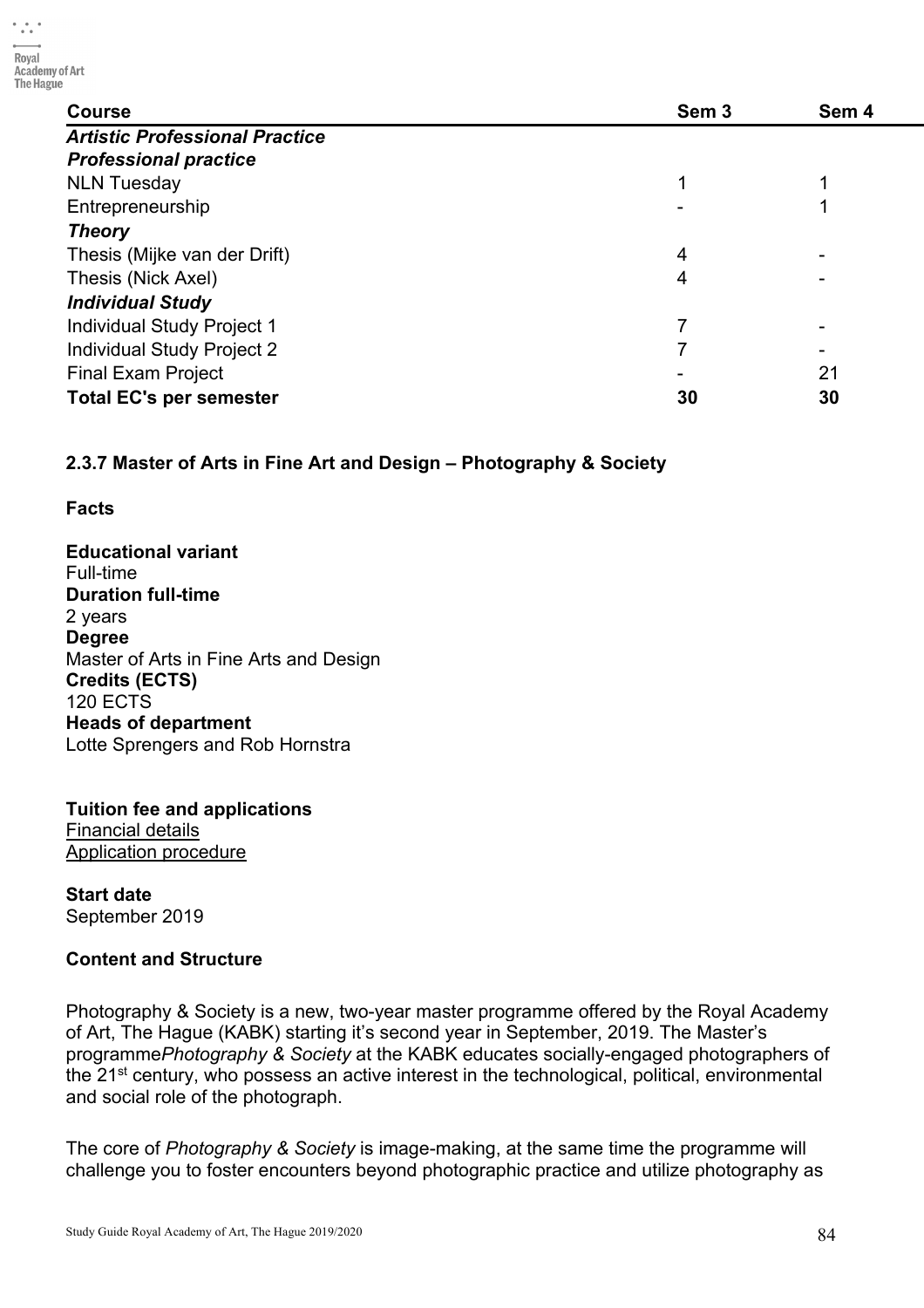$\begin{array}{c} \bullet \quad \bullet \quad \bullet \\ \bullet \quad \bullet \end{array}$ Royal Academy of Art The Hague

> a means to take part in global debate. We enable you to mediate the relationship between image and society. These transformational demands can only be met if photographers are educated in how photographs are created, presented, discussed, used, and documented.

As a *Photography & Society* student you are educated to master the full distribution chain, seamlessly moving from concept to making work and its presentation in various, often novel, forms.

**Staff**

**Heads:** Lotte Sprengers & Rob Hornstra

**Coordinator:** Lotte van den Berg

#### **Teaching Staff (2018-19)**

Thomas Bragdon Judith van Ijken Shailoh Philips Adam Broomberg&Oliver Chanarin Ali Shoberi Andrea Stultiens Lotte Sprengers Rob Hoornstra

#### **Questions?**

Get in contact with the programme coordinator: Lotte van den Berg via l.vandenbergMAPS@kabk.nl

## **Credit Point Overview – Photography & Society MA 2019-2020**

| Year 1                             |             |
|------------------------------------|-------------|
| <b>Domain</b>                      | <b>ECTS</b> |
| Domain: Personal Aims              | 12          |
| Domain: Making                     | 12          |
| <b>Domain: Research Abilities</b>  | 12          |
| Domain: Public Impact              | 12          |
| <b>Domain: Critical Reflection</b> | 12          |
| <b>Total EC's per year</b>         | 60          |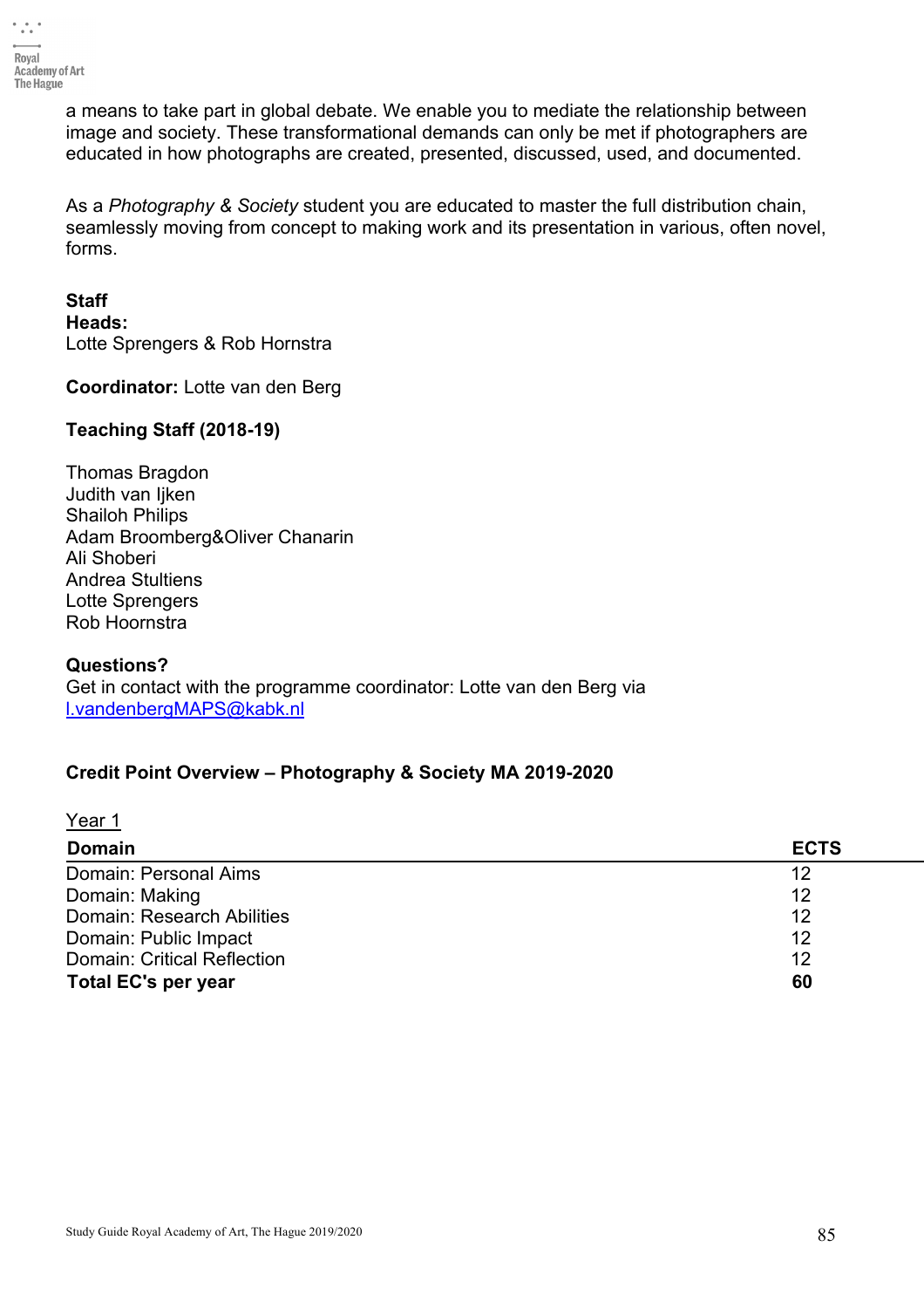$\mathcal{L}$ Roval **Academy of Art The Hague** 

Year 2

| <b>Domain</b>               | <b>ECTS</b> |
|-----------------------------|-------------|
| Domain: Personal Aims       | 12          |
| Domain: Making              | 12          |
| Domain: Research Abilities  | 12          |
| Domain: Public Impact       | 12          |
| Domain: Critical Reflection | 12          |
| Total EC's per year         | 60          |

## **2.4 PhDarts (In cooperation with the University of Leiden)**

The University of the Arts The Hague is one of the few art schools in the Netherlands that can offer a PhD route: **PhDArts**, international doctorate programme.

#### **About PhDArts**

PhDArts, a collaboration between Leiden University Academy of Creative and Performing Arts and the Royal Academy of Art, The Hague (KABK) in The Hague, is a high-level international doctorate programme in visual art and design. PhDArts functions as a platform for artists who regard theoretical reflection and artistic practice as intrinsically related and complementary. A unique programme in the Netherlands, PhDArts creates new possibilities for art and its practitioners through questioning and breaking down existing boundaries between art theory and art practice.

PhD candidates follow individual research trajectories, guided by a team of supervisors. Besides this, the PhD candidates participate in a doctoral study programme, which consists of lectures, seminars, trainings and workshops. Together with supervisors, staff members and guest teachers, the doctoral candidates form an inspiring and challenging research environment.

Certain conditions apply to the PhDArts doctorate. The first condition for acceptance into the programme is a high level of artistry. Secondly, each applicant should present a clear research theme, as well as a research plan. In addition, the discursive context of the research should be clearly described. The PhDArts doctorate is a long- term research commitment that generally encompasses four years.

Researchers are expected to be in the vanguard of their fields of research. The research should contribute to knowledge about art/design, as well as to the international discourse in the field of research.

#### **Artistic research**

Artistic research, or research in and through art, is an inseparable part of the art or design practice of the researcher. Therefore, there is a unique relationship between the artist/designer, the research method and the outcome of the research. This research is made possible by the artistic practice of the researcher, and, conversely, the artist/designer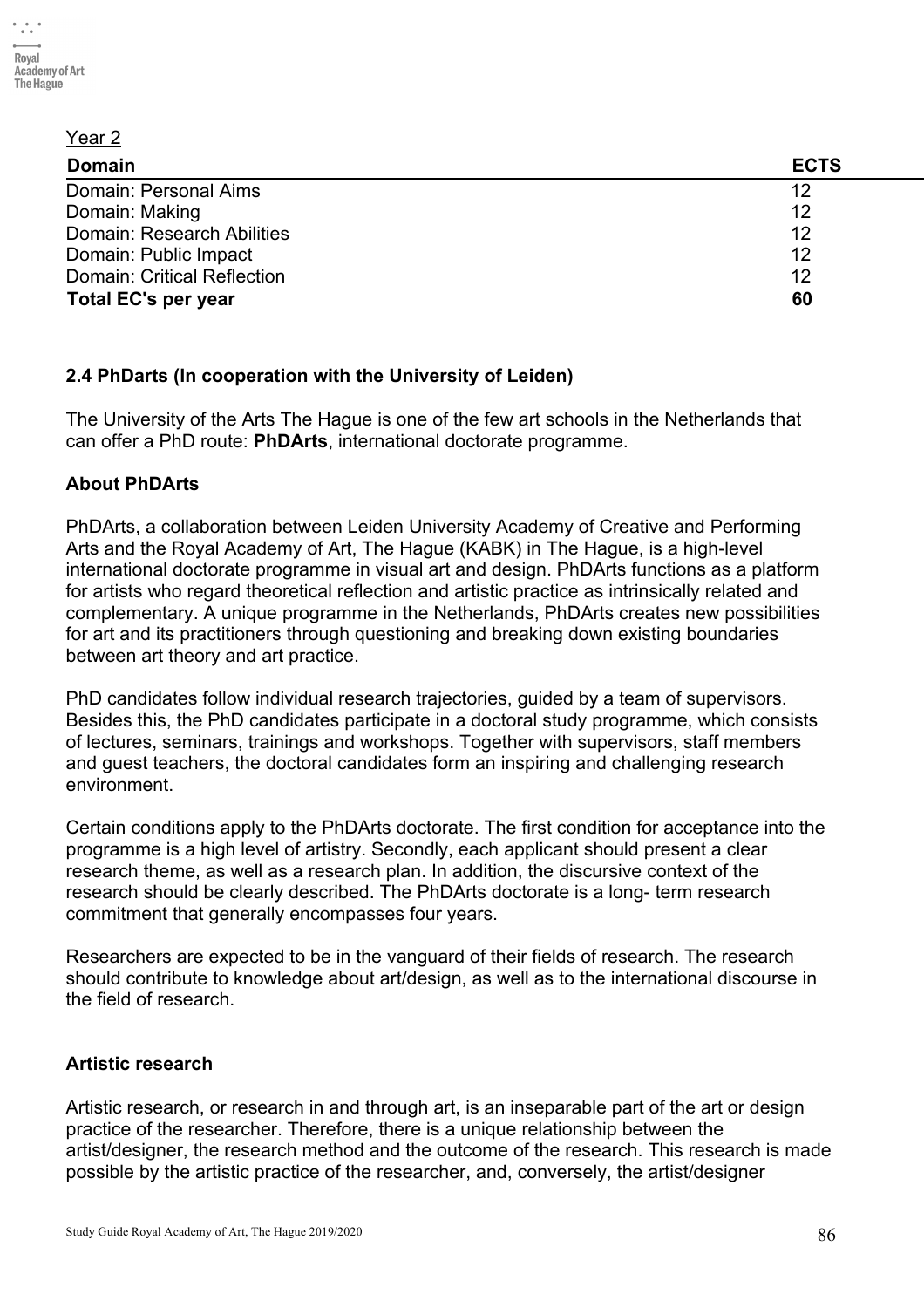develops his work through the research. The outcome of the research is an artistic product, combined with a discursive product (i.e. the dissertation), which does justice to the artistic product.

The discursive text will provide insight into the departure points, methods and results of the research. The artistic work itself will be deliberative, containing reflection as an integral component. Research that fulfils these conditions will be innovative and relevant to contemporary developments in the world of art and design.

Because of the intrinsic relationship between work and text in this type of research, the outcome of PhD trajectory cannot be restricted to any particular format. Therefore, PhDArts does not specify a fixed ratio between the written dissertation and the artistic production.

**Coordinator** Suzanne Knip-Mooij

#### **Contact**

info@phdarts.eu For more information on PhDArts, please visit our website: www.phdarts.eu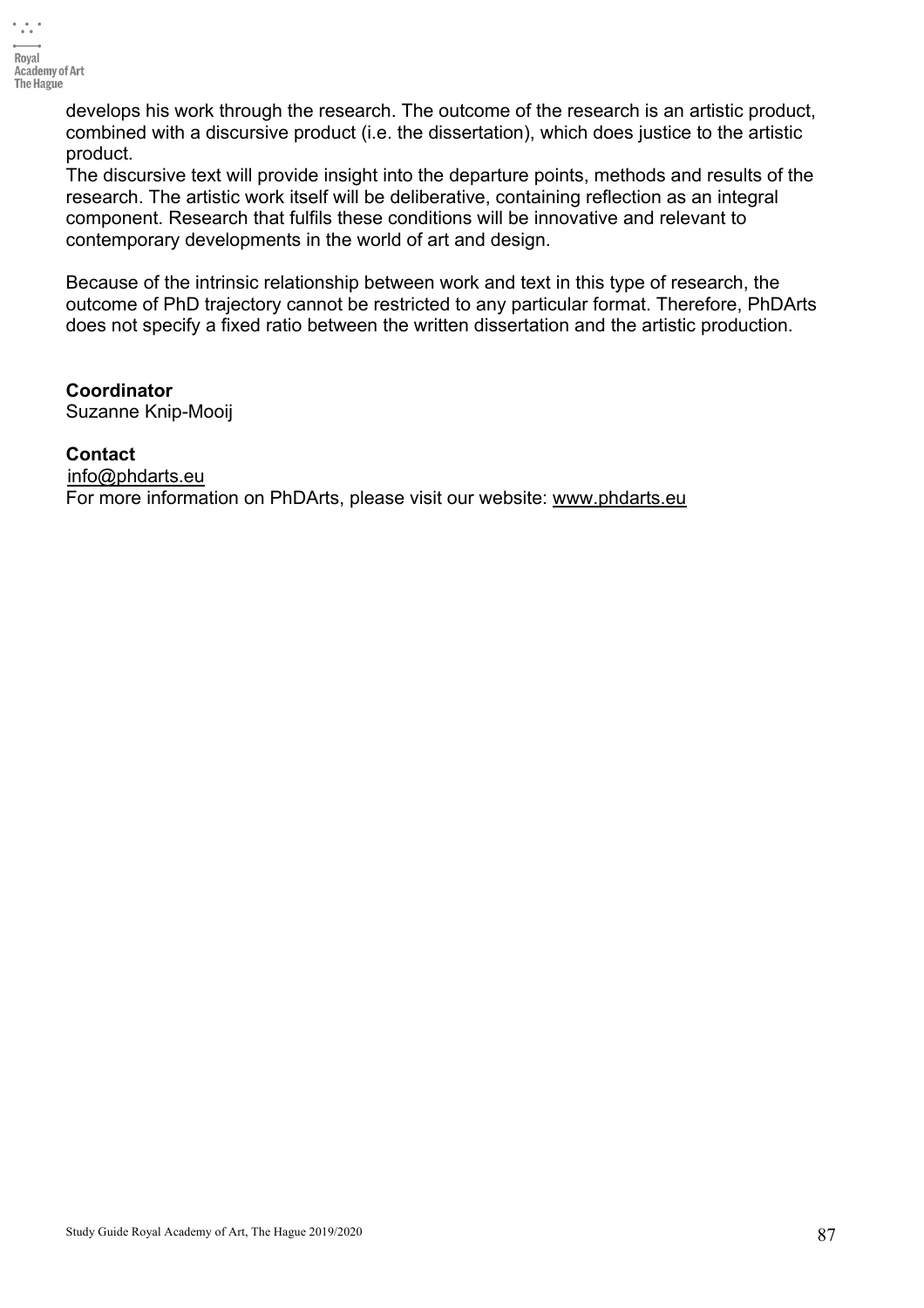## **2.5. Lectorates**

### Lecotorate Art Theory and Practice

The lectorate Art Theory & Practice (KTP), headed by Prof. Dr. Janneke Wesseling, started in 2007. The lectorate KTP engages with the integration of theory and practice in art education. It has, among other things, initiated the Art Research Programme, which consists of interdisciplinary courses and stimulates research and critical reflection. Under the chairmanship of Janneke Wesseling, theory teachers have developed a specific outlook on theory education at the art academy. This outlook also informs the education curricula in general. In 2015, the lectorate initiated a Research Group consisting of tutors of the KABK who engage themselves with research in their practice. The lectorate organises symposia, workshops and lectures with various partners. For more information and an overview of courses and activities, please visit lectoraatktp.nl or contact Emily Huurdeman (coordinator lectorate Art Theory & Practice).

#### **Content and structure**

The lectorate Art Theory & Practice organises the Art Research Programme for motivated and talented Bachelor students. The Art Research Programme consists of a series of courses, to which students can apply by submitting a letter of motivation. Generally, the courses are taught by PhDArts doctoral candidates and sometimes guest teachers are invited. Also, some courses organised by the Academy of Creative and Performing Arts (ACPA) of Leiden University are open to Bachelor students of the Royal Academy of Art through the Art Research Programme.

The courses vary widely in thematic focus, but they all share an emphasis on research in relation to art practice. Moreover, all courses in the Art Research Programme are interdisciplinary and not connected to one specific department of the academy. In each course, students from different departments work together, and in some cases they collaborate with students from the Royal Conservatoire and Leiden University.

Application deadlines and new courses are announced on the website of the lectorate and through additional communication channels of the Royal Academy of Art, the academy's website, and mailings. The courses can be taken within the framework of the Individual Study Track (IST), in consultation with the IST coach.

## **Courses and ECTS**

Semester I:

• Writing Art: 6 ECTS

The course will familiarise students with diverse ways of writing about art. This is achieved through a series of lectures by experts and through workshops in which students will experiment with different approaches to 'Writing Art'.

Semester II: to be determined.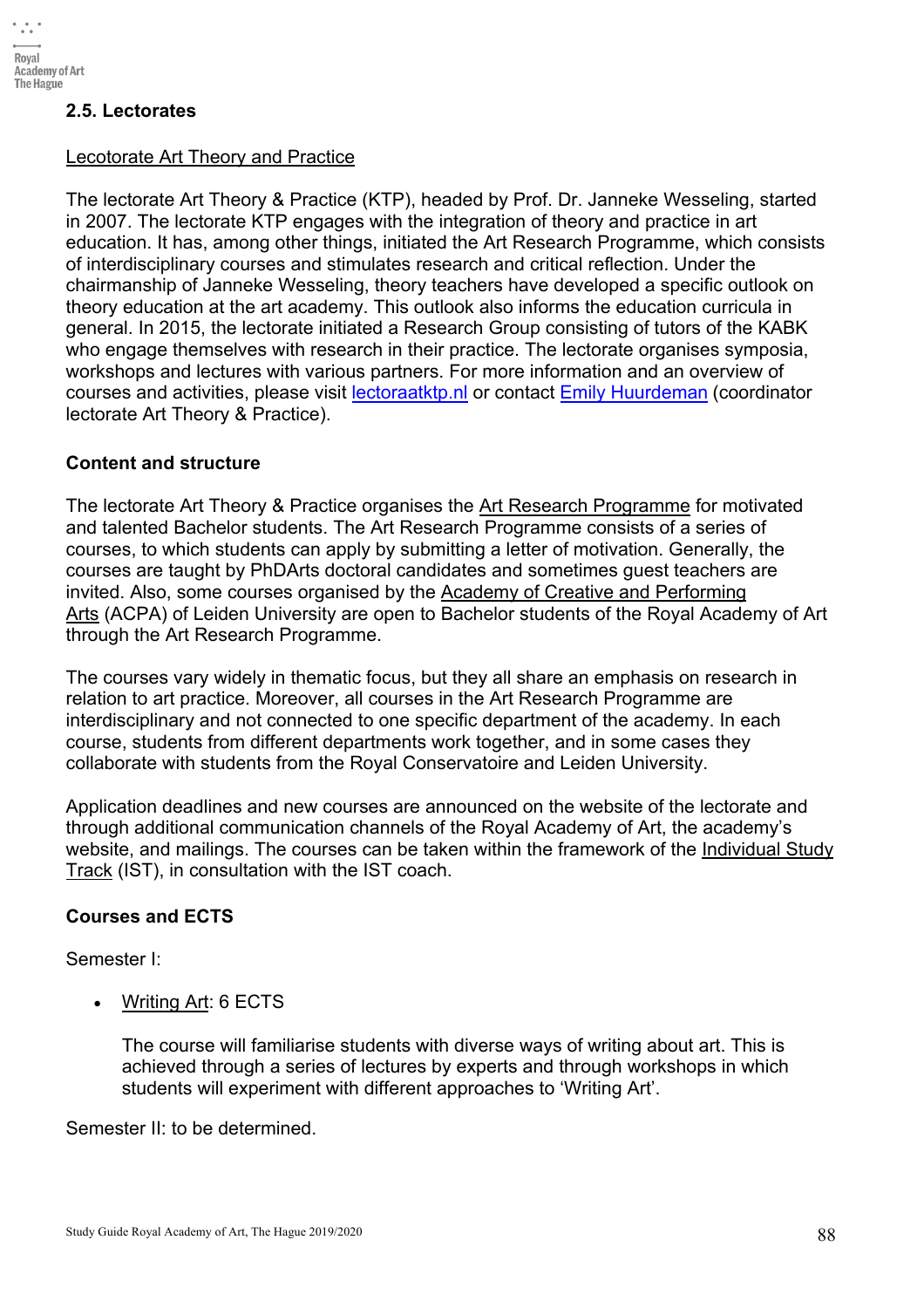$\begin{array}{c} \bullet \quad \bullet \quad \bullet \\ \bullet \quad \bullet \quad \bullet \end{array}$ Royal **Academy of Art The Hague** 

#### Lectorate Design

Dr. Alice Twemlow was appointed lector Design at the KABK in September 2017. The lectorate Design aims to serve as a dynamic catalyst or provocation for design-focused research activity within the KABK learning environment and beyond. Inherent in this mission is the imperative to surface, nurture and promote a robust design-focused research culture within the KABK and via the channels that connect KABK and Leiden University.

The working title for the lectorate is '**'Design and the Deep Future**'', to allow for investigation of such topics as: geological time and design; waste and trash; dematerialization of design; circular economy; repair; non-humans and design; digital detritus; design criticism; speculative and critical design and so on. Engagement with these and other issues will be further augmented through research projects, exhibitions, symposia as well as print and online publications. For more information contact Emily Huurdeman (coordinator lectorate Design).

## **Courses and ECTS**

#### Semester I:

• Future Fossils: 6 ECTS

In this course, a select group of students from KABK and Leiden University will explore the relationship between geological time and design. Using methods drawn from archaeology, anthropology, speculative and critical design, they will conduct research, develop an argument, and speculate through design and/or writing and/or imagemaking on what will be the fossils of the future.

Semester II: to be determined.

#### **Staff**

Professor: Janneke Wesseling Professor: Alice Twemlow Coordinator: Emily Huurdeman

**Contact** lectoraatktp@kabk.nl lectoratedesign@kabk.nl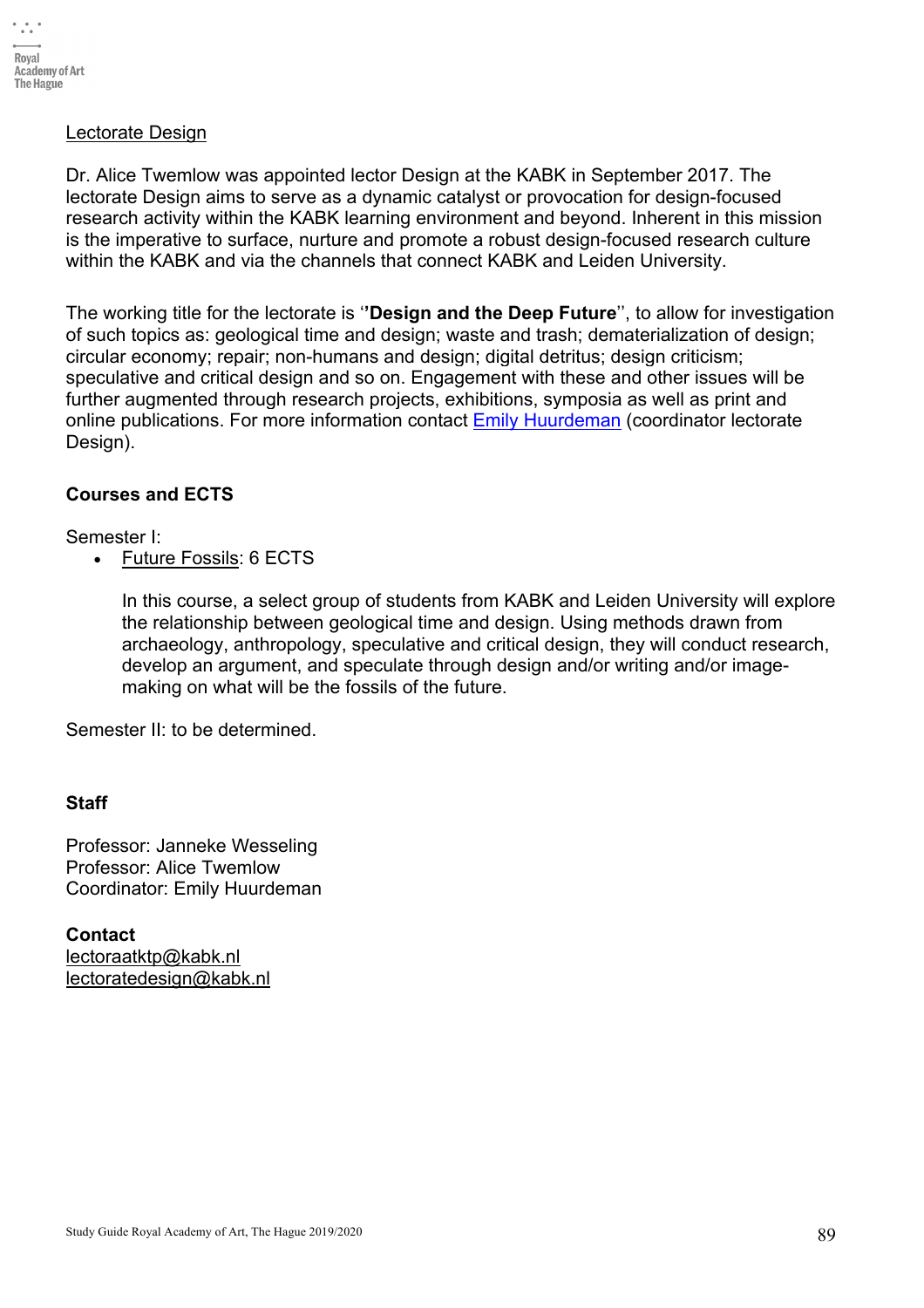$\begin{array}{c} \bullet \quad \bullet \quad \bullet \\ \bullet \quad \bullet \end{array}$ Royal Academy of Art The Hague

#### **2.6 Preparatory courses**

#### **2.6.1 Orientation course**

#### **Facts**

**Duration** 14 Saturdays 10am-3pm **Degree** Proof of participation **Head preparatory courses Fine Art and Design** Zanne Zwart

**Application & fees**  Financial details Application procedure

**Start date** September 2019

#### **Content & Structure**

The Orientation Course is primarily intended for those who are considering entering a study programme at the Academy. This course introduces students to the mentality, working methods and study attitudes required for a programme at the Academy. The course takes place over 14 Saturdays (including one day excursion).

#### More information

#### **Staff**

Willem Goedegebuure Engelien van den Dool Ton van Kints Willem Moeselaar Munnus Zweerts and guest teachers

**Contact** voortraject@kabk.nl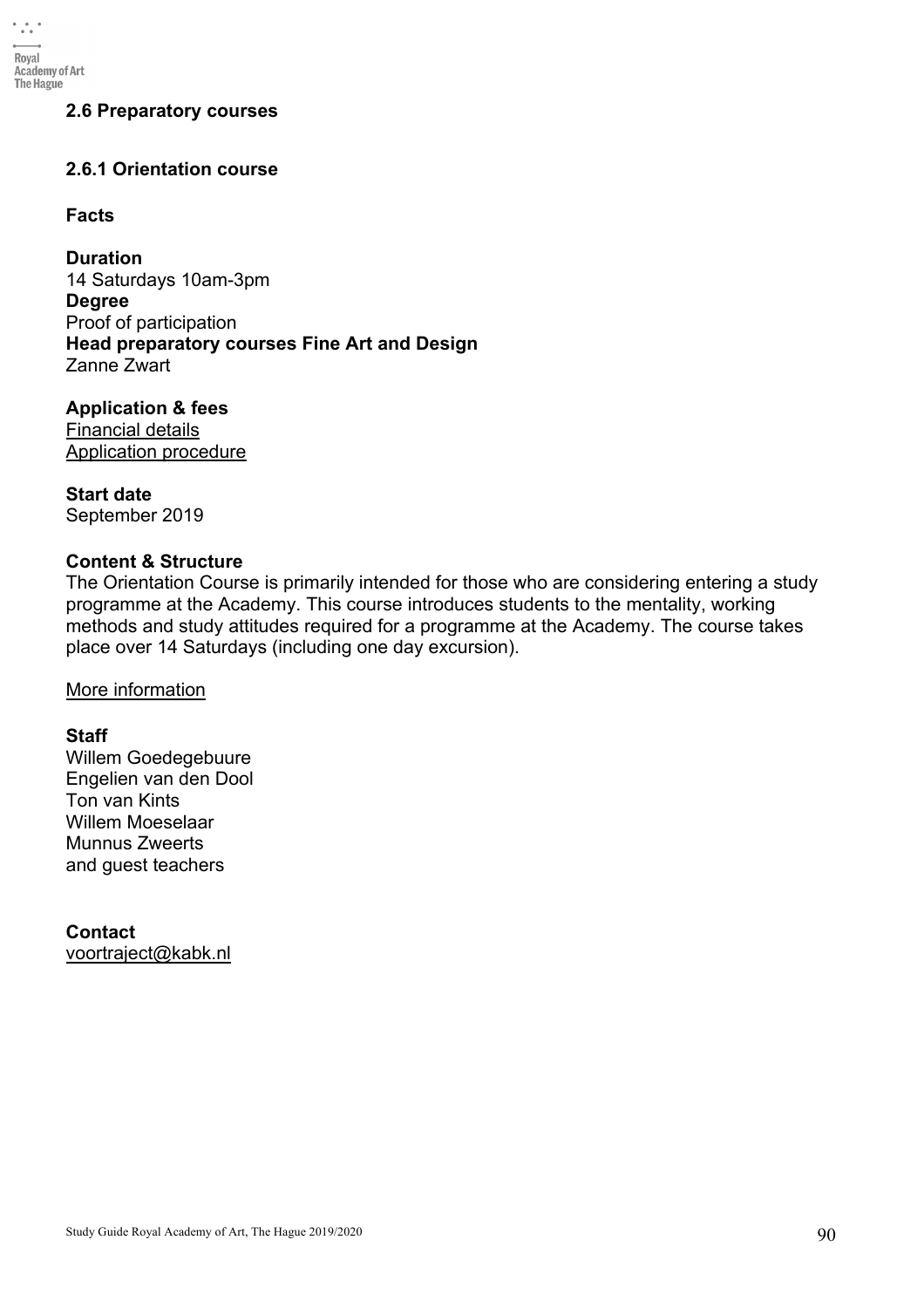$\begin{array}{c} \bullet \quad \bullet \quad \bullet \\ \bullet \quad \bullet \end{array}$ Royal Academy of Art The Hague

#### **2.6.2 Preparatory year**

#### **Facts**

**Duration** 1 year **Degree Certificate** 

**Application & fees**  Financial details Application procedure

**Start date** September 2019

#### **Content & Structure**

The Preparatory Year is aimed at motivated people who still lack sufficient preparation to be admitted to the regular study programme or feel a need for a broad orientation preparation before starting their regular studies at the Academy. The Preparatory Year prepares participants for all the study programmes offered by the KABK. The objectives of the Preparatory Year are orientation, selection and stimulation.

More information

**Staff Head preparatory courses Fine Art and Design** Zanne Zwart **Coordinator** Maartje Lammers

#### **Teachers**

Amber Beernink Channa Boon Nieke Koek Gosse de Kort Maartje Lammers Kim Nuijen Marthe Prins Rosa Sijben Niels Vis Zanne Zwart

**Contact** voortraject@kabk.nl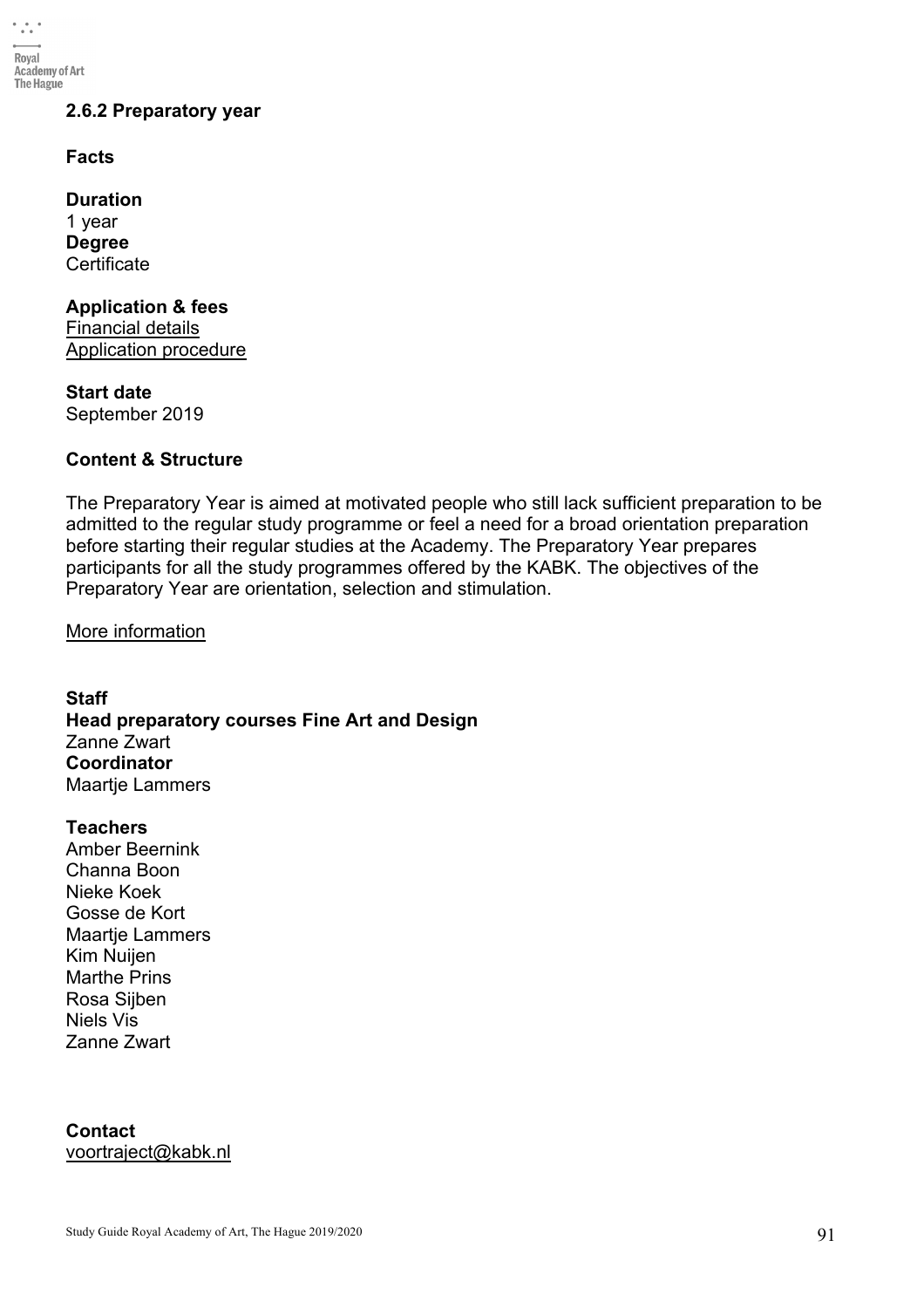## **2.6.3 Partnerships with Secondary Schools (Art Plan projects)**

#### **Content & Structure**

The Royal Academy of Art, The Hague (KABK) has established partnerships with secondary schools in The Hague and beyond. The purpose of these partnerships is to offer secondary school students the opportunity to thoroughly prepare for the transition from secondary school arts education to the professional degree programmes offered by the KABK.Several other projects are currently being developed as more secondary schools focus on raising the profile of arts education in their curriculum.

At the moment, partnership projects have been established with the following schools:

## • **Segbroek College The Hague**

First-year, second-year and third-year classes 'Segbroek Art'. The upper level includes the subject Art and Visual Education (KUBV).

- **Bonaventura College Leiden, location Marienpoelstraat** First-year, second-year and third-year classes and upper level 'Visual Art and Design Plan', also known as 'Art Plan'.
- **Rijnlands Lyceum Wassenaar** First-year, second-year and third-year classes, and upper level 'Visual Art and Design Plan', also known as 'Art Class'.
- **Christelijk Lyceum Zandvliet The Hague** First-year, second-year and third-year classes, and upper level 'Visual Art and Design Plan', also known as 'Art Class'.

## **Application & fees**

Applications run via the partner schools More information

**Staff Head preparatory courses Fine Art and Design** Zanne Zwart

## **Teachers**

Max Bong Hanneke van den Borne Daan Brinkmann Engelien van den Dool Guido van der Linden Pawel Pokutycki Jordie Rovers Nikkie Wester Munnus Zweerts

**Contact**

voortraject@kabk.nl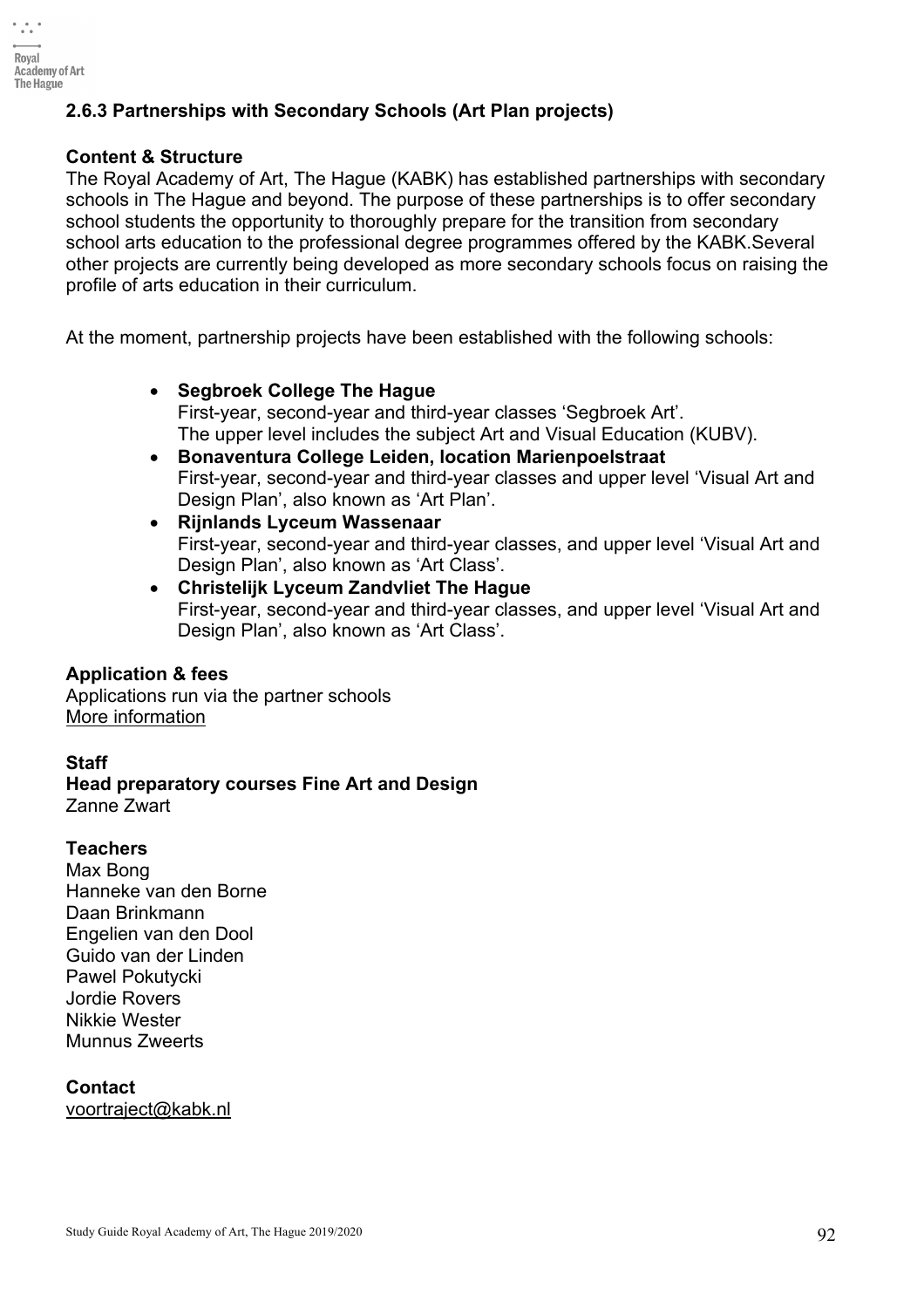## **2.6.4 Kid's Club**

#### **Content & Structure**

The Kids Club is a group of children from primary school Classes 7 and 8 (ages ranging from 10 to 12 years) who would like to do more with art than they are offered at their own primary schools. The Kids Club includes children who are considering applying for admission to the School for Young Talent or one of the art plan schools. In a classroom situation, these students demonstrate what they can do and work on assignments in order to build their admissions portfolios.

More information

**Staff Head preparatory courses Fine Art and Design** Zanne Zwart

## **Contact**

Zanne Zwart z.zwart@kabk.nl & voortraject@kabk.nl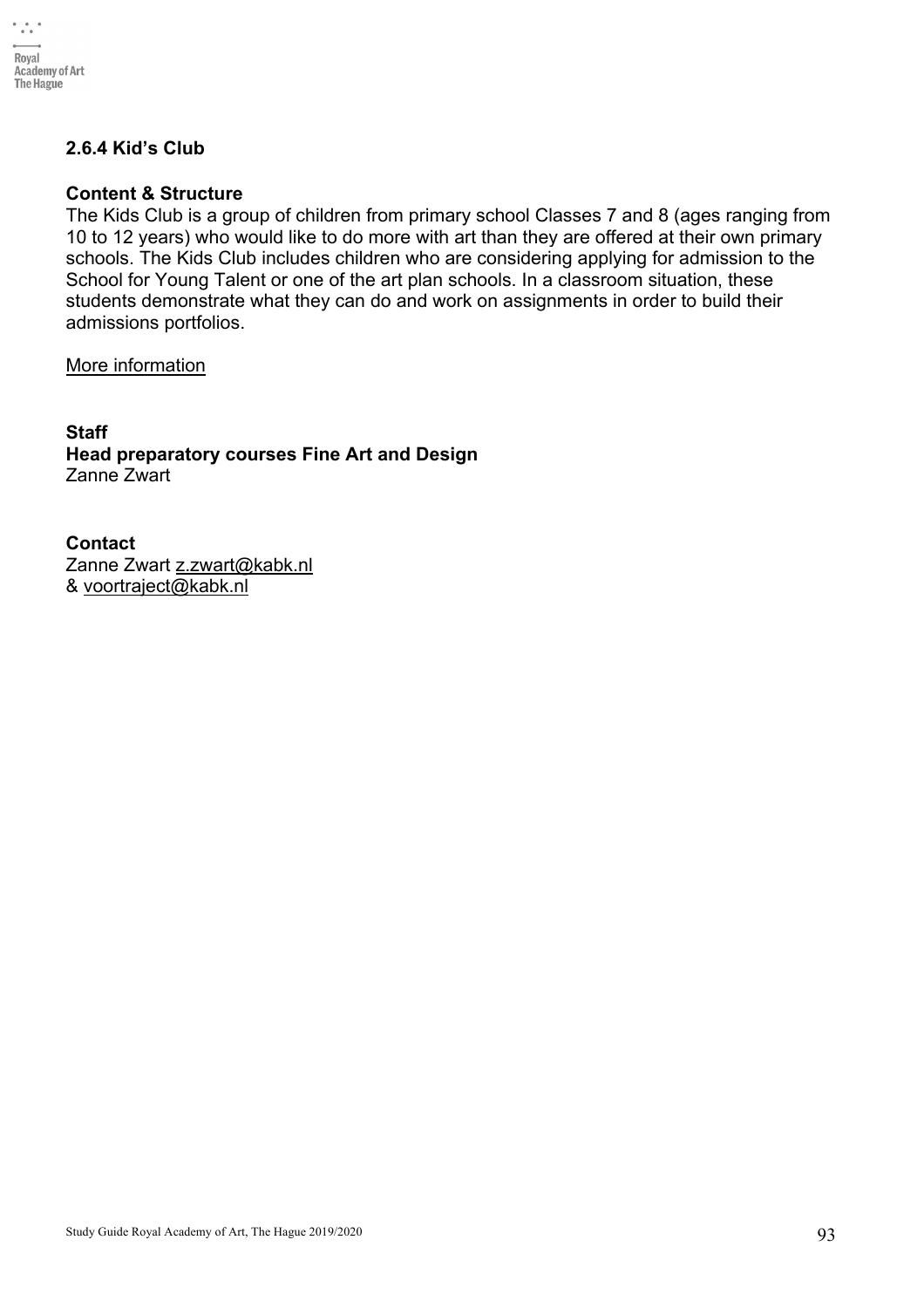$\begin{array}{c} \bullet \quad \bullet \quad \bullet \\ \bullet \quad \bullet \end{array}$ Royal Academy of Art The Hague

## **2.6.5 School for Young Talent**

#### **Facts**

**Educational variant** Full-time **Duration** 4, 5 or 6 years **Degree** Dutch secondary school **Head preparatory courses Fine Art and Design** Zanne Zwart

#### **Application & fees**  Financial details

Application procedure

**Start date** August 2019

## **Content & Structure**

The School for Young Talent (SYT) is a school established by the University of the Arts, The Hague, for pupils in primary education (Years 7 and 8) and secondary education. The school offers programmes at three levels of the Dutch school system: HAS, HAVO, and VWO. The school is open to pupils who would like to progress to the Royal Academy of Art, the Royal Conservatoire or the Conservatoire's Dance Department. The SYT is a small-scale programme in which individual attention for pupils plays a central role.

More information

**Staff SYT Director** Jan van Bilsen **Head of the SYT Visual Arts Department** Zanne Zwart

**Contact** voortraject@kabk.nl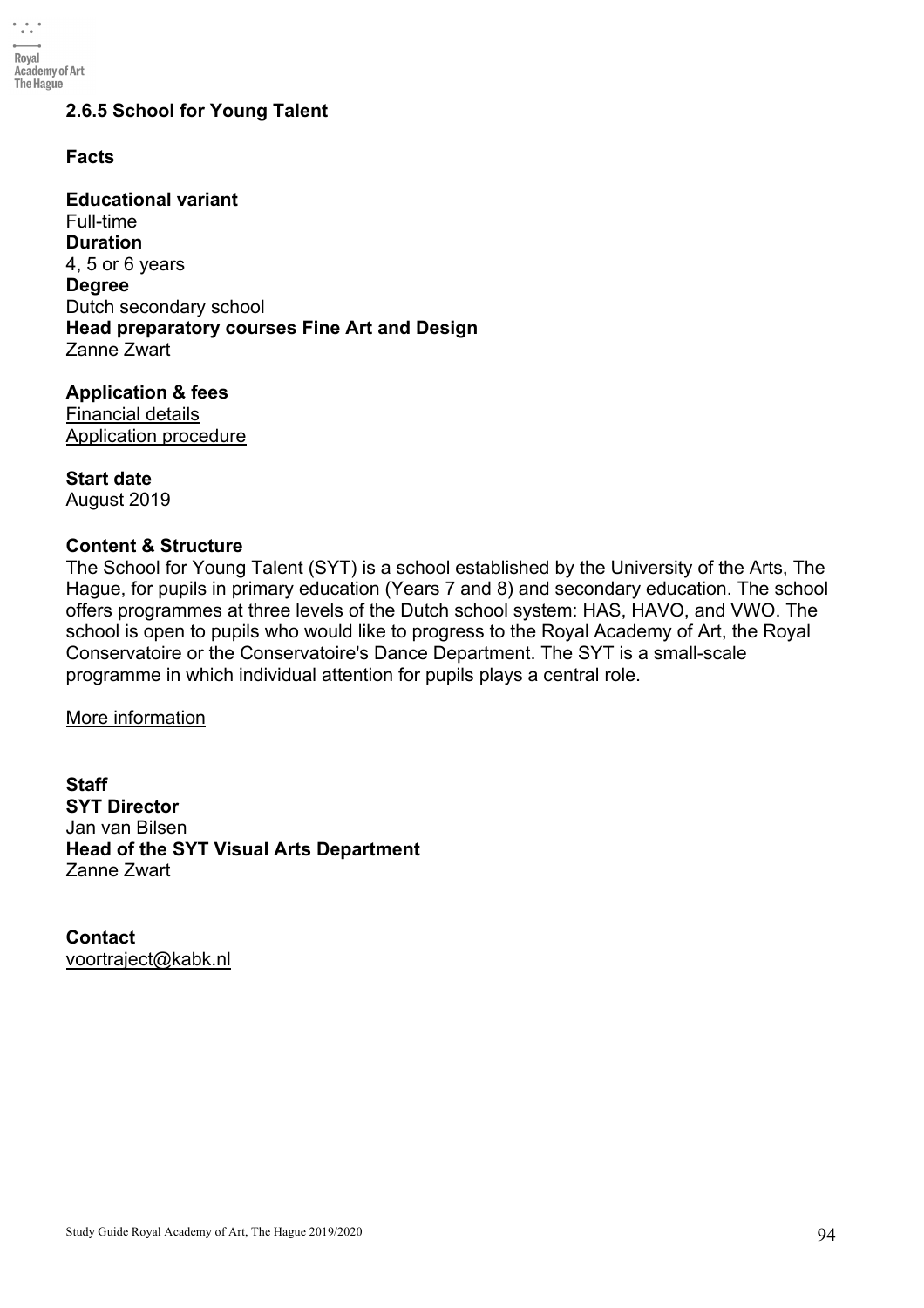## **2.6.6 Combined education**

## **Content & Structure**

At the KABK, it is possible to combine art courses with secondary education. This is usually arranged on a case-by-case basis, given that the schedules do not always correspond to each other. In theory, it should be possible to follow at least a part of the same curriculum followed by students of the School for Young Talent. An admissions procedure is required for participation in this preparatory track. Where possible, the applicant's own school will be consulted, in order to determine the extent to which participation in the preparatory track can be fit into the regular school curriculum. A fee is required for this form of participation, based on the number of classes/half-day periods taken. After completing HAVO, a student may apply for admission to the KABK. A separate admissions procedure is required for these programmes, in combination with the final examination for the visual work.

## More information

**Staff Head preparatory courses Fine Art and Design** Zanne Zwart

**Contact** voortraject@kabk.nl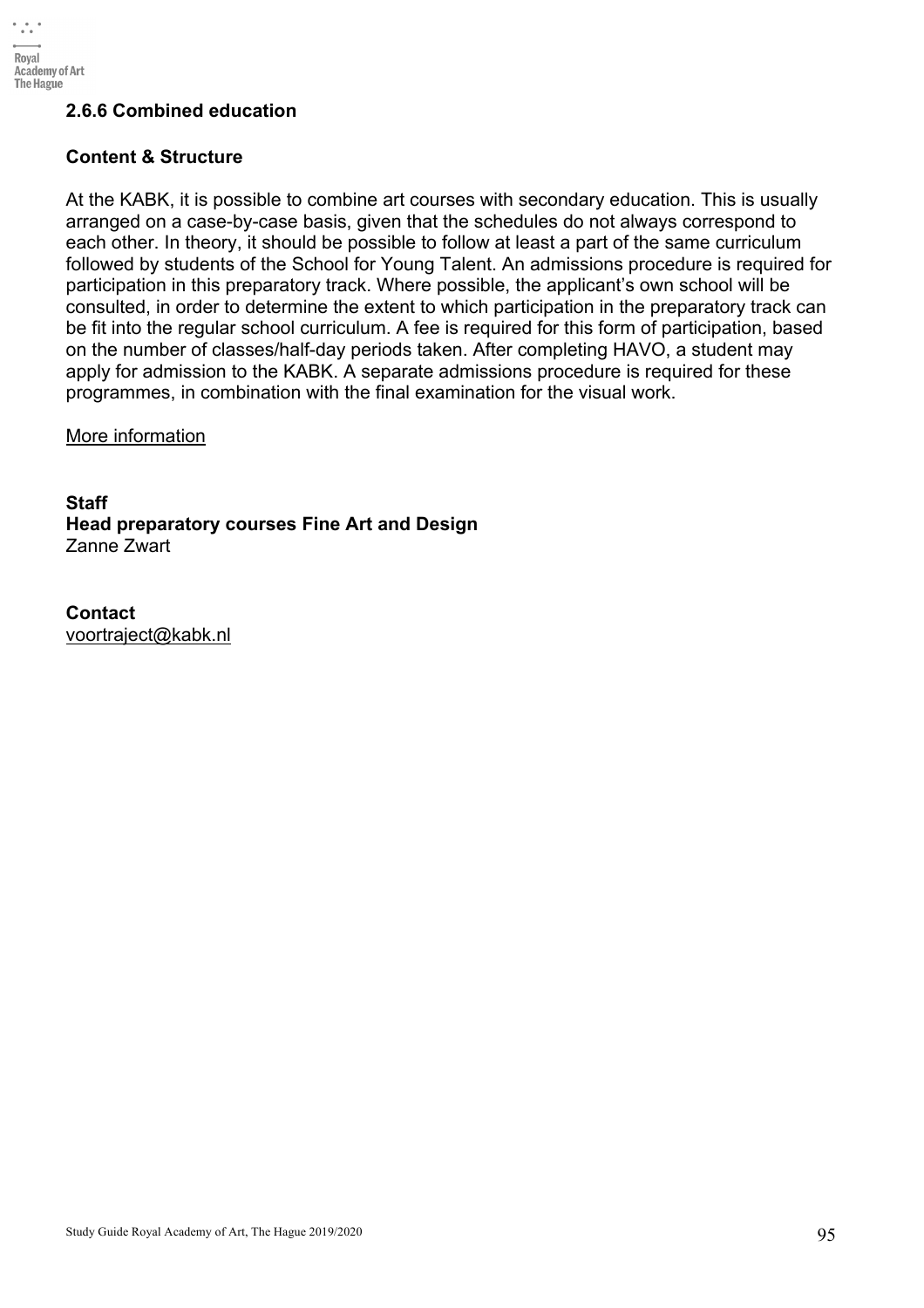## **3. FACILITIES**

## **3.1 WiFi and email**

#### **3.1.1 Wifi**

#### **Eduroam**

Eduroam is a wireless network that enables students to connect to the internet with a laptop, smart phone or other mobile device. The Eduroam network includes more than 40 universities of applied sciences in the Netherlands and many more worldwide. You can access the internet with your *KABK account* at all educational institutions connected to eduroam.

On the Portal (under Tools > IT support) you can find information on how to connect to the Eduroam WiFi network.

#### **KABK-student wifi network**

While at the premises of the Academy, it is also possible to conect to the KABK-student wifi network. Related information (incl. the network'spassword) is sent to your KABK e-mail account by the IT department.

### **3.1.2 E-mail**

The Royal Academy of Art, The Hague offers a personal e-mail address to all its students (initial.lastname@student.kabk.nl).

All educational and administrative e-mail correspondence of the Academy will be sent to your KABK e-mail address. Therefore, we advise you to activate this e-mail address as soon as possible and to check it regularly. If you don't, you run the risk of missing important announcements and information, such as last-minute changes in your schedule.

You can find information on how to access your KABK e-mail account via e.g. your phone, webmail etc. on the Portal.

#### **3.2 Equipment and lend out desk**

The Royal Academy of Art, The Hague offers its students a great variety of equipment to borrow for free or rent for a small fee. Make sure to read the terms and conditions that apply to each rental agreement you sign. For an overview of all available equipment, their locations and daily fees please visit http://werkplaatsen.kabk.nl/rental (accessible via the interal network or VPN).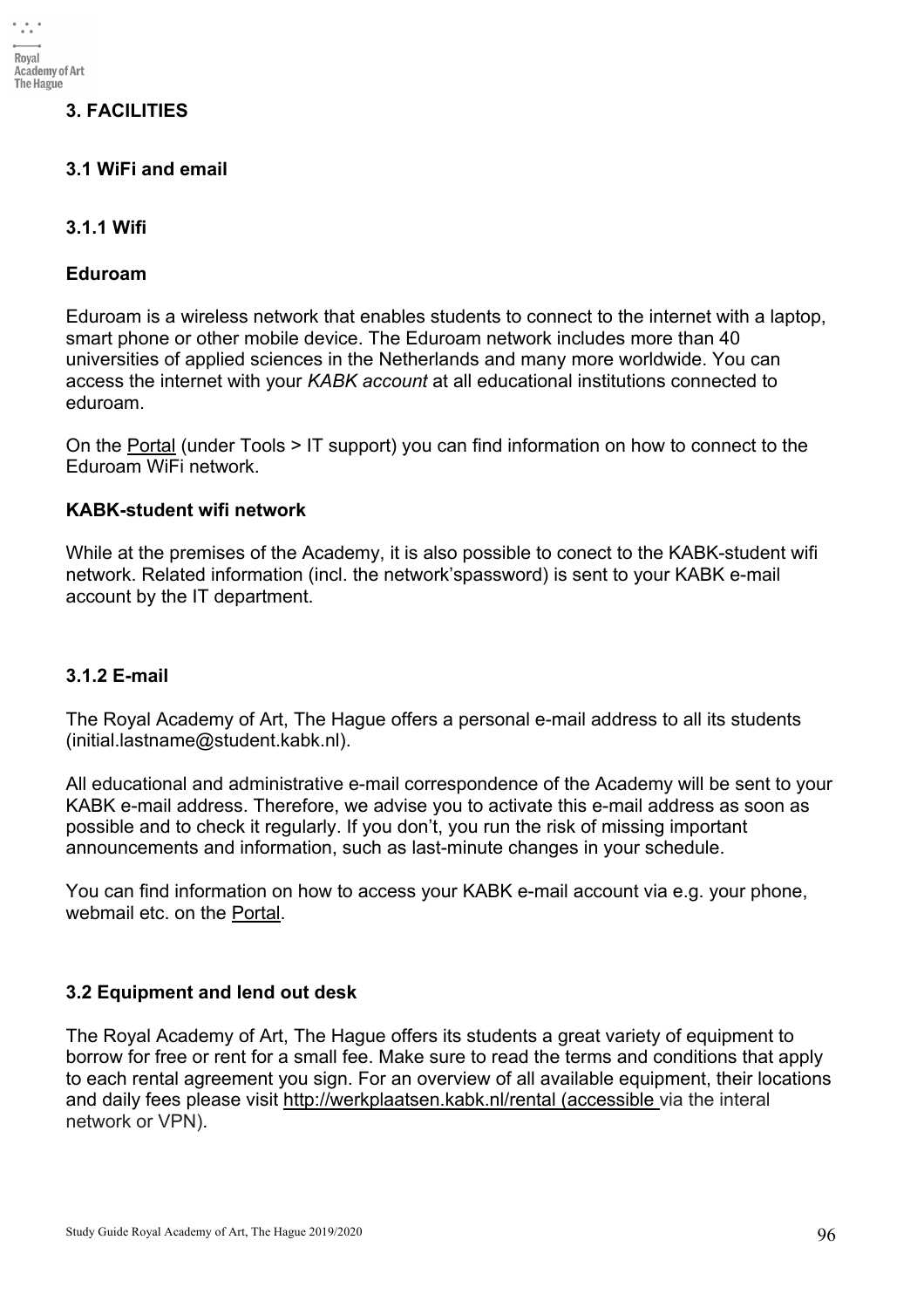| $\frac{1}{2}$ , $\frac{1}{2}$ , $\frac{1}{2}$      |                                              |                                                                                                                    |                                                                                                                                                                                                                                         |                                                  |
|----------------------------------------------------|----------------------------------------------|--------------------------------------------------------------------------------------------------------------------|-----------------------------------------------------------------------------------------------------------------------------------------------------------------------------------------------------------------------------------------|--------------------------------------------------|
| Royal<br><b>Academy of Art</b><br><b>The Hague</b> | <b>WORKSHOPS</b>                             | <b>STAFF</b>                                                                                                       | <b>OPENING</b><br><b>HOURS</b>                                                                                                                                                                                                          | <b>CONTACT</b>                                   |
|                                                    | 3D Lab                                       | Marcel van<br>Nispen<br>Yvo van Os<br>Ronald<br><b>Scholtens</b>                                                   | Mon 11.00-<br>20.00<br>(adjusted times<br>during even-<br>numbered<br>weeks until<br>16.00)<br>Tue 9.00-<br>17.00<br>(adjusted times<br>during even-<br>numbered<br>weeks until<br>18.30)<br>Thur 9.00-<br>20.00<br>Fri 13.00-<br>21.30 | workshop.3dlab@kabk.nl                           |
|                                                    | <b>Rental</b>                                | Chris<br><b>Borman</b><br><b>Abel Wolff</b>                                                                        | Mon-Thur<br>8.30-19.30<br>Fri 8.30-<br>17.00                                                                                                                                                                                            | 070 3154 713<br>rental@kabk.nl                   |
|                                                    | <b>Computer Workshop</b>                     | George<br>Vincentie<br>Ferri<br><b>Wouters</b><br>Michel van<br>Soest<br>Chris<br>Pieplenbosch<br>Gideon<br>Oosten | Mon to Fri<br>8.30 - 21.30<br>Sat 9.30 -<br>16.00                                                                                                                                                                                       | 070 3154 790<br>workshop.computer@kabk.nl        |
|                                                    | <b>Photographic processing</b><br>techniques | Thomas<br>Ankum<br>Widodo<br>Poedjio                                                                               | Wed & Thu<br>13.00-17.00                                                                                                                                                                                                                | 070 3154 782<br>workshop.fineartprinting@kabk.nl |
|                                                    | <b>Photography Workshop</b>                  | Frans de<br>Grood<br>Andrew<br>Valkenburg<br><b>Robin Butter</b><br><b>Hans Poel</b>                               | Mon, Tue,<br>Wed 8.30-<br>21.30<br>Thu 9.00-<br>21.30<br>Fri 9.00-<br>17.00<br>Saturday<br>9.30-16.00                                                                                                                                   | 070 3154 786<br>workshop.photography@kabk.nl     |
|                                                    | <b>Printmaking Workshop</b>                  | Gerard<br>Schoneveld<br>Thomas                                                                                     | Mon-Thur<br>9.00-21.30                                                                                                                                                                                                                  | 070 3154 781<br>workshop.printmaking@kabk.nl     |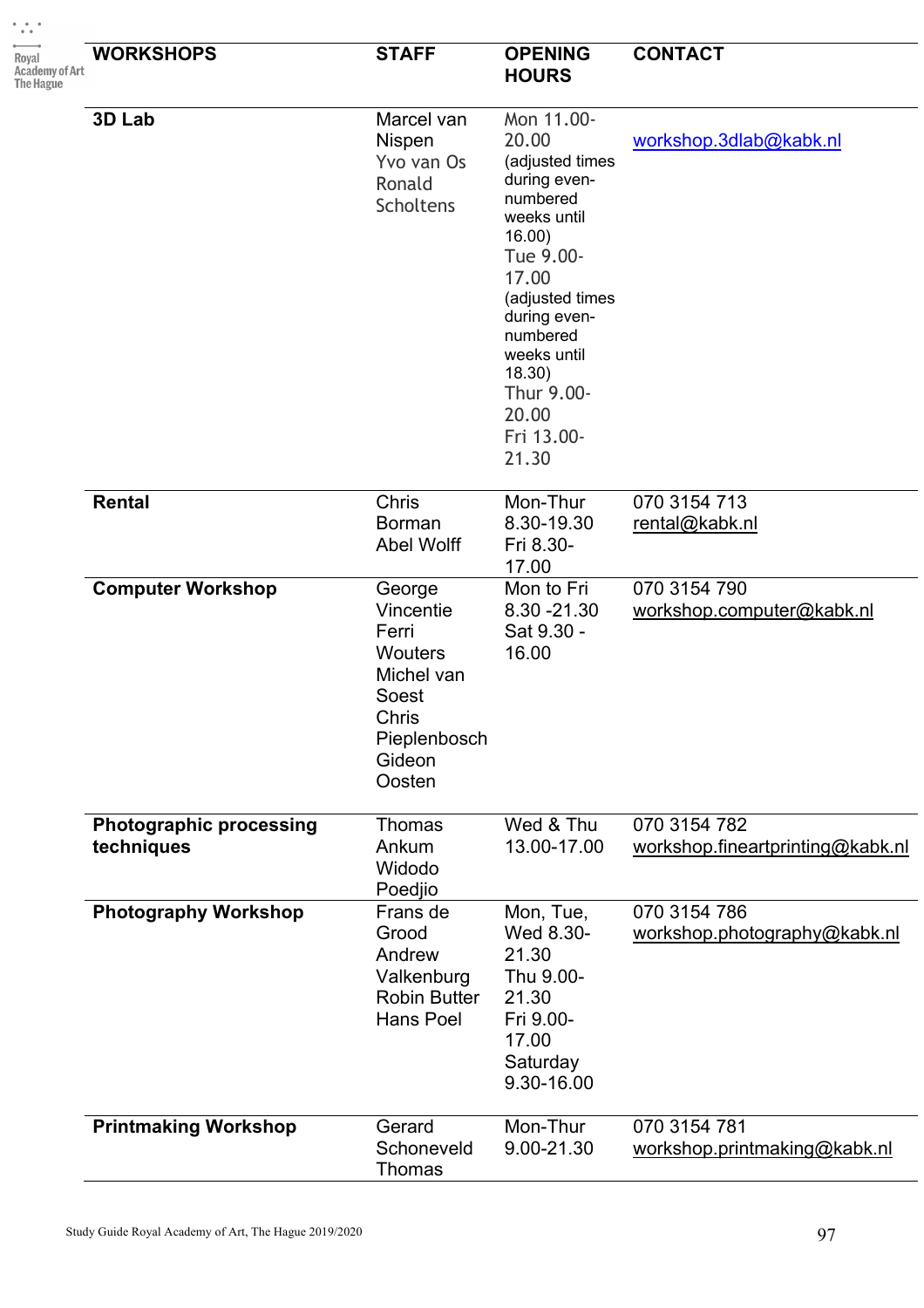|                                   | Ankum<br>Widodo<br>Poedijo<br>Astrid<br><b>Florentinus</b>                                              | Fri 9.00-<br>17.00                                                                                                                                            |                                           |
|-----------------------------------|---------------------------------------------------------------------------------------------------------|---------------------------------------------------------------------------------------------------------------------------------------------------------------|-------------------------------------------|
| <b>Wood Workshop</b>              | Mascha van<br>de Kuinder<br>Ronald<br><b>Scholtens</b><br><b>Tom Vollaart</b><br>Sabin Garea            | Mon, Tue,<br>Wed, Thur<br>9.00-21.30<br>Fri 9.00-<br>17.00<br>Sat 9.30-<br>16.00                                                                              | 070 3154 785<br>workshop.wood@kabk.nl     |
| <b>Ceramics/SculptureWorkshop</b> | Arjen Bos<br>Katrein<br><b>Breukers</b><br>Guido van<br>der Linden                                      | Mon, Tue,<br>Wed, Thur<br>10.00-18.30<br>Fri 13.30-<br>21.30                                                                                                  | 070 3154 794<br>workshop.ceramics@kabk.nl |
| <b>Typesetting Workshop</b>       | Sanne<br><b>Beeren</b>                                                                                  | Tue 9.00-<br>17.00                                                                                                                                            | workshop.typesetting@kabk.nl              |
| <b>Metal Workshop</b>             | Richard van<br>den Berg<br>Eduard<br>Sjoukes<br>Luis Maly                                               | Mon to Fri<br>9.00-21.00                                                                                                                                      | 070 3154 785<br>workshop.metal@kabk.nl    |
| <b>Textile &amp; Fashion</b>      | Gino<br>Anthonisse<br>Beleke den<br>Hartog<br>Tardia Page<br>Leslie<br>Eisinger<br>Rianne<br>Zijderveld | Mon-Tue<br>8.45-18.00<br>Wed 8.45-<br>21.00<br>Thu 9.00-<br>16.30<br>Fri 10.00-<br>17.00<br>Saturday<br>9.30-16.00<br>+ in some<br>evenings by<br>appointment | 070 3154 780<br>workshop.textile@kabk.nl  |
| Library                           | Marcel van<br><b>Bommel</b><br>Annemarie<br>van den Berg<br>Jolanda van<br>Os                           | Mon, Tue,<br>Wed 8.30-<br>20.00<br>Thur & Fri<br>8.30-17.30                                                                                                   | 070 3154 798<br>library@kabk.nl           |